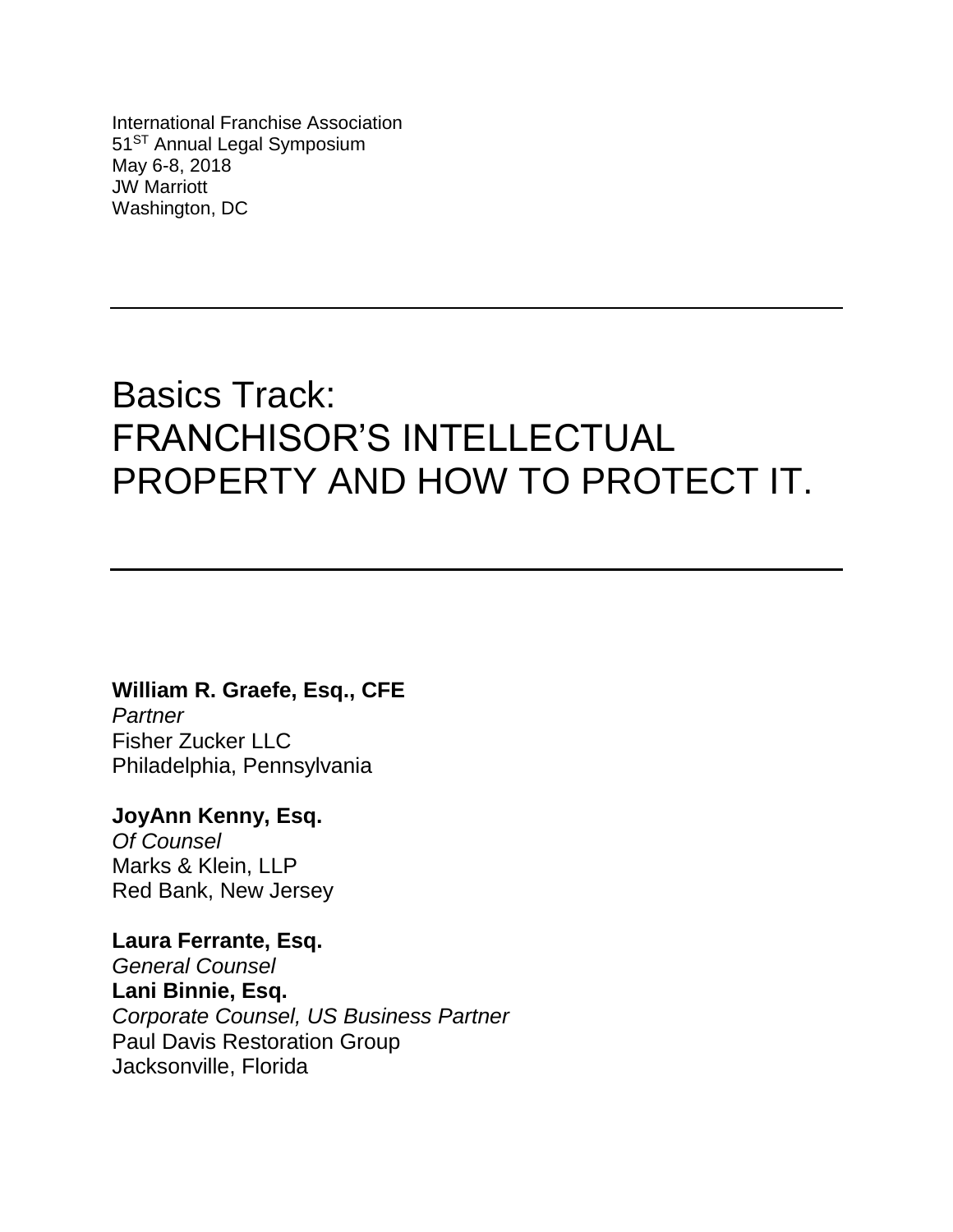#### **I. INTRODUCTION**

Intellectual property (or "IP") is *exciting*. This is not something that can be said about every area of law. New technology has only increased the prevalence of IP in society, culture, and everyday life. As new Hollywood hitters such as Netflix and the recently-anointed "richest man in history"<sup>1</sup> (Amazon.com Founder Jeff Bezos) can easily attest, technology has made it possible for (a) certain IP-driven industries to welcome new players to the table, and (b) IP creators and owners to quickly set up, market and commence distributing their works or products that are oft times protected under one (1) or more categories.

While IP arguably has that certain "cool factor" across all industries, franchising is one of the few areas of the law that is both statutorily and practically linked to a trademark and certain other intangible property in everyday life and everyday legal representation. That this paper sets out to discuss. Despite the unavoidable collision of IP law and franchising, many franchise lawyers shy away from what they consider to be "IP-Related Issues" other than updating Items 13 and 14 of the client's franchise disclosure document (or "FDD") each year.

In hope of combatting some of the common fears associated with tackling IP issues, this paper largely focuses on the ways that counsel (whether in-house or outside) can protect a franchisor's IP. Of course, we will also provide a brief "primer" on the different kinds of IP and corresponding criteria, rights and remedies associated with the same. But the primary goal of this paper is to arm counsel (or whomever is managing franchisor's IP portfolio) so that he or she is prepared to handle many of the common IPrelated issues and disputes that a franchisor might encounter.

Certain IP, namely trademarks and the "proprietary information" comprising a given franchisor's proprietary system of operations (a "System"), are typically of greater importance in the context of franchising than other kinds of IP that are more model specific (such as patents), and the content and instruction set forth in this paper has been weighted accordingly to spend more time discussing the kinds of IP that are prevalent amongst most franchisors.

With that in mind, this paper first explains the primary categories of IP, along with (a) examples of each kind of IP protected, (b) the eligibility requirements for each kind of IP to be protected under applicable law, and (c) the protections that are afforded your franchisor client in connection with each kind of eligible IP it owns or otherwise licenses as part of its franchise offering.

From there, the goal is to provide a breakdown the scope of legal work that franchise counsel should be prepared to undertake on behalf of a franchisor client to ensure franchisor's intellectual property rights are adequately protected, as well as properly disclosed or otherwise addressed in its FDD and other franchise-related legal documents, into the following "stages" that counsel will encounter when representing a franchisor over what will hopefully be a long and trusted client relationship: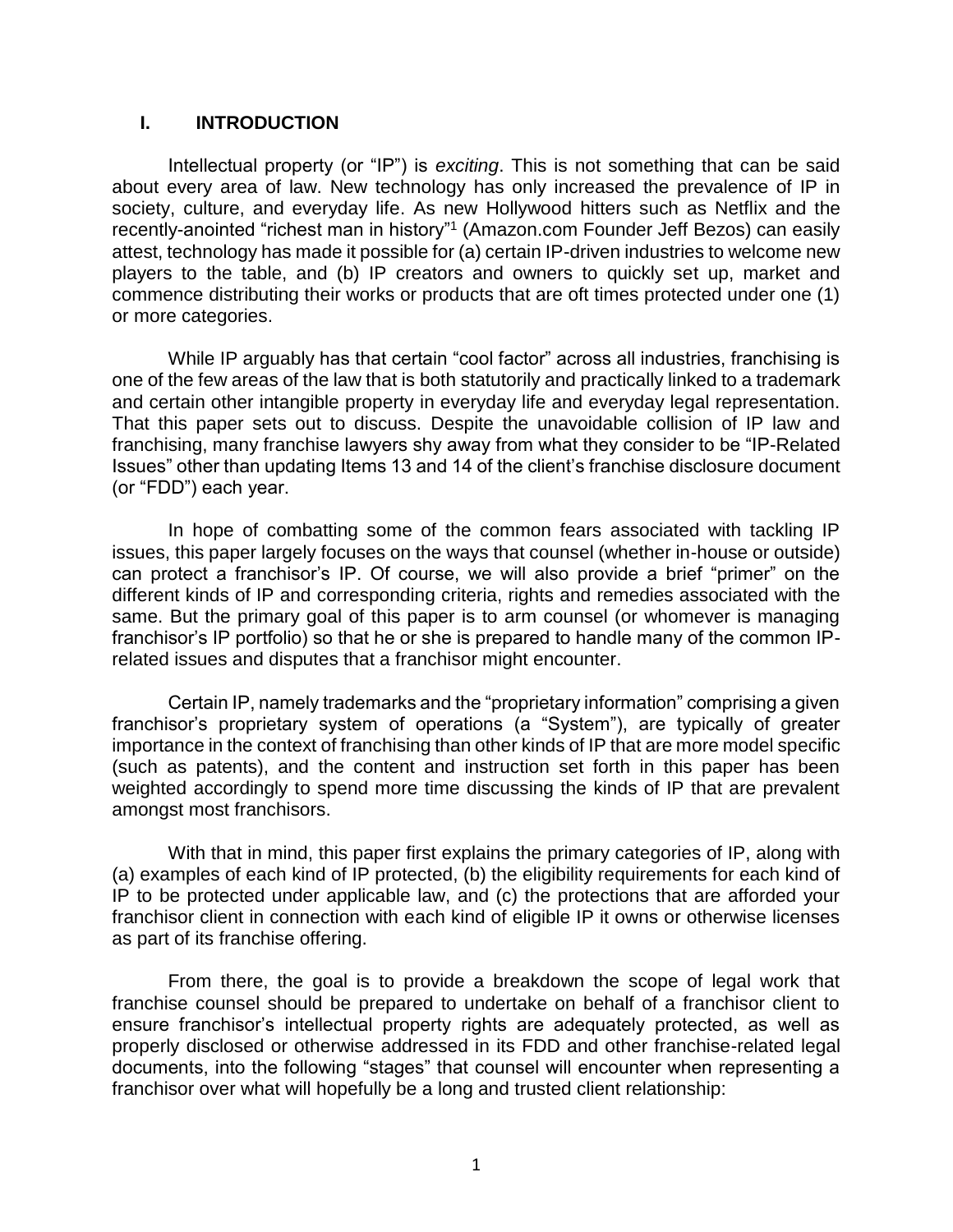- (i) the initial evaluation and organization of a franchisor's IP portfolio when onboarding or otherwise;
- (ii) taking "Proactive Protection" measures designed to maximize the franchisor's scope and level of protection with respect to that IP which is important to the franchise concept, as well as ensuring that such IP is properly disclosed or otherwise accounted for in the franchisor's FDD and other legal documents associated with the franchise offering, on a *proactive* basis to the extent possible;
- (iii) undertaking "Reactive Protection" much of which relies upon the Proactive Protection measures above – necessary to address any (a) actual or threatened infringement, challenge or violation of the franchisor's IP rights, or (b) other situations where franchisor's IP might be at risk.

As you read this paper, there are two (2) things we would like to mention at the outset. First, we wrote this paper with the adage "An ounce of Prevention is worth a pound of Cure" in mind, with a strong practical focus on the initial and other proactive methods that franchise counsel – whether outside or in-house – should be considering.

With regards to the "in-house" vs. "outside" counsel distinction, this paper's references to "franchisor counsel" and "client" is not in any way meant to give the impression that the same legal analysis, evaluations and methods set forth below will not equally serve in-house counsel when protecting its franchisor "employer" rather than its "client".

#### **II. OVERVIEW OF RELEVANT INTELLECTUAL PROPERTY AND LEGAL FRAMEWORK FOR ASSOCIATED RIGHTS**

Despite intellectual property being at the very core of franchising, many franchise attorneys shy away from certain IP work. For some, that may be because they are at a larger firm that has an intellectual property department to route such matters too, but for others the reluctance to take on such work is often rooted in a fear that their lack of the statutory and other legal framework may impede their ability to counsel the client effectively. In smaller and mid-size firms, this can mean referring the IP-related work to another firm – which is not ideal from a short-term and potentially long-term business perspective (as this other firm could ultimately take on all of the client's work).

The goal of this Section is to navigate the complex statutes and other law surrounding the primary types of intellectual property from a "5,000 foot view," while recognizing that the complexity of this legal framework. While we take a deeper dive from time to time on subject matter and issues that we believe are of particular importance to counsel when establishing and/or defending his or her franchisor client, the primary purpose of this Section is to provide an overall picture of the different IP categories and how they are protected.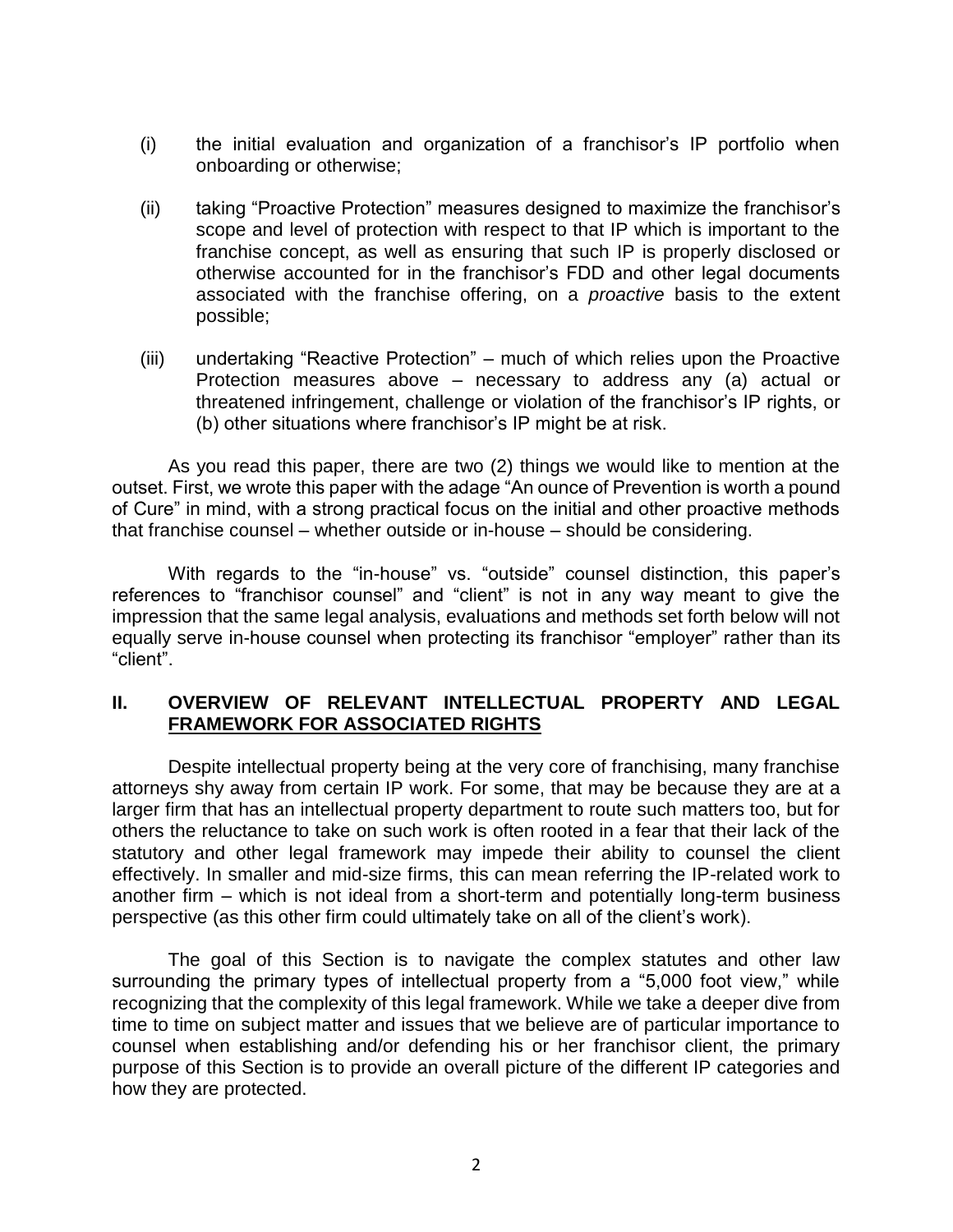To accomplish this, we aim to provide a succinct discussion on the following points with respect to the four (4) primary categories of intellectual property, (namely, trademarks, copyrights, trade secrets (and other proprietary information and patents): (i) what the IP protects and examples of such IP; (ii) the primary statute or other law that affords the IP protection; (iii) when and how the ownership in the IP originates; and (iv) degrees of protection that can be sought regarding the IP and an overview of how that affects the scope of protection it is afforded.

# **A. TRADEMARKS**

It is difficult to overstate the importance of trademarks to franchising, given the FTC's definition of a "franchise" under its Amended Rule on Franchising (the "Rule") specifically provides that the licensing of a mark is one (1) of just three (3) criteria that must be involved in order for a contract or other business arrangement to constitute a "franchise" under federal law<sup>2</sup>. It is also arguably the most straightforward element of the FTC's "franchise test," given the various complexities and disparities amongst state interpretations that often come into play when analyzing whether the other two (2) elements of a franchise – payment of a "franchise fee" and provision of marketing support or supervision – are present.

Accordingly, it is not surprising that franchisor's need to protect its trademark portfolio permeates various important (and often times, franchise-specific) issues regardless of where a franchisor is in its lifecycle. This Section touches on some of these issues, while also describing the fundamental aspects of (i) what is protected by trademark law, (ii) the criteria for a trademark to be eligible for protection under applicable law, and (iii) the protection(s) trademark law affords to the mark's owner and potential limitations on protection.

# **i. What Does Trademark Protect?**

Most people traditionally associate trademark protection with a word, phrase and/or logo (design mark) that is used to identify the source of a particular line of products<sup>3</sup>, chain of retail or restaurant locations<sup>4</sup> and/or other line of services<sup>5</sup>. While the foregoing are indeed protected by trademark law, so are slogans, certain names (but not necessarily surnames), the shape of a product's container (provided it is not functional)<sup>6</sup>, and even at times a particular scent or music jingle (or other series of notes).<sup>7</sup>

The Lanham Act purposefully describes the universe of things that can qualify as a trademark in the broadest of terms<sup>8</sup>, defining trademarks to include "any word, name, symbol, or device, or any combination thereof."<sup>9</sup> In *Qualitex*, the U.S. Supreme Court reasoned that "Since human beings might use as a 'symbol' or 'device' almost anything at all that is capable of carrying meaning, this language, read literally, is not restrictive." Over the years, federal courts, the USPTO, and Trademark Trial and Appeal Board (or "TTAB") – the USPTO's appellate authority<sup>10</sup> – have found everything from a particular bottle shape to the scent of sewing thread to a particular identifying sound or jingle to qualify as trademarks or service marks.<sup>11</sup>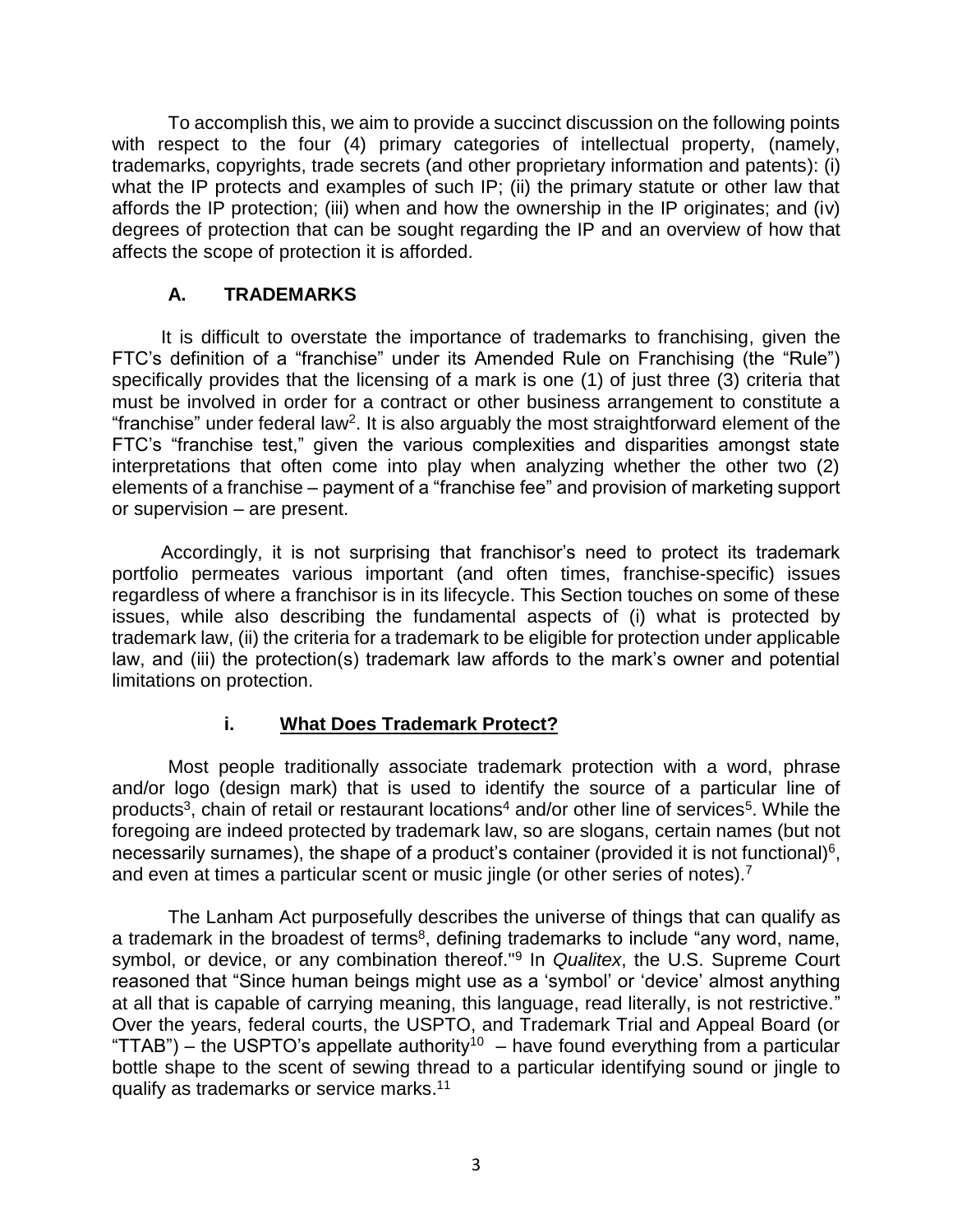Below is an overview of the various kind of items that can constitute a trademark, as well as general and franchise-specific examples of the same. Any of the following items that your client might seek to use and/or register as a trademark will be referred to collectively as a "Mark" for purposes of this paper:

| <b>Trademark Type</b>   | <b>Franchise-Specific Examples</b>     |
|-------------------------|----------------------------------------|
| <b>Word Mark</b>        | <b>McDONALD'S</b>                      |
| Logo Mark               |                                        |
| Slogan or Tagline Mark  | I'M LOVIN' IT                          |
| <b>Sound Mark</b>       | "A B C E D" notes played in succession |
|                         | (think: dada da da daaaaah)            |
| <b>Combination Mark</b> | <b>McDonald's</b>                      |

Trademarks are marks that are tied to a product, whereas "service marks" serve to identify and distinguishes the services provided by a given business. Both kinds of marks are often part of a franchisor's IP portfolio.

Please note that a given Mark, depending on type, may also be entitled to copyright or other kind(s) of IP protection described in this paper. By way of example, Combination Marks such as the Combination Mark noted above used in connection with the brand is also above may also be protectable by copyright.<sup>12</sup>

# **ii. Eligibility for Trademark Protection under Applicable Law**

In 1946, Congress passed the Lanham Act.<sup>13</sup> The Lanham Act defines federal trademark protection and trademark registration rules. The Lanham Act grants the United States Patent and Trademark Office ("USPTO") administrative authority over trademark registration. More recent developments in U.S. trademark law include the adoption of the Federal Trademark Dilution Act of 1995<sup>14</sup>, the 1999 Anti-cybersquatting Consumer Protection Act<sup>15</sup>, and the Trademark Dilution Revision Act of 2006.<sup>16</sup>

The reason the trademark law goes hand in hand with franchising from a practical perspective is because the former is designed to protect the goodwill associated with a client's Mark and at the same time help the average purchasing public to identify the source of the things they purchase. As the U.S. Supreme Court opined in 1995:

In principle, trademark law, by preventing others from copying a sourceidentifying mark, reduces the customer's costs of shopping and making purchasing decisions, for it quickly and easily assures a potential customer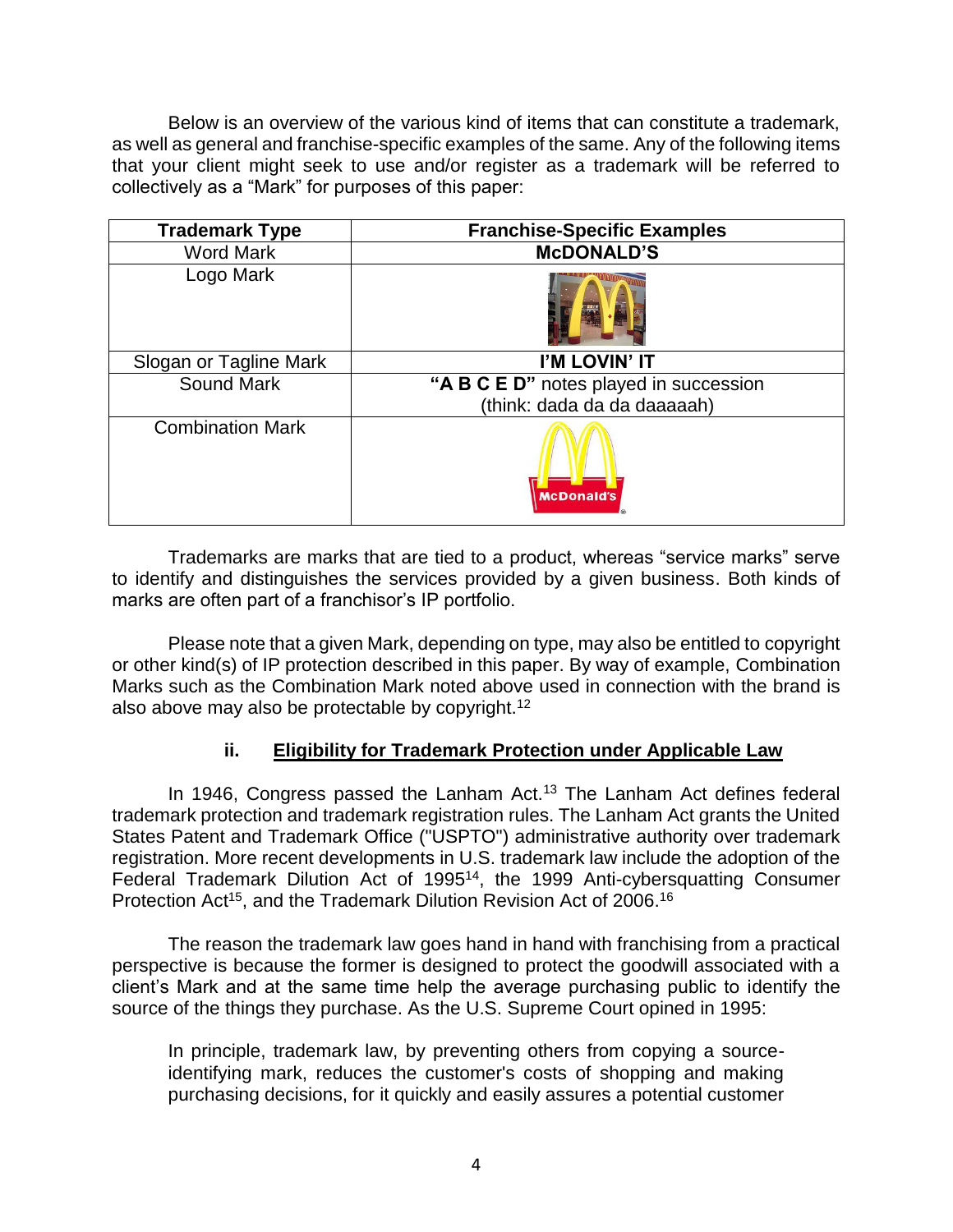that this item—the item with this mark—is made by the same producer as other similarly marked items that he or she liked (or disliked) in the past. At the same time, the law helps assure a producer that it (and not an imitating competitor) will reap the financial, reputation-related rewards associated with a desirable product. The law thereby encourages the production of quality products and simultaneously discourages those who hope to sell inferior products by capitalizing on a consumer's inability quickly to evaluate the quality of an item offered for sale.<sup>17</sup>

For a given Mark to be eligible for trademark protection in the United States, that Mark must be: (1) distinctive<sup>18</sup> or capable of acquiring distinctiveness<sup>19</sup> with respect to the goods and/or services that franchisor uses (or intends to use) the Mark in connection with; and  $(2)$  used in U.S. commerce in connection with those goods and services<sup>20</sup>, except in very specific situations. 21

#### 1. Distinctiveness of a Mark

Under the Lanham Act, it is the ability of a Mark to identify and distinguish the source of a given product or services that permits is to serve the basic purposes of trademark law.<sup>22</sup> Importantly, the "ontological status" of the Mark, whether that is a color, shape, fragrance, word, sign/insignia or any combination thereof, should not be dispositive<sup>23</sup> or even heavily factored into the analysis of whether a Mark is "sourcedistinguishing" and therefore eligible for protection if used in commerce as described below.

Because the Lanham Act surprisingly does not define the term "distinctiveness"<sup>24</sup>, counsel must have a strong grasp of the arguments and legal precedent involved in making this determination for franchisor's Mark(s) given the various situations where it will come into play when undertaking many of the "Proactive" and "Reactive" protection measures described below.

#### 2. Spectrum of Distinctiveness and Trademark Continuum

One of the first proposals to conceptualize "distinctiveness" was made by Judge Friendly of the Second Circuit Court of Appeals in 1976 when he suggested that all Marks could be broken down into five (5) categories, namely, generic, descriptive, suggestive, arbitrary and fanciful.<sup>25</sup> These categories still serve as the primary base points along what most commentators and courts refer to today as the "Trademark Continuum," an illustration of which is set forth below, and which is used to determine the relative strength of a Mark and whether it is eligible for protection under the Lanham Act.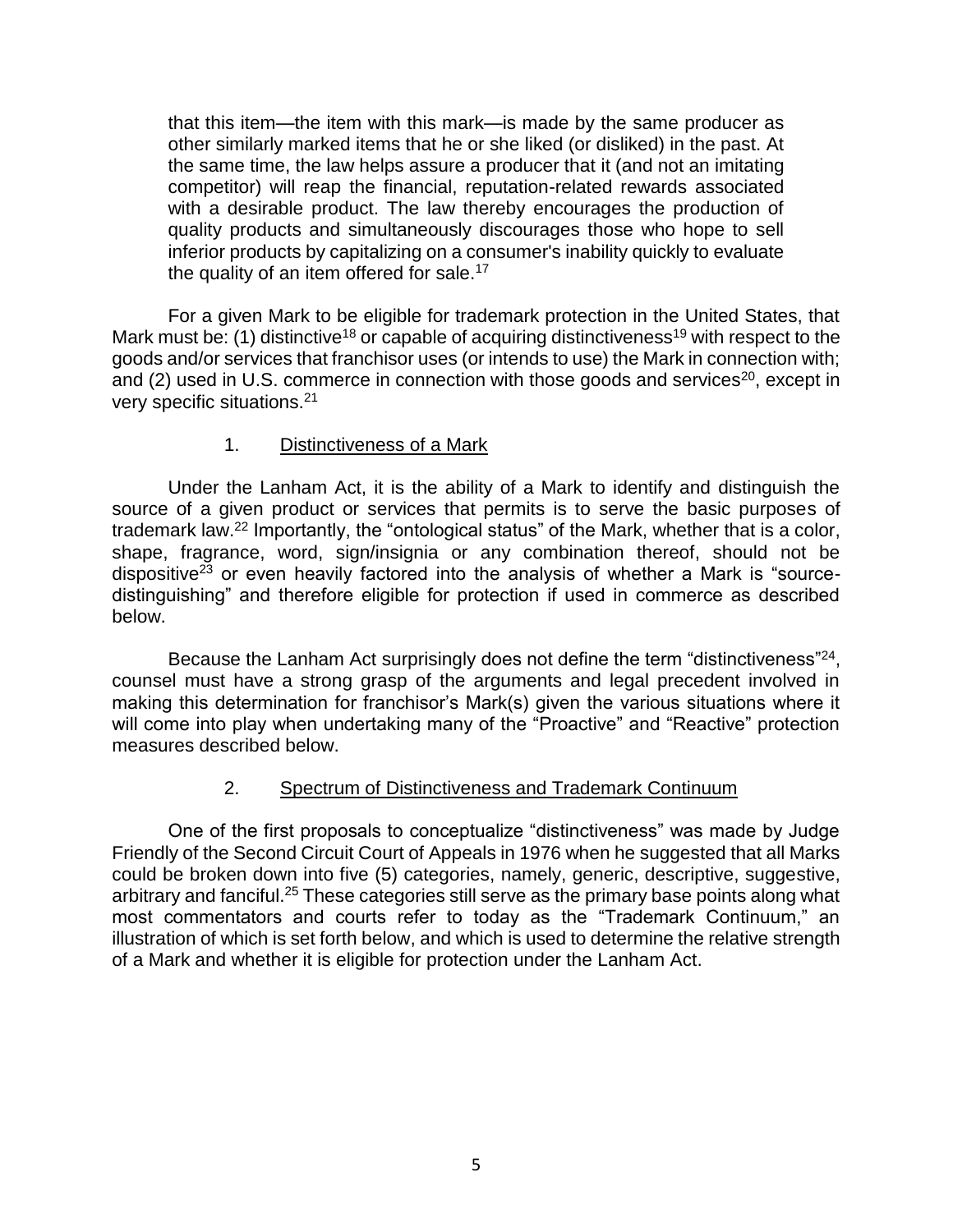# Distinctiveness / Descriptiveness Continuum



(from TMEP § 1209.01)

The Continuum above can be understood in connection with the following general legal principles originally offered by Judge Friendly and expounded upon and refined by courts and the Trademark Trial and Appeal Board ("TTAB"), which is the administrative board that handles *ex-parte* appeals of USPTO decisions and adversarial proceedings to oppose or cancel a Mark's federal registration (as discussed more fully below):

- Generic Marks are not entitled to protection under any circumstances, <sup>26</sup> and certain Marks may become generic over time if they are not properly monitored, controlled and/or enforced.<sup>27</sup>
- Descriptive Marks are not entitled to protection unless they have acquired "secondary meaning" with respect to the goods/services provided under that Mark.
- The two (2) principles above can apply to certain terms or components of a given Mark that are generic or descriptive, with the USPTO having the authority to require that the Mark owner to "disclaim" any exclusive right to use the generic or descriptive component(s) of the Mark (apart from contexts in which the term is used as part of the Mark as a whole) as a condition to approving a Mark's application for federal registration<sup>28</sup>. By way of example, a franchisor may be required to disclaim the term "Burritos" or "Brewery" if these kinds of generic terms appear in a Mark they are applying to register with the USPTO – but franchisor will still have the exclusive right to use such terms as part of their entire mark (*e.g.*, BUBBAKOO'S BURRITOS, LUMBERJACKS BREWING).<sup>29</sup>
- The last three (3) categories of Marks in the Trademark Continuum  $$ suggestive, arbitrary and fanciful – are "inherently distinctive" and therefore always eligible for registration and protection under trademark law<sup>30</sup>.
	- o Fanciful Marks are typically "coined" or made-up words "invented solely to function as a trademark".<sup>31</sup> Primary examples include KODAK film and CLOROX bleach.<sup>32</sup>
	- $\circ$  Arbitrary Marks consist of common words in our language that have nothing to do with the goods or services provided under that Mark<sup>33</sup>. Examples include CAMEL cigarettes and BLACK AND WHITE scotch whiskey. 34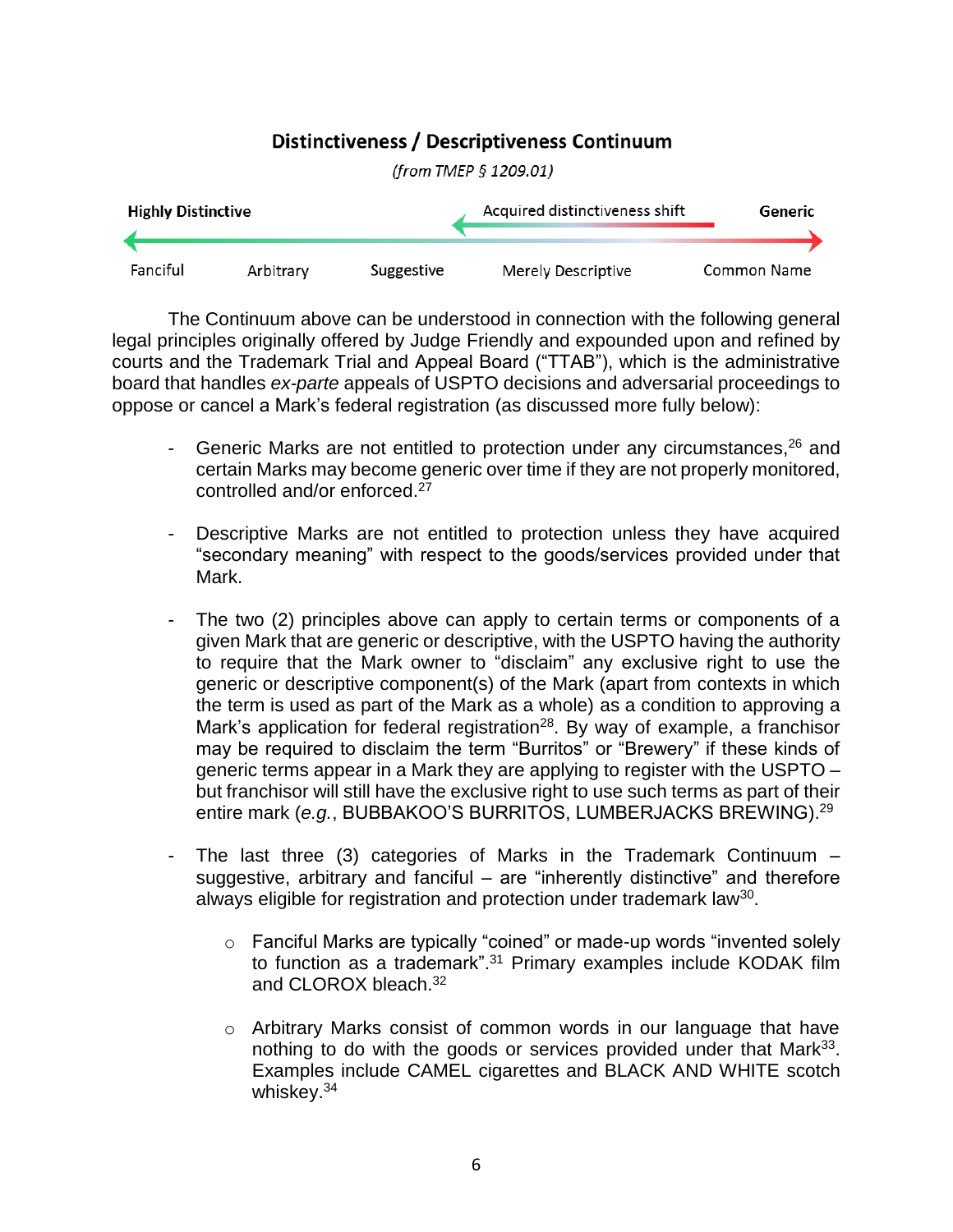o Suggestive Marks suggest something about the products or services offered under the Mark, but require the consumer to exercise some imagination, though, or perception to determine the type of product or service sold under the Mark.<sup>35</sup> We discuss the foregoing "imagination test" a bit more in below under the heading of "Prosecuting Federal Trademark Application," along with other tests that are commonly used to demonstrate whether a Mark is "suggestive" or "merely descriptive" (and therefore not eligible for federal trademark protection). For now, examples of suggestive Marks including TIDE laundry detergent, CITIBANK banking services and ROACH MOTEL for insect traps<sup>36</sup>.

As the term "TM Continuum" suggests, the lines of demarcation between the five (5) categories above are "not always bright" and the corresponding labels are "frequently difficult to apply" when analyzing a given Mark. $37$ 

With that said, the general rule regarding "distinctiveness" is that an identifying Mark is distinctive and capable of being protected if it (a) is inherently distinctive, or (b) has acquired distinctiveness through secondary meaning<sup>38</sup>. When conducting whether or not a Mark falls into one of these "buckets" of distinctiveness, however, counsel must remember that the Mark's classification is entirely dependent upon the relationship that Mark has to the product or service being provided thereunder.<sup>39</sup>

#### *Inherently Distinctive Marks*

Trademark laws protect fanciful, arbitrary and suggestive Marks "because their intrinsic nature serves to identify a particular source of product or service.<sup>40</sup> In the minds of the average purchasing public<sup>41</sup>, these kinds of marks immediately "signal a brand or product 'source.'"<sup>42</sup>

#### *Descriptive Marks, Secondary Meaning and Potential for Acquired Distinctiveness*

Unlike inherently distinct Marks, descriptive marks directly and immediately convey something about the product or service sod under the Mark to the relevant purchasing public, which may be: (i) any essential quality, characteristic of ingredient of the product/service; (ii) the subject matter, purpose function, use, size, merit, quantity, capacity, or class of intended purchasers of the product/service; or (iii) the end effect of the product or service offered under the Mark upon the consumer/user<sup>43</sup>. Such Marks do not require the purchaser to exercise any imagination to immediately understand the product or service sold under the Mark. Commonly cited examples of merely descriptive Marks include (a) PARK N' FLY for parking lot services near an airport<sup>44</sup>, (b) ENTREPRENEUAR for magazines, computer programs and manuals for entrepreneurs<sup>45</sup>, and (c) THE SPORTING NEWS for a weekly sports publication.<sup>46</sup>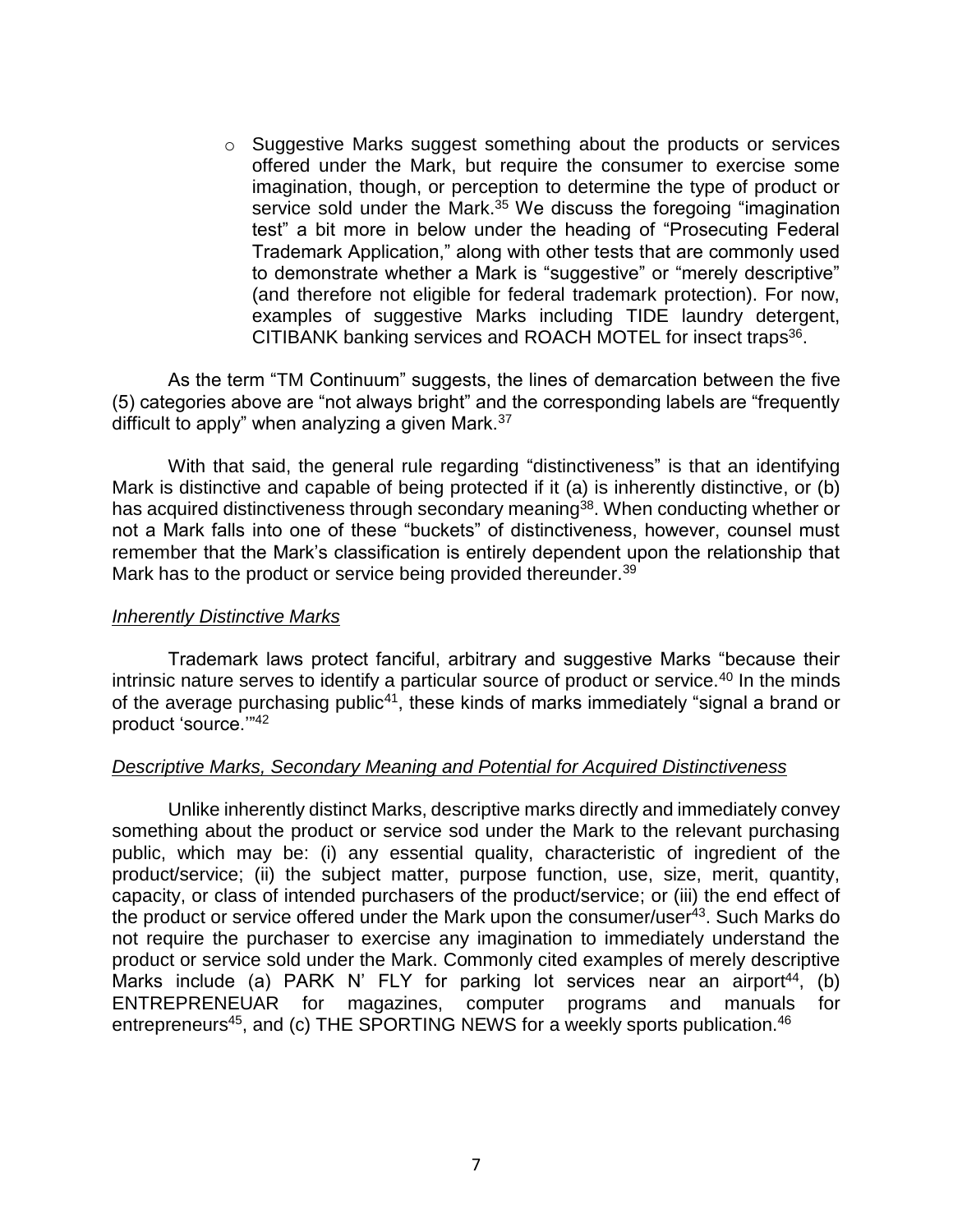The descriptive category of the Trademark Continuum also includes: (i) laudatory Marks and phrases designed to describe the alleged merit of a product or service, such as THE BEST BEER IN AMERICA<sup>47</sup>; and (ii) Marks that merely describe the geographic origin or a product (such as GEORGIA PEACHES<sup>48</sup>) or ethnic/national community that is related to the product (such as JAPAN for telecommunication services<sup>49</sup>). A franchisor's trade dress comprised of product designs, colors and sometimes personal names do not technically describe the attributes of the franchisor's menu items or other products/services, but they are nevertheless typically analogized to "descriptive" Marks and only given protection under the Lanham Act upon a showing of secondary meaning<sup>50</sup>.

If the descriptive category seems a bit larger than the others, that is likely the intent under U.S. trademark law, in part, because Section 2(f) specifically provides that nothing in the Lanham Act or trademark law shall prevent certain Marks that started out as merely descriptive from becoming distinctive of the applicant's goods or services in commerce.

To accomplish this, the Mark or portion of the Mark that is descriptive must gain a secondary meaning amongst the average purchasing public.<sup>51</sup> The crux of the secondary meaning doctrine is that the Mark comes to identify not only the goods but the source of those goods.<sup>52</sup> To establish secondary meaning for a franchisor client, this means that the counsel must demonstrate that the primary significance of the term in the minds of the consuming public is not the menu item, other product or service being offered, but the franchisor/brand itself<sup>53</sup>. Three basic categories of evidence may be used to establish acquired distinctiveness under §2(f) for a trademark or service mark, namely:

- *Prior Registrations* -- A claim of ownership of one (1) or more active prior registrations on the Principal Register of the same Mark for goods or services that are sufficiently similar to those identified in the pending application<sup>54</sup>;
- *Five Years of Substantially Exclusive and Continuous Use* A verified statement that the Mark has become distinctive of the applicant's goods or services by reason of the applicant's substantially exclusive and continuous use of the mark in commerce for the five years before the date on which the claim of distinctiveness is made<sup>55</sup>; and
- *Other appropriate evidence* of acquired distinctiveness detailed in 37 C.F.R. §2.41(a)(3) and TMEP §§1212.06–1212.06(e)(iv)), which may include: (i) survey evidence from the relevant purchasing public demonstrating that when the see the Mark they associate it with franchisor<sup>56</sup>; and (ii) evidence that franchisor has expended substantial amounts of time and resources over the past "X" number of years in an effort to acquire "secondary meaning" in the marketplace; (iii) the volume of sales under the Mark; and/or (iv) the length and manner of the Mark's use $^{57}$ .

While we discuss the prosecution of a federal trademark application in more detail below, it is important to highlight here that the examining attorney may determine that a franchisor client's claim of (a) ownership of a prior registration(s), and/or (b) claim of five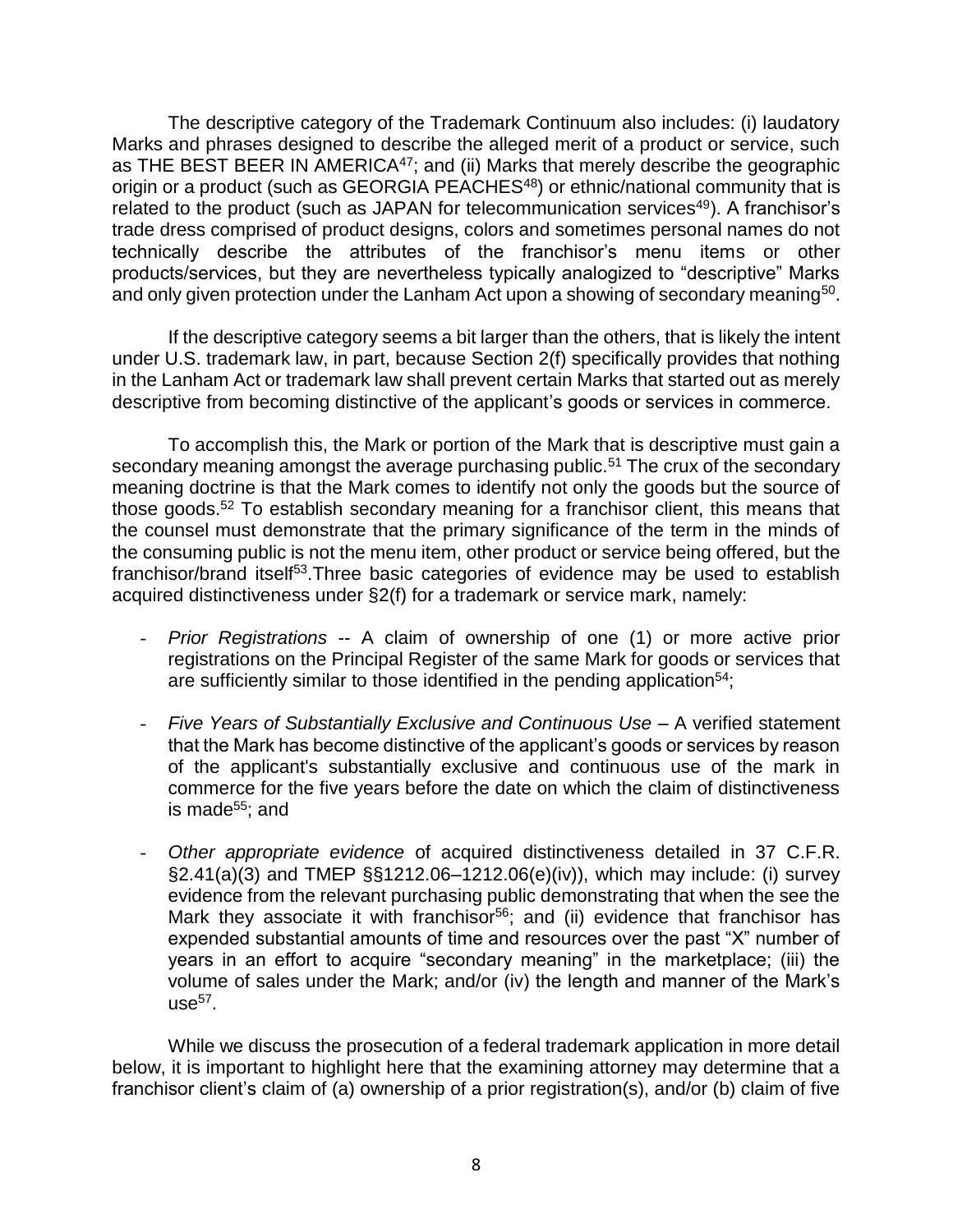years' substantially exclusive and continuous use in commerce, is still insufficient to establish a prima facie case of acquired distinctiveness. In that case, franchisor can attempt to submit additional evidence it deems appropriate to demonstrate "secondary meaning" or work with counsel, marketing team and other advisors to modify the Mark to make the Mark (or at least some portion of it) inherently distinctive.

By way of example, the Mark HOLIDAY INN acquired secondary meaning because the consuming public associates that term with a particular provider of hotel services, and not with hotel services in general.<sup>58</sup> The public need not be able to identify the specific producer; only that the product or service comes from a single producer.<sup>59</sup>

Knowing where franchisor's Mark falls on the Trademark Continuum is of paramount important when: (i) advising your client on whether the Mark is eligible for protection and what, if any, modifier might be added to achieve "distinctiveness" as a whole; and (ii) determining the relative "strength" of the franchisor's Mark, which could be a primary factor when analyzing whether franchisor is entitled to preclude third parties from using any Mark that franchisor believes is confusingly similar.<sup>60</sup>

#### 3. Establishing Use of Franchisor's Mark in Commerce to Acquire **Protection**

Assuming that a Mark qualifies for protection, rights thereto can be acquired in two (2) ways: (1) by being the first to use the Mark in commerce; or (2) by being the first to register the Mark with the USPTO<sup>61</sup>. Remember, however, that descriptive marks qualify for protection (and can be registered) only after they have acquired secondary meaning. Thus, for descriptive marks, there may be a period after the initial use of the mark in commerce and before it acquires secondary meaning, during which it is not entitled to trademark protection.<sup>62</sup>

At what point a Mark is deemed to be in "used" in commerce depends on whether franchisor is seeking to register the Mark with the USPTO. Trademark protection under the Lanham Act requires that: (i) the Mark be used in commerce in connection with a good or service; and (ii) be used in interstate commerce in order to obtain a federal trademark registration.<sup>63</sup> The use in commerce must rise above a level of casual, sporadic, and *de minimis* use of the Mark in connection with the goods or services that franchisor wishes to protect.<sup>64</sup>

If the Mark is the vessel that a franchisor or other provider relies upon as part of its business model, then the date the Mark at issue was first used in connection with the products or services it wishes to protect is the anchor. This is the date that franchisor can trace back to in order to determine whether it has priority and senior use as compared to any third-party use of a similar Mark. This date also typically serves as the basis for filing a federal trademark application with the USPTO<sup>65</sup>, as the legal principle "first in time, first in right" generally applies to trademark rights in the United States.<sup>66</sup>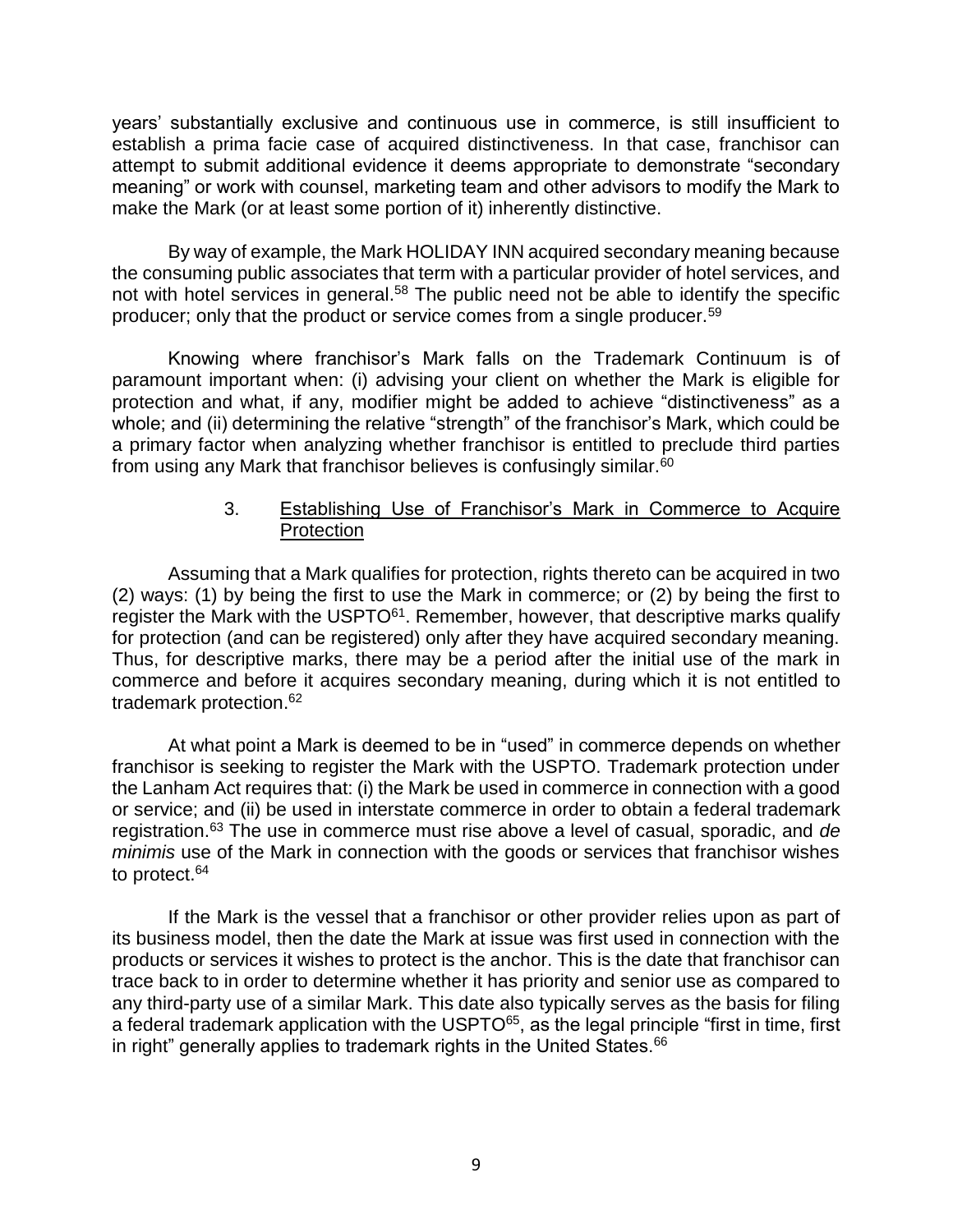The date a franchisor client can assert as its "date of first use in commerce" also depends on whether the Mark at issue is being used in connection with goods/products or services. The chart below details how to determine if and when your franchisor client has used a given Mark "in commerce" with respect to its products and/or services, as well as some examples of what might serve as an acceptable specimen to demonstrate use with the USPTO:

| <b>Mark Used in</b><br><b>Connection With?</b> | Date of First Use                                                                                                                                                                           | Acceptable Specimens <sup>67</sup>                                                                                                                                                                                                                                       |
|------------------------------------------------|---------------------------------------------------------------------------------------------------------------------------------------------------------------------------------------------|--------------------------------------------------------------------------------------------------------------------------------------------------------------------------------------------------------------------------------------------------------------------------|
| <b>Products/Goods</b>                          | Date that product or good was first sold or<br>otherwise shipped across state lines.<br>No phantom, sporadic or spontaneous<br>sales.                                                       | Product packaging; display cases with<br>point-of-sale<br>decals;<br>marketing<br>materials; POS branding in close<br>proximity to e-commerce<br>purchase<br>point                                                                                                       |
| <b>Services</b>                                | affect<br>interstate<br>that services<br>Date<br>commerce (if bricks and mortar).<br>Date that services were provided in more<br>than one state or across state lines (if<br>mobile-based). | Website<br>branding;<br>social<br>media<br>accounts with proper branding; store or<br>other business signage (interior or<br>exterior); marketing materials (direct<br>mail, digital media, door hangers);<br>similar<br>signage<br>and<br>menus<br>summarizing services |

## 4. Federal Trademark Protection and Related Benefits

Once acquired, trademark rights may be registered with the USPTO. The Lanham Act gives a seller or producer the exclusive right to "register" a trademark $68$ , and take advantage of the remedies available to such federal trademark rights designed to prevent his or her competitors from using that trademark.<sup>69</sup>

While both registered and non-registered Marks are entitled to protection under the Lanham Act, federal registration affords the Mark's owner the following advantages<sup>70</sup>:

- Nationwide trademark rights and priority as of registration date;
- Presumption of validity and *prima facie* evidence thereof;
- The owner listed on the registration is presumed to be the true owner of the trademark rights;
- Presumption that the mark has not been "abandoned" through non-use of the Mark in commerce;
- Access to federal courts for litigating trademark infringement;
- After five years of unopposed registration, a trademark is eligible to become "incontestable." An incontestable mark cannot be challenged by a third party in federal court or the TTAB absent proof of fraud, generic-ness or a few other select (and hard to demonstrate) grounds for said challenge;
- Constructive notice precluding third-party infringer(s) from claiming they were unaware of a registered trademark;
- Enhanced remedies for infringement, including the possibility of triple damages and criminal penalties for counterfeiting (if your client can demonstrate a higher degree of culpability or intent on the part of the third-party counterfeiter); and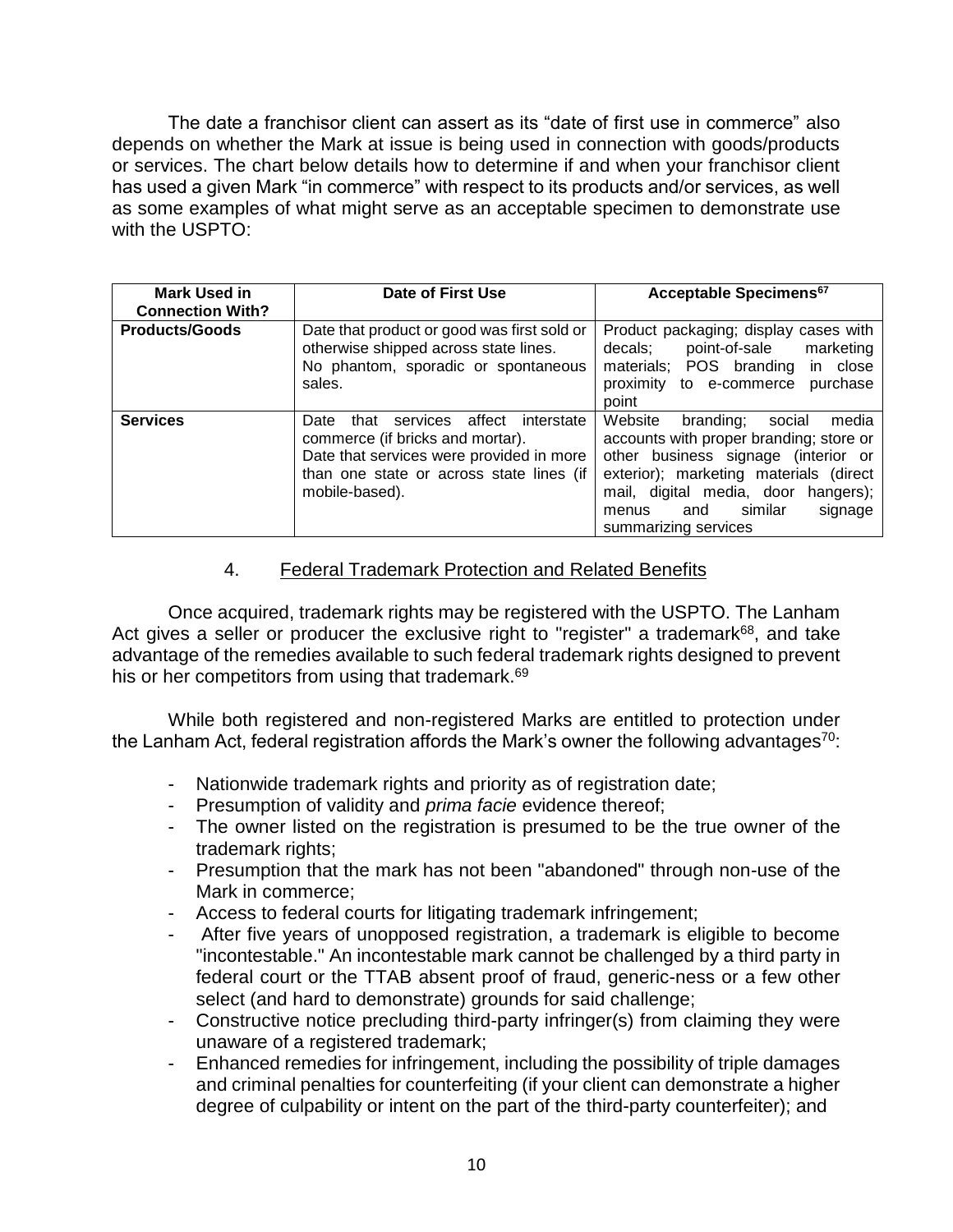- The right to have the U.S. Customs Service prevent others from importing goods bearing infringing marks<sup>71</sup>

#### 5. Principal vs. Supplemental Register

If a Mark is deemed descriptive and not registerable on the Principal Register, franchisor may be able to acquire certain additional rights beyond what common law protection provides if the client is able to register the allegedly descriptive Mark on the Supplemental Register. The USPTO will only permit registration of descriptive Marks that it believes (a) might be capable of acquiring secondary meaning at some point in the future once it had been used in commerce for a particular period of time, and (b) are not confusingly similar to any third-party mark that is the subject of a prior registration or previously-filed pending application on file with the USPTO<sup>72</sup>. Below please find a quick comparison detailing the similarities and differences between registering on the Principal vs. Supplemental Register<sup>73</sup>:

| Companson of 0.5. Haughlath Registers            |                         |                           |  |  |
|--------------------------------------------------|-------------------------|---------------------------|--|--|
| <b>Distinctiveness required?</b>                 | Principal<br><b>Yes</b> | Supplemental<br><b>No</b> |  |  |
| Distinctive marks eligible for registration?     | <b>Yes</b>              | <b>No</b>                 |  |  |
| Gives prima facie evidence of ownership and use? | Yes                     | <b>No</b>                 |  |  |
| Can achieve incontestability?                    | <b>Yes</b>              | <b>No</b>                 |  |  |
| Published for opposition?                        | Yes                     | <b>No</b>                 |  |  |
| Based on intent to use?                          | Yes                     | <b>No</b>                 |  |  |
| Based on foreign registration?                   | <b>Yes</b>              | Yes                       |  |  |
| Can use indicia of registration--®?              | Yes                     | Yes                       |  |  |
| Bar to subsequent applications for registration? | <b>Yes</b>              | <b>Yes</b>                |  |  |

# Comparison of LLC Trademark Dedictors

#### **iii. What Rights and Remedies Does TM Protection Afford Franchisor?**

#### *Trademark Infringement Actions*

If a party owns the rights to a particular trademark, that party can sue subsequent parties for trademark infringement.<sup>74</sup>

A Mark used in connection with the sale of a good constitutes infringement if it is likely to cause consumer confusion as to the source of those goods or as to the sponsorship or approval of such goods.<sup>75</sup>

While courts have created and employed a handful of primary tests to determine likelihood of confusion (or "LOC") tests to analyze whether two (2) or more Marks are confusingly similar to each other and therefore likely to cause confusion in the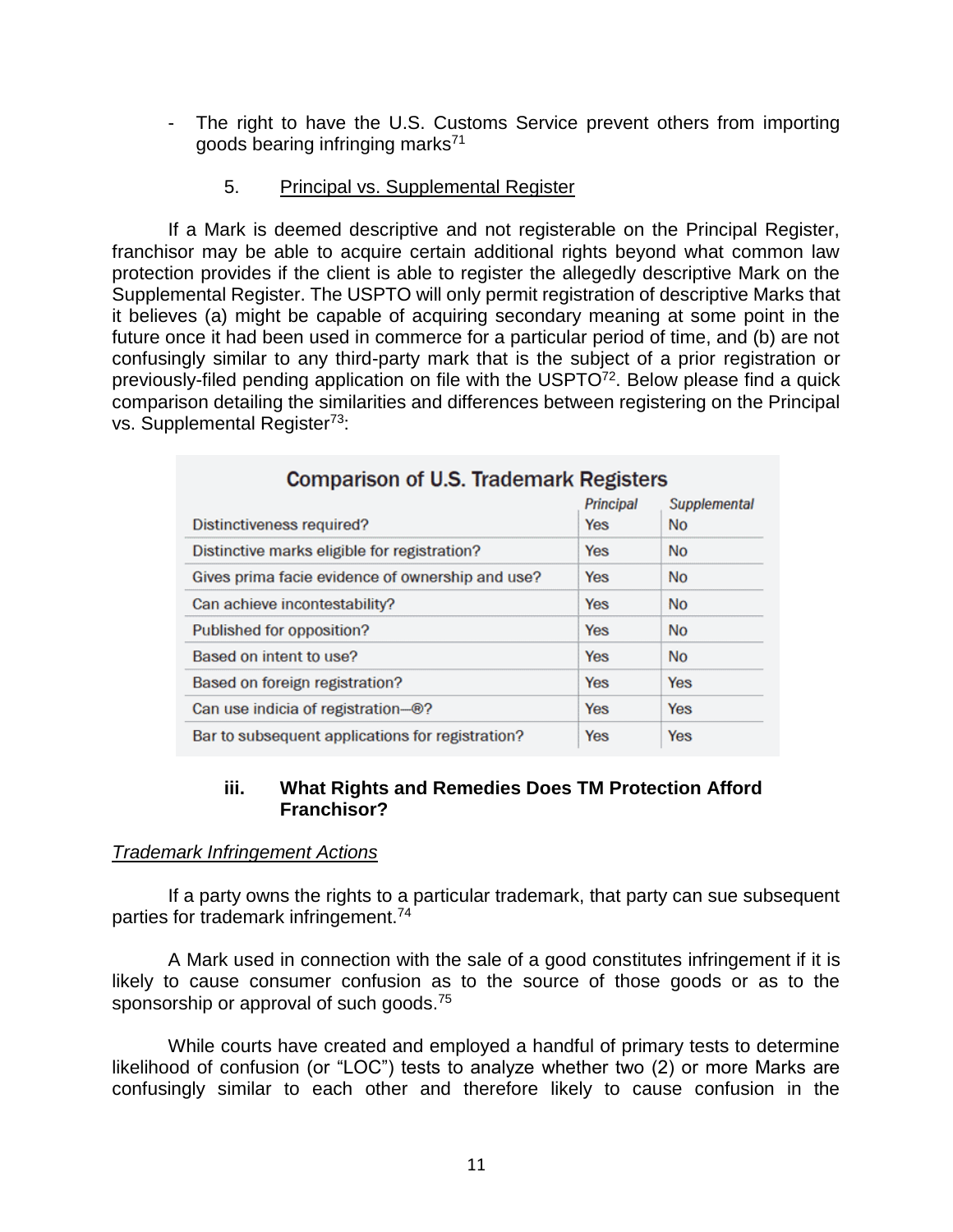marketplace as to source of the product/services offered and sold under those respective Marks. To make this determination, courts typically look to a number of factors, including: (1) the strength of the mark; (2) the proximity of the goods; (3) the similarity of the marks; (4) evidence of actual confusion; (5) the similarity of marketing channels used; (6) the degree of caution exercised by the typical purchaser; (7) the defendant's intent.<sup>76</sup>

For example, the use of an identical mark on the same product would clearly constitute infringement. On the other end of the spectrum, using the same term on a completely unrelated product will not likely give rise to an infringement claim. Thus, APPLE for computers and mobile phones is not likely to cause confusion with APPLE VACATIONS for travel agency services and the two (2) marks can peacefully co-exist as a practical matter, as the purchasing public is not likely to believe that a travel agency is the manufacturer of their latest mobile technology (or vice versa).

Between the two (2) ends of the spectrum lie many close cases, in which the courts will apply some or all of the factors listed above (and afford them different weight depending on the circumstances).

#### *Trademark Dilution*

In addition to bringing an action for infringement, owners of trademarks can also bring an action for trademark dilution under either federal or state law. Under federal law, a dilution claim can be brought only if the mark is "famous." In deciding whether a mark is famous, the courts will look to the following factors: (1) the degree of inherent or acquired distinctiveness; (2) the duration and extent of use; (3) the amount of advertising and publicity; (4) the geographic extent of the market; (5) the channels of trade; (6) the degree of recognition in trading areas; (7) any use of similar marks by third parties; (8) whether the mark is registered.<sup>77</sup>

Under state law, a mark need not be famous in order to give rise to a dilution claim. Instead, dilution is available if: (1) the mark has "selling power" or, in other words, a distinctive quality; and (2) the two marks are substantially similar.<sup>78</sup>

Once the prerequisites for a dilution claim are satisfied, the owner of a mark can bring an action against any use of that mark that dilutes the distinctive quality of that mark, either through "blurring" or "tarnishment" of that mark; unlike an infringement claim, likelihood of confusion is not necessary. Blurring occurs when the power of the mark is weakened through its identification with dissimilar goods. For example, KODAK brand sunglasses or XEROX brand candles. Although neither example is likely to cause confusion among consumers, each dilutes the distinctive quality of the mark.

Tarnishment occurs when the mark is cast in an unflattering light, typically through its association with inferior or unseemly products or services. By way of example, the former retail giant Toys "R" Us successfully brought a tarnishment claim against the owner of ADULTSRUS.COM, a pornographic web-site.79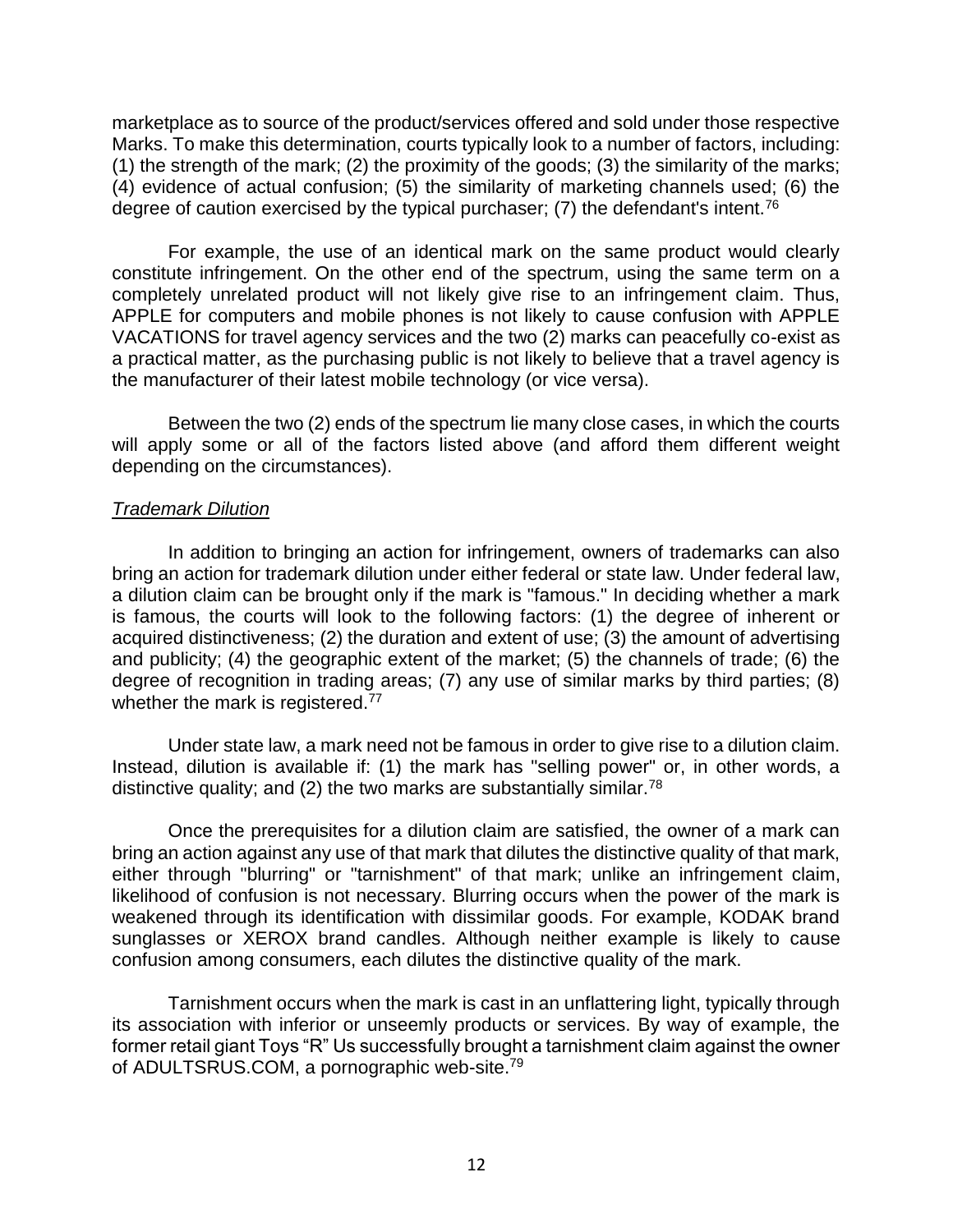#### *Other Potential Actions*

Although likelihood of confusion and dilution are the two (2) main trademarkrelated causes of action, there exist a number of additional state-law causes of action under state unfair competition law: passing off, contributory passing off, reverse passing off, and misappropriation.

Passing off occurs when the defendant tries to pass off its product as the plaintiff's product.<sup>80</sup> Contributory passing off occurs when the defendant assists or induces another (typically a retailer) to pass of its product as the plaintiff's product,  $81$  while reverse passing off occurs when the defendant tries to pass off the plaintiff's product as its own.<sup>82</sup>

#### *Fair Use and Parody Defenses*

Defendants in a trademark infringement or dilution claim can assert basically two types of affirmative defense: fair use or parody.

Fair use occurs when a descriptive mark is used in good faith for its primary, rather than secondary, meaning, and no consumer confusion is likely to result. So, for example, a cereal manufacturer may be able to describe its cereal as consisting of "all bran," without infringing upon Kelloggs' rights in the mark "All Bran." Such a use is purely descriptive, and does not invoke the secondary meaning of the mark. Similarly, a court held that the defendant's use of "fish fry" to describe a batter coating for fish was fair use and did not infringe upon the plaintiff's Mark FISH FRY.<sup>83</sup> Such uses are privileged because they use the terms only in their purely descriptive sense.

Some courts have recognized a somewhat different, but closely-related, fair-use defense, called nominative use. Nominative use occurs when use of a term is necessary for purposes of identifying another producer's product, not the user's own product. For example, in a recent case, the newspaper USA Today ran a telephone poll, asking its readers to vote for their favorite member of the music group New Kids on the Block. The New Kids on the Block sued USA Today for trademark infringement. The court held that the use of the trademark NEW KIDS ON THE BLOCK was a privileged nominative use of the arguably-famous Mark (at that time at least) because: (1) the group was not readily identifiable without using the mark; (2) USA Today used only so much of the mark as reasonably necessary to identify it; and (3) there was no suggestion of endorsement or sponsorship by the group. The basic idea is that use of a trademark is sometimes necessary to identify and talk about another party's products and services. When the above conditions are met, such a use will be privileged.<sup>84</sup>

Lastly, certain Mark parodies may be permissible if they are not too directly tied to commercial use. The basic idea here is that artistic and editorial parodies of Marks serve a valuable critical function, and that this critical function is entitled to some degree of First Amendment protection. The courts have adopted different ways of incorporating such First Amendment interests into the analysis. For example, some courts have applied the general "likelihood of confusion" analysis, using the First Amendment as a factor in the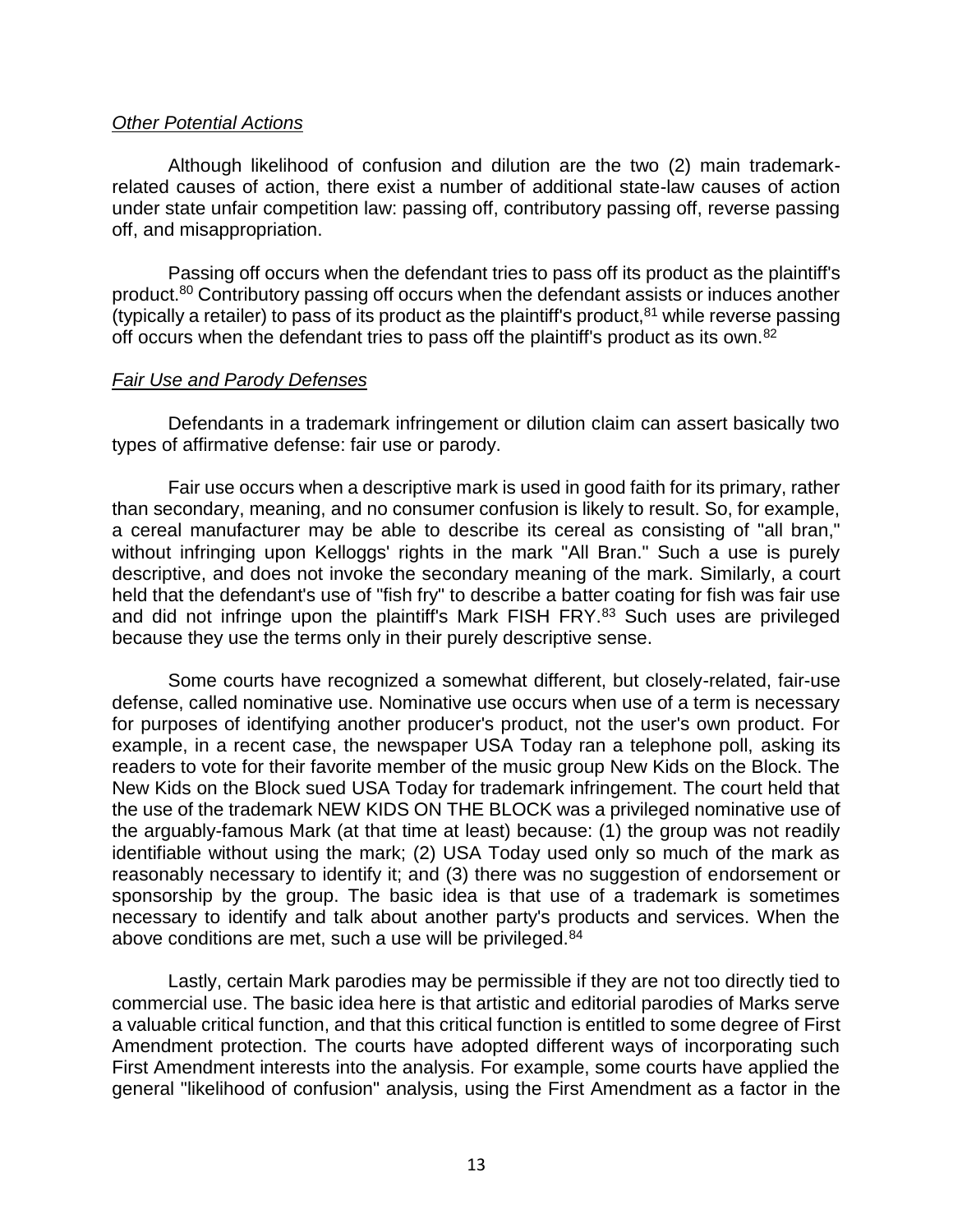analysis<sup>85</sup>, while others have expressly balanced First Amendment considerations against the degree of likely confusion. Still other courts have held that the First Amendment effectively trumps trademark law, under certain circumstances<sup>86</sup>. In general, however, the courts appear to be more sympathetic to the extent that parodies are less commercial, and less sympathetic to the extent that parodies involve commercial use of the mark.

# *Remedies Available to Trademark Owner*

Successful plaintiffs are entitled to a wide range of remedies under federal law. Such plaintiffs are routinely awarded injunctions against further infringing or diluting use of the trademark.<sup>87</sup>

In trademark infringement suits, monetary relief may also be available, including: (1) defendant's profits, (2) damages sustained by the plaintiff, and (3) the costs of the action.<sup>88</sup>Damages may be trebled upon showing of bad faith. In trademark dilution suits, however, damages are available only if the defendant willfully traded on the plaintiff's goodwill in using the mark. Otherwise, plaintiffs in a dilution action are limited to injunctive relief.<sup>89</sup>

# **B. Copyrights**

# **i. What does Copyright Protect?**

The U.S. Copyright Office, quoting the U.S. Copyright Act (the "Copyright Act"), sets forth the following as the primary categories of copyrightable works:

| <b>Type</b>                       | <b>General Examples</b>             | <b>Franchise-Specific</b><br><b>Examples</b>  |
|-----------------------------------|-------------------------------------|-----------------------------------------------|
| Literary works                    | Book entitled "The                  | <b>Operations Manual;</b>                     |
|                                   | Pelican Brief" by John              | source code to                                |
|                                   | Grisham                             | proprietary point-of-sale<br>("POS") software |
| <b>Musical works</b>              | The hit song "Whatever              | Mister Softee Jingle <sup>90</sup>            |
| (and words thereto)               | It Takes" by Imagine                |                                               |
|                                   | Dragons                             |                                               |
| Dramatic Works <sup>91</sup>      | Shakespeare's "Romeo<br>and Juliet" | Taco Bell's new "Nacho<br>Fries" commercials. |
| Pantomines and other              | Ice Skating Routine                 | Fitness concept's                             |
| choreographic works               | Performed at the Winter             | training instruction made                     |
|                                   | Olympics                            | available via online<br>streaming             |
| Pictorial, graphic and sculptural | Painting entitled "Mona             | Mascots; trade dress                          |
| works                             | Lisa" by Leonardo da                |                                               |
|                                   | Vinci                               |                                               |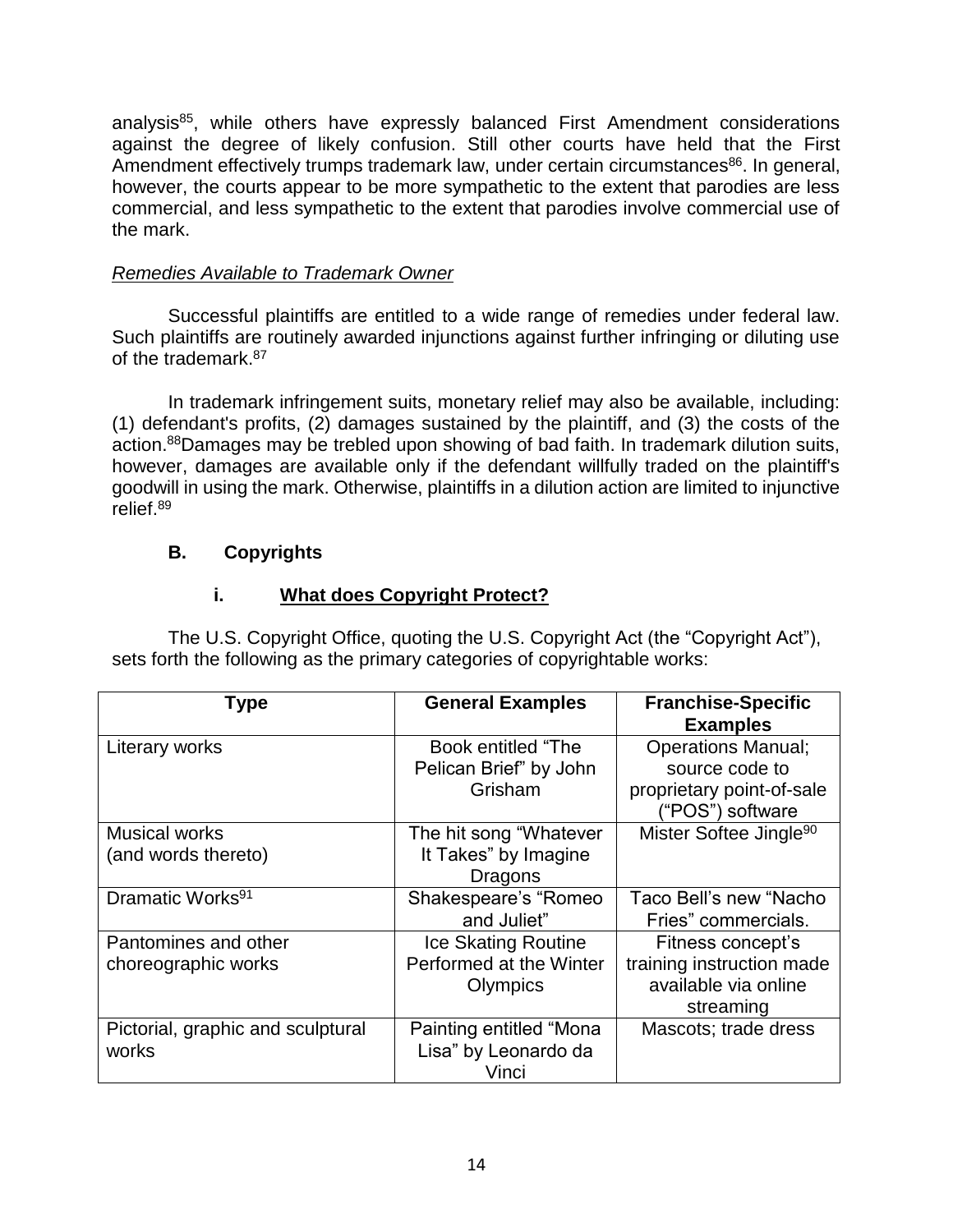| Motion pictures and other<br>audiovisual works                                                                     | Recent hit move entitled<br>"Black Panther"                     | T.V. Commercial to<br>promote the franchise<br>brand                     |
|--------------------------------------------------------------------------------------------------------------------|-----------------------------------------------------------------|--------------------------------------------------------------------------|
| Sound recordings, which are<br>works that result from fixation of a<br>series of musical, spoke or other<br>sounds | Any digital music track<br>from iTunes                          | Reba McIntyre's<br>rendition of the KFC<br>tagline <sup>92</sup>         |
| <b>Architectural Works</b>                                                                                         | Monticello (and<br>associated drawings,<br>designs and layouts) | The template plans and<br>designs for a prototype<br>franchised location |

The Copyright Act does not have overly strict definitions regarding what falls within the scope of each "type" of copyrightable work, and the Copyright Office even advises applicants that these categories should be viewed broadly when filing an application to register a client's Work. For example, certain computer programs that franchisors develop for exclusive use in connection with their System (such as the POS System source code described in the foregoing table) might be registerable as a "literary work," despite the fact that source code isn't exactly Shakespeare.

Of particular import in the context of franchising, copyright law does not protect names, short phrases and slogans (such as "taglines"), product lettering and/or coloring and, perhaps most importantly, a mere listing of product ingredients or contents (which may apply to franchisor's list of required purchases and/or approved suppliers).<sup>93</sup> This is because, in order to be protected by copyright, your client's Work must contain at least a minimum amount of authorship in the form of original expression. Names, titles, and other short phrases are simply too minimal to meet these requirements.<sup>94</sup>

Even if a franchisor client's list of ingredients contained in a given menu item is not likely protectable, however, the proprietary recipe detailing how to make that menu item might be (assuming it is more than putting typical burger ingredients on a bun). At the same time, brand names, slogans and phrases that most franchisors really rely upon to drive their brand are potentially protectable under trademark law, subject to the analysis discussed elsewhere in this paper.

#### **ii. Statutory or Other Primary Legal Framework**

Copyright law in the United States is governed by federal statute, namely the Copyright Act of 1976.<sup>95</sup> The Copyright Act prevents the unauthorized copying of a work of authorship. However, only the copying of the work is prohibited – put differently, anyone may copy the ideas contained within a copyrighted work.<sup>96</sup>

For example, a copyright could cover a written description of a franchisor's proprietary methodologies set forth in the Operations Manual, but the actual methodologies themselves are not protected by copyright. Thus, no one could copy the written description, while anyone could use the description to implement (and misappropriate) the methodology in their own operations.<sup>97</sup>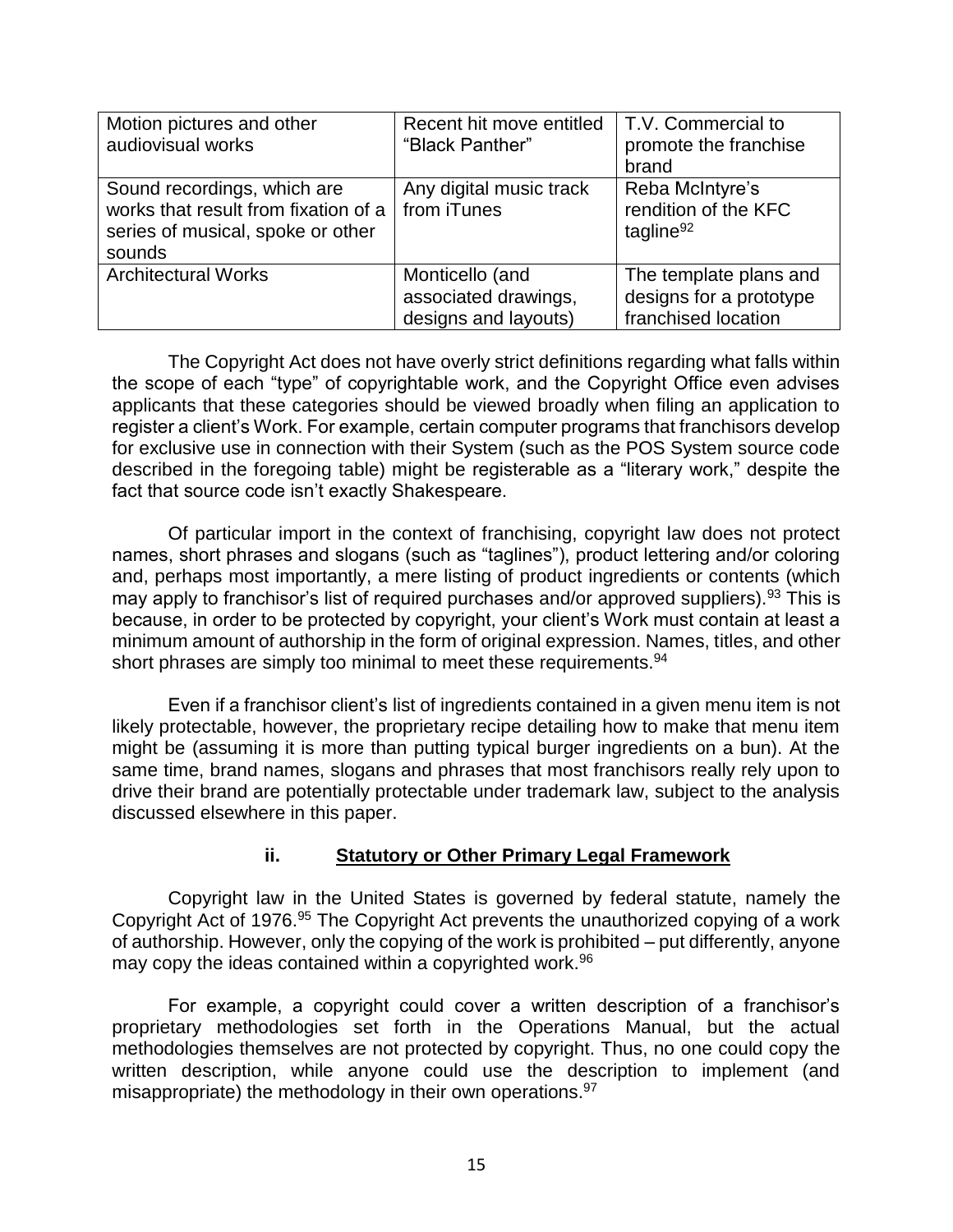Copyrights can be registered in the Copyright Office in the Library of Congress, but newly created works do not need to be registered.<sup>98</sup> In fact, some commentators take the position that it is no longer necessary to even place a copyright notice on a work for it to be protected by copyright law.<sup>99</sup> However, the Copyright Act does provide additional benefits to those who register with the Copyright Office, as discussed more fully below.

Consequently, copyright registration and the use of a copyright notice is recommended given the relatively inexpensive cost and ease of filing, at least with respect to those items that a franchisor might only be using in connection with a one-time promotional campaign or other temporary activity that is unlikely to have value to the franchisor in the future.<sup>100</sup>

## **iii. Eligibility for Copyright Protection**

A copyrightable Work it must be "original", but the amount or degree of originality required (when compared to other previously-developed Works) is relatively small.<sup>101</sup> The Work cannot be a mere mechanical reproduction of a previous Work, nor can the Work consists of only a few words or a short phrase. In addition, if the Work is a "compilation,"<sup>102</sup>the compilation must involve some originality beyond mere alphabetic sorting of all available works (see the discussion on compilations below for more information). Beyond that, most works that are actually created or developed by an author will meet the originality requirement.

The other prong of copyright eligibility is that the Work must be fixed in a "tangible medium of expression." 103 Under the Copyright Act, a client's Work is considered fixed when it is stored on some medium in which it can be perceived, reproduced, or otherwise communicated.<sup>104</sup> For example, a song can be fixed by writing it down on a piece of paper. The paper is the medium on which the song can be perceived, reproduced and communicated. The medium need not be one that a human can even perceive the Work, as long as the Work can be perceived by a machine. Thus, the Mister Softee Jingle <sup>105</sup> was fixed the moment the author recorded it for the first time. Similarly, a computer program, including any software that might be proprietary or customized for a franchisor client, is deemed fixed when stored on a computer's memory.<sup>106</sup>

No other actions are technically required for copyright protection. As with trademarks, there is no need to file an application for copyright protection – but such "formalities" come with benefits that could be important to your client.<sup>107</sup> The formalities of registration and notice (use of ©) still serve as recommended steps to expand the protection provided by U.S. copyright law.

#### **iv. Work for Hire**

"Work for hire" constitutes an interesting feature of copyright and plays some importance to franchisors. A work for hire arises when an employee or contract creates something capable of copyright protection, and, by virtue of such employment or performance under the contract, a copyright in the material inures to the employer or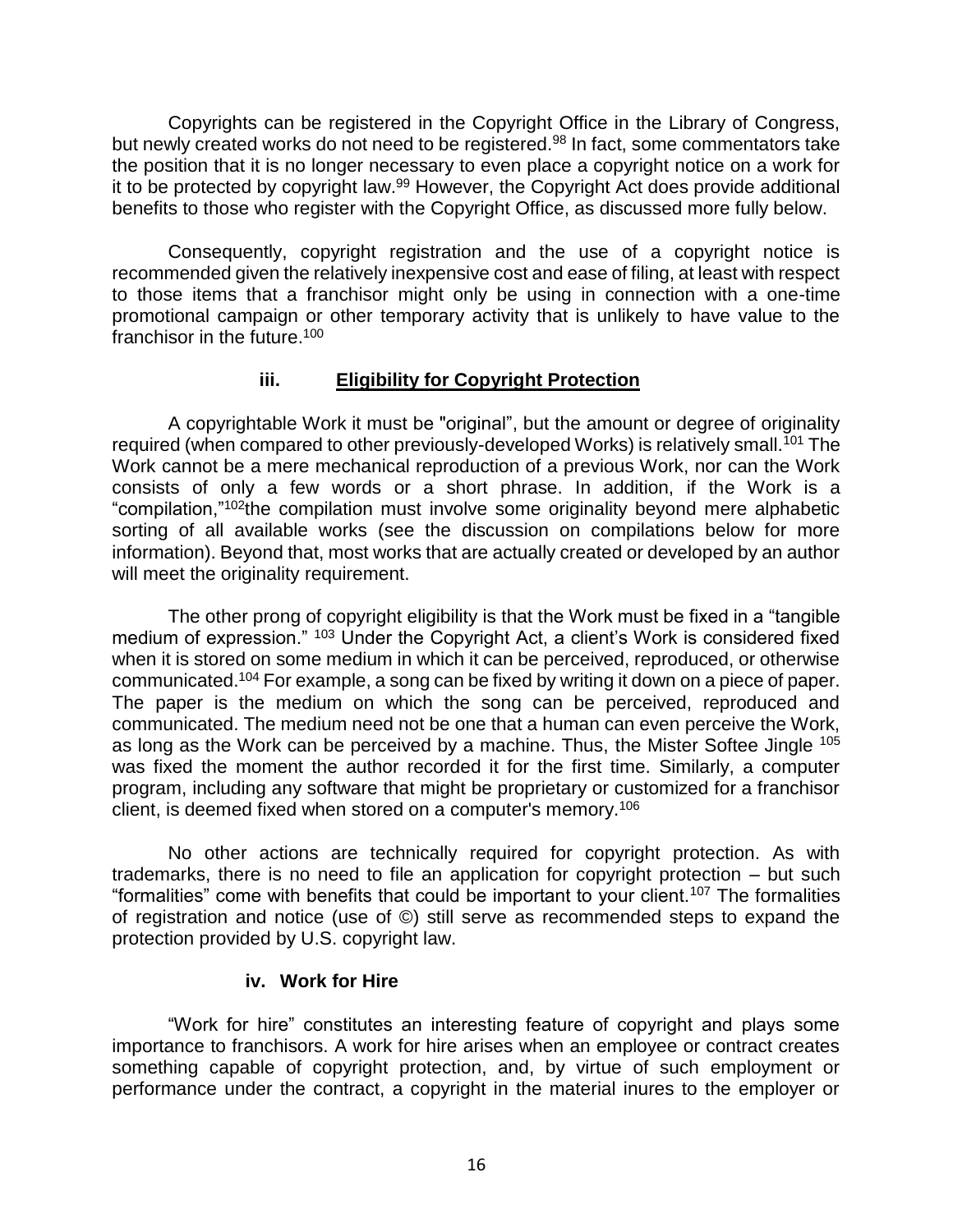contracting party.<sup>108</sup> Franchise agreements should contain a "work for hire" clause providing for the franchisor's ownership of any creation a franchisee or its employees develop in the course of operating as a franchisee. These provisions should not only cover copyright, but also cover developments relating to every other form of intellectual property.

# **v. Rights and Remedies Available to Copyright Owner under Applicable Law**

# Rights Afforded a Copyright Owner

The U.S. Copyright Act grants certain exclusive rights to the owner of a copyright in a Work. It is important to note that these exclusive rights are different from the rights given to a person who merely owns a copy of the Work. 109

The Copyright Act grants five (5) enumerated and specific rights to a copyright owner, namely:

- the right to reproduce the copyrighted work;
- the right to prepare derivative works based upon the work;
- the right to distribute copies of the work to the public;
- the right to perform the copyrighted work publicly; and
- the right to display the copyrighted work publicly.<sup>110</sup>

The following Chart provides a bit more specificity regarding which economic rights above attach to each kind of copyrightable Work:

| Literary, Dramatic or Musical Work | - to reproduce or store the Work<br>to issues copies to the public<br>to perform Work in public<br>to make cinematograph film or sound<br>recording<br>to make a translation of the Work<br>- to make an adaptation of the Work |
|------------------------------------|---------------------------------------------------------------------------------------------------------------------------------------------------------------------------------------------------------------------------------|
| <b>Artistic Work</b>               | to reproduce the Work<br>to communicate the Work to the public<br>to include the Work in a cinematograph<br>film<br>to make adaptation of the Work                                                                              |
| Cinematograph Work                 | make copies of the Work<br>to communicate the Work to the public<br>to sell, license or engage third party to<br>work further on Work<br>to communicate the Work to the public                                                  |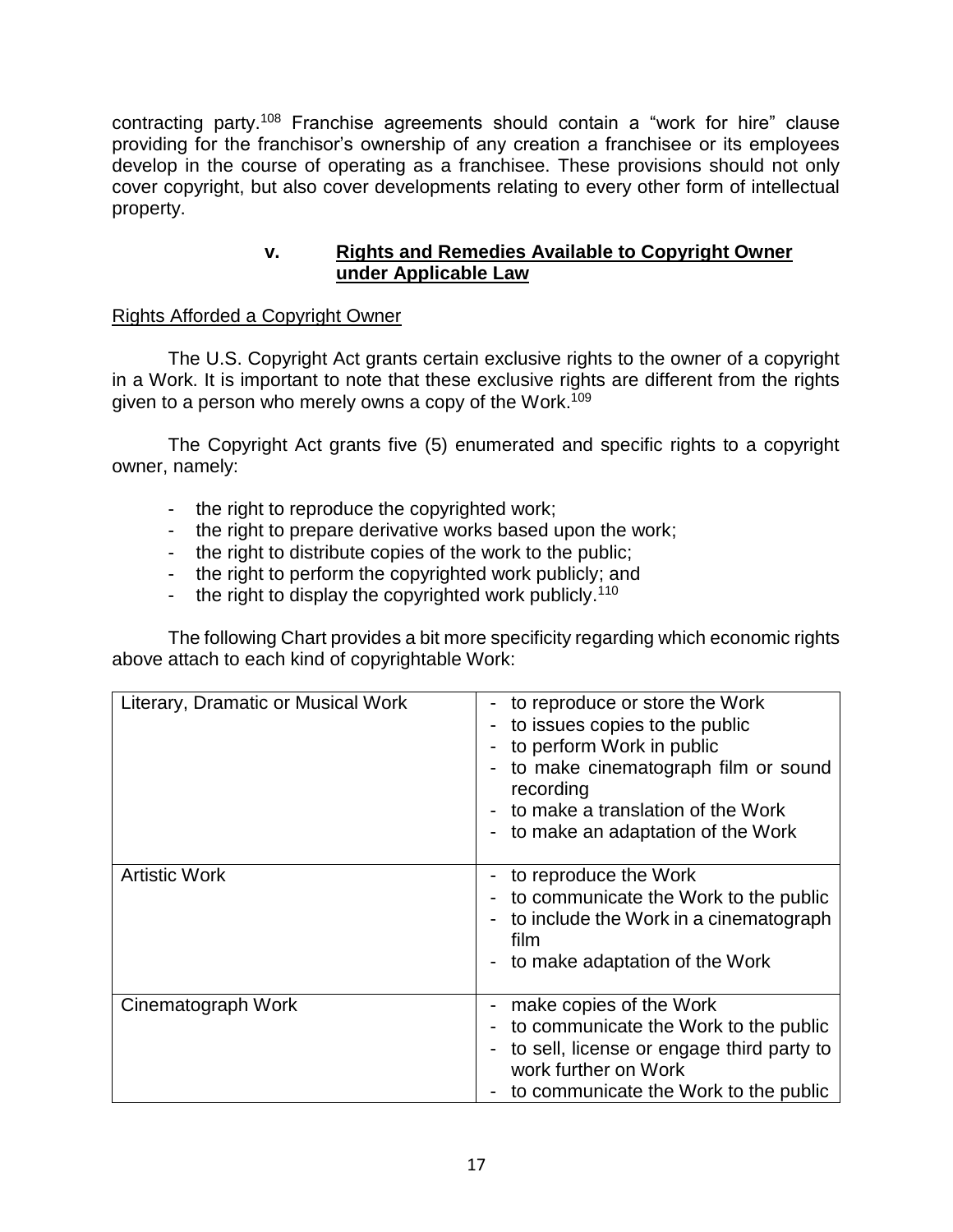| <b>Sound Recording Work</b> | to make any other sound recording that<br>utilizes the Work<br>to sell or license the Work<br>to communicate that Work to the public |
|-----------------------------|--------------------------------------------------------------------------------------------------------------------------------------|

The economic rights above are not without limit, however, as they are specifically limited by "fair use" and several other specific limitations set forth in the Copyright Act.

#### *Brief Overview of Fair Use Doctrine*

The doctrine of fair use was developed over the years as courts tried to balance the rights of copyright owners with society's interest in allowing copying in certain, limited circumstances. This doctrine has at its core a fundamental belief that not all copying should be banned, particularly in socially important endeavors such as criticism, news reporting, teaching, and research.

Although the doctrine of fair use was originally created by the judiciary, it is now set forth in the Copyright Act. Under the Act, four (4) factors are typically considered when determining whether a specific action is to be considered a "fair use." These factors are as follows:

- the purpose and character of the use, including whether such use is of commercial nature or is for nonprofit educational purposes;
- the nature of the copyrighted work;
- the amount and substantiality of the portion used in relation to the copyrighted work as a whole; and
- the effect of the use upon the potential market for or value of the copyrighted work.<sup>111</sup>

While courts continue to struggle with bright line tests or clear limitations with respect to the fair use doctrine<sup>112</sup>, the following are some traditional activities which have been used to illustrate when the fair use doctrine provides a defense to a copyright infringement claim:

- small excerpts in a review or criticism for purposes of illustration or comment;
- a parody which incorporates some elements (but not all) of the work being parodied;<sup>113</sup>
- quotations from a speech, address, or position paper in a news report;<sup>114</sup>and/or
- a limited copying made by a student for academic work.<sup>115</sup>

Sections 106 to 122, as well as Section 602, of the Copyright Act provide additional detail and a great breakdown of specific actions that constitute infringement of each type of copyrightable Work.<sup>116</sup>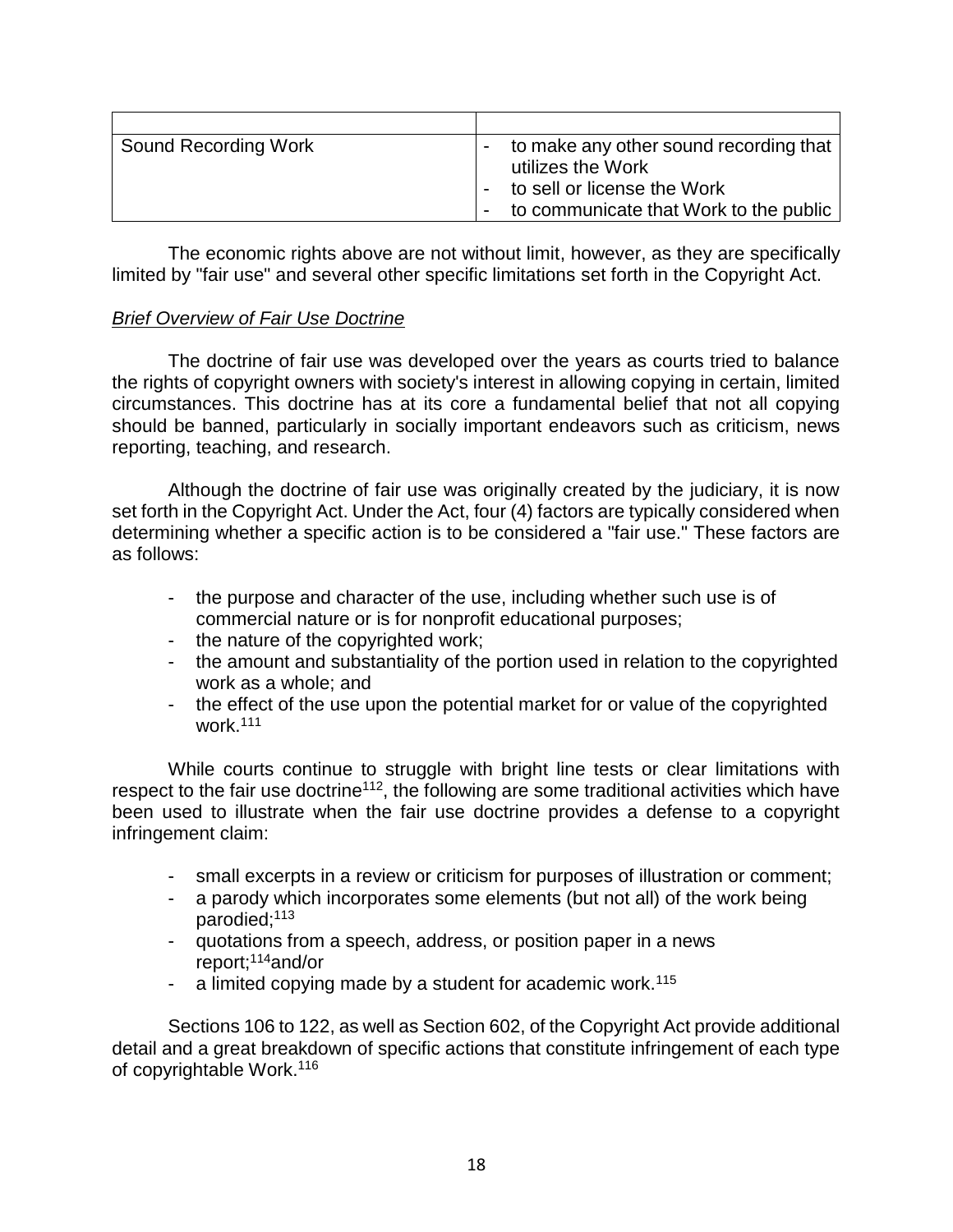#### *Remedies Available to Copyright Owner*

Under the Copyright Act, violating any of the exclusive rights afforded to the owner of a copyrighted Work grants the owner the right to seek:

- (i) injunctive relief to enjoin the infringing activity<sup>117</sup>;
- (ii) the impounding, destruction or other reasonable disposition of all subject matter created via the defendant's infringement of the copyrightable Work, as well as the remittance of all related sales and other documents related to such subject matter to the custody of the court<sup>118</sup>;
- (iii) actual damages suffered by the copyright owner due to the infringement, as well as disgorgement of the profits the infringer generated that is attributable to the infringement<sup> $119$ </sup>; and
- (iv) in lieu of such actual damages and profits, any statutory damages in an amount between \$750 and (a) \$30,000, or (b) \$150,000 if the infringement is determined to be willful<sup>120</sup>, as the court determines appropriate.<sup>121</sup>

Copyright owners may also seek reimbursement of its costs and attorneys' fees under the Copyright Act<sup>122</sup>, which is particularly important given the costs associated with prosecuting a typical copyright infringement action to adjudication. Given that copyright infringement actions are based on the federal Copyright Act, copyright owners typically bring such actions in federal court and claim "federal question" as the basis for subject matter jurisdiction.<sup>123</sup>

# **C. Trade Secrets and Proprietary Information**

The difference between a "trade secret" and "proprietary information" is often blurred and confusing to clients and their counsel alike. Not surprising given that most commentators' attempts to describe the potential overlap between these two kinds of IP, as well as how "confidential" information intersects with this analysis, sounds very much like a legalese version of Abbot and Costello's "Who's on First?".<sup>124</sup>

To put it succinctly, commentators typically agree that, while most if not all "trade secrets" and "confidential information" will also be deemed the "proprietary information" of your client, not all "confidential information" or "proprietary information" will rise to the level of a "trade secret" and proprietary information may include information that is not secret in any way such that it is not "confidential information" (such as copyrighted materials and the subject matter of patents).<sup>125</sup>

If the above waters already seem a bit murky, managing a client's expectations regarding what is and what is not protectable under each category, if any, of IP only further complicates matters. Looking at the franchise industry, often times a franchisor may view virtually everything it does or implements as its "super-secret sauce" to success – even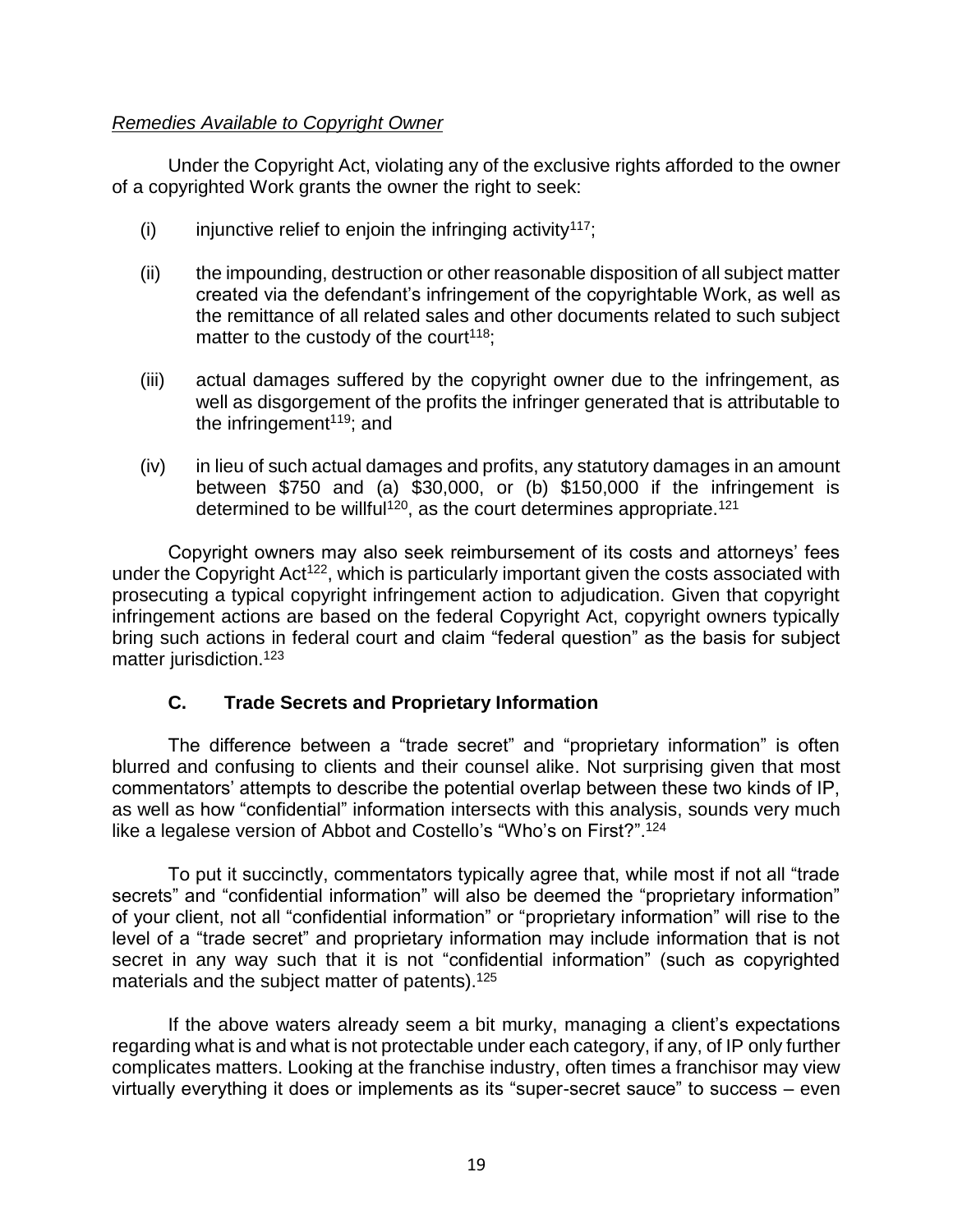though certain components of a franchisor's "brand philosophy" may not be protectable as either a trade secret or any other kind of proprietary information.

This Section attempts to provide some clarity and demarcate reliable on the lines between what constitutes a "trade secret" as opposed to "confidential information" or "proprietary information" under applicable law, in an effort to increase counsel's ability to issue spot when (a) conducting its initial analysis of a franchisor client's IP portfolio, and (b) subsequently engaging in the "proactive protection" and "reactive protection" legal strategies designed to protect these categories of IP, all of which is discussed in more detail later in this paper.

## **i. What Constitutes a Trade Secret?**

Examples of trade secrets might include the following: engineering information; methods, processes, and know-how; tolerances and formulas; business and financial information; computer programs (particularly source code) and related information; pending, unpublished patent applications; business plans; budgets; methods of calculating costs and pricing; customer and supplier lists; internal marketing data; specifics concerning customers and suppliers; products and services in research and/or development; collections of data; and other information relating to a company's business.

Any of those sound familiar? They should because many of the items described above are the same or substantially similar to the terms that franchise counsel uses to describe the components that comprise franchisor's proprietary System that is licensed to franchisees under a typical franchise agreement. It takes more than just referencing these terms in a contract or disclosure document, however, for such data and information to be eligible for "trade secret" protection.<sup>126</sup>

## **ii. Uniform Trade Secrets Act: Definition and Remedies for Misappropriation**

Information and other data that rises to the level of a "trade secret" is typically protected by the Uniform Trade Secrets Act ("UTSA"), which has been adopted by 48 of the 50 states<sup>127</sup>. The legislative intent of the UTSA was to help promote uniformity in terms of how trade secrets were defined and protected amongst the states. <sup>128</sup> This goal has been nearly realized as of today, with only New York and Minnesota still relying on their own respective state statues to govern trade secrets – and even these two (2) statutes appear to borrow heavily from the language of the UTSA.<sup>129</sup> The UTSA defines a "trade secret" as follows:

information, including a formula, pattern, compilation, program, device, method, technique, or process, that:

(i) derives independent economic value, actual or potential, from not being generally known to, and not being readily ascertainable by proper means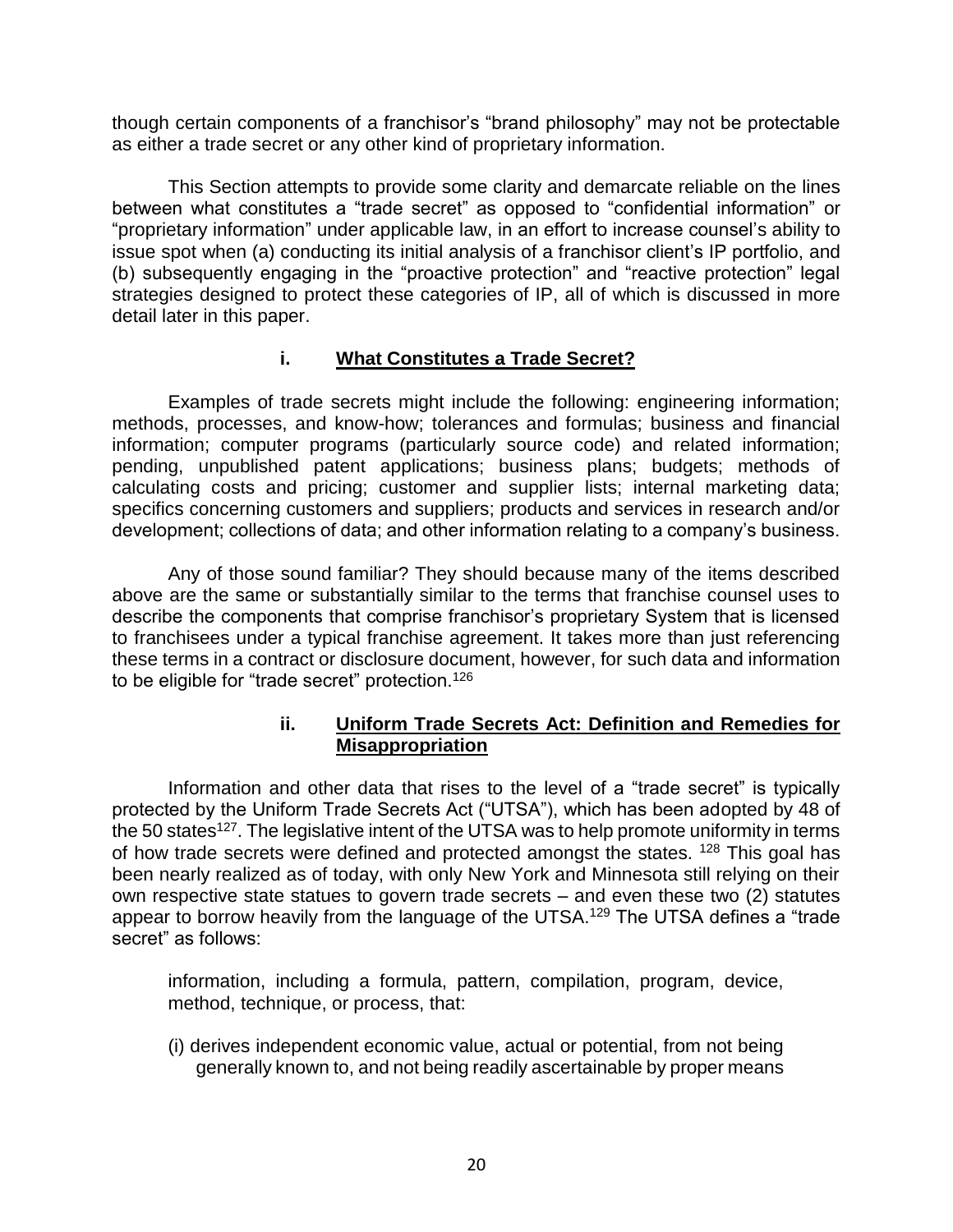by, other persons who can obtain economic value from its disclosure or use; and

(ii) is the subject of efforts that are reasonable under the circumstances to maintain its secrecy.<sup>130</sup>

The above definition can be frustrating at times for counsel because: (i) determining whether your client's information is "deriving independent economic value" or has the potential to do so can be difficult; and (ii) often times, the client may not have taken reasonable efforts to maintain its secrecy, either because the client "didn't know what he had" or knew very well what he had and couldn't wait to share it with friends and peers in the industry. The latter point is especially a concern in today's age, when a single lapse in judgment on social media can destroy any protection an otherwise protectable "trade secret" (i.e. a proprietary recipe) might have with a single click.

On a brighter note, it may be a bit easier for counsel to demonstrate and confirm the first prong of the UTSA's "trade secret test" when working with franchisors, as most franchisors have: (i) integrated and identified the components of their proprietary System that constitute trade secrets; (ii) taken efforts to keep that information confidential to add value to their existing or prospective franchise brand (in other words, kept their "secret sauce" secret); and (iii) created an existing franchise agreement, or desire to start using such an agreement, that requires a franchisee to not only acknowledge the value of the System and its components but also pay franchisor a royalty, in part, to license that System.<sup>131</sup>

With that said, franchise counsel can really make an impact with regards to the second element of the "trade secret test" – so long as the client has not already "let the cat out of the bag" with respect to the information at issue. Among other things, counsel accomplishes this by making sure that a franchisor's form(s) of (a) franchise agreement, (b) vendor agreement with third-parties, (c) agreements with former franchisees, and (d) the template non-disclosure agreement for franchisee to enter into with its management and other employees that might have access to a potential "trade secret," all contain the appropriate confidentiality and non-disclosure provisions, as well as strong enforcement language that will help deter violations of the same.

The UTSA is designed to protect against the "misappropriation" of trade secrets and the statute purposefully casts a wide net when defining the activities the constitute misappropriation, including:

(i) acquisition of a trade secret of another by a person who knows or has reason to know that the trade secret was acquired by improper means; or

(ii) disclosure or use of a trade secret of another without express or implied consent by a person who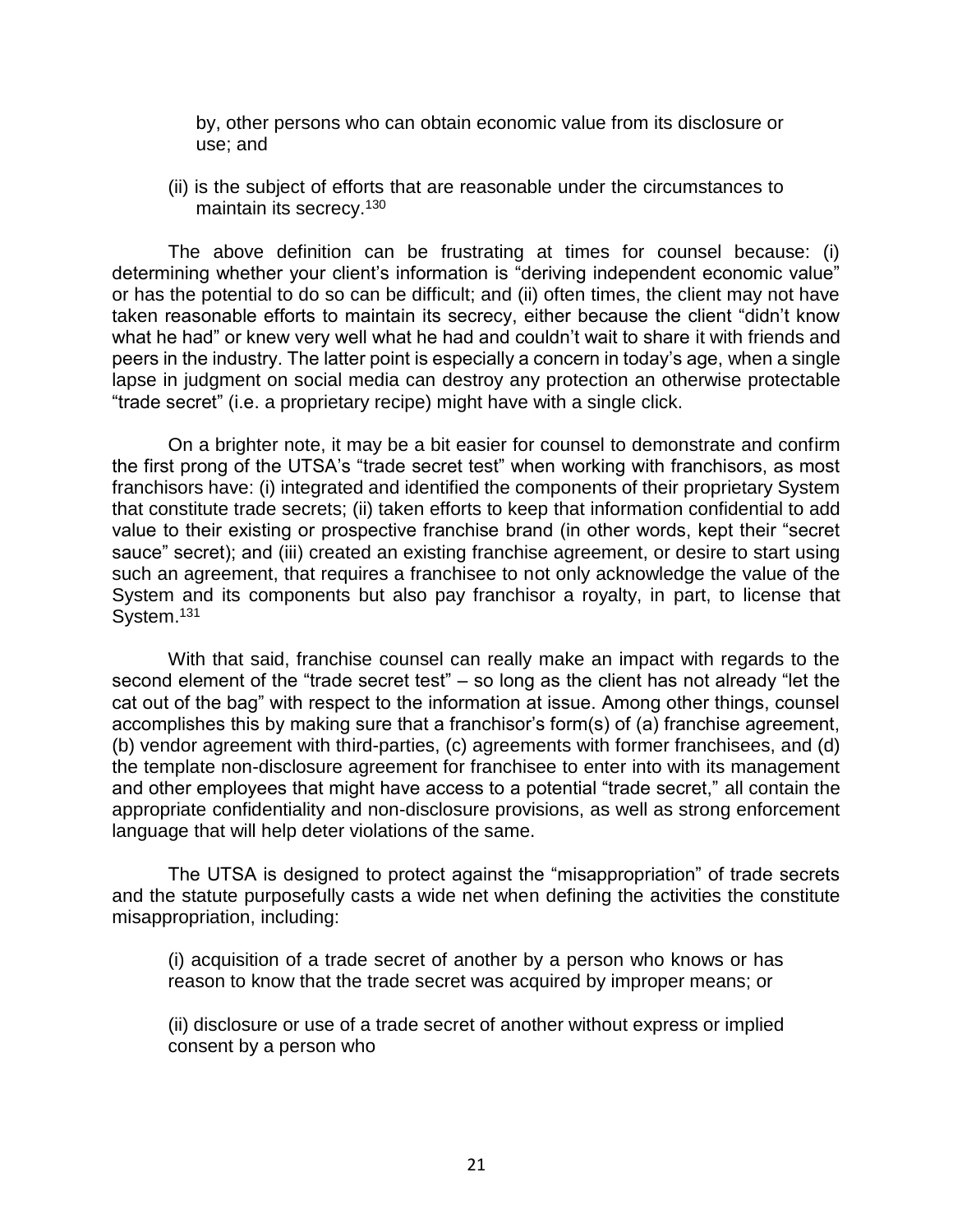- (A) used improper means to acquire knowledge of the trade secret, or
- (B) at the time of disclosure or use, knew or had reason to know that his knowledge of the trade secret was (1) derived from or through a person who had utilized improper means to acquire it, (2) acquired under circumstances giving rise to a duty to maintain its secrecy or limit its use, or (3) derived from or through a person who owed a duty to the person seeking relief to maintain its secrecy or limit its use, or (4) before a material change of his [or her] position, knew or had reason to know that it was a trade secret and that knowledge of it had been acquired by accident or mistake.<sup>132</sup>

The prevalent use of the word "or" throughout the statute when describing the kind of actions that constitute a violation of the UTSA, combined with the encompassing (yet specific) examples that the term "or" links together, demonstrates the USTA's willingness to find culpability where a competitor or other party's activities involving your client's trade secrets do not pass the proverbial "smell" test.

The other phrase that permeates the UTSA is "improper means," which is defined more narrowly as "theft, bribery, misrepresentation, breach or inducement of a breach of a duty to maintain secrecy, or espionage through electronic or other means."<sup>133</sup> From a practical perspective, improper means are methods that generally fall outside of the typical kinds of business activity that takes place in the industry at issue (i.e., using an airplane to fly over a competitor's secret construction of a chemical plant in an effort to identify and thereby duplicate the design and layout of the plant.<sup>134</sup> plans associated with that model $135$ ).

The two (2) criteria above are necessary if franchisor is going to successfully obtain one (1) or more of the remedies afforded under the UTSA, namely: (i) injunctive relief for any actual or threatened misappropriation of trade secrets; (ii) damages in the amount of the actual loss caused by misappropriation and the unjust enrichment of the misappropriating party<sup>136</sup>; and/or (iii) "double damages" in cases where the infringing party misappropriation methods were willful and malicious.<sup>137</sup> The UTSA also provides that a misappropriating party that gains an economic windfall based on your client's misappropriated trade secrets may very well be required to remit the applicable profits to your client under a disgorgement theory.<sup>138</sup>

In addition to remedies under the UTSA, the majority of states have additional penalties for misappropriate of your client's trade secrets the availability of which depend on whether the infringing party's actions are tantamount to theft and/or conspiracy. <sup>139</sup>

While it doesn't necessarily take an attorney that has passed the patent bar to litigate the merits of a trade secret misappropriation case, enforcing trade secret rights often involves expert witnesses and testimony to demonstrate and hopefully validate your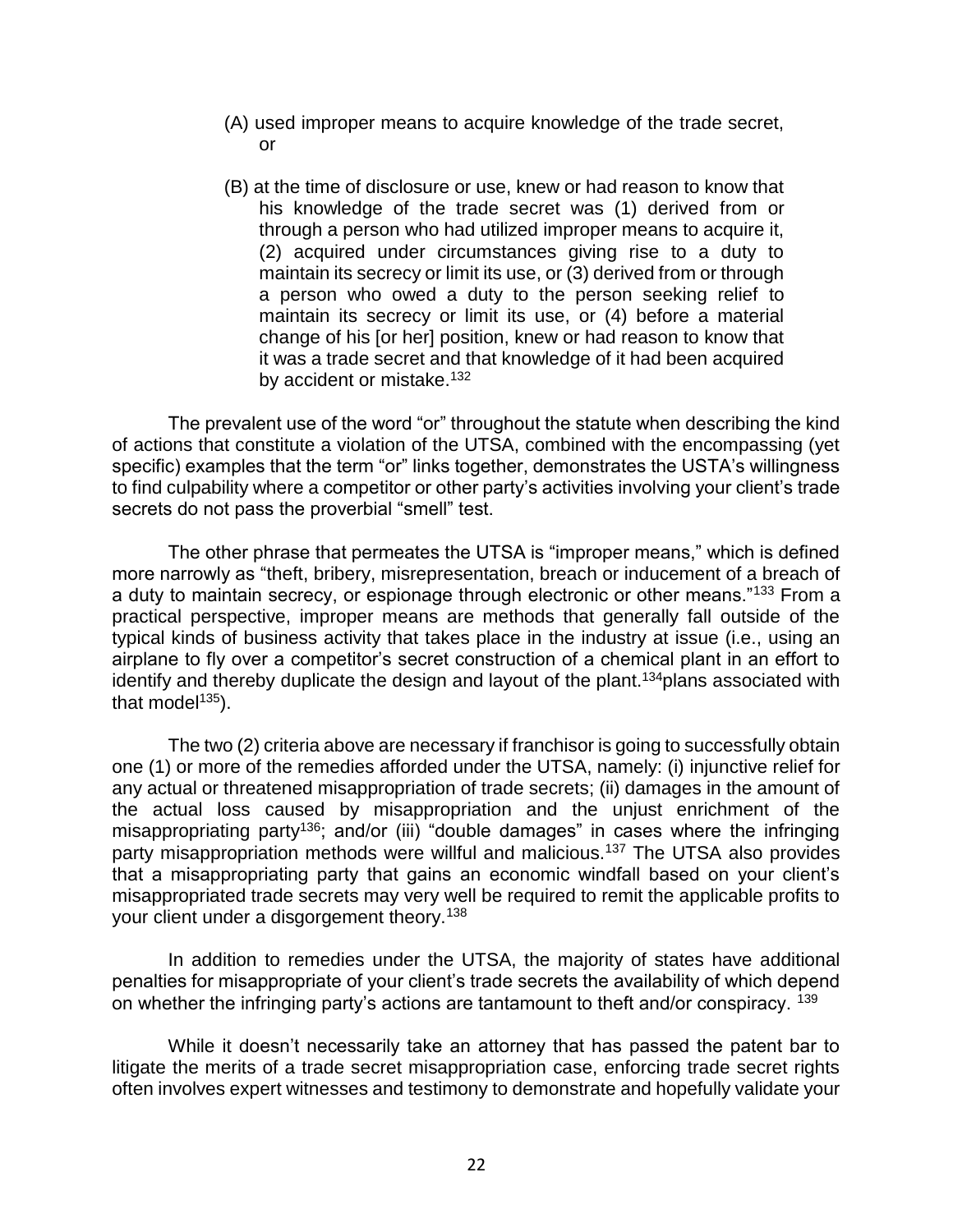client's misappropriate information as that which rises to the level of a "trade secret" under the UTSA.<sup>140</sup> As counsel, you should have a good handle on those costs and conduct a cost/benefit analysis with your client that includes your opinion on whether the information at issue might not rise to the level of a "trade secret" due to lack on independent value or secrecy.<sup>141</sup>

#### **iii. Drawing the Lines of Protection and Importance of Practical Protective Measures**

Business information that may not rise to the level of a "trade secret" may nevertheless be deemed confidential within the company and protectable as such, provided the documents, materials or other physical objects at issue marked as "confidential" or similar designation, categories of documents and objects designated as "confidential," physical areas designated as confidential (via conspicuous signing or otherwise), procedures, processes, and methods, computer programs and other types of information that would generally be considered as confidential in the industry (even if now specially designed as such).<sup>142</sup>

We previously discussed trade secrets and confidential information are typically deemed the "proprietary information" as well, and how proprietary information may also include information that is not confidential, including any IP that is the subject matter of patent or "formal"<sup>143</sup> copyright protection that is based, in part, on the publication or distribution of that IP in some manner.

While the term "trade secrets" and "confidential information" may have the same meaning in some contexts, they may not mean the same in other contexts, and the term "proprietary information" may often be used generically in both legal documents (including franchise agreements) and the actual marketplace alike.

In short, trade secrets and confidential information are a subset of the potentially much larger class of proprietary information. If your client's agreements and other relevant documents designed to protect IP use all of the foregoing terms, courts may infer that each term has a separate meaning even if the parties' intent was that they have interchangeable meanings, or worse, that the parties did not know what they meant by their loose use of these terms.

Again, this is where you can add value to your client by carefully drafting and/or updating a franchisor's contracts and other legal documents – as well as counsel the client from an everyday practical perspective – in terms of understanding the difference between the each of this different (but not necessarily distinct) terms and the importance of this terminology with dealing with personnel, outside vendors, potential investors and, often times most important, their franchisee network.<sup>144</sup> We discuss these drafting and practical considerations more fully below.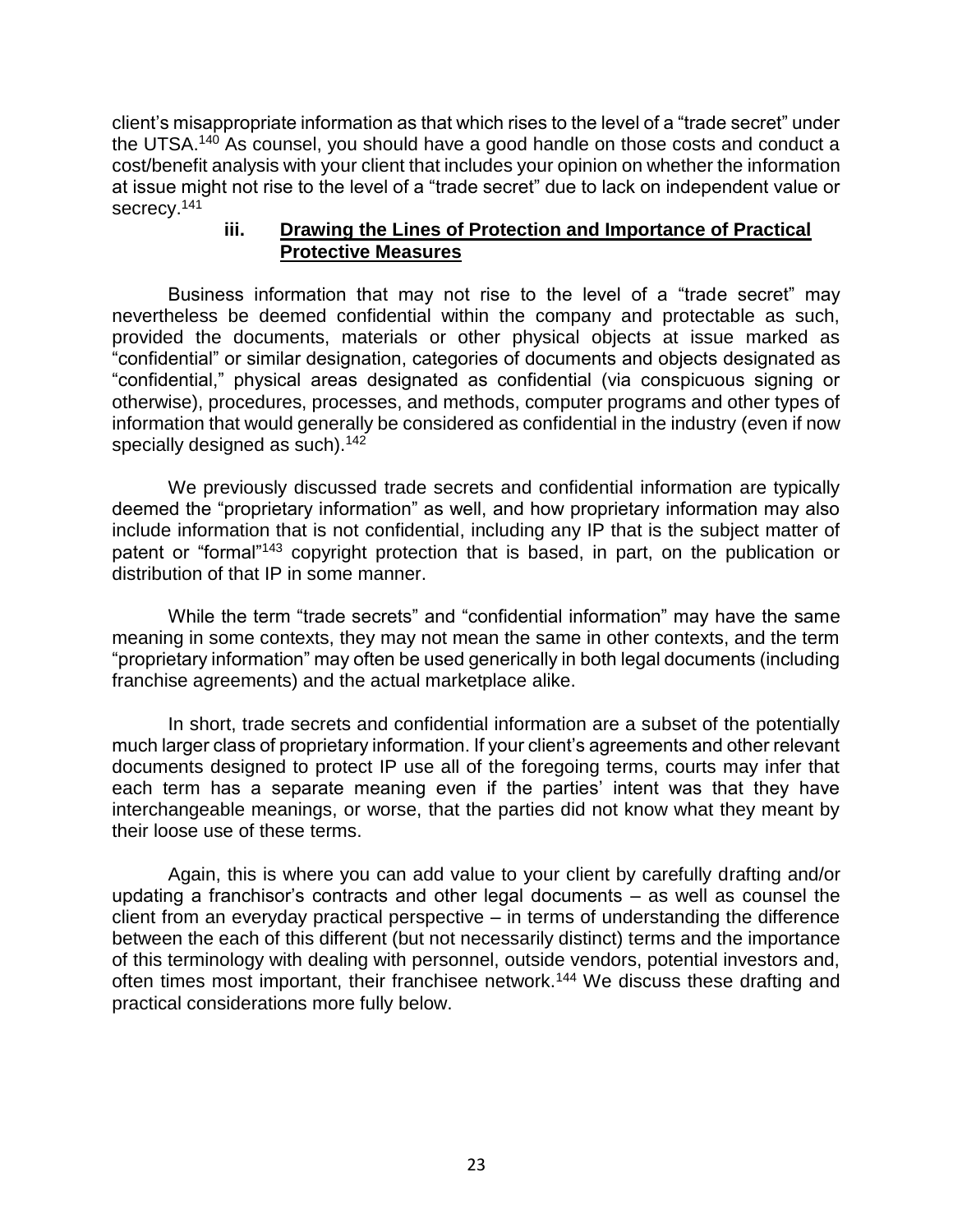# **D. Patent Protection**

Patent law may be at the forefront of the intellectual property regime in many industries<sup>145</sup>, but it most franchisors do not rely as much on patent ownership as part of their IP arsenal as they do their primary trademark and the core "trade secrets" and other "proprietary" information that comprise the System licensed to their respective franchisee. With that said, below is a very basic overview of patent law, what it protects and the scope of protection and remedies afforded a patent owner.

# **i. Patent Act and Patent Duration**

Patent protection – and its primary statute, the Patent Act<sup>146</sup> – encourage the production of statutory categories of inventions-; namely, processes, machines, a manufacture or article of manufacture, and other compositions of matter.<sup>147</sup> The patent system requires the patent owner to actually disclose of the patented invention in return for statutory protection that ranges from 14 to 20 years.<sup>148</sup>

Once the patent expires, the disclosed innovation becomes part of the public domain, remains free for public consumption and use, and then is no longer susceptible to charges of patent infringement by the patent holder.<sup>149</sup>

## **ii. Patent Eligibility and Kinds of Patentable Subject Matter**

To obtain a patent, an inventor must first file an application in the United States Patent and Trademark Office (USPTO) describing the invention. The USPTO conducts an independent review of the invention as described for compliance with several statutory requirements, including (a) patent-eligible subject matter, (b) usefulness, (c) novelty, and (d) non- obviousness.<sup>150</sup> Moreover, counsel must be careful when preparing a patent application to ensure the application describes the invention in a way that would enable others to make and use the invention.<sup>151</sup>

While the threshold for usefulness (utility) is low in the patent analysis above, the thresholds for (a) novelty and non-obviousness are rigorous, and (b()accordingly, patenteligibility has recently become increasingly difficult to achieve (and somewhat unclear) for some classes of inventions.<sup>152</sup> There are three (3) distinct patents that can be applied for:

- Utility Patent: Protects how an invention works and includes inventions and functionality – this is the most commonly granted and sought after patent.<sup>153</sup>
- Design Patent: Protects how an invention or other item looks, including ornamental designs.<sup>154</sup>
- "Plant" Patent: Very specific protection for newly-established asexually reproduced plant species.155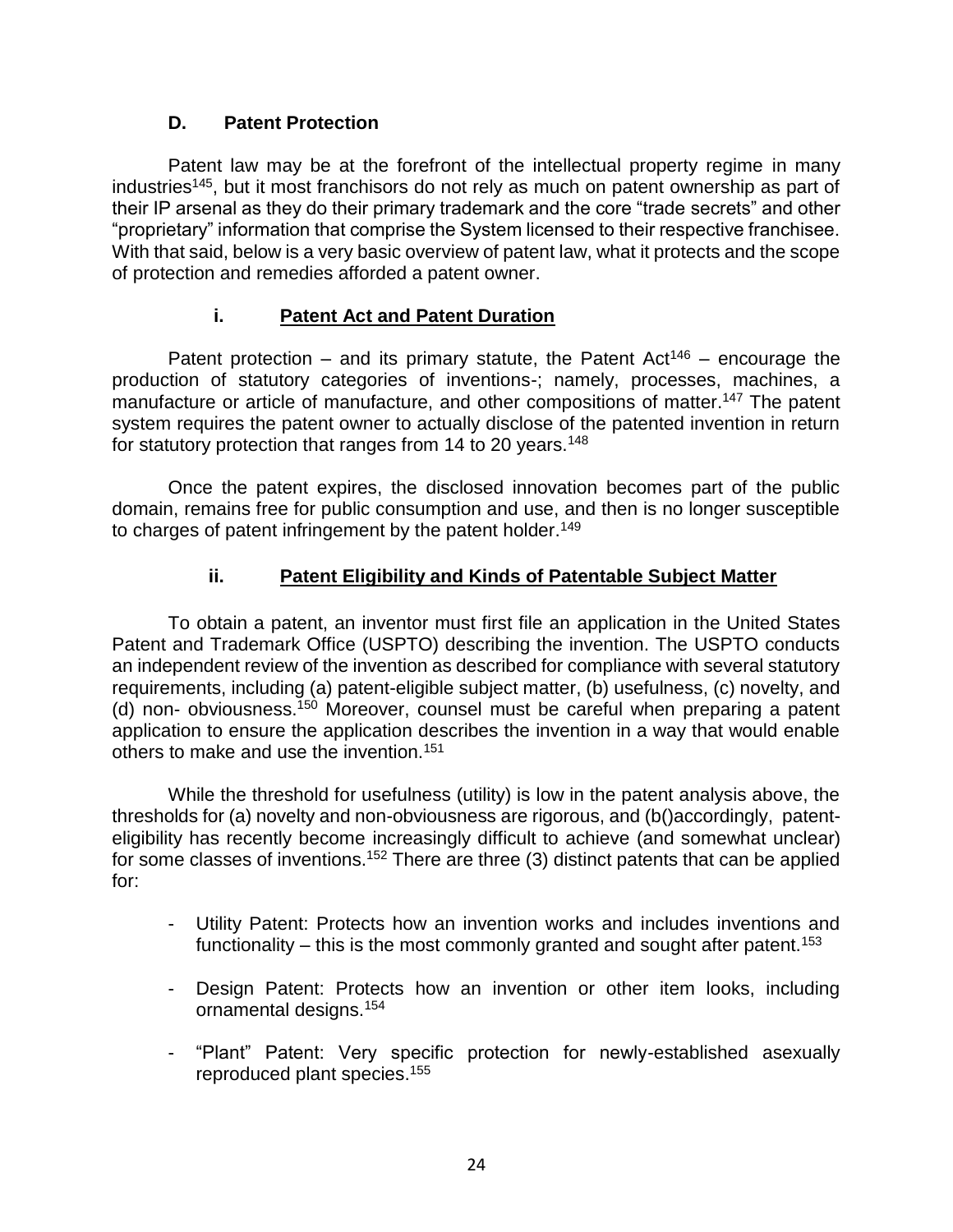## **iii. Patent Issuance and Rights Afforded Patent Owner**

If the patent application passes review, then the USPTO allows the application to be issued as a patent. Once a patent is issued for a given subject matter, the patent owner enjoys the exclusive right to exclude others from making, using, or selling that patented subject matter for a typical term of (a) 20 years from the earliest filing or priority date (the so-called "20 year term")<sup>156</sup> for a utility patent, or (b) 14 years for a design patent.<sup>157</sup> Patent rights are particularly powerful tools because they may bar even those who independently developed or discovered their invention from practicing their own invention.

# **III. Initial Evaluation and Organization of Franchisor's IP Portfolio**

# **A. New Franchisors vs. Existing Franchisors**

Whether your client is a long-standing franchise systems such as McDonalds or Mister Softee, or an entrepreneur with a new franchise concept he or she wishes to launch in an effort to replicate the operations of a few existing businesses he or she owns, you will need to address that client's trademark and other intellectual property portfolio. Where your client is in its franchise lifecycle, however, will not only impact the kind(s) of work you will be required to do at the outset of your engagement, but often times the client's budget within which you must provide these services.

The point here is that each client – and its brand – is unique, and the experience and history of the franchisor and its franchise system (or lack thereof) should always be a factor you consider. Newer franchisors may require more legal time be expended on developing, formalizing and/or expanding their intellectual property and its scope of protection, while larger, more established brands may have unique enforcement issues such as former or rogue franchisees infringing on the franchisor's marks or trade dress and/or utilizing certain aspects of the franchisor's proprietary "System" of operations in violation of the confidentiality provisions set forth in the applicable franchise agreement. But any one franchisor (or potential franchisor) may have a wide range of IP issues that require discussion, monitoring and, if appropriate, more aggressive action.

Evaluating where your client is in terms of its IP portfolio and protection strategy is not something that should only be done when you are preparing Items 13 and 14 of the FDD, regardless of whether you are preparing the client's initial FDD or conducting an update for a franchisor system that has been around 20 years. It is something that should be covered with the client in your first meeting, along with an overview of the various IPrelated issues and pitfalls summarized below. This will allow you to stay more "proactive" than "reactive" as you continue to represent your client in the future, and hopefully imprint the importance of trademarks and IP into the DNA of your clients, their management and any internal legal team they might have.

New clients that have a longer history in franchising may be reluctant to modify how they have handled their IP portfolio and legal needs in the past, but it is nevertheless important that you provide them with your analysis and recommendations. They may not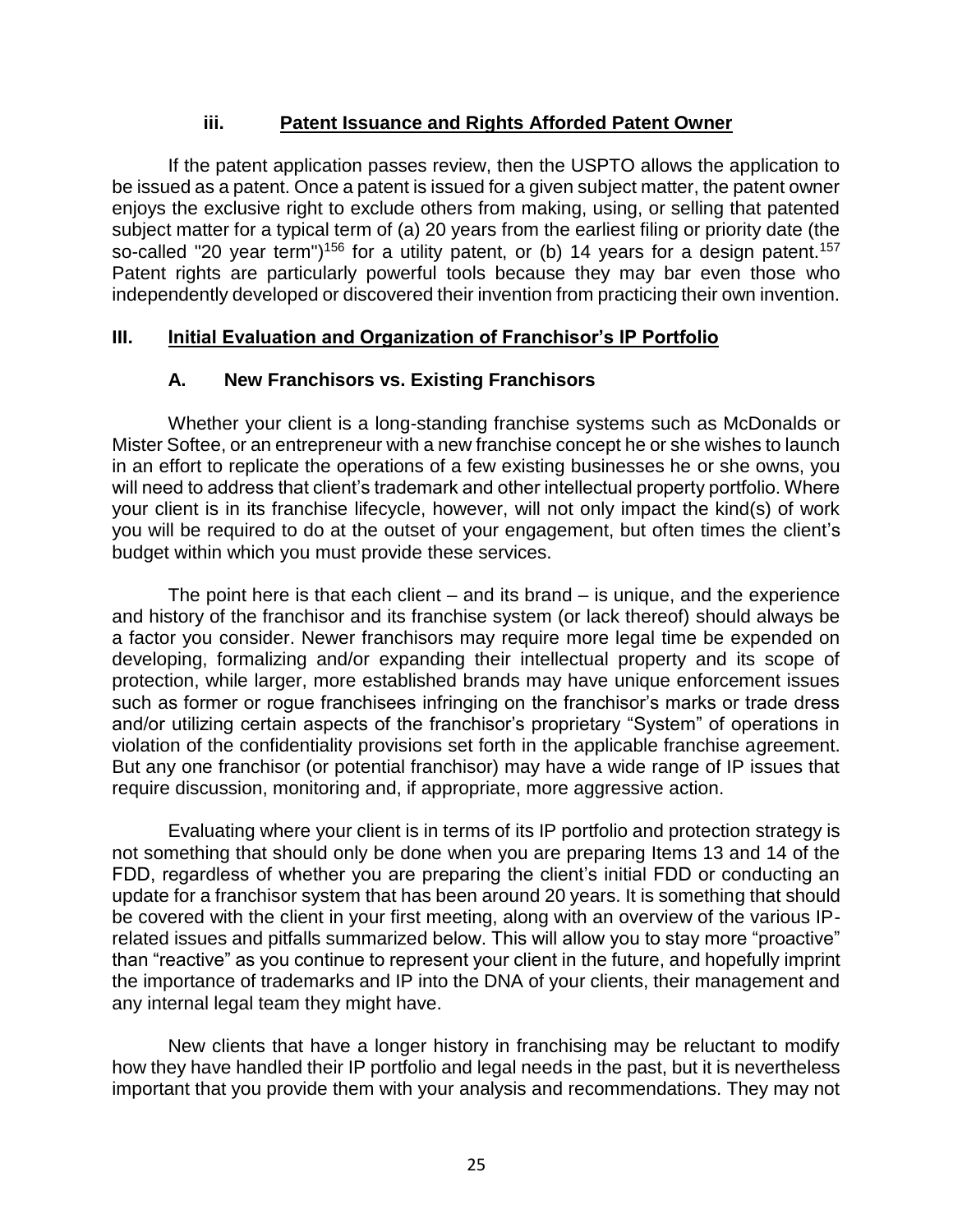be in a position to undertake certain actions at the time you recommend them due to budgeting or philosophical concerns, but providing the client with a potential strategy to tackle a given IP issue at least puts it "on the client's radar" so that both you and the franchisor can continue to monitor the issue and take appropriate action if and when it is deemed necessary or advisable.

# **B. IP Registration Chart(s) and Special Considerations Regarding IP Not Subject to "Formal" Registration**

Many franchisor clients may not even have a strong grasp on what intellectual property they have or whether such IP, if appropriate, has been formally registered with the appropriate agencies to help ensure maximum protection. At first glance this may be surprising given the importance of trademarks and other IP to franchising, but it is not uncommon for franchisors to focus more on the sales, operational and support aspects associated with the franchise system, and not so much on how the IP licensed to its franchisees has been and will continue to be protected. This is why IP-related representation is often times more "reactive" than "proactive" in nature, but a good franchise attorney armed with an understanding of IP law and experience will push its franchisor clients to reduce and organize their respective IP rights and potential issues associated with the same as soon as possible.

This exercise provides counsel with a strong springboard upon which to conduct further analysis into what further "proactive" legal work should or needs to be taken. It also provides franchisor with the confidence that it can continue concentrating on franchisee support and other keystones of a successful franchise system with a clearer picture of their IP portfolio and its status than other franchisors possess, despite the fact that such IP constitutes the primary building blocks of most if not all franchise systems.

Creating a chart or database using Excel, Access or similar software accessible to most attorneys is a great way to compile all of a client's relevant IP information, upcoming action items and potential issues in a single place. Here are some primary issues to consider when preparing such a chart:

- Often times, a client believes it has a formal registration or pending application for IP such as trademark, copyrights or patents, but is not able to produce the documents demonstrating the same. In these instances, counsel can look to: (i) the client's former counsel that may have handled (and hopefully not mishandled) IP-related matters; (ii) any files that have been already transferred to you by former counsel; and (iii) the online, searchable databases and other tools available to the public on the websites of the USPTO (for trademarks and patents) and U.S. Copyright Office (copyrights)<sup>158</sup>.
- While the foregoing sites can be a great resource to help understand what IP the client has filed in the past and how these agencies evaluated and determined to deal with such filings, we know now that not all of a given franchisor's IP has been, or is even capable of being, applied-for or registered.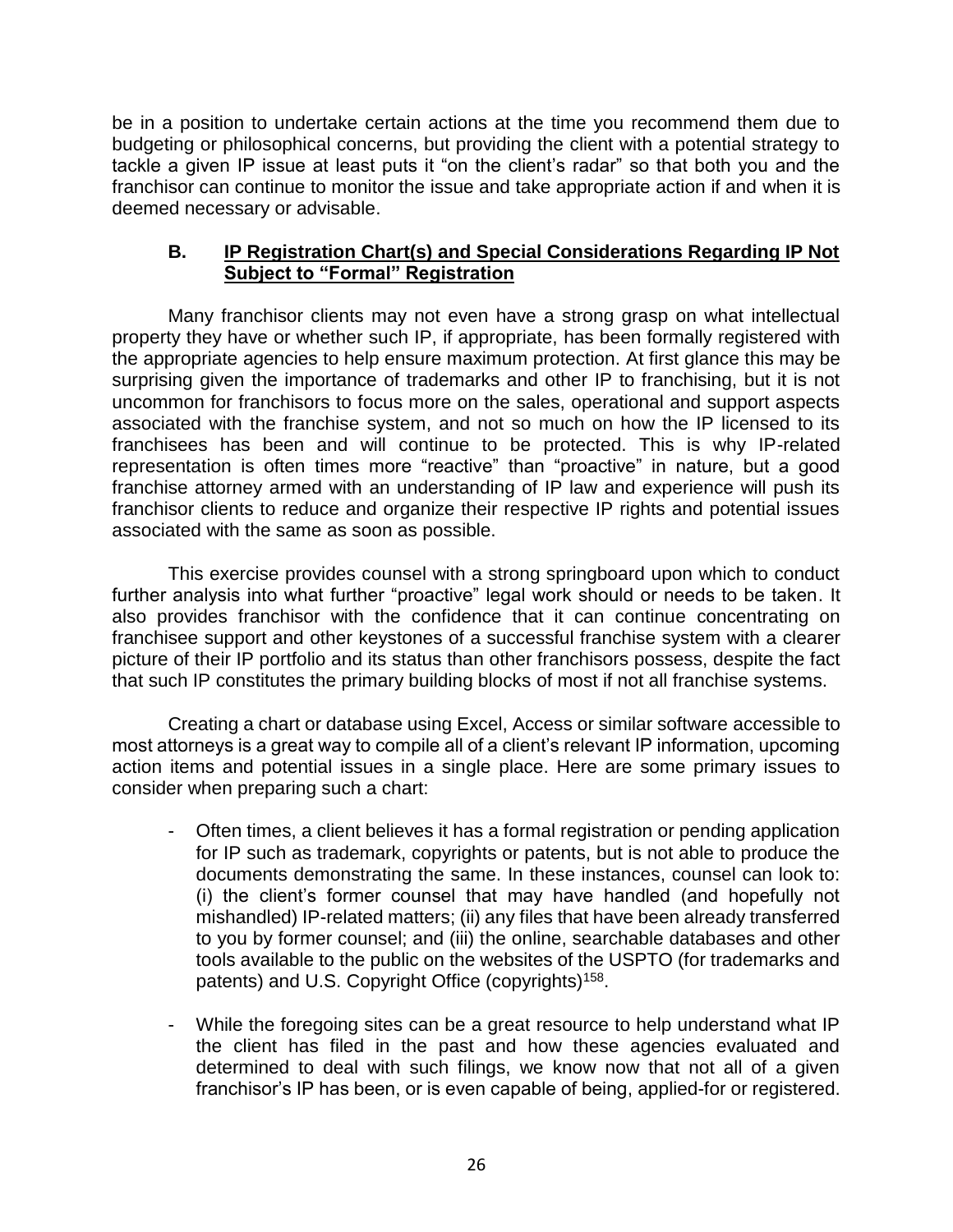We also know that just because certain IP is not the subject of a formal application or registration, it does not mean that this IP isn't important to the franchisor. Therefore, the compilation of franchisor's IP does not stop once you have scoured the websites above.

- As such, counsel must dig deeper into whether the franchisor:
	- (i) has any Marks or copyrightable Works that it owns, but has not yet applied to formally register or protect;
	- (ii) owns or has otherwise incorporated any (a) business methods, (b) required purchases (including equipment, supplies or inventory necessary to initially build out the business<sup>159</sup> or continue operations<sup>160</sup>), (c) products or services that a franchisee may offer or provide, (d) marketing and promotional materials, (e) proprietary or customized software (including point of sale system software), or (f) other item associated with the franchisor's System, that might constitute a Trade Secret or other proprietary information. If unclear, we recommend erring on the side on inclusion in the chart so that you can keep them in mind when doing your deeper dive into potential legal work that needs to be taken;
	- (iii) has any license, distribution agreements with commissaries, suppliers or other vendors – whether an affiliate of franchisor or third party – for a product which franchisor developed or otherwise  $^{-161}$ ; or
	- (iv) has any consulting or other independent contractor agreements with third parties that they engaged to create or establish any of the IP uncovered by the above inquiry. 162

The objective of such inquiries is twofold: not only are they designed to identify IP, but also how best to protect, enforce and defend such IP from both a legal and practical perspective as we discuss more fully below.

While there is no "right" way to create a given client's IP chart (the "IP Chart"), utilizing a table using the format and containing the categories below is a good starting point for most clients.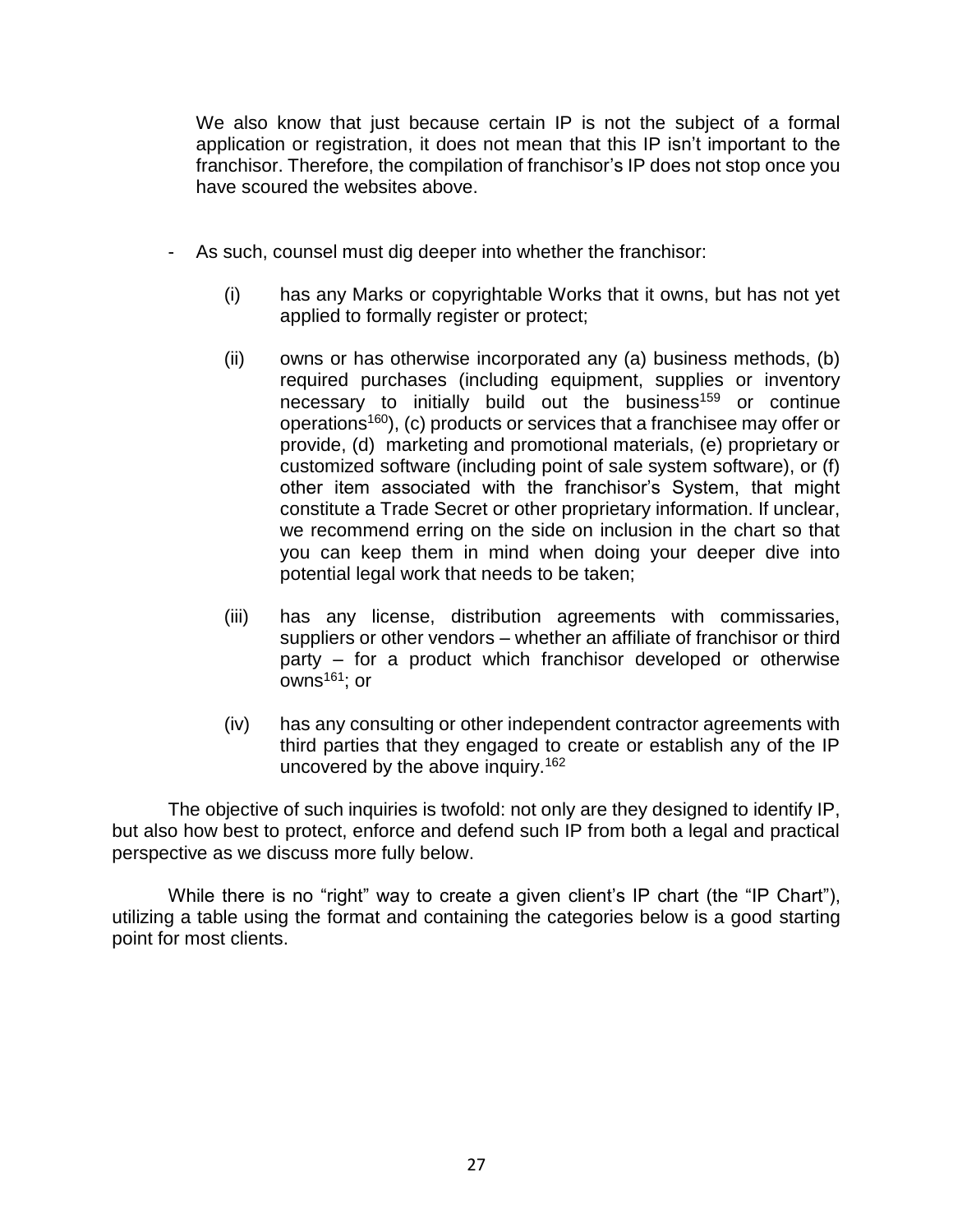| <b>IP Type</b><br><b>Subject IP</b>                              | Owner | Relevant<br><b>Licenses</b><br>(to/from) | Formal<br>Protection(s)<br>(Y/N)                  | <b>Date of Formal</b><br><b>Registration</b><br>(if any) | <b>Registration</b><br>or<br><b>Application</b><br>Date and<br><b>Number</b> | <b>Next Action</b><br>Item, re:<br><b>Registration</b><br>or<br><b>Application</b><br><b>Filing</b> | <b>Next</b><br><b>Action</b><br>Item, re:<br><b>Strategy</b><br>or<br><b>Otherwise</b> | Other<br><b>Notes</b> |
|------------------------------------------------------------------|-------|------------------------------------------|---------------------------------------------------|----------------------------------------------------------|------------------------------------------------------------------------------|-----------------------------------------------------------------------------------------------------|----------------------------------------------------------------------------------------|-----------------------|
|                                                                  |       |                                          |                                                   | <b>INTELLECTUAL PROPERTY</b>                             |                                                                              |                                                                                                     |                                                                                        |                       |
| <b>Trademarks</b>                                                |       |                                          |                                                   |                                                          |                                                                              |                                                                                                     |                                                                                        |                       |
|                                                                  |       |                                          |                                                   |                                                          |                                                                              |                                                                                                     |                                                                                        |                       |
| <b>Copyrights</b>                                                |       |                                          |                                                   |                                                          |                                                                              |                                                                                                     |                                                                                        |                       |
|                                                                  |       |                                          |                                                   |                                                          |                                                                              |                                                                                                     |                                                                                        |                       |
| <b>Potential Trade Secrets and Other Proprietary Information</b> |       |                                          |                                                   |                                                          |                                                                              |                                                                                                     |                                                                                        |                       |
|                                                                  |       |                                          |                                                   |                                                          |                                                                              |                                                                                                     |                                                                                        |                       |
| <b>Patents</b>                                                   |       |                                          |                                                   |                                                          |                                                                              |                                                                                                     |                                                                                        |                       |
|                                                                  |       |                                          |                                                   |                                                          |                                                                              |                                                                                                     |                                                                                        |                       |
|                                                                  |       |                                          |                                                   | <b>IP-RELATED AGREEMENTS</b>                             |                                                                              |                                                                                                     |                                                                                        |                       |
| <b>Type of Agreement</b>                                         |       | <b>What it Covers?</b>                   | <b>Agreement</b><br><b>Primary Business Terms</b> | Term<br>and                                              | <b>Current Status of Agreement</b>                                           |                                                                                                     | <b>Next Action Item (if any)</b>                                                       |                       |
| <b>Consulting or Other Agreement for IP Development</b>          |       |                                          |                                                   |                                                          |                                                                              |                                                                                                     |                                                                                        |                       |
|                                                                  |       |                                          |                                                   |                                                          |                                                                              |                                                                                                     |                                                                                        |                       |
| Supplier and Other Vendor Agreements for IP Distribution         |       |                                          |                                                   |                                                          |                                                                              |                                                                                                     |                                                                                        |                       |
|                                                                  |       |                                          |                                                   |                                                          |                                                                              |                                                                                                     |                                                                                        |                       |

Once an IP Chart has been developed that you and your firm are comfortable with, you should try to stick to that form and utilize it uniformly (to the extent possible) for your clients. This will not only benefit the existing associates at your firm as they work on IP or franchise-related matters for certain clients, but also help teach and enforce the importance of extracting this information from the client and compiling it in a format that has been vetted.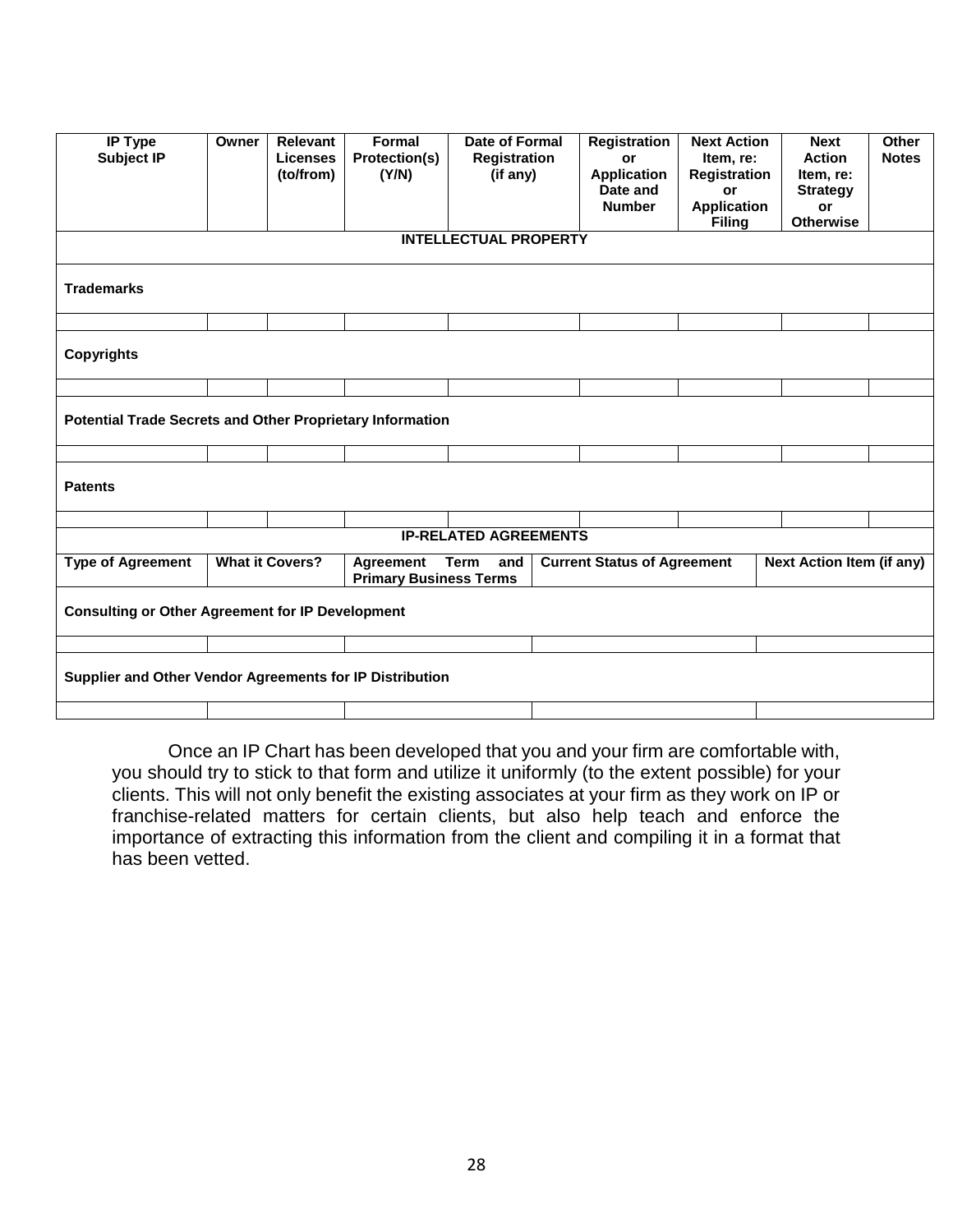#### **C. Benefits of Protecting Franchisor's Marks Formally and Practical Walkthrough of USPTO Application Process and Prosecution.**

#### *Due Diligence to Determine Current TM Rights and When to File with USPTO*

As previously discussed, trademark rights vest when they are first used in commerce in the United States, provided they are not generic, descriptive or otherwise not eligible for trademark protection. The foregoing rights that vest at that time are what we call "common law" rights, which only extend to the area where the owner of the Mark can demonstrate he has "permeated the market" with the products and/or services that are being provided under that Mark.

Most times, a franchisor client will have established common law rights in one (1) or more Marks that it licenses its franchise system or intends to license as part of its new franchise offering. With that said, it is still of paramount importance to determine and/or confirm the (a) specific products and/or services that are provided under the Mark, (b) the date that each product or service was first provided or sold<sup>163</sup> under the Mark as necessary to establish "use in commerce", (c) ownership and licensing details involving the mark, (d) the relative strength of the mark using the Trademark Continuum and related "distinctiveness" analysis, and (e) what, if any, third parties in the marketplace utilize a confusingly similar mark in connection with the offer or sale of any products or services that are related to those provided under your client's Mark.

The information described in subparts (a)-(c) can likely be provided by the client, but questions in subparts (d) and (e) of the above will likely involve some additional due diligence on your part along with a legal analysis of any potential obstacles you uncover.

Coincidently, the "distinctiveness" of your client's Mark and potential likelihood of confusion with a third-party mark are the two primary obstacles that an applicant must overcome when seeking federal registration of that Mark with the USPTO (the "Primary Substantive Refusals").<sup>164</sup>

Given the sometimes painful limitations that common law trademark rights afford your franchisor client and its brand, it is important that franchise counsel get out ahead of these two issues and are prepared to address them should the USPTO examiner handling the Mark's application cite either as grounds for refusing registration.

Before discussing potential strategy for addressing such a refusal counsel must first ensure franchisor is in a position to file an application with the USPTO and, if so, the appropriate ground(s) for that filing.<sup>165</sup> That means (1) establishing whether franchisor has used the Mark in commerce,  $(2)$  when exactly that use took place, (3) whether your client can demonstrate that use via an acceptable specimen, and (4) conducting due diligence necessary to evaluate the likelihood, if any, that a USPTO examiner might raise either or both of the Primary Substantive Refusals. To that end, it may be helpful to keep the following in mind: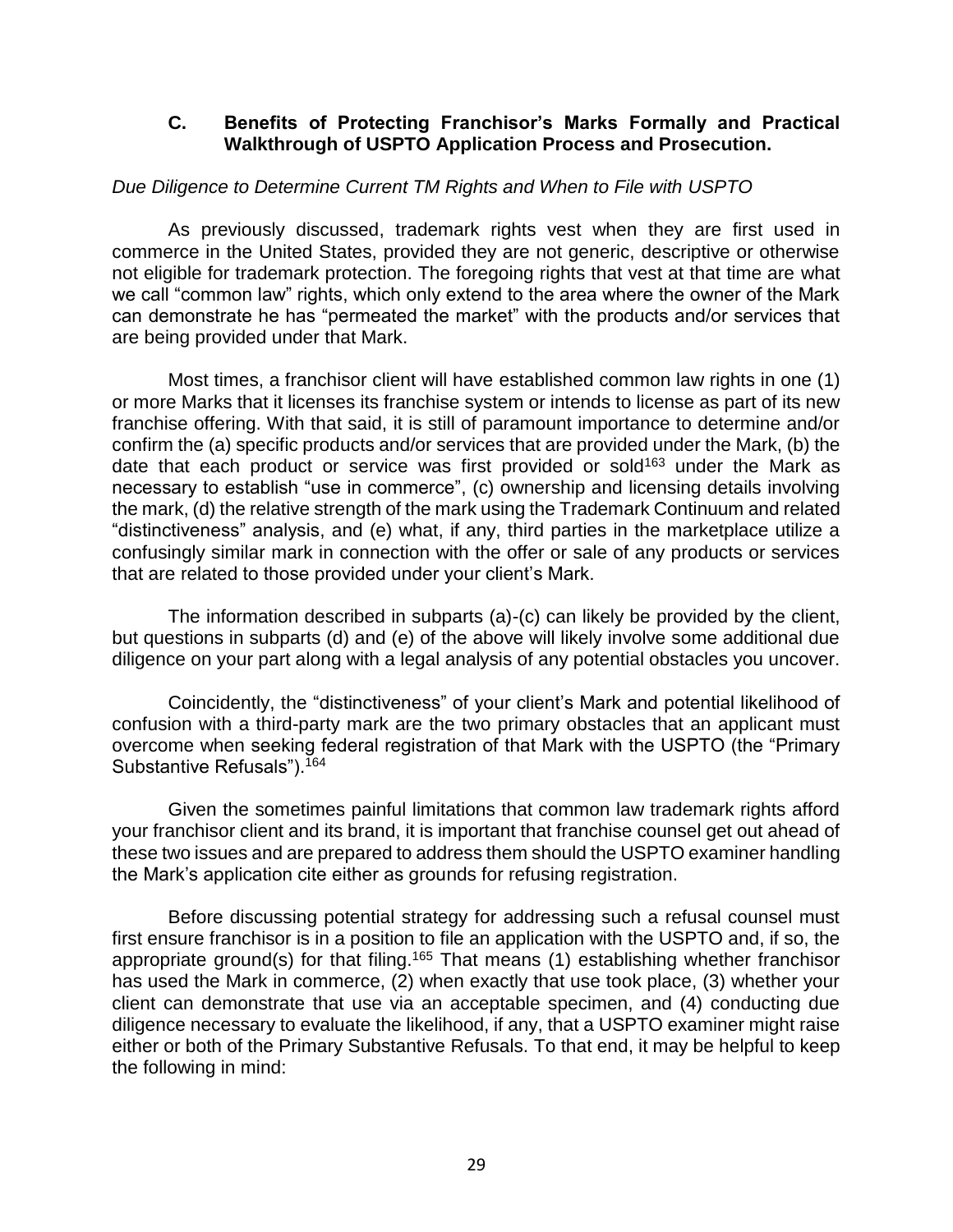- Whether or not your client has used the Mark in a general sense should be a pretty easy determination, but determining whether – and more often, when – your client first used the Mark "in commerce" in connection with the goods or services franchisor wishes to protect can be a more difficult determination.
- Most times the relevant goods or services that a franchisor should seek to protect are the products and/or services that are offered, provided and/or sold to consumers in the marketplace. Some franchisors are in the service industry, others in the retail industry featuring certain products, and many franchise brands provide both products and services under their respective marks. By way of example, a franchisor in the quick casual restaurant (or "QSR") industry will often times not only provide "restaurant services" under the Mark, but also specific menu items that are branded with the same or different Mark.
- Recall the chart below detailing how to determine if and when your franchisor client has used a given Mark "in commerce" with respect to its products and/or services, as well as some examples of what might serve as an acceptable specimen to demonstrate use with the USPTO<sup>166</sup>:

| <b>Mark Used in</b><br><b>Connection With?</b> | Date of First Use                                                                                                                                                                              | <b>Acceptable Specimens</b>                                                                                                                                                                                                                                              |
|------------------------------------------------|------------------------------------------------------------------------------------------------------------------------------------------------------------------------------------------------|--------------------------------------------------------------------------------------------------------------------------------------------------------------------------------------------------------------------------------------------------------------------------|
| <b>Products/Goods</b>                          | Date that product or good was first sold or<br>otherwise shipped across state lines.<br>No phantom, sporadic or spontaneous<br>sales.                                                          | Product packaging; display cases with<br>point-of-sale<br>decals;<br>marketing<br>materials; POS branding<br>in close<br>proximity to e-commerce<br>purchase<br>point                                                                                                    |
| <b>Services</b>                                | affect<br>interstate<br>services<br>Date<br>that<br>commerce (if bricks and mortar).<br>Date that services were provided in more<br>than one state or across state liens (if<br>mobile-based). | Website<br>social<br>branding;<br>media<br>accounts with proper branding; store or<br>other business signage (interior or<br>exterior); marketing materials (direct<br>mail, digital media, door hangers);<br>similar<br>signage<br>and<br>menus<br>summarizing services |

- Franchisor will have the option to file an intent-to-use application with the USPTO if franchisor does not believe it can assert valid use in commerce. While franchisor will almost always<sup>167</sup> need to demonstrate actual use the Mark in U.S. commerce before an intent to use application can mature to a federal registration, filing an intent to use application can still be beneficial insofar as: (i) franchisor's filing will be reviewed and may impact an examiner's application of any subsequently-filed applications with the USPTO<sup>168</sup>; and (ii) an intent to use application puts the nation on constructive notice of franchisor's intent to (a) use the Mark in connection with its goods/services, and (b) claim exclusive rights in such Mark.<sup>169</sup>

#### *Walkthrough of Federal TM Application with the USPTO*

Once franchisor has a handle on the above, it is time to tackle the Mark's application, which the USTPO strongly prefers applicants or their counsel file via their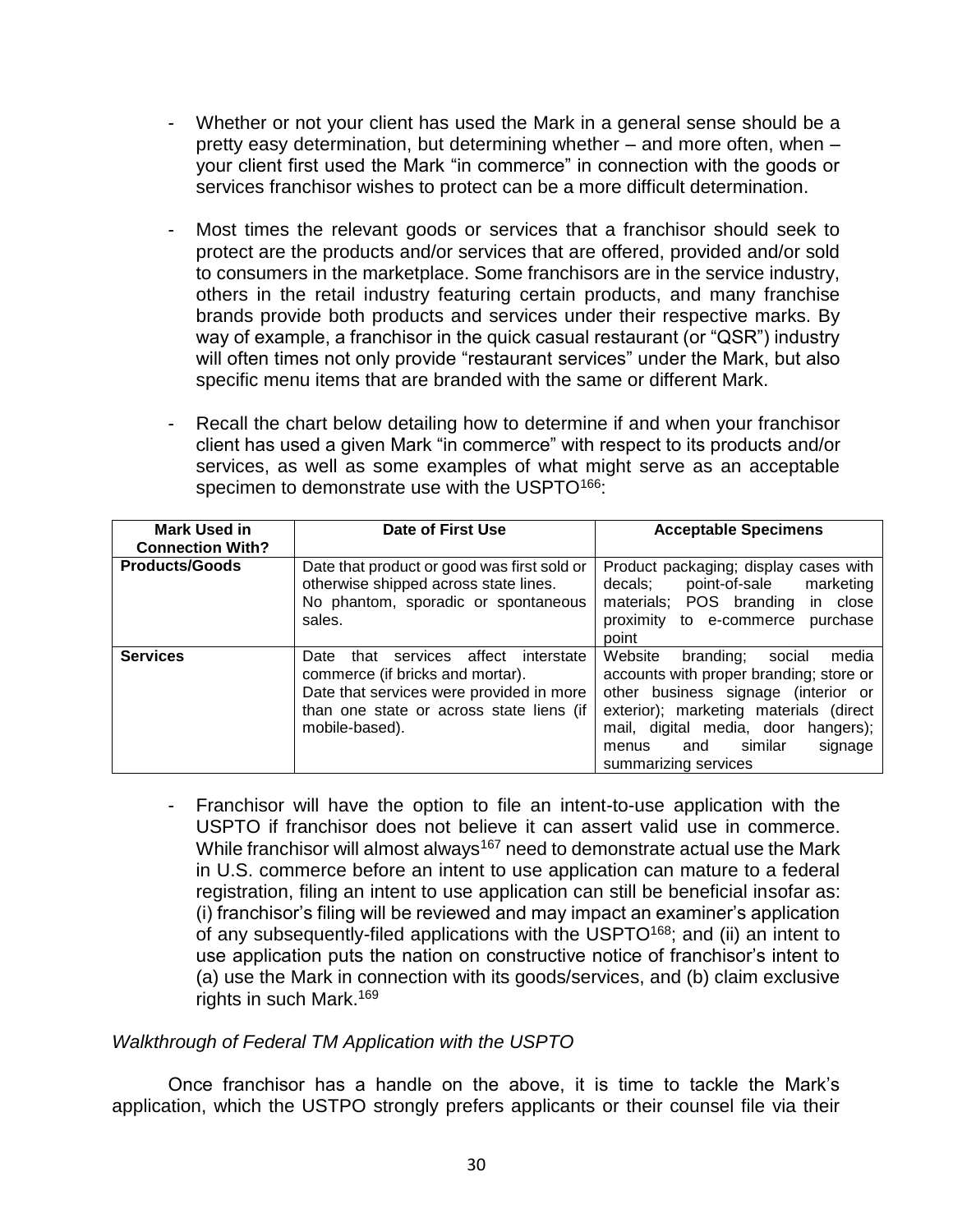website rather than hard copy (and even provides applicants with a number of incentives to encourage them to do so). <sup>170</sup> Accordingly, the best way to provide an overview of the federal trademark application is to do just that – walkthrough the online application itself and the trademark application generally.

To that end, let's start with a review of the following chart containing the actual inquiries posed by the USPTO's online application wizard $171$ , as well as some practical filing tips and some cursory insight into what franchisor-specific issues might come into play:

| <b>USPTO Application</b><br><b>Query (Chronological</b>    |                                                                                                                                                                                                                                                                                                                                                                                                                                                                                                                                   | <b>General Practice Guidelines and Tips;</b><br>Franchisor-Specific Concerns and Issues (if any)                                                                                                                                                                                                                                                                                                                                                                                                                                                                                                                                                                                                                                                                                                                                                                                |  |
|------------------------------------------------------------|-----------------------------------------------------------------------------------------------------------------------------------------------------------------------------------------------------------------------------------------------------------------------------------------------------------------------------------------------------------------------------------------------------------------------------------------------------------------------------------------------------------------------------------|---------------------------------------------------------------------------------------------------------------------------------------------------------------------------------------------------------------------------------------------------------------------------------------------------------------------------------------------------------------------------------------------------------------------------------------------------------------------------------------------------------------------------------------------------------------------------------------------------------------------------------------------------------------------------------------------------------------------------------------------------------------------------------------------------------------------------------------------------------------------------------|--|
| Order)                                                     |                                                                                                                                                                                                                                                                                                                                                                                                                                                                                                                                   |                                                                                                                                                                                                                                                                                                                                                                                                                                                                                                                                                                                                                                                                                                                                                                                                                                                                                 |  |
| attorney<br>ls<br>an<br>completing this form?              | Strongly recommend that counsel file all Mark applications to ensure (a) a procedures and<br>technical requirements of the application, and (b) the franchisor-specific concerns describe<br>in this Chart are evaluated and addressed.                                                                                                                                                                                                                                                                                           |                                                                                                                                                                                                                                                                                                                                                                                                                                                                                                                                                                                                                                                                                                                                                                                                                                                                                 |  |
|                                                            |                                                                                                                                                                                                                                                                                                                                                                                                                                                                                                                                   |                                                                                                                                                                                                                                                                                                                                                                                                                                                                                                                                                                                                                                                                                                                                                                                                                                                                                 |  |
| <b>OWNER INFORMATION</b>                                   |                                                                                                                                                                                                                                                                                                                                                                                                                                                                                                                                   |                                                                                                                                                                                                                                                                                                                                                                                                                                                                                                                                                                                                                                                                                                                                                                                                                                                                                 |  |
| Owner of the Mark                                          |                                                                                                                                                                                                                                                                                                                                                                                                                                                                                                                                   | In addition to the name of the applicant that owns the Mark and corresponding IP rights, this<br>portion of the application requires that the following information be provided about the<br>applicant: (i) entity type (if any); (ii) street address information (including rarely relevant<br>"internal address"); (iii) country or U.S. Territory of citizenship (for individuals) or formation<br>(for entities); (iv) phone/fax number; (v) email address; and (vi) website address.<br>If the applicant is going to a new company ("NewCo") that is established to own the IP, then                                                                                                                                                                                                                                                                                       |  |
|                                                            | there should be a written assignment agreement whereby the NewCo is assigned all rights,<br>title, interest, use (including IP-related rights) from the individual/entity that established<br>common law rights in the Mark by using it is commerce. Also, providing the email and<br>website of the applicant is optional and counsel may want to keep these off the application<br>because this information if often compiled by third parties that may send TM-related<br>solicitations directly to the client. <sup>172</sup> |                                                                                                                                                                                                                                                                                                                                                                                                                                                                                                                                                                                                                                                                                                                                                                                                                                                                                 |  |
|                                                            | under the license agreement at issue.                                                                                                                                                                                                                                                                                                                                                                                                                                                                                             | From a franchising perspective, it may make sense to have a party other than franchisor<br>serve as Mark and other IP owner for various reasons, including to help insulate the IP<br>assets from exposure if the franchisor gets involved in litigation and/or bankruptcy (and vice<br>versa). If the Mark is owned by an affiliate or other related party, counsel must address: (i)<br>the license agreement between the Mark owner and franchisor to use, and license others to<br>use, the Mark in connection with the franchise system; and (ii) the resulting license<br>agreement disclosures in Item 13 of the FDD $173$ . Given the franchisor is typically the entity<br>that will be audited each year and therefore needs strong financials, counsel should caution<br>against franchisor paying a substantive license fee or other compensation to the Mark owner |  |
| <b>MARK INFORMATION</b>                                    |                                                                                                                                                                                                                                                                                                                                                                                                                                                                                                                                   |                                                                                                                                                                                                                                                                                                                                                                                                                                                                                                                                                                                                                                                                                                                                                                                                                                                                                 |  |
| <b>Enter the Mark</b>                                      | The Mark must be entered by: (i) typing in the Mark is a basic Word Mark; or (ii) uploading<br>an image as an exhibit to the application if the Mark contains any (a) stylized text, or (b)<br>design mark. Sonic Marks and other unique Marks are also uploaded.<br>If uploading, make sure the image is uploaded in the proper format and size that the TMEP<br>requires to avoid a procedural refusal.                                                                                                                         |                                                                                                                                                                                                                                                                                                                                                                                                                                                                                                                                                                                                                                                                                                                                                                                                                                                                                 |  |
| <b>Additional</b><br><b>Potential</b><br><b>Statements</b> | <b>Disclaimer</b>                                                                                                                                                                                                                                                                                                                                                                                                                                                                                                                 | If the Mark contains any terms that are descriptive or generic, it may<br>make sense to acknowledge that by inserting such term(s) in the<br>application where prompted by the Disclaimer query (i.e., the term                                                                                                                                                                                                                                                                                                                                                                                                                                                                                                                                                                                                                                                                 |  |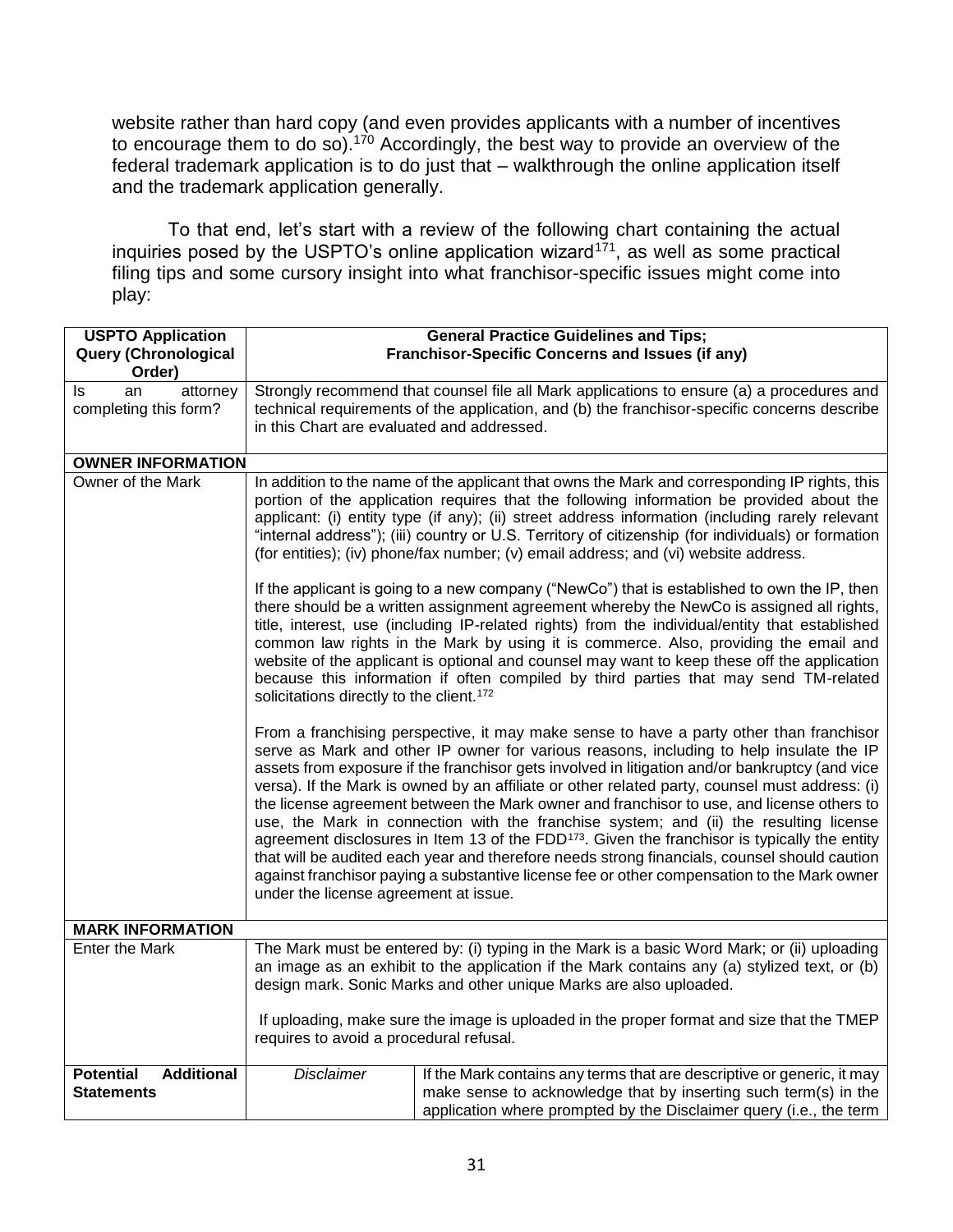|                                                                                                      | "BBQ" in the Mark BIGTIME BBQ. This especially if the applicant<br>previously agreed to such a disclaimer. If, however, counsel<br>believes there are any arguments that such terms are "suggestive"<br>or otherwise inherently distinctive, then recommend not including<br>any disclaimer in the initial application and address it only if raised<br>in an office action.                                                                                                                                                                                                                                                                                                                                                |
|------------------------------------------------------------------------------------------------------|-----------------------------------------------------------------------------------------------------------------------------------------------------------------------------------------------------------------------------------------------------------------------------------------------------------------------------------------------------------------------------------------------------------------------------------------------------------------------------------------------------------------------------------------------------------------------------------------------------------------------------------------------------------------------------------------------------------------------------|
| <b>Active Prior</b><br>Registrations                                                                 | Insert the registration number for any Marks previously registered<br>by the Mark owner (or any party with a "Common Sphere of<br>Influence" <sup>174</sup> ) if that registration protects a Mark that is (a) similar to                                                                                                                                                                                                                                                                                                                                                                                                                                                                                                   |
|                                                                                                      | the Mark being applied for, or (b) contains a common term or<br>element with the applied-for Mark that the USPTO found to be a<br>registerable component of the Mark (i.e., the term "Factory" in<br>PHILLY PRETZEL FACTORY <sup>175</sup> ).                                                                                                                                                                                                                                                                                                                                                                                                                                                                               |
| Translation                                                                                          | If the Mark has a meaning in a different language, then input the<br>meaning(s) and language(s) at issue. Keep in mind, however, that<br>TM examiners will consider the any translation of the Mark when<br>conducting its LOC analysis pursuant to the Doctrine of Foreign<br>Equivalents. <sup>176</sup> There are a number of ways to argue against<br>application of this Doctrine, including that the Mark is a combination<br>of a foreign term and either (a) an English term, or (b) a foreign term<br>from a different language. <sup>177</sup>                                                                                                                                                                    |
| <b>Transliteration</b>                                                                               | Transliteration changes the letters comprising the Mark from one<br>alphabet or language into the corresponding, similar-sounding<br>characters of another alphabet - as opposed to a translation that<br>tells one the meaning of the Mark in another language. This may<br>come into play when assisting Asia-based franchisors to protect<br>their existing Marks here in the U.S.                                                                                                                                                                                                                                                                                                                                       |
| Meaning or<br>Significance of the<br>Wording, Letters or<br><b>Numerals Contained</b><br>in the Mark | If the Mark or a given term therein has a special meaning in the<br>industry(ies) that encompass the recited good or services in the<br>application, then that meaning should be provided in response to<br>this query (i.e., the term "ULE" or "Unit Level Economics" in<br>franchising). Sometimes the relevance of this query depends on<br>whether the term is commonly recognized in the industry, but not<br>necessarily the marketplace generally, at the time the application is<br>filed (i.e., an application filed 10 years ago for a Mark containing<br>the term "SEO).                                                                                                                                         |
|                                                                                                      | Keep in mind that any response to this query may give the examiner<br>an argument that the Mark or term with "special" meaning is<br>descriptive.                                                                                                                                                                                                                                                                                                                                                                                                                                                                                                                                                                           |
| Acquired<br><b>Distinctiveness</b>                                                                   | Unless counsel is pretty sure that the Mark or a term therein is not<br>inherently distinctive, recommend not raising an acquired<br>distinctiveness claim under 2(f) with respect to the same unless and<br>until a descriptiveness refusal is raised by examiner in an office<br>action. Also, keep in mind that counsel can claim that certain<br>portions of franchisor's Mark is protectable under 2(f), while<br>claiming the rest of the Mark is inherently distinctive. Regardless of<br>when counsel claims acquired distinctiveness (in the application or<br>in response to an office action), counsel should be prepared to<br>provide the kinds of supporting evidence discussed in this paper. <sup>178</sup> |
| Name(s), Portraits,<br>Signature(s) of<br>Individual(s)                                              | If the Mark contains the name, signature, portrait (or other likeness)<br>of an individual (other than applicant), then you must note that in<br>response to this query. At the same time, you will likely be required<br>to get a written and signed consent from that individual to use its<br>name, signature or likeness in the Mark and any registration for the<br>same. <sup>179</sup>                                                                                                                                                                                                                                                                                                                               |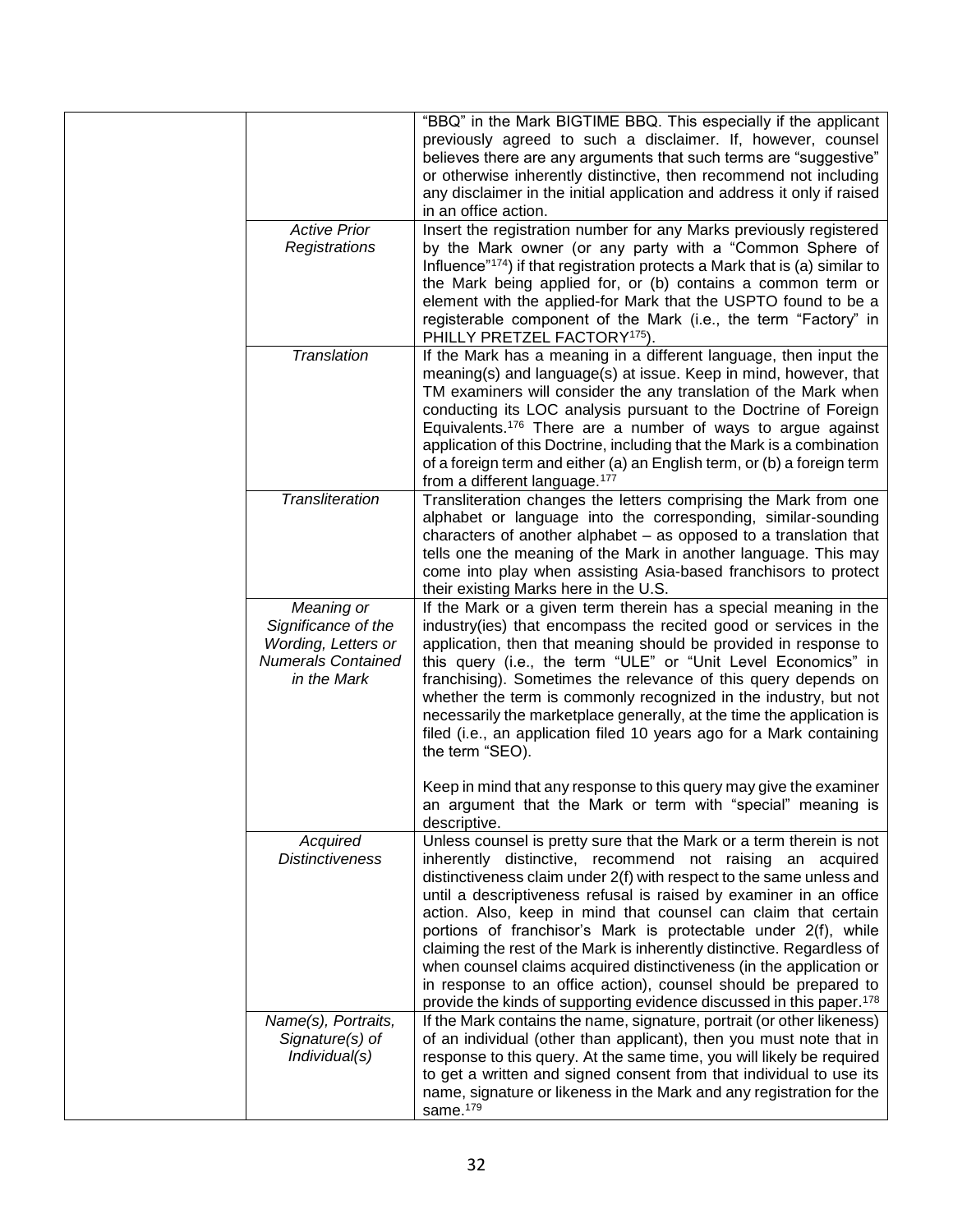|                                             | Use of the Mark in<br><b>Another Form</b><br><b>Concurrent Use</b>                            | It is not uncommon for Mark owners – and franchisors in particular<br>- to (a) develop and register its primary Marks in various different<br>formats and in conjunction with different elements, and/or (b)<br>develop a "family of Marks" that are all rooted in a common "house<br>mark" that primarily identifies the brand. <sup>180</sup> If the applied-for Mark<br>has been used in different lettering, with/without a logo or other<br>design elements or even different language in the U.S., recommend<br>noting that here and the date that version of the Mark was used.<br>This will only come into play if the Mark owner has agreed, or is in<br>the process of negotiating with a third party for an agreement, that                                                                                                                                                                                                                                      |
|---------------------------------------------|-----------------------------------------------------------------------------------------------|-----------------------------------------------------------------------------------------------------------------------------------------------------------------------------------------------------------------------------------------------------------------------------------------------------------------------------------------------------------------------------------------------------------------------------------------------------------------------------------------------------------------------------------------------------------------------------------------------------------------------------------------------------------------------------------------------------------------------------------------------------------------------------------------------------------------------------------------------------------------------------------------------------------------------------------------------------------------------------|
|                                             |                                                                                               | allows both the Mark owner and a third party using the same or<br>similar Mark at the same time and (possibly) each acquire a<br>registration for their respective Marks. Most times, the USPTO will<br>require clear (and not overlapping) geographical demarcations<br>where each party can use the Mark and may require that restriction<br>to be noted in the registration.                                                                                                                                                                                                                                                                                                                                                                                                                                                                                                                                                                                             |
|                                             | Miscellaneous<br>Statement                                                                    | Counsel can use this query box to insert any other points or notes<br>that it believes is relevant to the application filing. Keep in mind,<br>however, that anything you type here will become part of the initial<br>application and formal TM record. For this reason, it may make<br>sense to raise these points later if needed to respond to an<br>examiner office action.                                                                                                                                                                                                                                                                                                                                                                                                                                                                                                                                                                                            |
| <b>GOODS/SERVICES</b><br><b>INFORMATION</b> | <b>Input Goods/Services</b><br>via Selection from ID<br>Manual or Using<br>"Free-Form" Typing | Unless applicant is 100% clear on the specific services it wants to<br>provide and that exact description can be selected from the<br>USPTO's Manual of Acceptable Goods<br>and<br>Services<br>Identification <sup>181</sup> , recommend using "free-form" to type in the<br>applicant's goods and services.                                                                                                                                                                                                                                                                                                                                                                                                                                                                                                                                                                                                                                                                |
|                                             |                                                                                               | The recitation of the goods and services can play a huge role in (a)<br>the LOC analysis, (b) the inherently distinctive analysis, (c) whether<br>the Mark pops up on any third party's radar, and/or (d) filing fees<br>franchisor will be required to pay, so counsel must carefully review<br>each of these issues when preparing this part of the application.                                                                                                                                                                                                                                                                                                                                                                                                                                                                                                                                                                                                          |
|                                             |                                                                                               | Keep in mind that: (i) no matter what you type via "free form" as the<br>goods/services, you do not always need to place each good/service<br>in its correct International Class if you are not sure (a) where certain<br>goods/services fall, or (b) whether the Mark will be protectable in<br>connection with some or any of the goods/services; (ii) is franchisor<br>is worried that certain of its services/goods may be subject to an<br>LOC refusal, then franchisor can consider filing for its other<br>goods/services (even franchising services) initially with the strategy<br>to possibly file for the concerning goods/services in the future after<br>seeing how the USPTO handles the initial application; and (iii) while<br>you can amend your services once the application is filed, you<br>cannot amend those services to make them more expansive than<br>as stated in the initial application once it is assigned to an<br>examiner. <sup>182</sup> |
|                                             | <b>International Class</b>                                                                    | Each good/service recited in the application will fall within a specific<br>International Class based on the Nice classification system.<br>Typically, goods fall within Int. Classes 01 through 34, while<br>services fall within Int. Classes 435 to 45.                                                                                                                                                                                                                                                                                                                                                                                                                                                                                                                                                                                                                                                                                                                  |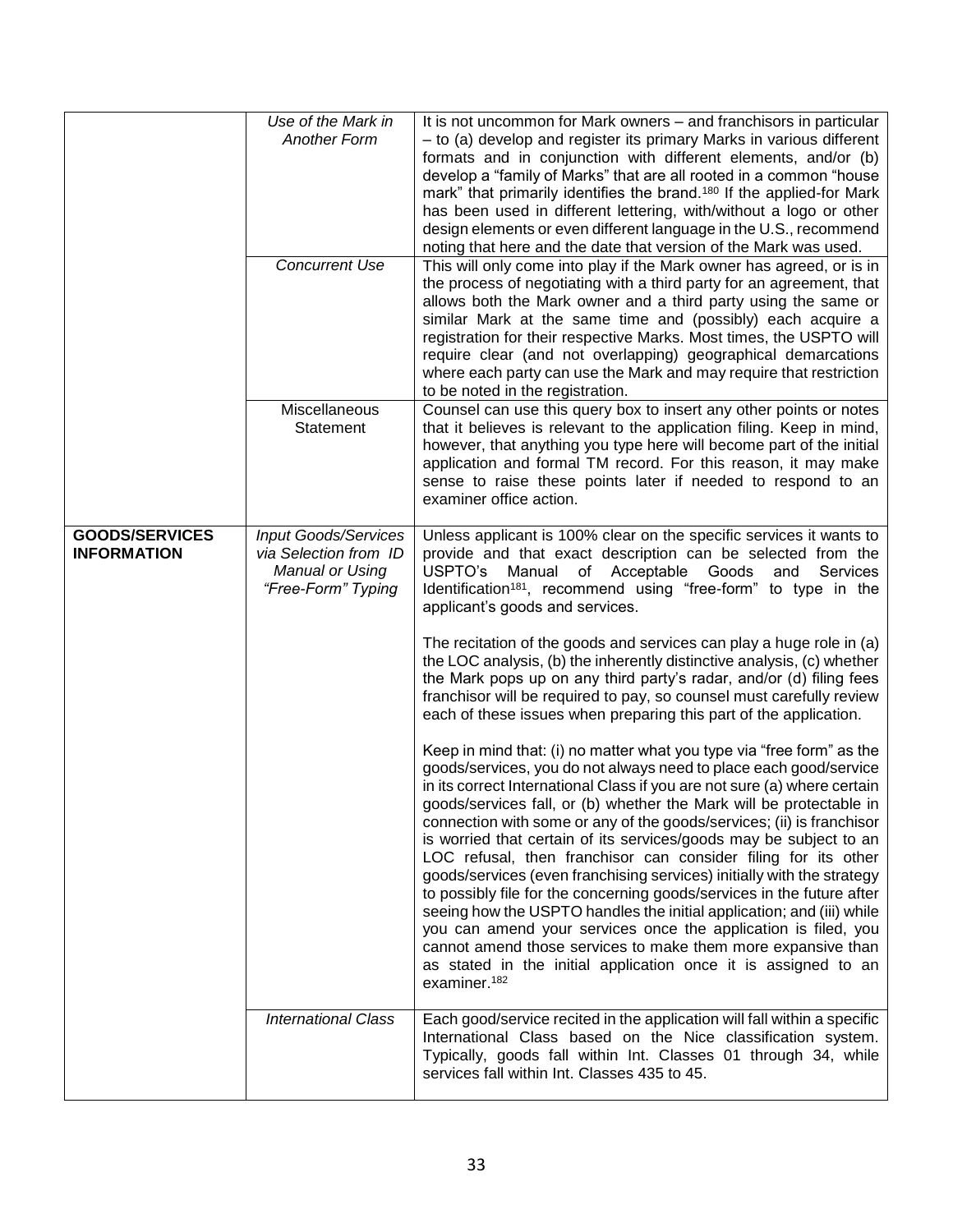|                                       |                                                                                                                                                                                                                                                                                                                                     | Please see the comments in the preceding row that are also<br>relevant here.                                                                                                                                                                                                                                                                                                                                                                                                                          |
|---------------------------------------|-------------------------------------------------------------------------------------------------------------------------------------------------------------------------------------------------------------------------------------------------------------------------------------------------------------------------------------|-------------------------------------------------------------------------------------------------------------------------------------------------------------------------------------------------------------------------------------------------------------------------------------------------------------------------------------------------------------------------------------------------------------------------------------------------------------------------------------------------------|
|                                       | <b>Basis for filing</b>                                                                                                                                                                                                                                                                                                             | Typically, the basis for the application will be the Mark owner's<br>actual use or "intent to use" in commerce that we previously<br>discussed above. If franchisor is considering filing an intent to use<br>application, counsel should push franchisor to make sure they are<br>not in a position to start using the Mark prior to filing, which may be<br>pretty easy to accomplish especially if the Mark at issue is seeking<br>registration in connection with services.                       |
|                                       |                                                                                                                                                                                                                                                                                                                                     | If franchisor already has an international presence, franchisor may<br>be able to be base its U.S. application for Mark on a foreign<br>registration or pending application for that same Mark. If franchisor<br>is considering such a basis, counsel must make sure it has a clear<br>understanding of the foreign filing, a certified copy of the same, and<br>that the Mark and Goods/Services Information set forth in the<br>foreign filing are identical (or as close to identical as possible) |
|                                       |                                                                                                                                                                                                                                                                                                                                     | Lastly, please take note that franchisor can base its trademark filing<br>on more than one (1) basis in the initial application and refine or<br>remove those bases as the application (and/or any foreign filing that<br>is relevant) progresses.                                                                                                                                                                                                                                                    |
|                                       | Specimen based on<br>actual use of Mark                                                                                                                                                                                                                                                                                             | The specimen must be uploaded as an exhibit to the application<br>using the file format and size that the USPTO mandates. <sup>183</sup> The<br>kind of specimen you submit will depend on the good/services<br>recited in the application, and s specimen must be submitted for<br>each class of good/services recited and show the Mark being<br>"used" in connection therewith.                                                                                                                    |
|                                       |                                                                                                                                                                                                                                                                                                                                     | Examples of common specimens used by franchisors to<br>demonstrate use include: (i) marketing materials, storefront<br>pictures showing signage, screenshots of websites and menus for<br>certain kinds of services; and (ii) product packaging, menus, POS<br>advertising and screenshots of e-commerce pages for certain<br>goods/products.                                                                                                                                                         |
|                                       | Date of First Use of<br>Mark Anywhere                                                                                                                                                                                                                                                                                               | Input the date the Mark was adopted by the client and used in any<br>manner (even if not in interstate commerce as required in<br>commerce). There are also arguments to be made that the date<br>input here can be based on (a) internal use, (b) the use of the Mark<br>in a substantially similar form, or (c) use of the Mark in connection<br>with goods/services other than those recited in the application.                                                                                   |
|                                       | Date of First Use in<br>Commerce                                                                                                                                                                                                                                                                                                    | Discuss with client in detail and go through the "first use" analysis<br>described above to nail down a clear "at least as early date" for first<br>use in commerce. This is a critical date and counsel should input<br>the earliest date possible (but that franchisor is confident is a date<br>the Mark was used in commerce that is regulated by the U.S.<br>Commerce Clause).                                                                                                                   |
| <b>ATTORNEY</b><br><b>INFORMATION</b> | This portion of the application is pretty self-explanatory and involves counsel providing the<br>contact information for counsel and counsel's firm, including an email address that the<br>applicant authorizes the USPTO to communicate with (which is a requirement to take<br>advantage of the Reduced Filing Fee Application). |                                                                                                                                                                                                                                                                                                                                                                                                                                                                                                       |
|                                       |                                                                                                                                                                                                                                                                                                                                     | Counsel that is filing the application will also have the opportunity to input: (i) a<br>Docket/Reference No. for the filing that will show up on (a) USPTO correspondence, and<br>(b) the USPTO invoice for the filing fee(s); and (ii) other "Appointed Attorneys" that will be                                                                                                                                                                                                                     |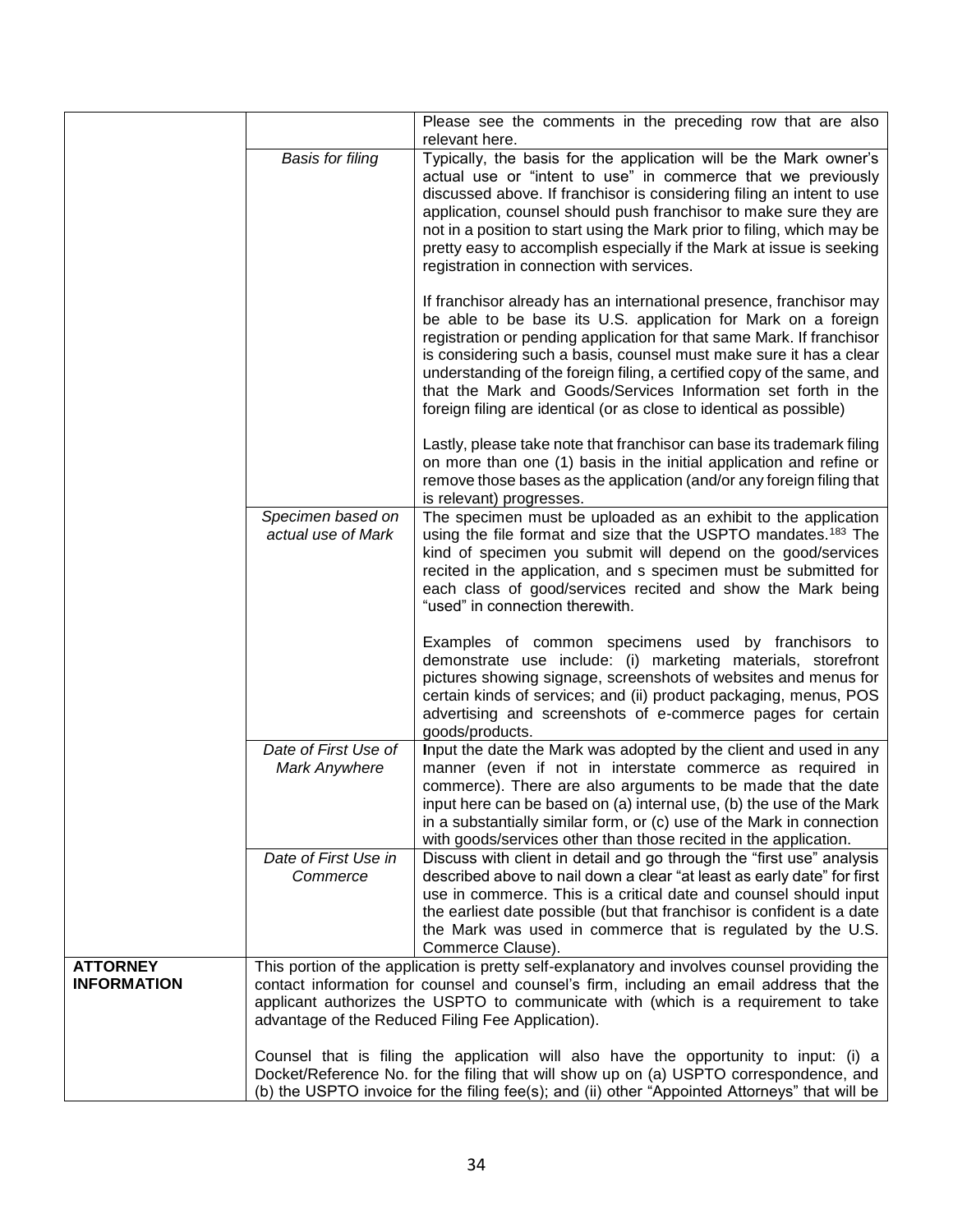|                                 | able to address subsequent USPTO correspondence to assist franchisor in progressing the<br>application.                                                                                    |  |  |
|---------------------------------|--------------------------------------------------------------------------------------------------------------------------------------------------------------------------------------------|--|--|
| <b>CORRESPODENCE</b>            | Most times this will mirror much of the information from the Attorney Information portion of                                                                                               |  |  |
| <b>INFORMATION</b>              | the application, and the USPTO online filing application wizard will automatically update this                                                                                             |  |  |
|                                 | page of the online application with any information it believes is relevant from the Attorney<br>Information portion of the application.                                                   |  |  |
| <b>CONFIRMING TOTAL</b>         | The USPTO will automatically calculate and propose the required fee payment. Not much                                                                                                      |  |  |
| <b>AMOUNT DUE</b>               | to note here, other than to reiterate that the filing fee is based on the number of classes of                                                                                             |  |  |
|                                 | goods/services the applicant recites in response to the GOODS/SERVICES INFORMATION                                                                                                         |  |  |
|                                 | queries.<br>Depending on applicant's confidence in the Mark and/or uncertainty about what classes                                                                                          |  |  |
|                                 | certain goods/services fall within, it may make sense to recite the goods/services via free-                                                                                               |  |  |
|                                 | form in a single class. This will involve payment of a filing fee of \$275 and any additional                                                                                              |  |  |
|                                 | payments necessary to pay for additional class(es) of good/services will be raised by the<br>examiner in the office action.                                                                |  |  |
| <b>PROVIDING</b>                | There have been some recent changes to this final portion of application, which now requires                                                                                               |  |  |
| <b>ELECTRONIC</b>               | the filing party <sup>184</sup> to check 4 boxes with each box containing a representation relevant to the                                                                                 |  |  |
| <b>SIGNATURE</b><br><b>WITH</b> | filing (application basis; to best of knowledge, no other confusingly similar use; information                                                                                             |  |  |
| <b>DECLARATION</b>              | set forth in the application, after reasonable investigation, have evidentiary support; and<br>declaration the statements in application are believed to be true) along with an            |  |  |
|                                 | acknowledgement of fines and penalties if it is not.                                                                                                                                       |  |  |
|                                 |                                                                                                                                                                                            |  |  |
|                                 | This format change was likely made, in part, to better shape whether the filer of the<br>application or applicant has committed fraud when filing if a third party files an opposition or  |  |  |
|                                 | cancellation down the road. Don't be afraid to push the client and ask for evidentiary support                                                                                             |  |  |
|                                 | in connection with the application, especially with respect to the dates of first use, specimens                                                                                           |  |  |
|                                 | and goods and services. As counsel if often times the filing party, counsel has the exposure                                                                                               |  |  |
|                                 | related to the representations and warranties as well and should take them seriously.                                                                                                      |  |  |
|                                 | When e-signing the application at the end, counsel must e-sign, print (aka type) counsel's                                                                                                 |  |  |
|                                 | name and also provide counsel's position. If the application is being filed by in-house                                                                                                    |  |  |
|                                 | counsel or other internal personnel, then the filer should their position with the company. If<br>outside counsel, typically state "Attorney of Record, [STATE] Bar Member" - while it may |  |  |
|                                 | happen, do not recommend signing on behalf of anyone else.                                                                                                                                 |  |  |
| <b>Payment Processing</b>       | Payment can be made by credit card or from any existing account that counsel's firm might                                                                                                  |  |  |
| Page                            | have with the USPTO. Just make sure that if the firm is covering the franchisor's filing fees,                                                                                             |  |  |
| <b>E-Receipt</b><br>and         | that such fees are communicated to the client and properly billed to the client as an expense.<br>The application, including Mark drawing and specimen, should be saved and/or printed     |  |  |
| <b>Download</b>                 | consistent with firm policy, along with the Electronic Receipt and more detailed Receipt file                                                                                              |  |  |
|                                 | that can be downloaded from the USPTO site at this point. Counsel can provide the emails                                                                                                   |  |  |
|                                 | of other attorneys in the firm it wants to get notice of any application updates.                                                                                                          |  |  |
|                                 | For franchisors, the U.S. Serial Application Number and application date set forth in the E-                                                                                               |  |  |
|                                 | Receipt will be relevant for possibly inclusion in the TM Chart that franchisor must disclose                                                                                              |  |  |
|                                 | is Item 13 of the FDD.                                                                                                                                                                     |  |  |

#### *Prosecuting the Federal TM Application*

Given the intended scope of this paper, it is not possible to try to even summarize the myriad issues that could come up in an "office action"<sup>185</sup> that a USPTO examiner often issues in response to an application. An office action is rarely a dead-end in the application process. As a tool to help you organize a response to an examiner's office action, below please find some general comments to consider when dealing with the USPTO, some helpful arguments you can assert in response to the two (2) Primary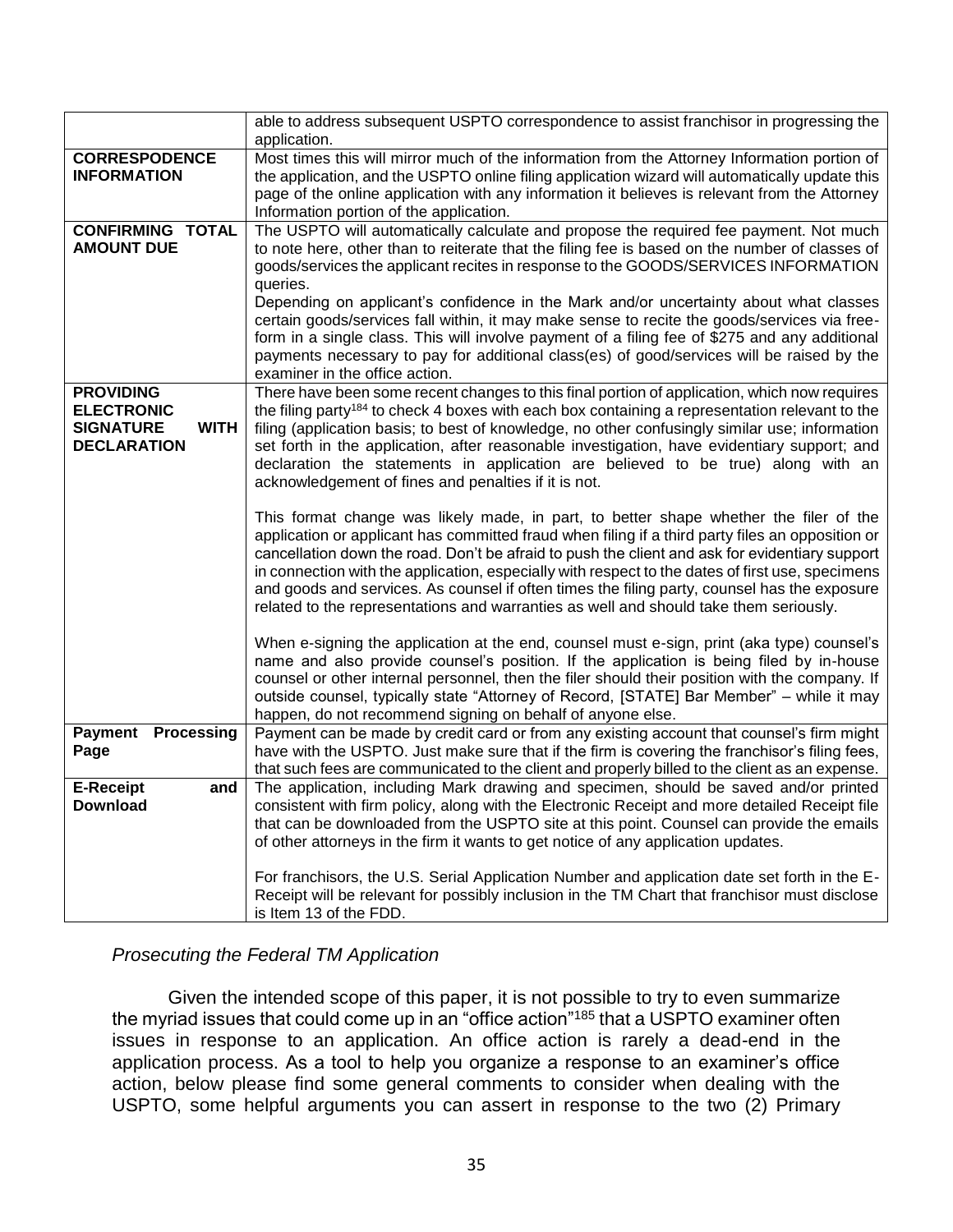Substantive refusals, and a "short list" of the minor "procedural" refusals that examiners routinely issue to address perceived imperfections in the Mark's filing.

## 1. General Comments

Despite the preliminary legal work you have done before and in connection with filing your federal TM application with the USPTO, experience has shown that there is rarely a "sure thing" when it comes to how an examiner will handle your application – and counsel should provide such guarantees<sup>186</sup> regarding the success of any Mark filing at his or her own peril.

Always be courteous and respect the TMEP's position that each application is decided on its own<sup>187</sup> and that no prior determination of the USPTO in connection with a particular mark's application – even if similar to your own – is dispositive<sup>188</sup>. As a general matter, the examiner will be looking to its own experience and as a result his or her analysis can oftentimes be rather subjective.

Over time, it has gotten harder to get a TM registration and examiners have seemingly become more restrictive in terms of what marks they will approve for publication – not surprising given that the USPTO issued a staggering 242,709 new registrations in 2017 alone (about 92,000 more than it issued 10 years ago in 2007), while also fielding 594,107 new trademark applications during that same time period.<sup>189</sup> The addition of each mark puts another potential likelihood of confusion ("LOC") obstacle, but these prior filings – even if similar to your own – may actually be raised in your response to support your conclusion (as discussed more fully below).

## 2. Strategic Thoughts on Overcoming Eligibility-Related Refusal(s)

Professor McCarthy, who would basically be on the Mt. Rushmore of trademark law experts if they ever decide to create such a monument, has aptly described the analysis of whether a given mark is descriptive (and not eligible for registration) vs. suggestive (and eligible) as the "battle lines" upon which many a trademark application is prosecuted.<sup>190</sup> While one could likely write an entire paper focusing on this legal distinction and the various precedential case law decisions dealing with the same, we would like to provide you with some of the primary legal points and arguments that serve as ammunition when you get down into the "trademark trenches" to argue against a USPTO examiner's finding that an applied-for mark is descriptive or generic.

- As previously discussed, in order for a mark to be deemed descriptive it must (a) describe the goods or services recited in the mark's application, and/or (b) describe an essential characteristic of the applicant or its goods/services provided under the mark. With that in mind, we recommend first looking at the application itself to determine whether there is any way you can recast or remove certain of the goods/services recited therein to address the examiner's concern.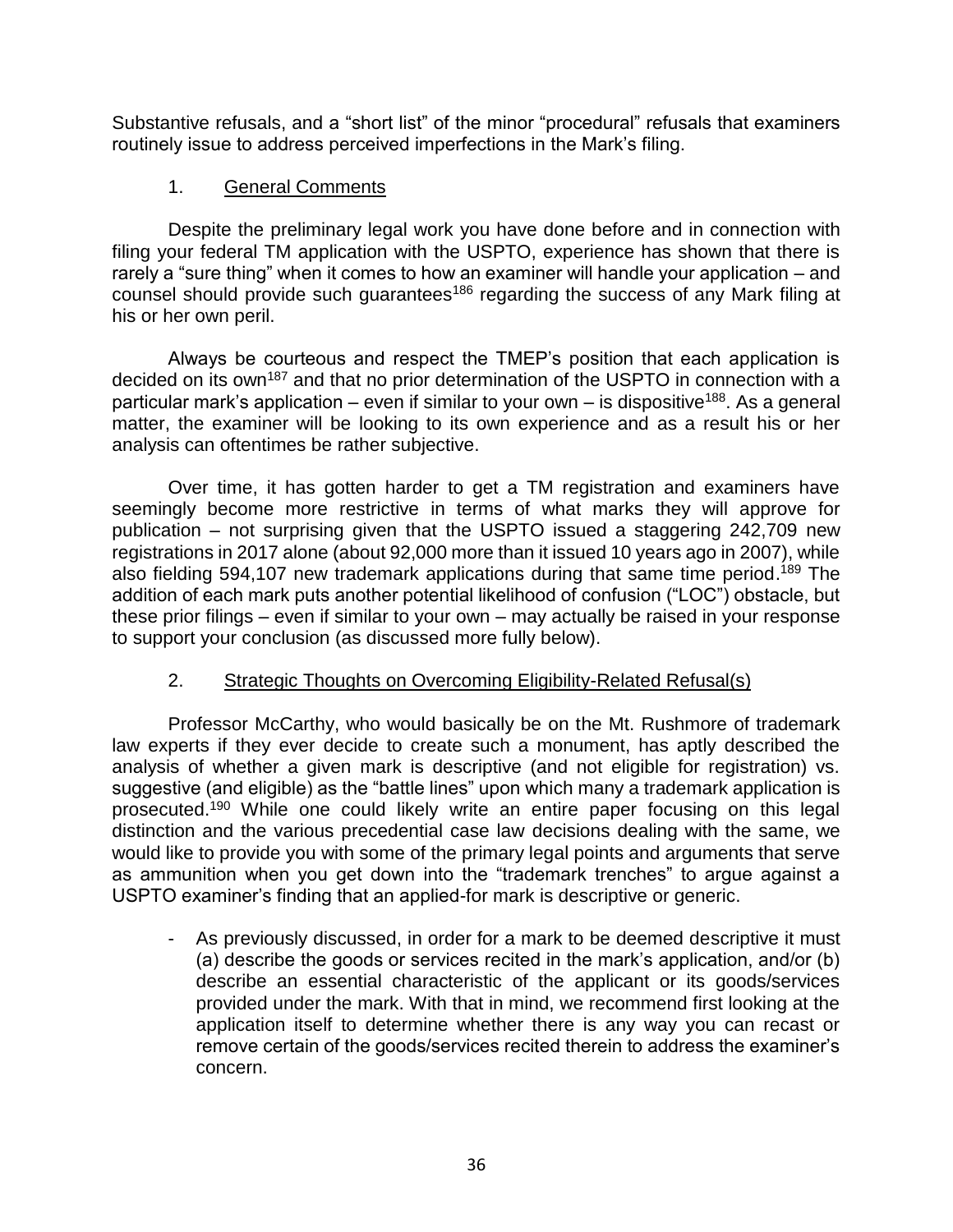- If there is not an obvious adjustment to the recitation of goods and/or services that your client is comfortable with and that is acceptable to the examiner, then the next step is to typically employ one (1) or more of the following tests to see if any of them weigh in favor of a finding that the mark at issue is not descriptive:
	- $\circ$  Imagination test<sup>191</sup>
	- o Competitor's Need Test<sup>192</sup>
	- $\circ$  Competitor's Use Test<sup>193</sup>
- Go with the elements of the test(s) that weigh in favor of registration, but it might serve your client well to address all of the foregoing tests if you are going to advocate under any one (1) of them. Of course, if one (1) test reveals a likely negative for franchisor it may not make sense to include in your office action response. With that said, if two (2) or more of the tests don't appear to weigh in your favor, it may be better to focus on one of the other strategies described under this heading.
- A different argument that may be effective in overcoming a merely descriptive refusal might be that the Mark has gained secondary meaning or "acquired distinctiveness" and is therefore registerable under Section 2(f) of the Lanham Act<sup>194</sup>. When making this argument it is important to keep in mind that: (i) if the Mark is comprised of one or more elements, only one of those elements (whether a word or design) need be suggestive or stronger on the TM Continuum; and (ii) an applicant can concede (or argue, depending on the circumstances) that a particular component of the Mark is registerable under Section 2(f).<sup>195</sup>
- If there are third-party marks that have been registered by the USPTO without disclaiming the portion of your Mark that the examiner is claiming is not registerable under Section 2(a) of the Lanham Act, counsel may cite these prior registrations as particularly instructive for the examiner when revisiting its 2(a) refusal with respect to franchisor's Mark. It is not wise, however, to rely solely on a handful of such examples when combating a Section 2(a) refusal, especially given the lack of deference that examiners often afford prior USPTO determinations. Remember, each trademark examination is reviewed on its own merits – essentially in a vacuum of sorts – and this is something which examiners are more than happy to emphasize in their reply if your only responsive argument is based on such prior determination(s).
- If you happen to uncover a TTAB or federal court opinion where the Board found that a mark (or relevant component thereof) similar to your Mark (or whatever element of the Mark the examiner finds objectionable) is not descriptive, then such an opinion would likely carry much more weight with the examiner (and its manager).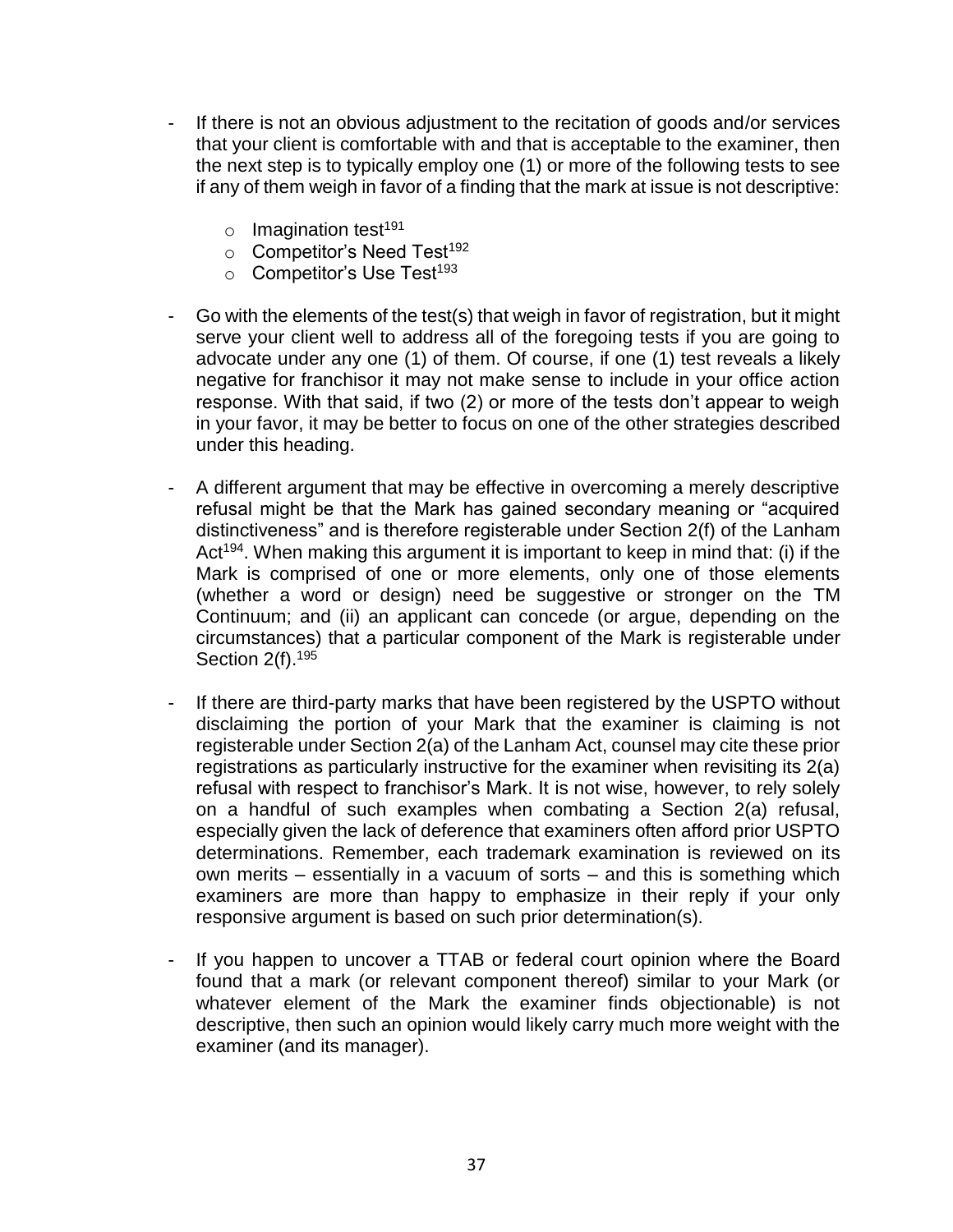- Lastly, you should look at other sources, such as Urban Dictionary<sup>196</sup>, to determine whether the Mark or term has any other alternative meaning that would not be merely descriptive or generic when used in connection with franchisor's recited goods/services set forth in the application.

## 3. Strategic Thoughts on Overcoming Likelihood of Confusion (or LOC) Refusal

Likelihood of confusion refusals, if supported by fact upon investigation, can be particularly disheartening to a client. Not only does it prevent registration if not overcome, but such as a refusal also identifies a third party with an arguable right to challenge franchisor's Mark via either (a) an opposition or cancellation proceeding with the TTAB, and/or (b) a federal action for infringement or declaratory judgment.

Putting aside third-party infringement issues for the moment (we will revisit under the "Reactive Protection" heading below), the following encapsulates the typical arguments that counsel might raise to fight an examiner's LOC refusal under Section 2(d) of the Lanham Act<sup>197</sup>.

- As previously discussed, the two primary factors that counsel should focus on when conducting a LOC analysis (and making and argument for/against LOC) are: (i) the similarity of the Mark and any third-party marks(s) cited in the office examiner's office action (each, a "Cited Mark"); and (ii) the relatedness of the products/services that third party provides under the Cited Mark to the product/services recited in the Mark's application.<sup>198</sup>
- In responding to an office action containing an LOC refusal, that the initial focus should be on the two (2) primary factors above.
- When battling a LOC refusal, a good start is to place the franchisor's Mark and the Cited Mark side-by-side, and make an exhaustive list of any and all differences that someone encountering those two (2) Marks in the marketplace. While differences in *appearance* are certainly important, counsel should expand the scope of their comparison beyond what the two Marks look like to also include any differences in (a) *sound and any phonetic differences* (how the Marks are likely to be spoken by the public), (b) *length* of the Marks (keeping in mind that taglines, slogans and other phrases are often afforded lesser protection), (c) *cadence* (how the Marks "roll off the tongue"), and (d) *actual meaning* to the average purchasing public (including any "special" meaning in the industry that may have been submitted by franchisor as part of the Mark's application discussed above).
- You may not use all of the differences you note in your "exhaustive list," and where counsel decides to cut off the list that actually makes it into franchisor's response may depend on the strength of franchisor's arguments against LOC in the other 2(d) factors discussed below.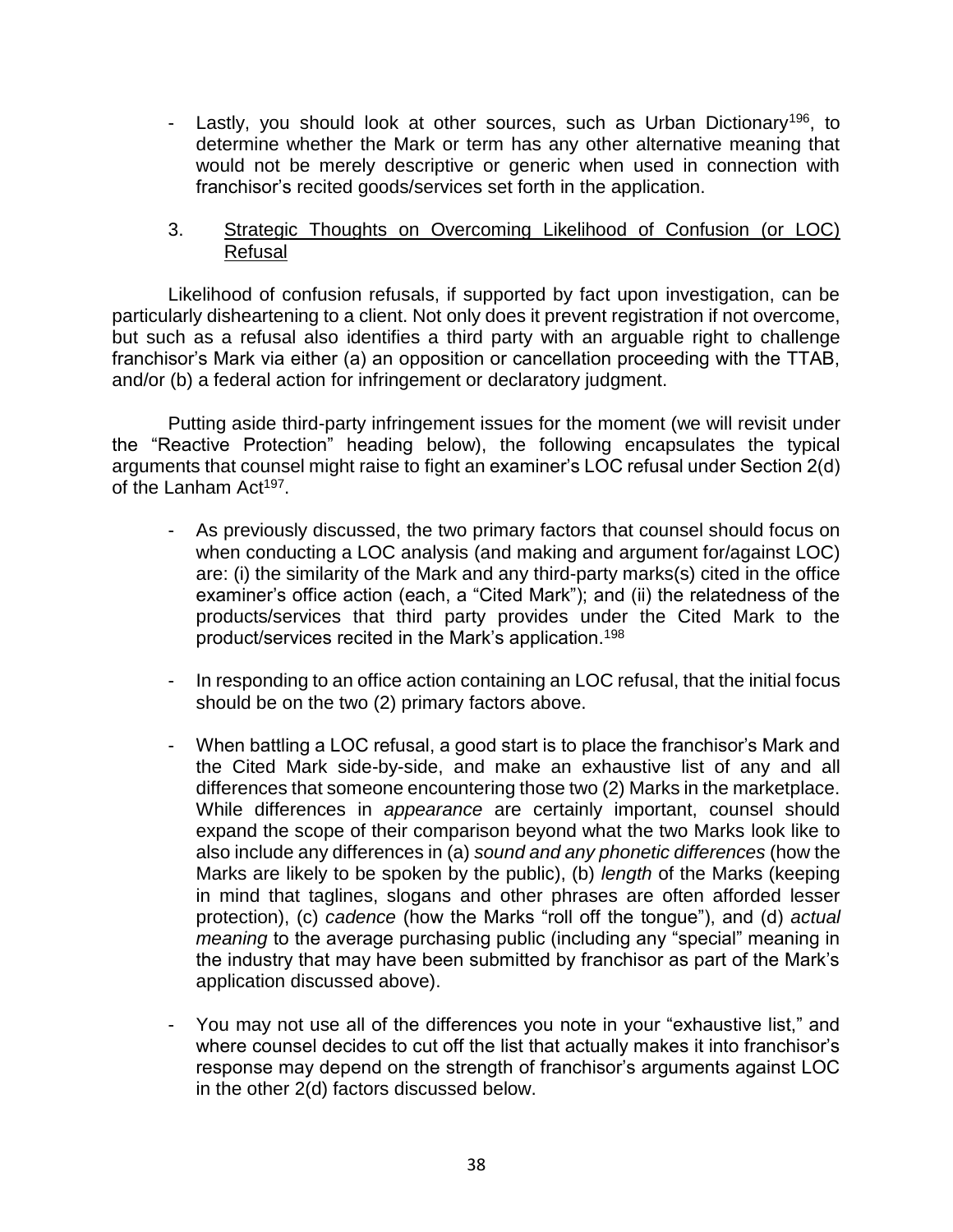- The next step is to supplement the differences of the Marks with any and all arguments demonstrating that the goods/services – as they are specifically *recited in franchisor's TM application* – are dissimilar and not related<sup>199</sup> to the goods/services that are *specifically recited in the Cited Marks's filing.<sup>200</sup>*
	- $\circ$  Remember that the USPTO's scope of examination and analysis on this LOC factor is technically limited to the goods and services as they are recited in the filings submitted by the parties and not any other activities, which is a more limited scope than what a federal court would have the opportunity to examiner in a trademark infringement action (which would also likely include any other activities that the parties' in the action actually conducted under the Mark and Cited Mark, respectively).
	- o This is generally beneficial to franchisor because it is unlikely that widening the scope of goods/services to actual activities under the franchisor's Mark and Cited Mark only serves to increase the chance of an overlap.
	- o From a practical perspective, however, TM examiners sometimes appear to be influenced by anything in the record before the USPTO that tends to show a more expansive scope of goods or services provided by the applicant, including any specimen that franchisor submits as part of its application. As such, counsel should be careful when filing the application to avoid submitting any specimen showing the Mark being used in connection with good/services that (a) franchisor is not applying to protect in that specific application for the Mark, and/or (b) when provided under the Mark, tend to increase the chance of LOC with any third-party Mark that is the subject of a prior filing with the USPTO (which counsel can determine when conducting its TM searches and other due diligence prior to filing).
- In addition to noting any obvious differences between the goods/services recited in the filings for the franchisor's Mark and Cited Mark (i.e., the prior example of "travel agency services" vs. "computers and cell phones"; use of the mark UNITED in both "check cashing services" and "transportation services" is not likely to cause confusion in the marketplace), counsel can leverage certain of the "secondary" LOC factors to bolster its argument that franchisor's recited goods/services are not related to those recited in the Cited Mark's filing as follows:

| <b>Secondary LOC Factor</b>                                                            | <b>Impact on LOC Analysis and Practical Connection</b><br>to "Related Goods" Analysis                                                                                                                                                                                         |
|----------------------------------------------------------------------------------------|-------------------------------------------------------------------------------------------------------------------------------------------------------------------------------------------------------------------------------------------------------------------------------|
| Channel wherein the respective goods and<br>services are sold under the Marks at issue | The more factual information franchisor can provide to<br>demonstrate that franchisor's G/S are offered to<br>consumers via channels that are distinct and/or<br>different from those where the Cited Mark's G/S are<br>sold, the stronger franchisor's argument that the G/S |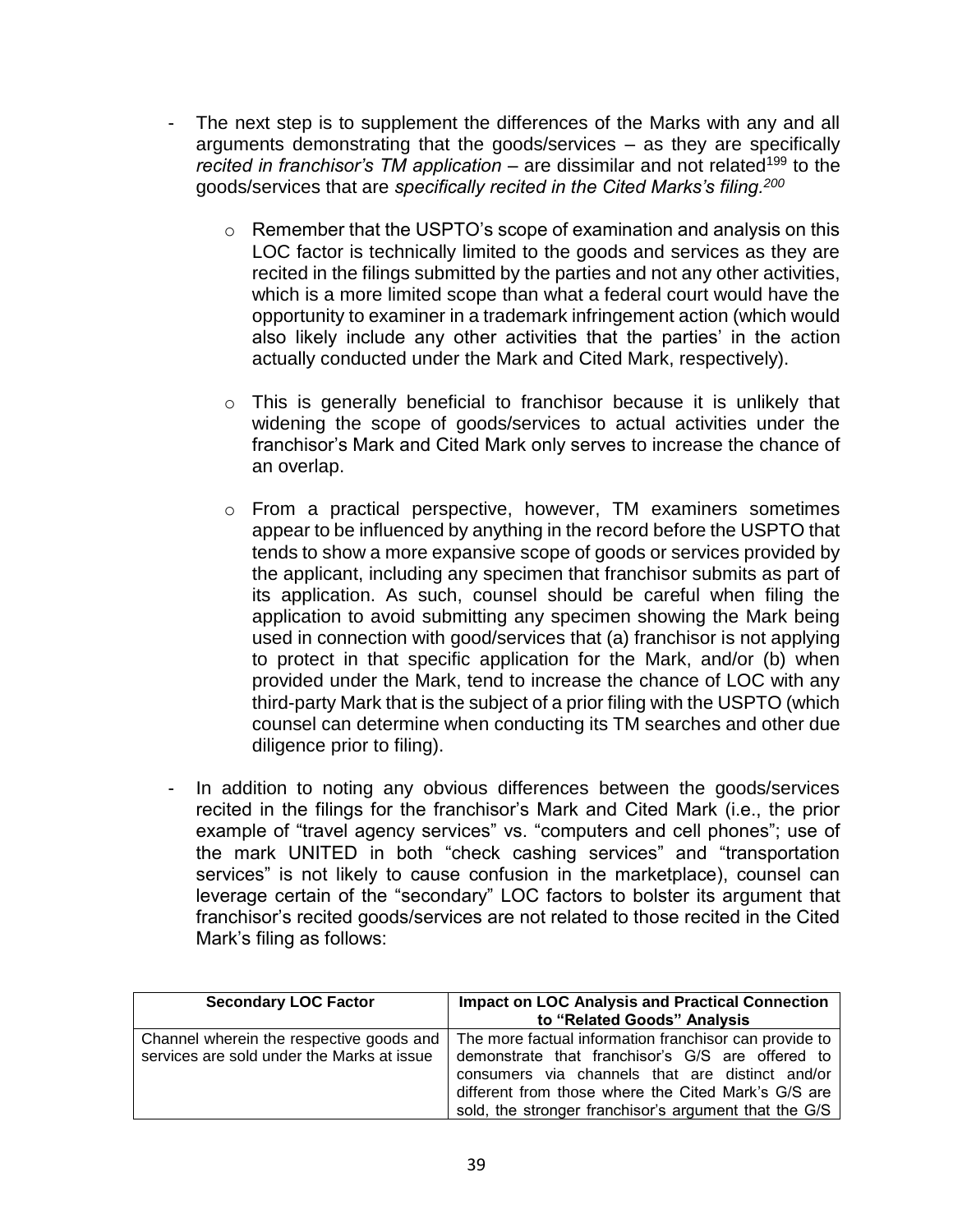|                                                                                                           | are not likely to be encountered side by side in the<br>marketplace thereby reducing or removing any LOC<br>concern.<br>Different channels of trade can also<br>tend to<br>demonstrate the G/S at issue in the LOC analysis are<br>not really competitive or related.                                                                                                                                                                 |
|-----------------------------------------------------------------------------------------------------------|---------------------------------------------------------------------------------------------------------------------------------------------------------------------------------------------------------------------------------------------------------------------------------------------------------------------------------------------------------------------------------------------------------------------------------------|
| Advertising and other channels used to<br>promote the goods/services provided under<br>the Marks at issue | Similar to the above, if the recited G/S provided under<br>franchisor's Mark and the Cited Mark are not marketed<br>or advertised in overlapping channels (i.e., specific<br>magazines, billboards, trade shows, etc.), then this too<br>decreases the change that the purchasing public will<br>see, hear or think about the G/S offered under<br>franchisor's Mark and be confused as to whether the<br>source of franchisor's G/S. |
|                                                                                                           | From a practical perspective, related G/S more often<br>tend to use the same marketing and advertising<br>channels to promote because they want to reach the<br>same audience of consumers - evidence of lack of<br>such an overlap, in turn, helps demonstrate that G/S<br>are not related.                                                                                                                                          |

- While not always the client's preference, franchisor may also be able to address a LOC refusal by amending the recited G/S to (a) remove, or (b) narrow the scope of one (1) or more classes of G/S, to cut out the specific G/S that make the overall recitation of G/S "related" to those in the Cited Mark if the remaining G/S in franchisor's application are not as much of a concern. This is something that is usually done once franchisor have convinced the TM examiner that such an amendment to the recited G/S/ would result in an approval for publication. Remember, applicants cannot amend the recited G/S to *expand* beyond what it originally recited, but it can almost always remove or narrow the scope of those G/S after the application is filed.
- Once the similarity of the Marks and the relatedness of the recited G/S have been addressed, it may behoove franchisor to attack the *strength* of the Cited Mark to demonstrate that the Cited Mark's scope of protection should not extend to preclude franchisor's use and registration of the Mark – even if franchisor's Marks arguably shares some common elements or there is some degree of overlap in terms of recited G/S.
	- o Conduct the "inherently distinctive" analysis for the Cited Mark, as well as any elements of franchisor's Mark that is not shared with the Cited Mark.
	- $\circ$  Determine whether any of the shared term(s) or elements contained in both Marks at issue (each, a "Shared Mark Component") that give rise to the examiner's LOC refusal are disclaimed in the Cited Mark's filing or in any third-party registrations on file with the USPTO – if the Shared Mark Component is commonly disclaimed in in third-party filings at the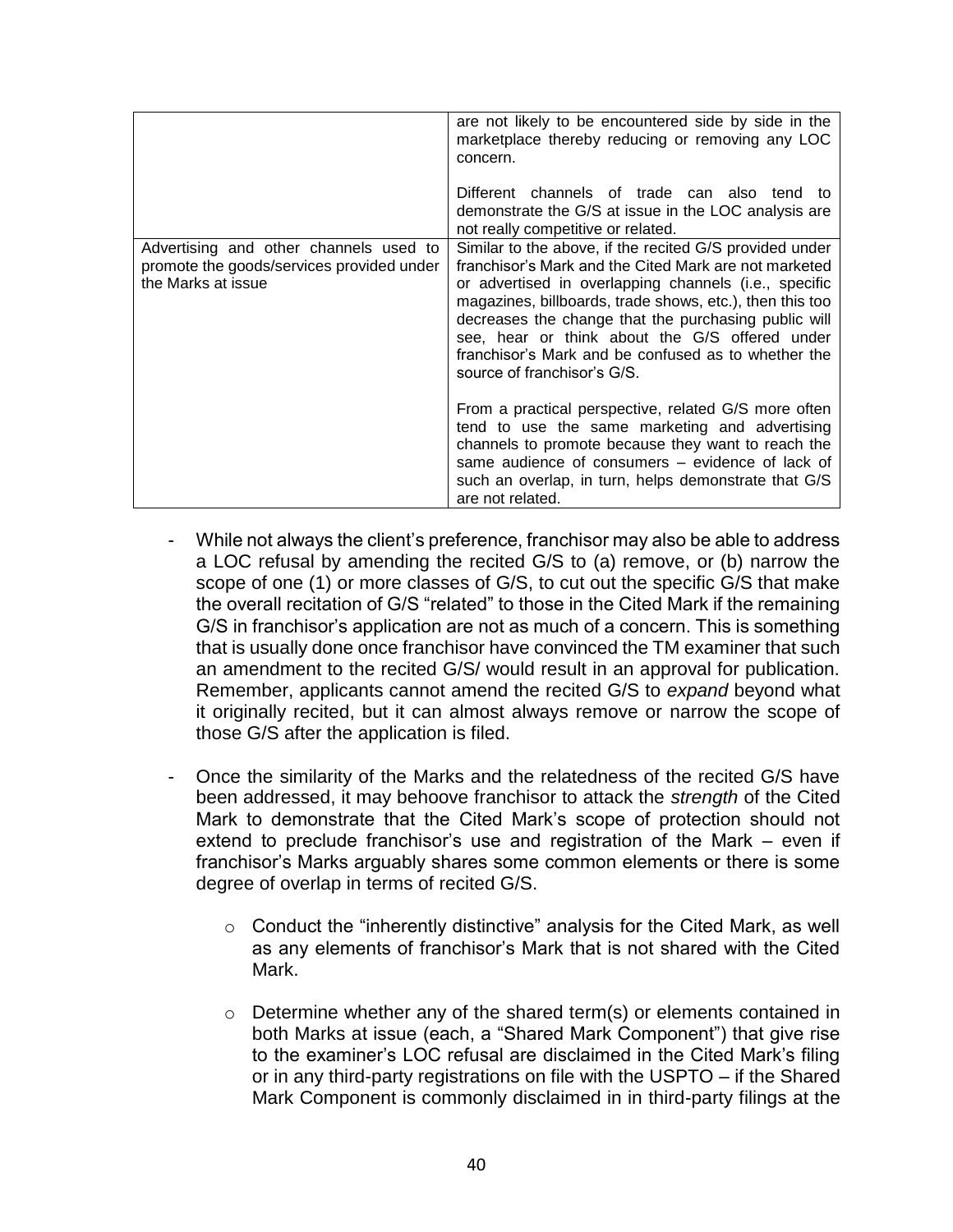USPTO's demand/request, then this is good evidence that the Shared Mark Component itself is descriptive or generic and should not be given great weight when determining the LOC between franchisor's entire Mark and the overall Cited Mark.

- Determine whether each Shared Mark Component is also found in any (a) thirdparty registrations for Marks registered, or (b) unregistered Marks that are used, in connection with G/S that are the same or similar to the G/S recited in the Cited Mark's filing.
	- o If a Shared Mark Component is a registered component of multiple prior third-party registrations and, to a lesser extent, a component of a substantial number of Marks that are being used in the marketplace, franchisor can argue that the prevalent use of the Shared Mark Component by those in the relevant industry is evidence that a "crowded trademark marketplace" exists with respect to that Shared Mark Component.<sup>201</sup>
	- $\circ$  If there is strong evidence that a "crowded TM marketplace" exists for a Shared Mark Component, franchisor can argue that this crowding demonstrates that the Component at issue is not fanciful, arbitrary or otherwise all that distinctive in the industry – which may help you convince the examiner that: (i) the Component at issue is weaker than other, more dominant portions of franchisor's Mark that are not shared with the Cited Mark; and/or (ii) since the average purchasing public for the G/S provided under franchisor's Mark typically encounter a substantial number of third-party Marks that also contain the Shared Mark Component (including the Cited Mark), this has made the average purchaser more "sophisticated" as a practical matter by teaching the consumer base to look for these more dominant portions of the franchisor's Mark, as well as any other non-shared components of the Cited Mark when determining the source of the G/S sold thereunder.
	- $\circ$  If the above analysis sounds a bit familiar, that is because it is almost a variation of the competitor's use test that was offered as a means to demonstrate that a franchisor's Mark was not descriptive and, at worst, suggestive and therefore eligible for trademark protection. Here, however, franchisor would be employing the same kind of test but with the opposite goal of demonstrating that the Shared Mark Component at issue is actually used prevalently in the industry and, hopefully, deemed a registerable component of multiple Mark registrations.
	- o While the test is employed with different goals in mind depending on whether you are attacking a descriptiveness or LOC refusal, evidence that the USPTO, TTAB or federal courts have determined that the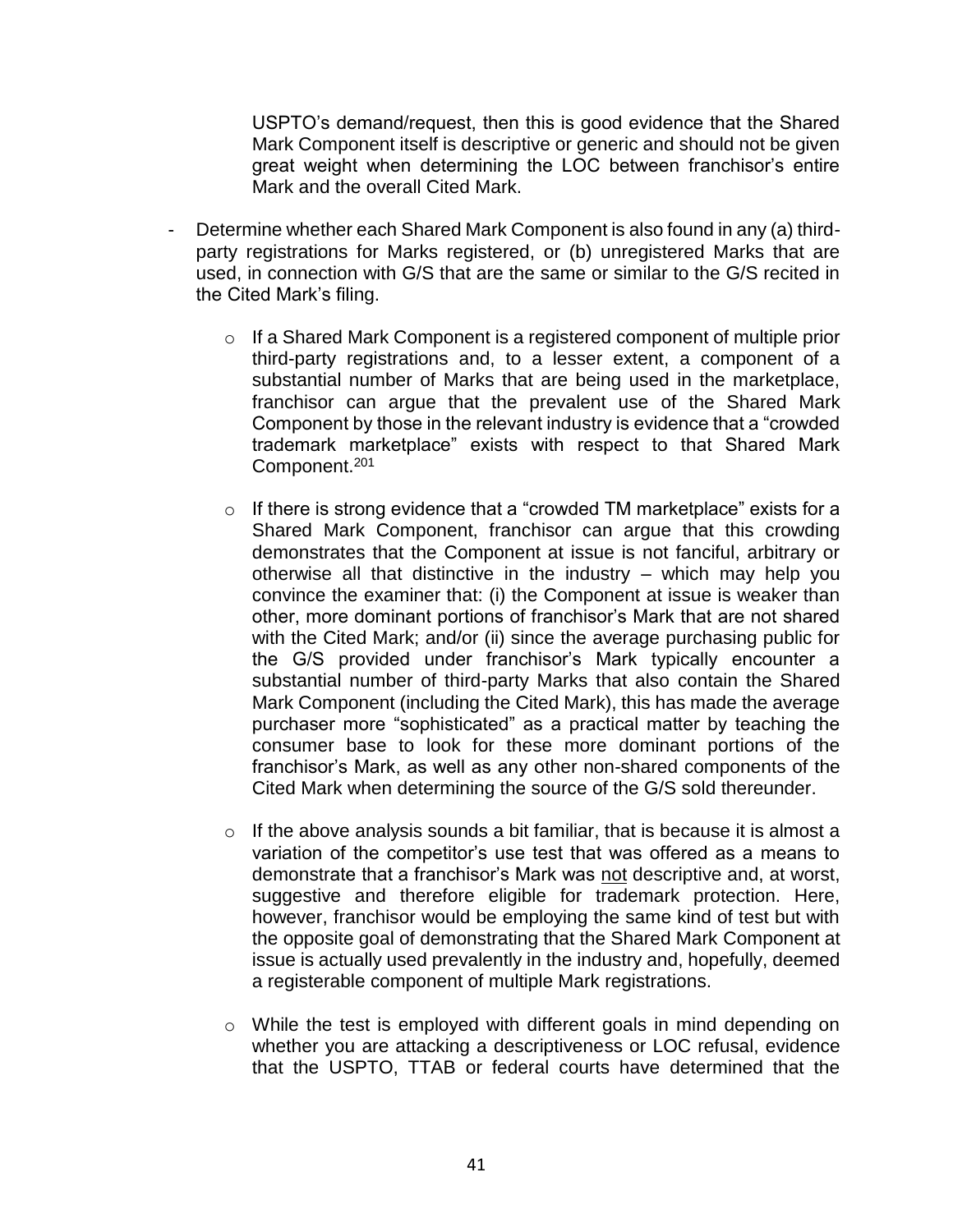portion of your Mark examiner is tackling is registerable is typically good evidence in arguments designed to overcome both kinds of refusals.

- While the points covered so far in this heading are typically the "meat and potato" arguments franchisor has at its disposal to defend against a LOC refusal, we previously mentioned how the sophistication of the average purchaser of the G/S described in franchisor's Mark and the Cited Mark might also serve to help franchisor's cause. In addition to demonstrating sophistication resulting from a "crowded trademark marketplace," TM law typically recognizes that a purchaser's sophistication is heightened in situations where the G/S offered and sold under the Marks at issue (a) have a higher price point (*e.g.*, a car or computer), and/or (b) are of the type that are more personal to the purchaser (*e.g.,* doctor or other medical-related services).<sup>202</sup>
- The particular facts of each case will be what drives the argument against a finding of LOC with a given Cited Mark.
- If all else fails and the Mark's registration is paramount to franchisor's success, then franchisor may consider reaching out to the owner of the Cited Mark(s) in an attempt to negotiate a consent agreement wherein the Cited Mark's owner consents to franchisor's use of the Mark on terms that agreeable to both parties. If a consent agreement is negotiated, it can be submitted to the USPTO in response to an office action and trademark law provides that examiners are to afford great deference to such mutually-negotiated agreements with the Cited Mark's owner, so long as the consent agreement is not "naked" and contains provisions on how franchisor and Cited Mark's owner will work to together to avoid any LOC that might arise in the future (and an acknowledgement by both parties that they do not believe such LOC is not, in the minds of the Marks' owners, a real issue in the marketplace and any reasons why).
- Reaching out may also raise a red flag and potential challenger counsel should advise franchisor to be careful when going down this path and avoid "awakening a sleeping giant."
- Lastly, if a Cited Mark is raised as grounds for LOC and franchisor believes that franchisor has senior use and priority over that third-party Mark (comparing, among other things, the "first use" date recited in its own Mark's application and the Cited Mark's application), it is important to note that franchisor cannot attack this priority issue or otherwise attack the continued validity of the Cited Mark's registration or pending application. Unfortunately, such claims must be brought before the USPTO as part of an *inter parties* cancellation or opposition proceeding (based on whether the Cited Mark is registered or approved for publication, respectively) with the TTAB. This is to ensure the owner of the Cited Mark has the opportunity to defend against such an attack by franchisor, which the normal USPTO TM application process does not afford.<sup>203</sup>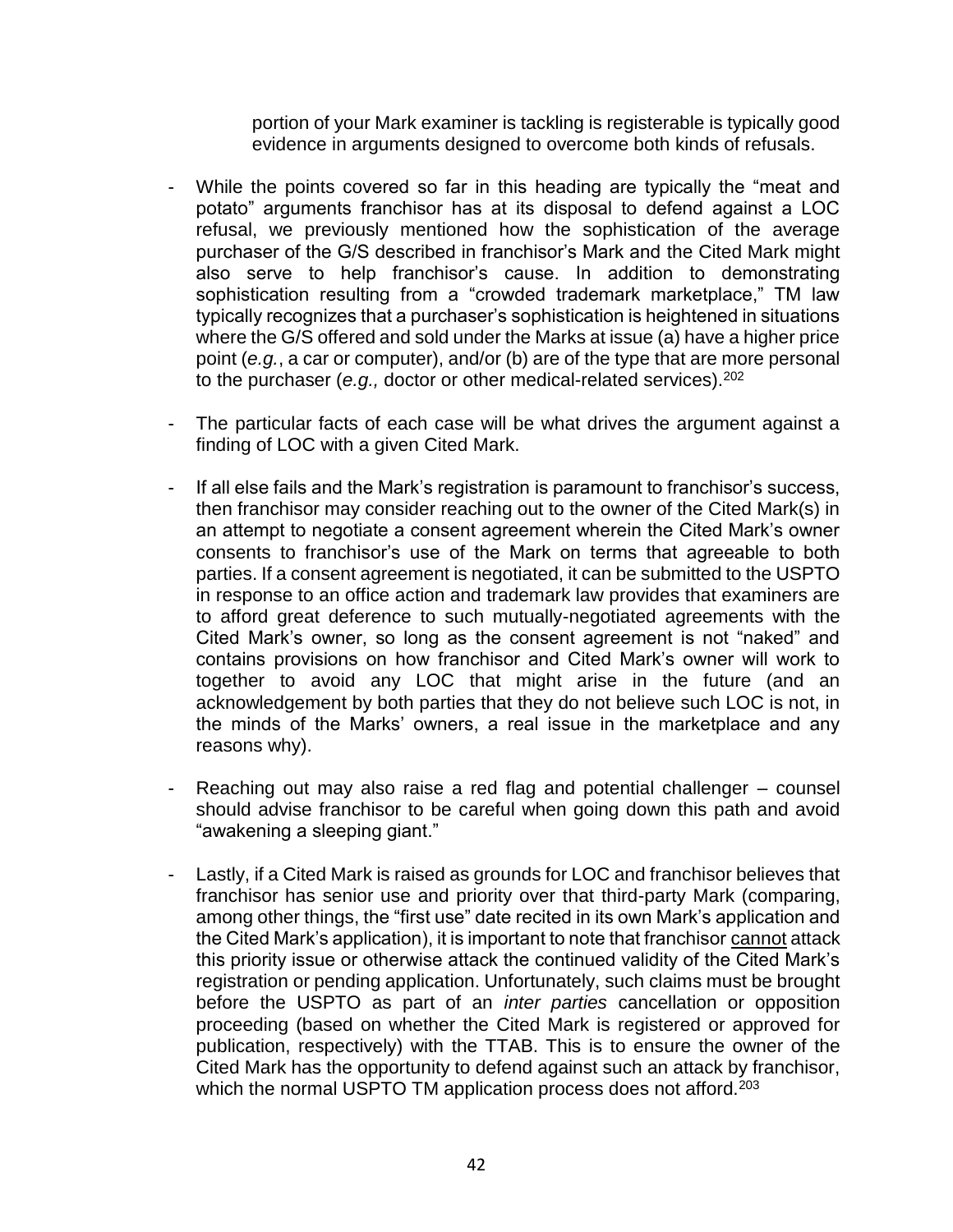## 4. Practical Tips to Address Common Procedural Refusal(s)

In order to round out this Section, counsel should be prepared to practically address certain of the more common procedural refusals raised by USPTO examiners. We emphasize the word "practical" here, as many procedural refusals are not based on substantive legal determinations, but rather how the particular examiner believes he Mark's application does not comply with technical or procedural provisions of the TMEP or otherwise contains a mistake.

| <b>Common Procedural Refusals</b>                                                                 |  |  |
|---------------------------------------------------------------------------------------------------|--|--|
| Unacceptable Drawing of the Mark                                                                  |  |  |
| Non-Accurate Description of the Mark                                                              |  |  |
| Improper recitation of Goods or Services in the TM Application                                    |  |  |
| Improper Specimen Submitted with Application to Demonstrate Use                                   |  |  |
| Disclaimer Requirement with Respect to Descriptive or Generic Portion of the Mark                 |  |  |
| Failure to Cite Prior Registration and/or Cited Mark that is Under Common Ownership or<br>Control |  |  |

From some of the more minor procedural refusals above, an examiner may elect to contact the filing party (whether the applicant/owner or its counsel) by phone or by issuing a "Priority Action"<sup>204</sup> and request authorization for the examiner to simply correct the mistake (or examiner's perceived deficiency) in the application on their end and send confirmation of that change. In order to authorize such an "Examiner's Amendment," counsel must be specifically identified as the "Counsel of Record" or "Other Appointed Attorney" in the Application or other prior filing with the USPTO in connection with the Mark.<sup>205</sup>

Examiners can always issue its more standard Office Action to raise nonsubstantive refusals, which will provide the standard six  $(6)$  month window to respond.<sup>206</sup>

## *Opposition Period and Overview of the Trademark Trial and Appeal Board (TTAB)*

Once a Mark is approved by the USPTO examiner handling franchisor's application, the application will normally be approved for publication and the USPTO will provide franchisor with a Notice of Publication detailing the date when the Mark will be published in the U.S. Trademarks Gazette.<sup>207</sup> Third-parties will have a period of 30 days from the date the Mark is published to file a Notice of Opposition where the third party raises one (1) or more available arguments to block the franchisor's registration, with the most common argument being that franchisor's Mark is confusingly similar to the thirdparty's previously registered (or otherwise senior) Mark.208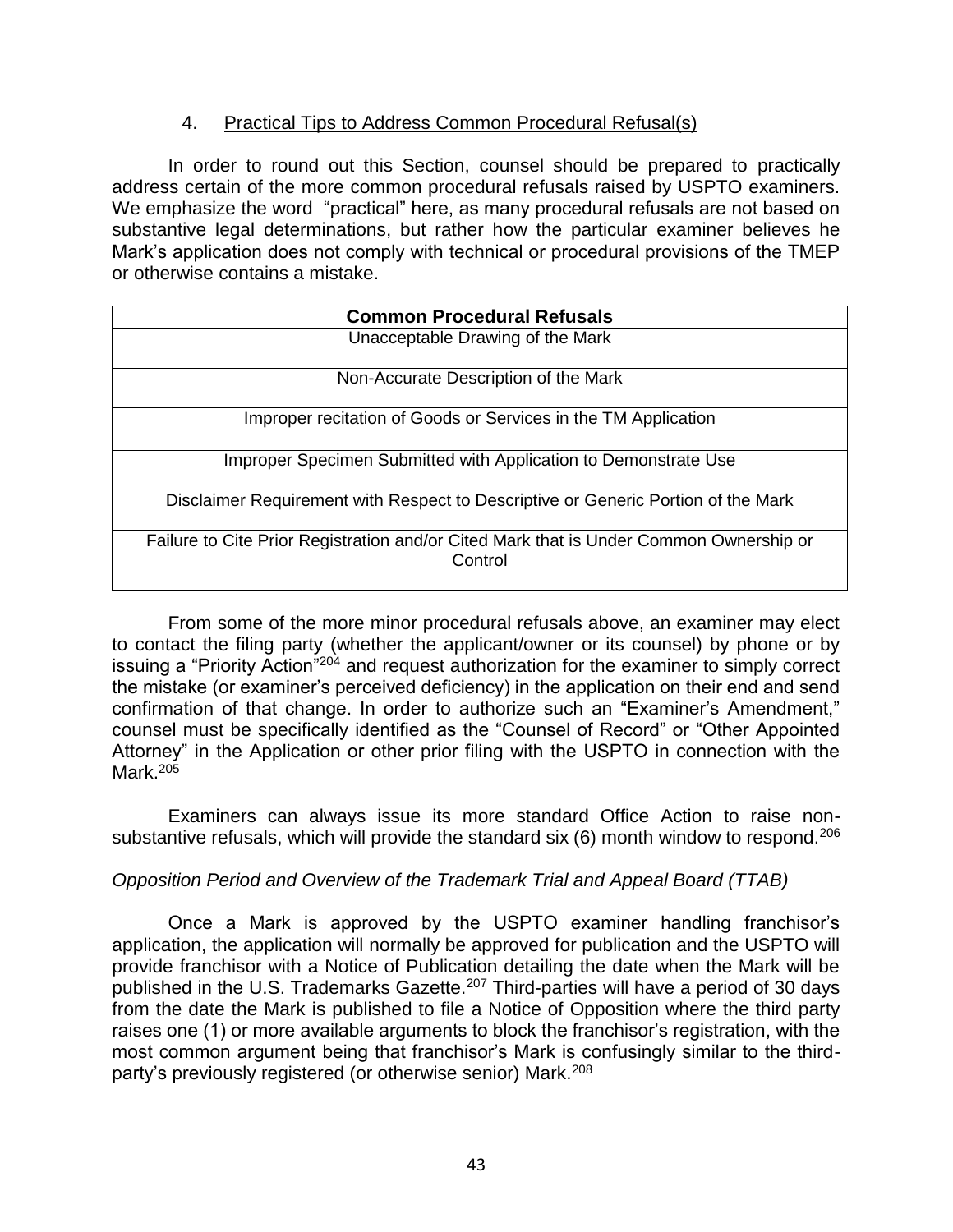If no third-party oppositions, or Request for an Extension of Time to File Opposition (and often annoying tool imposed by bigger brands that cast a wide net when "monitoring" marks)<sup>209</sup>, are filed within the 30-day period, the Mark will be issued a federal registration in due course barring any unforeseen circumstances.

Before moving on to the formal Copyright process, it is important to provide a brief overview of the TTAB that commentators and counsel alike often refer to simply as the "Board". In addition to handling opposition proceedings, this administrative Board also handles the adjudication of (a) *ex parte* proceedings where an applicant wishes to appeal the final determination to refuse registration (for whatever reason), and (b) cancelling proceedings that a third-party can initiate by filing a Petition to Counsel with the Board detailing the specific grounds that are available under the Lanham  $Act<sup>210</sup>$  that support cancellation of an existing federal registration.

While the scope of this paper does not allow a deeper dive into the TTAB, the foregoing proceedings could pay a big part in initially protecting and defending franchisor's trademark rights. The Trademark Manual of Board Procedure ("TMBP") is tantamount to the "Board's Bible" when it comes to procedure, and it should become a primary resource should franchisor find itself navigating TTAB waters. It is also important to note that the TTAB often time has concurrent jurisdiction with federal district courts on a number of trademark-related matters, but typically if franchisor finds the same matter before both the TTAB and a federal court it is appropriate to suspend the Board proceeding and proceed with adjudicating the matter in federal court.<sup>211</sup> The TMBP provides a specific method for the parties to file such a motion (including via an online consent motion).<sup>212</sup>

## **D. Benefits of Protecting Franchisor's Copyright Formally and Practical Overview of U.S. Copyright "Standard" Application Process and Timelines.**

Anyone who had the opportunity to take an intellectual property survey course in law school likely remembers the copyright cases more clearly than other IP cases, because these cases often times involve celebrities and/or other pop culture products and references of the time (or times forgotten) $213$ .

Now as then, copyright cases often involve high-profile cultural actors and artifacts, as technology has only fueled the fire and glamour associated with this IP<sup>214</sup>. While the world of franchising has had its share of prominent copyright "battles of the brands," the focus of this paper will be on how to protect a franchisor client's copyrightable works even if it they seem less likely to ever start a social media frenzy.

## Copyright Application Overview and Process

In order to formally protect a franchisor's copyrighted Work, it must be registered with the U.S. Copyright Office. Currently, the Copyright Office estimates that about 96% of the applications it receives are completed and submitted online utilizing the Copyright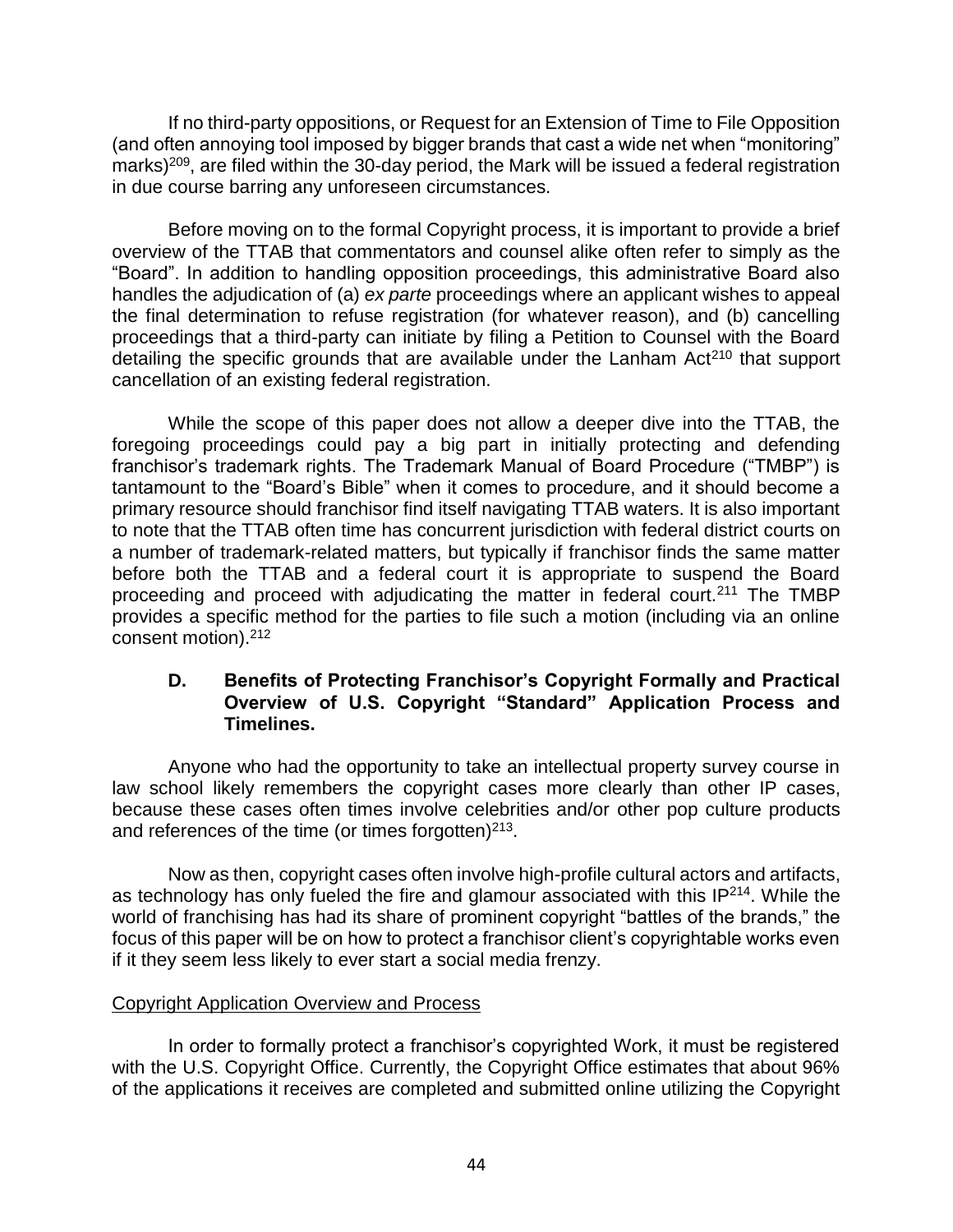Office's application wizard.<sup>215</sup> If the Work has been "published" within the meaning of the Copyright Act, then franchisor can file a "Registration Application" – if not, franchisor may consider filing a pre-registration application that details the other relevant information about the Work other than publication using the Office's "Pre-Registration Application."

According to the Copyright Office, however, pre-registration may only be beneficial to a copyright applicant if the applicant (a) thinks it is likely that a third-party will attempt to infringe on the Work before it is released or otherwise "published," and (b) has started on the Work but has not yet completed it as necessary for such "publication," with the Copyright Office cautioning that pre-registration will not be useful for the "vast majority of [W]orks."<sup>216</sup>

In light of the above, let's focus on the standard "Registration Application" that a franchisor will need to file to acquire the advantages of a federal copyright we discuss more fully below under the next heading.

In order to file online, franchisor or the filing party must also set up or have an existing online account with the Copyright Office's "eCO" (or "Electronic Copyright Office") portal (the process of registering for a eCO account is free).<sup>217</sup> Franchisor will be eligible to file what the Copyright Office calls a "Single Application" if (a) franchisor agrees to file electronically, (b) all authorship contained in the Word and "deposit" of that Work submitted to the Office is the same author, (c) the Work is not a "collection" of individual Works and does not involve a "joint work" or "works made for hire," and (d) the author is also the sole claimant/owner and the Work is filed by the author or his or her authorized representative.<sup>218</sup> Otherwise, franchisor will need to submit what the Office calls a "Standard Application."<sup>219</sup>

The online application process is completed via the eCO and, once the filing wizard helps franchisor determine which of the two (2) applications above is appropriate for registration by asking the applicant a series of questions<sup>220</sup>, the filing party will need to be prepared to submit the following information if required to proceed through the online "Standard Application" for the Work (or each Work) comprising the filing:

- 1. The type of Work (Literary, Work of Visual Arts, Sound Recording, Work of the Performing Arts, Motion Picture Work, etc.) – please recall that franchisor will need to use the Standard Application if the registered Work involves multiple works or has certain other characteristics;
- 2. The title of the Work (which the may impact how the Work is indexed with the Office) – remembering that the Standard Application must be used if there is more than one (1) Work at issue here;
- 3. Whether the title you submit is simply the "Title of Work Being Registered" or a different kind of title (i.e. prior title, title of a larger Word, Series Title or Contents Title) – keeping in mind that if a filing is comprised of multiple Works, then there will likely be multiple title selections;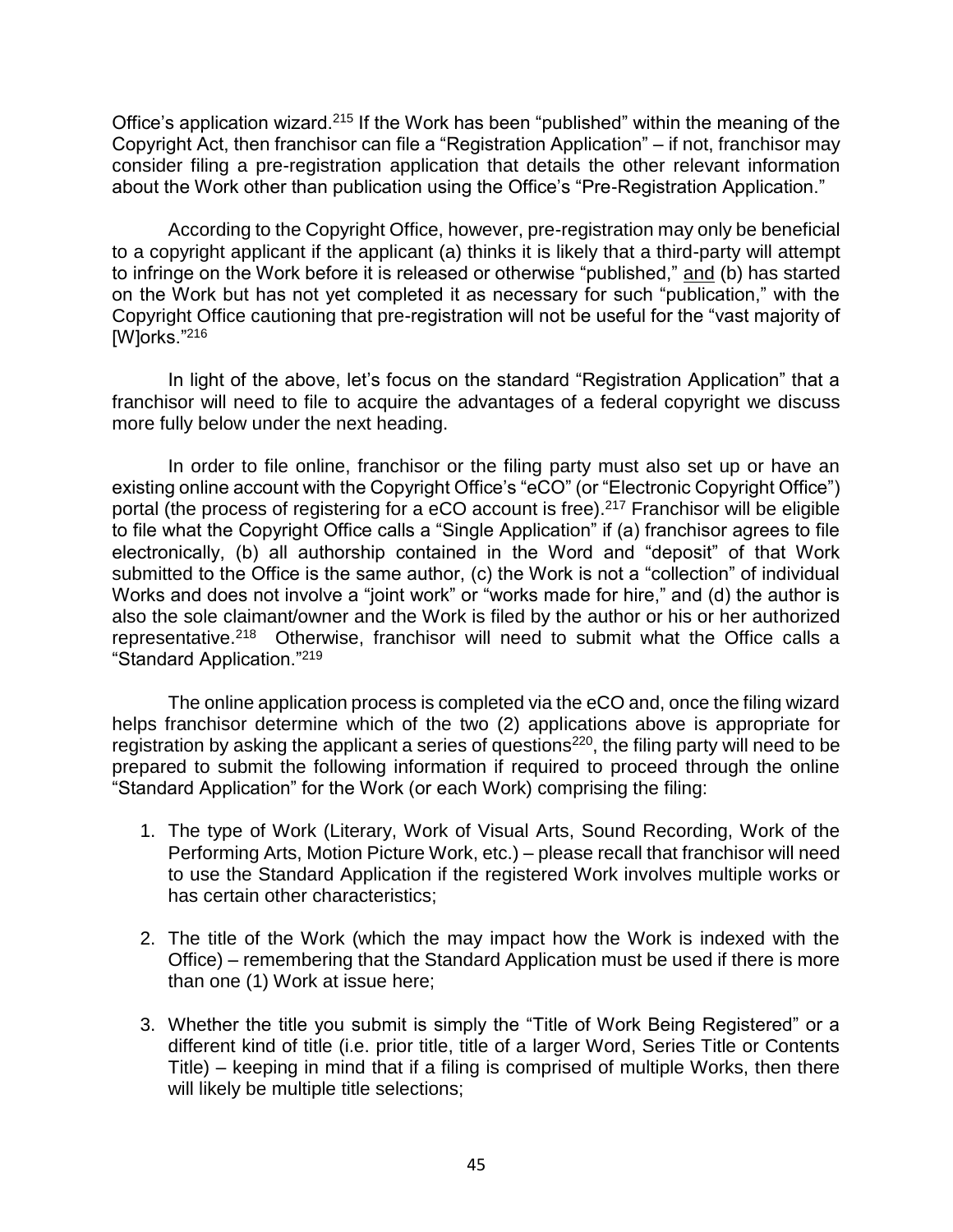- 4. Whether or not the Work has been published (Yes/No drop down box);
	- a. If "no," then when the Work was completed and whether the applicant has filed any Preregistration Number acquired via a Preregistration Application filing;
	- b. If "yes," then (i) when the Work was completed, (ii) date of first publication, (iii) nation of first publication, (iv) International Standard Number Type (if applicable, and (v) International Standard Number (if applicable).
- 5. Relevant information about the author or author(s) of the Work (or certain components thereof), including (a) whether the author is an individual or entity, (b) if an individual, that individual's name, citizenship/domicile, year of birth and (if applicable) year of death, (c) if an entity, the entity name, (d) whether the author is "anonymous" of has/had any pseudonyms, and (e) whether the author's contribution is a "work for hire" within the meaning of the Copyright Act;
- 6. What kind of contribution each author made to the Work that is submitted to the office as a "Deposit" with the online application;
- 7. The copyright "claimant(s)" with respect to the Work;
	- a. While the author is almost always the original copyright claimant, other parties may become a claimant via means of a transfer, assignment or other contractual provision wherein the author validly assigns that party the copyright associated with the Work;
	- b. Once the claimant's contact information has been input, the filing party will need to submit a "transfer statement" from the drop-down box in the application to indicate how the claimant acquired its copyright claim in the Work;
	- c. Multiple claimants can be input for a single Work in the Standard Application (but not the Single Application);
- 8. Whether there are any limitations on a given copyright claim because the Work is, in part, based on previously-registered or otherwise published copyrighted materials. If that is the case, then the application also requires a description of the kind of pre-existing material, its prior registration(s) with the Copyright Office, and the new material that was address to that previously-registered subject matter to create the Work that is being applied for;
- 9. Optional submission detailing the contact information of any agent or specific representative the applicant wishes to grant the right to use the Work at issue (*i.e.*,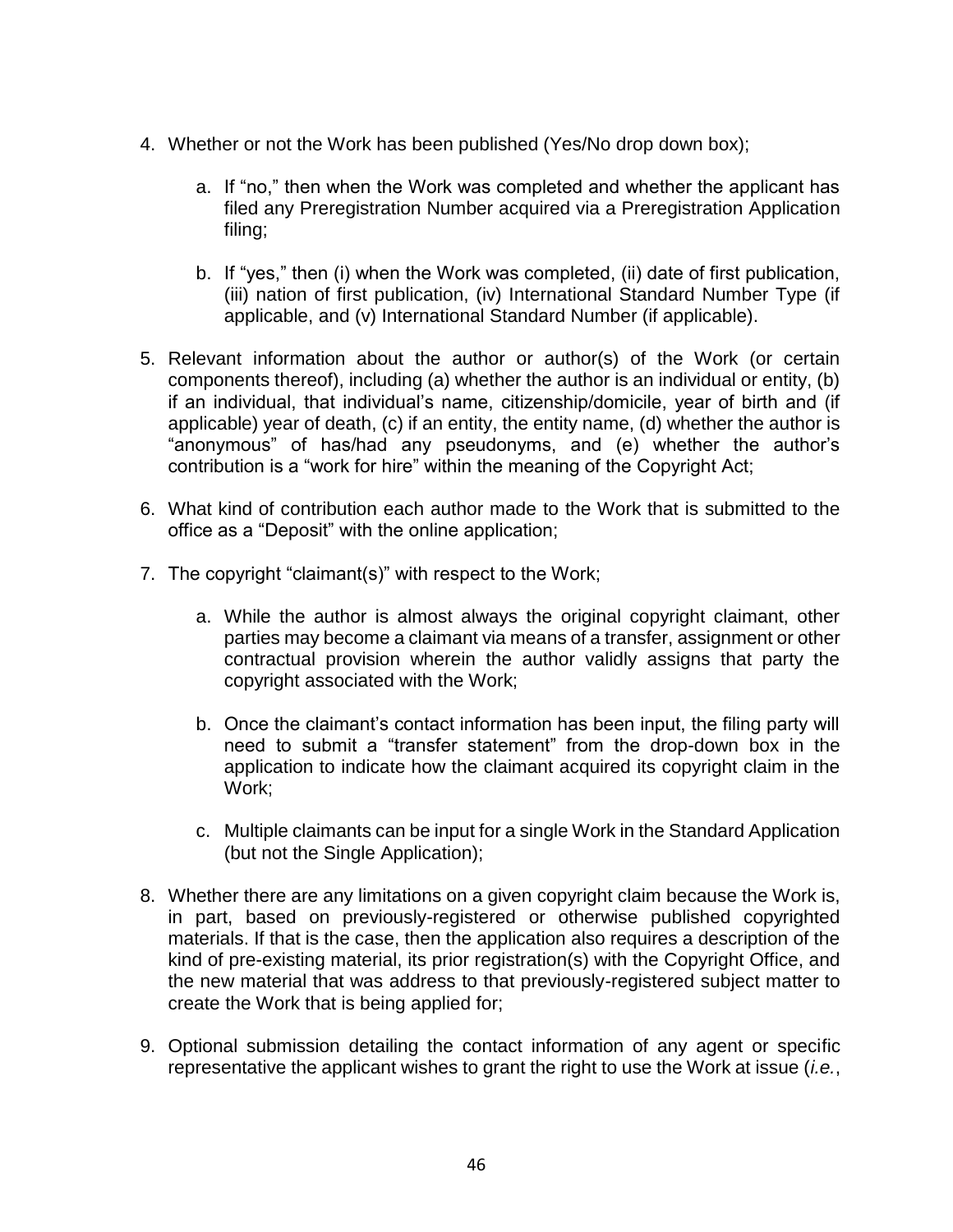an attorney or management company) – most times, this will not be applicable for franchisors;

- 10.The contact information for (a) the correspondent whom the Copyright Office will contact if it has any questions or issues with the application, and (b) where the Copyright Office should send the U.S. Copyright certificate if and when issued.
- 11.If any of three (3) situations exist, the applicant may choose to request "Special Handling," which costs about \$800 in additional filing fees and is typically chosen if there is pending litigation or other reason to accelerate the Work's application.

After the information above has been input into the online Standard Application, the filing party will be required to identify him or herself, and whether they are an owner/claimant or authorized representative of either (the only parties that can submit and certify this kind of application).<sup>221</sup> Once the application has been reviewed and certified, the filing party will go through the payment processing steps – with payment accepted via ACH, credit card or an existing "Deposit Account" with the Copyright Office.

Once payment is confirmed, the applicant will need to provide the Office with a copy of the Work(s) at issue, which can be provided by: (i) uploading the appropriate file(s) for each titled Work comprising the application if that Work is of a type that can be represented via files that can be uploaded (i.e. pictures, design/plans, etc.); or (ii) if the Work is of a type that cannot be submitted via electronic copy, then a hard copy of the Work must be submitted to the Office using a shipping slip that is prepared using the online application.<sup>222</sup> Be sure not to submit both electronic and hard copies of the Work, as that will lead to delays in processing.<sup>223</sup>

## *Copyright Application Timeline(s)*

Similar to a federal TM application, the timeline to secure a registration based on a federal copyright application will vary based on whether or not there are any issues with your copyright application that a Copyright Office examiner believes need to be addressed in order for your application to mature to a registration.

For claims that do not involve any such issues, the application timeline ranges from: (i) three (3) to eleven (11) months, with an average processing time of seven (7) months for web-based applications (which the Copyright Office estimates to be about 66% of all Copyright Office applications filed in  $2017)^{224}$ ; or (ii) two (2) to sixteen (16) months, with an average processing time of nine (9) months, for all mail-based applications (which the Copyright Office estimates to be about 3% of all applications filed in 2017). $225$ 

For web-based applications that do involve issues raised by the Copyright Office examiner (constituting about 30% of all 2017 applications), the applications processing time ranges from three (3) to sixteen (16) months with an average of nine (9) months. For mail-based claims involving such issues (comprising the remaining 2% of 2017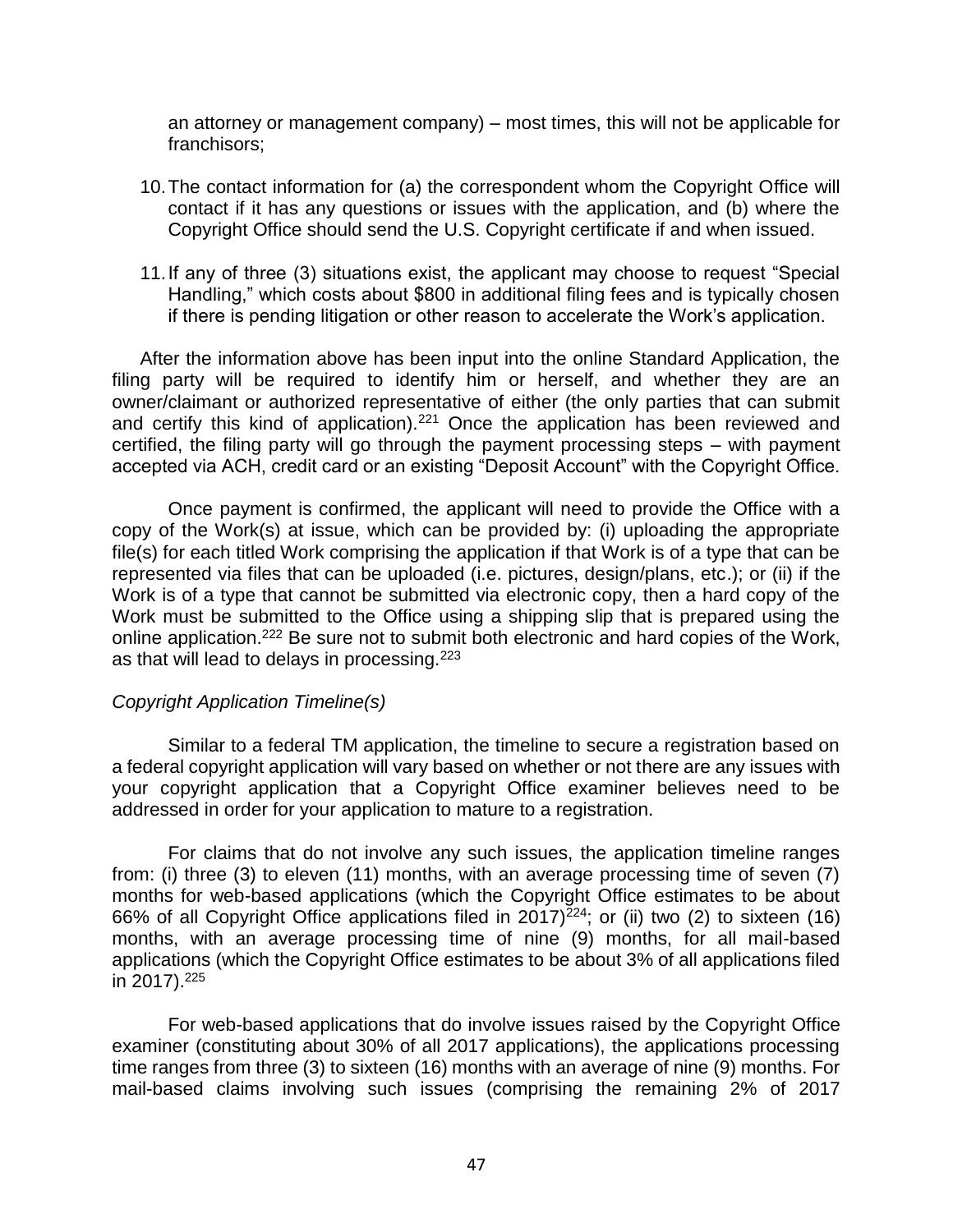applications), the average processing time is sixteen (16) months based on a range of four (4) to twenty eight  $(28)$  months.<sup>226227</sup>

#### *Benefits of Formal Copyright Registration*

In addition to establishing a public record of a copyright claim, registration offers several other statutory advantages $^{228}$ :

- Before an infringement suit may be filed in court, registration (or refusal) is necessary for Works that originated in the U.S.
- Registration establishes prima facie evidence of the validity of the copyright and facts stated in the certificate, when registration is made before or within five (5) years of publication.
- When registration is made prior to infringement or within three months after publication of a work, a copyright owner is eligible for statutory damages, attorneys' fees, and costs.
- Registration permits a copyright owner to establish a record with the U.S. Customs and Border Protection (CBP) for protection against the importation of infringing copies.

Registration can be made at any time within the life of the copyrightable Work. If franchisor registers a Work before publication, franchisor does not have to re-register once the Work is published, but there may be benefits to registering the published Work and franchisor has a mechanism to do so if desired.<sup>229</sup>

## *Duration of Copyright Protection*

In general, for works created on or after January 1, 1978, the term of copyright is the life of the author plus seventy years after the author's death. If the work is a joint work with multiple authors, the term lasts for seventy years after the last surviving author's death. For works made for hire and anonymous or pseudonymous works, the duration of copyright is ninety-five (95) years from publication or one hundred twenty (120) years from creation, whichever is shorter.<sup>230</sup>

For works created before January 1, 1978, that were not published or registered as of that date, the term of copyright is generally the same as for works created on or after January 1, 1978. The law, however, provides that in no case would the term have expired before December 31, 2002, and if the work was published on or before that date, the term will not expire before December 31, 2047.<sup>231</sup>

For works created before January 1, 1978, that were published or registered before that date, the initial term of copyright was twenty-eight (28) years from either the date of publication with notice or from the date of registration. At the end of the initial term, the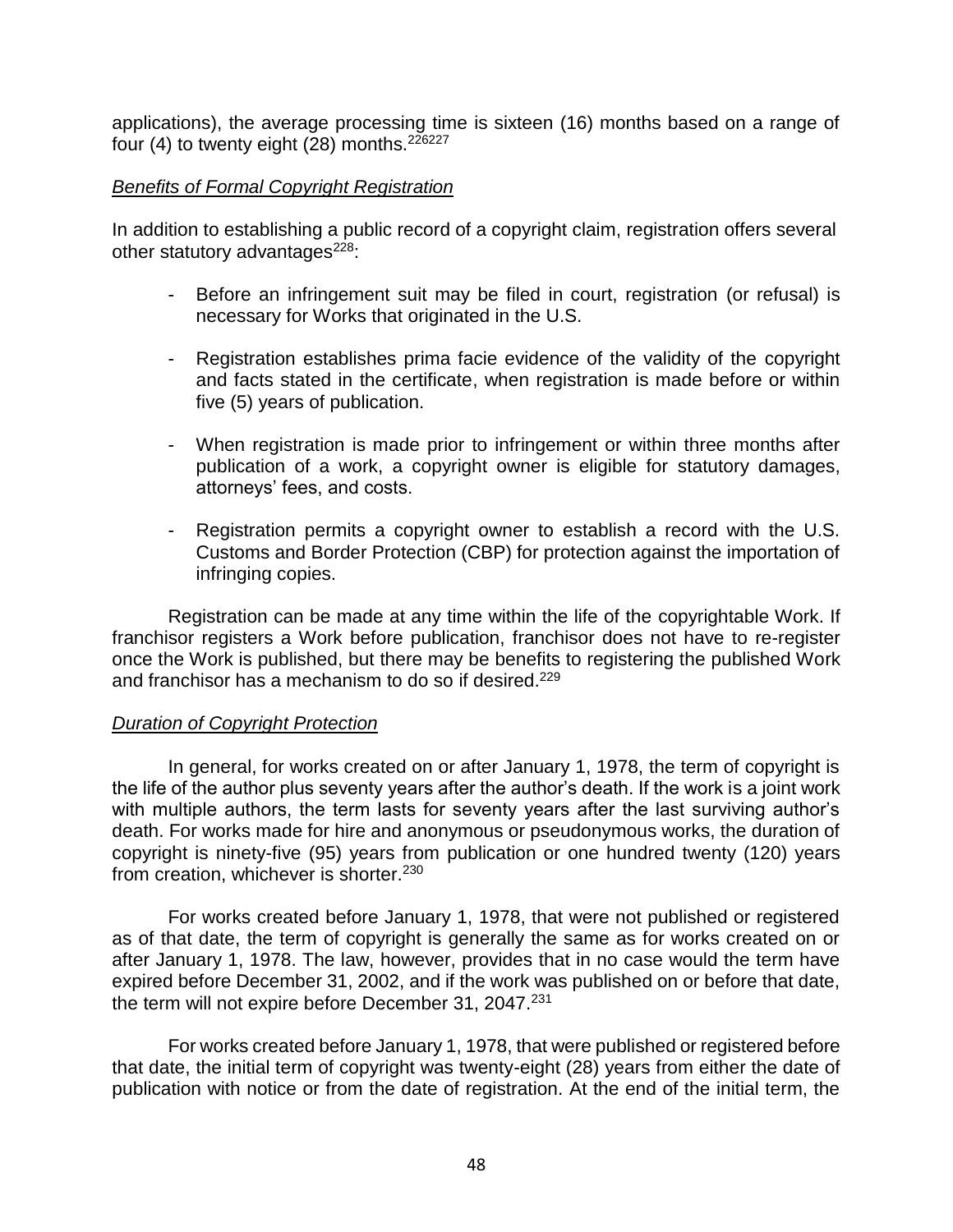copyright could be renewed for another sixty-seven (67) years for a total term of protection of up to ninety-five (95) years. To extend copyright into the renewal term, two registrations had to be made before the original term expired: one for the original term and the other for the renewal term. This requirement was eliminated on June 26, 1992, and renewal term registration is now optional.<sup>232</sup>

## **IV. PROACTIVE PROTECTION OF ALL FRANCHISOR'S INTELLECTUAL PROPERTY AND SPECIAL CONSIDERATIONS TO PROTECT IP NOT SUBJECT TO "FORMAL" PROTECTION**

## **A. Building Protective Provisions into the Franchise Agreement**

Your franchisor client's primary concern is often times ensuring that its franchisees acknowledge franchisor's ownership of the IP licensed as part of its franchise offering, and that franchisor has the proper rights to control when and how its IP may be used by the franchisee network. This can be accomplished, in large part, by placing the appropriate provisions in your franchisor's prescribed form of franchise agreement.

As is the case with much of a franchisor's franchise agreement, the selected provisions designed to protect the franchisor's IP rights should be purposefully drafted to encompass a wide range of potential IP-related issues disputes, even if the foregoing are not forefront in the mind of the franchisor at the time of drafting. At the same time, these provisions need not drill down and provide a current snapshot of the franchisor's current IP portfolio – as franchisor is required to do in Items 13 and 14 and other portions of the FDD discussed under the next heading – and should instead provide franchisor with the necessary flexibility to refine and otherwise modify its IP portfolio and require its franchisees to comply with any franchisor directives regarding the same. With that in mind, here are the primary IP-related provisions that should be included in a franchise agreement and corresponding drafting tips when preparing each provision:

| <b>Provisions Protecting Intellectual Property Generally</b> |                                                                                                                                                                                                                                                                                                                                                                                                                                                                                                                                                                                                                                                                                                                                                                                                                                                                                               |  |
|--------------------------------------------------------------|-----------------------------------------------------------------------------------------------------------------------------------------------------------------------------------------------------------------------------------------------------------------------------------------------------------------------------------------------------------------------------------------------------------------------------------------------------------------------------------------------------------------------------------------------------------------------------------------------------------------------------------------------------------------------------------------------------------------------------------------------------------------------------------------------------------------------------------------------------------------------------------------------|--|
| <b>Subject Matter of Provision</b>                           | Sample Provision (or Portion of Provision) to Protect IP                                                                                                                                                                                                                                                                                                                                                                                                                                                                                                                                                                                                                                                                                                                                                                                                                                      |  |
| Definition of the<br>Franchisor's "System"                   | Franchisor's "System" is comprised of various proprietary and, in some cases,<br>distinguishing elements, including without limitation: the trade secrets, confidential<br>information, copyrightable works and Marks associated with the System; proprietary<br>methodology and procedures for the establishment and operation of a Shop; site<br>selection guidance and criteria; specifications for the design, layout and construction<br>of the interior of the Shop; standards and specifications for the furniture, fixtures and<br>equipment located within a Shop; established relationships with approved or<br>designated suppliers for certain products and services; and standards and<br>specifications for sales techniques, merchandising, marketing, advertising, inventory<br>management systems, advertising, bookkeeping, sales and other aspects of<br>operating a Shop. |  |
|                                                              | Franchisee hereby acknowledges and agrees that: (i) while the System and<br>Franchisor's related materials contain information that, in isolated form, could be<br>construed as being in the public domain, they also contain significant proprietary and<br>confidential information which makes the System unique as a whole; and (ii) the                                                                                                                                                                                                                                                                                                                                                                                                                                                                                                                                                  |  |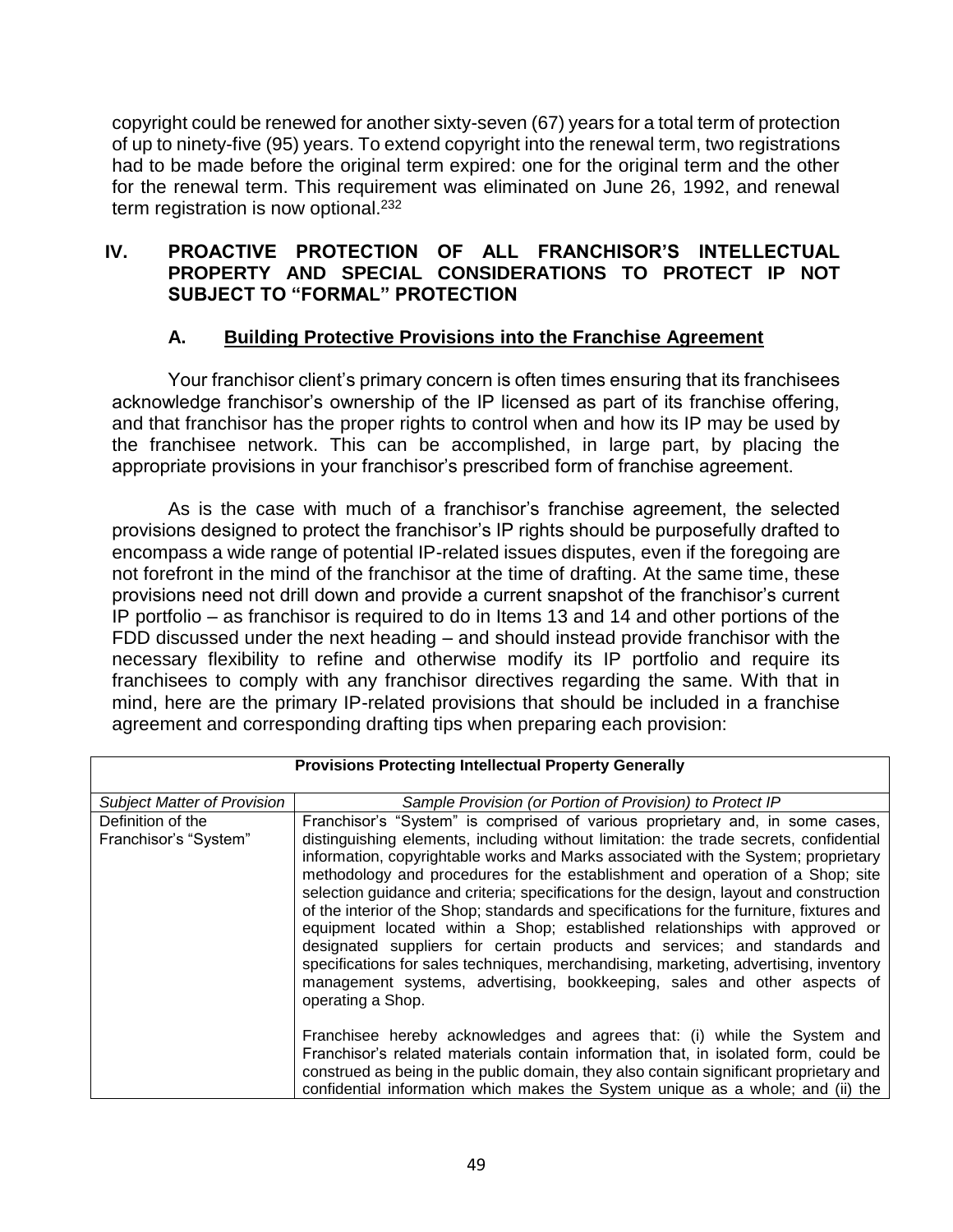|                                                                                                  | combined methods, information, procedures, and theories that make up the total<br>System or are contained in the relevant manuals that are proprietary and confidential.                                                                                                                                                                                                                                                                                                                                                                                                                                                                                                                                                                                                                                                                                                                                                                                                                                                                                                                                                                                                                      |
|--------------------------------------------------------------------------------------------------|-----------------------------------------------------------------------------------------------------------------------------------------------------------------------------------------------------------------------------------------------------------------------------------------------------------------------------------------------------------------------------------------------------------------------------------------------------------------------------------------------------------------------------------------------------------------------------------------------------------------------------------------------------------------------------------------------------------------------------------------------------------------------------------------------------------------------------------------------------------------------------------------------------------------------------------------------------------------------------------------------------------------------------------------------------------------------------------------------------------------------------------------------------------------------------------------------|
| <b>Grant of Franchise</b>                                                                        | Franchisor hereby grants Franchisee, subject to the terms, conditions, and<br>obligations of this Agreement, the right and license to use the Proprietary Marks<br>and receive the other benefits of the System in connection with the establishment<br>and operation of a single Shop (the "Franchised Business").                                                                                                                                                                                                                                                                                                                                                                                                                                                                                                                                                                                                                                                                                                                                                                                                                                                                           |
| <b>Right to Modify System</b>                                                                    | The parties agree and acknowledge that Franchisor may change, improve, further<br>develop, or otherwise modify the System from time to time as it deems appropriate<br>in its discretion.                                                                                                                                                                                                                                                                                                                                                                                                                                                                                                                                                                                                                                                                                                                                                                                                                                                                                                                                                                                                     |
| Franchisee's Offer and<br>Sale/Provision of<br>Approved Products and<br><b>Approved Services</b> | Franchisee must and may only offer and sell only the Approved Products and<br>Approved Services at the Franchised Business. Franchisee may not offer or provide<br>any other products/services and must not deviate from Franchisor's System standards<br>and specification related to the manner in which the Approved Products or Approved<br>Services are offered and sold, unless Franchisor provides its prior written consent.<br>Franchisor has the right to add additional, delete or otherwise modify certain of the<br>Approved Products and Services from time to time in the Manuals and otherwise in<br>writing, as it deems appropriate in its sole discretion. In the event of a dispute between<br>Franchisee and Franchisor concerning Franchisee's right to carry any particular<br>product or to offer any specific service, Franchisee will immediately remove the<br>disputed products from inventory, remove the disputed service from those services<br>offered at the Premises, or, if the same are not already in inventory or such services<br>not yet being offered, will defer offering for sale such products and services pending<br>resolution of the dispute. |
| <b>Construction and Buildout</b><br>of the Franchised<br><b>Business</b>                         | Franchisee must complete all construction and build-out of the Premises in a manner<br>consistent with Franchisor's System standards, specifications and any agreed-upon<br>plans, including all modified templates associated with Franchisor's templates for a<br>prototype Shop, and open the Franchised Business to the public no later than                                                                                                                                                                                                                                                                                                                                                                                                                                                                                                                                                                                                                                                                                                                                                                                                                                              |
| Image of Franchised<br><b>Business</b>                                                           | Franchisee shall maintain the image of the Franchised Business at all times in<br>accordance with Franchisor's standards and specifications, including: (i) ensuring<br>that the Premises is maintained in a clean and orderly manner; and (ii) ensuring that<br>all equipment, furniture and fixtures remain in good, clean condition and is properly<br>displayed. Franchisor may require Franchisee to refurbish, renovate and/or<br>otherwise substantively modify the interior of the Franchised Business, including the<br>furniture, fixtures and equipment used at the Premises, no more than once every five<br>(5) years (unless the change is required in connection with a renewal or transfer of<br>this Agreement) so that the Premises and Franchised Business conform with<br>Franchisor's then-current System standards and specifications for a new Shop.                                                                                                                                                                                                                                                                                                                   |
| <b>Inspection/Audit Rights</b>                                                                   | Franchisor will have the right, as it deems appropriate in its sole discretion, to conduct<br>inspections and/or audits of the Franchised Business and Premises to ensure that<br>Franchisee is operating its Franchised Business in compliance with the terms of this<br>Agreement, the Manuals and the System standards and specifications. Such<br>inspections may include inspections of the Premises, taking photographs and/or<br>videotape of the Shop's common area, taking samples of any Approved Products for<br>sale at the Shop, interviewing and surveying Franchisee's personnel and customers,<br>inspecting any and all books and records, and conducting mystery shop services.<br>Franchisor is not responsible for ensuring that the Franchised Business is being<br>operated in compliance with all applicable laws and regulations.                                                                                                                                                                                                                                                                                                                                     |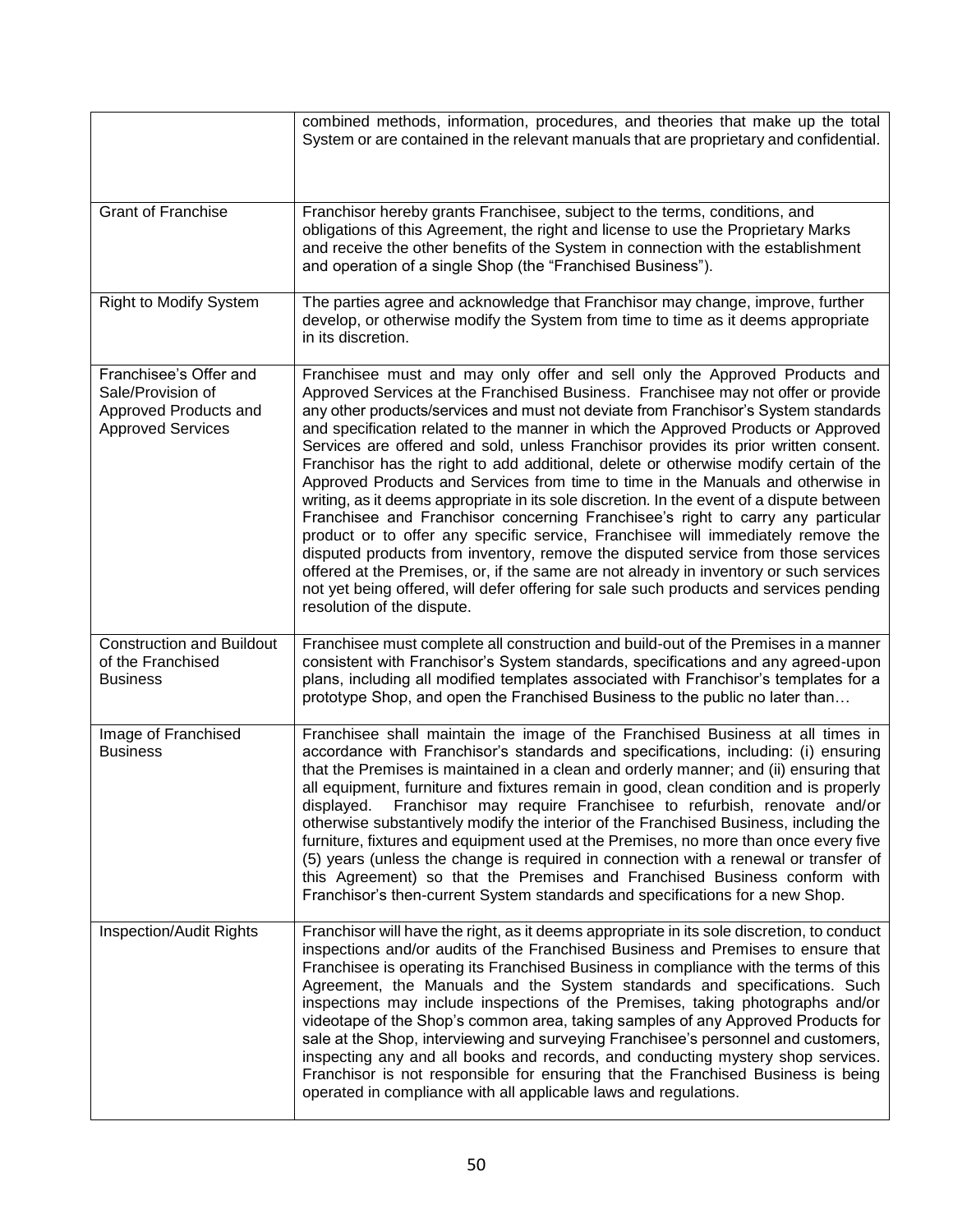| Franchisee<br>"Improvements"                                                         | Franchisee agrees to disclose promptly to Franchisor any and all inventions,<br>discoveries, and improvements, whether or not patentable or copyrightable, that are<br>conceived or made by Franchisee or its employees or agents that are in any way<br>related to the establishment or operation of the Franchised Business (collectively, the<br>"Improvements"), all of which shall be automatically and without further action owned<br>by Franchisor without compensation to Franchisee (including all intellectual property<br>rights therein). Whenever requested to do so by Franchisor, Franchisee will execute<br>any and all applications, assignments, or other instruments that Franchisor may deem<br>necessary to apply for and obtain intellectual property protection or to otherwise<br>protect Franchisor's interest therein. These obligations shall continue beyond the<br>termination or expiration of this Agreement. If a court should determine that<br>Franchisor cannot automatically own certain of the Improvements that may be<br>developed, then Franchisee hereby agrees to grant Franchisor a perpetual, royalty-<br>free worldwide license to use and sublicense others to use such Improvements. |
|--------------------------------------------------------------------------------------|--------------------------------------------------------------------------------------------------------------------------------------------------------------------------------------------------------------------------------------------------------------------------------------------------------------------------------------------------------------------------------------------------------------------------------------------------------------------------------------------------------------------------------------------------------------------------------------------------------------------------------------------------------------------------------------------------------------------------------------------------------------------------------------------------------------------------------------------------------------------------------------------------------------------------------------------------------------------------------------------------------------------------------------------------------------------------------------------------------------------------------------------------------------------------------------------------------------------------------------|
|                                                                                      |                                                                                                                                                                                                                                                                                                                                                                                                                                                                                                                                                                                                                                                                                                                                                                                                                                                                                                                                                                                                                                                                                                                                                                                                                                      |
| Default and Termination<br>Rights Based on Breach of<br><b>IP-Related Provisions</b> | Franchisor has the right to terminate this Agreement upon written notice to<br>Franchisee without providing Franchisee any opportunity to cure with respect to any<br>of the following breaches or defaults:                                                                                                                                                                                                                                                                                                                                                                                                                                                                                                                                                                                                                                                                                                                                                                                                                                                                                                                                                                                                                         |
|                                                                                      | If Franchisee or Franchisee's owners/principals violate any of the in-term<br>covenant not to compete or any of the other restrictive covenants set forth in<br>Section 14 of this Agreement;                                                                                                                                                                                                                                                                                                                                                                                                                                                                                                                                                                                                                                                                                                                                                                                                                                                                                                                                                                                                                                        |
|                                                                                      | If Franchisee misuses the Proprietary Marks or Confidential Information in any<br>$\blacksquare$<br>manner, or otherwise violates any provision of this Agreement related to the use<br>of the Proprietary Marks, Confidential Information and any other confidential<br>materials provided by Franchisor (including those provisions related to non-<br>disclosure of the Manuals and other confidential materials that Franchisor loans<br>to Franchisee);                                                                                                                                                                                                                                                                                                                                                                                                                                                                                                                                                                                                                                                                                                                                                                         |
|                                                                                      | If Franchisee misuses any proprietary software that Franchisor designates for<br>use in connection with the Franchised Business; or                                                                                                                                                                                                                                                                                                                                                                                                                                                                                                                                                                                                                                                                                                                                                                                                                                                                                                                                                                                                                                                                                                  |
|                                                                                      | If Franchisee fails to cure any of the following violations under this Agreement<br>$\overline{\phantom{a}}$<br>within ten (10) days of being notified by Franchisor: (i) failure to offer only those<br>Approved Products and Services that Franchisor authorizes at the Franchised<br>Business; (ii) any purchase of any non-approved item or service for use in<br>connection with the Franchised Business; (iii) failure to purchase any Required<br>Item that Franchisor designates as necessary for the establishment or operation<br>of the Franchised Business from the appropriate Approved Supplier(s) that<br>Franchisor designates.                                                                                                                                                                                                                                                                                                                                                                                                                                                                                                                                                                                      |
| Post-Term Obligation to<br>Cease Operations and<br>Use of the System                 | Upon the expiration or termination of this Agreement, Franchisee shall immediately<br>cease to be a franchise owner of Franchised Business under this Agreement and<br>cease to (a) operate the former Franchised Business, and (b) otherwise use of the<br>System in any manner.                                                                                                                                                                                                                                                                                                                                                                                                                                                                                                                                                                                                                                                                                                                                                                                                                                                                                                                                                    |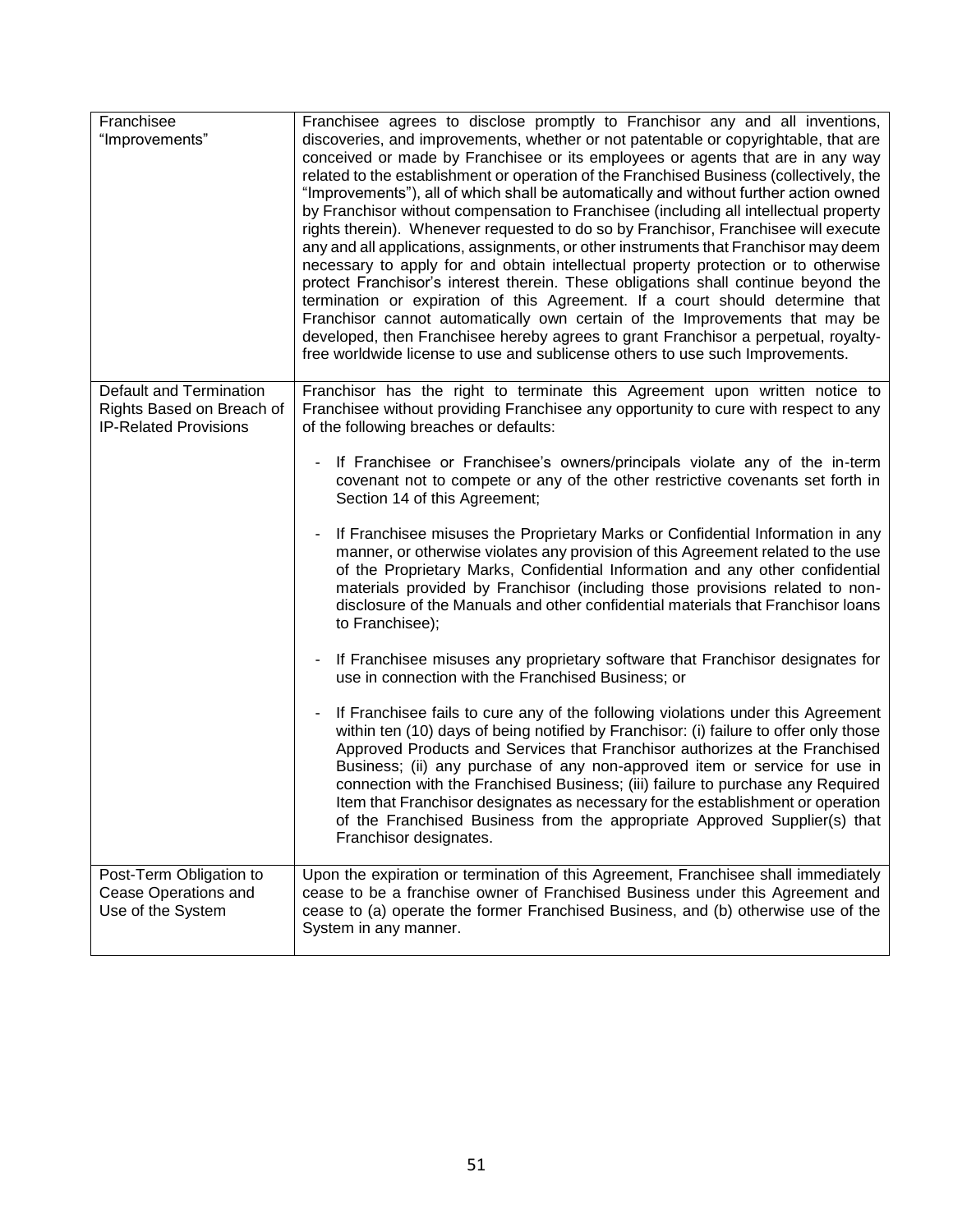| as well as any other violations of the restrictive covenants set forth in this Agreement;<br>(iii) Franchisee's obligations on termination or expiration of this Agreement; (iv)<br>disputes and controversies based on or arising under the Lanham Act, or otherwise<br>involving the Proprietary Marks, as now or hereafter amended; (v) disputes and<br>controversies involving enforcement of the Franchisor's rights with respect to<br>confidentiality under this Agreement; and (vi) to prohibit any act or omission by<br>Franchisee or its employees that constitutes a violation of applicable law, threatens<br>Franchisor's franchise system or threatens other franchisees of Franchisor.<br>Franchisee's only remedy if such an injunction is entered will be the dissolution of the<br>injunction, if appropriate, and Franchisee waives all damage claims if the injunction | Franchisee acknowledges and agrees that irreparable harm could be caused to<br>Franchisor by Franchisee's violation of certain provisions of this Agreement and, as<br>such, in addition to any other relief available at law or equity, Franchisor shall be<br>entitled to obtain in any court of competent jurisdiction, without bond, restraining<br>orders or temporary or permanent injunctions in order to enforce, among other items,<br>the provisions of this Agreement relating to: (i) Franchisee's use of the Proprietary<br>Marks and Confidential Information (including any proprietary software used in<br>connection with the Franchised Business); (ii) the in-term covenant not to compete, |
|---------------------------------------------------------------------------------------------------------------------------------------------------------------------------------------------------------------------------------------------------------------------------------------------------------------------------------------------------------------------------------------------------------------------------------------------------------------------------------------------------------------------------------------------------------------------------------------------------------------------------------------------------------------------------------------------------------------------------------------------------------------------------------------------------------------------------------------------------------------------------------------------|----------------------------------------------------------------------------------------------------------------------------------------------------------------------------------------------------------------------------------------------------------------------------------------------------------------------------------------------------------------------------------------------------------------------------------------------------------------------------------------------------------------------------------------------------------------------------------------------------------------------------------------------------------------------------------------------------------------|
| is wrongfully issued.                                                                                                                                                                                                                                                                                                                                                                                                                                                                                                                                                                                                                                                                                                                                                                                                                                                                       |                                                                                                                                                                                                                                                                                                                                                                                                                                                                                                                                                                                                                                                                                                                |

| <b>Provisions Relevant to Protecting Trademarks Specifically</b> |                                                                                                                                                                                                                                                                                                                                                                                                                                                                                                                                                                                                                                                                                                                             |  |
|------------------------------------------------------------------|-----------------------------------------------------------------------------------------------------------------------------------------------------------------------------------------------------------------------------------------------------------------------------------------------------------------------------------------------------------------------------------------------------------------------------------------------------------------------------------------------------------------------------------------------------------------------------------------------------------------------------------------------------------------------------------------------------------------------------|--|
| <b>Subject Matter of Provision</b>                               | Sample Provision (or Portion of Provision) to Protect IP                                                                                                                                                                                                                                                                                                                                                                                                                                                                                                                                                                                                                                                                    |  |
| Definition of "Proprietary<br>Marks"                             | The System and Shops are identified by the mark [INSERT MARK], as well as certain<br>other trade names, trademarks, service marks and trade dress, all of which<br>Franchisor may modify, update, supplement or substitute in the future (collectively,<br>the "Proprietary Marks"). The parties agree and acknowledge that Franchisor has<br>established substantial goodwill and business value in its Proprietary Marks,<br>expertise, and System.                                                                                                                                                                                                                                                                       |  |
| Franchisee's<br>Acknowledgement<br><b>Regarding Ownership</b>    | Franchisee acknowledges the exclusive ownership and/or right to use the Proprietary<br>Marks by Franchisor, and Franchisee agrees that during the term of this Agreement<br>and after its expiration or termination Franchisee will not directly or indirectly contest<br>or aid in contesting the validity of the Proprietary Marks or the ownership or rights of<br>the Proprietary Marks by Franchisor. Furthermore, Franchisee intends and hereby<br>concedes that any commercial use Franchisee may make of the Proprietary Marks<br>shall contribute and inure to the commercial use and benefit of Franchisor, which<br>Franchisor may claim to strengthen and further secure ownership of the Proprietary<br>Marks. |  |
| <b>Permitted Use of Marks</b>                                    | It is understood and agreed that the use by Franchisee of Franchisor's Proprietary<br>Marks applies only in connection with the operation of the Franchised Business at the<br>Premises, and includes only such Proprietary Marks as are now designated, or which<br>may hereafter be designated in the Manuals or otherwise in writing as part of the<br>System (which might or might not be all of the Proprietary Marks pertaining to the<br>System owned by the Franchisor), and does not include any other mark, name, or<br>indicia of origin of Franchisor now existing or which may hereafter be adopted or<br>acquired by Franchisor.                                                                              |  |
| Use in Advertising and<br>Signage                                | To develop and maintain high, uniform standards of quality and service and thereby<br>protect Franchisor's reputation and goodwill, as well as that of the System,<br>Franchisee agrees to:                                                                                                                                                                                                                                                                                                                                                                                                                                                                                                                                 |  |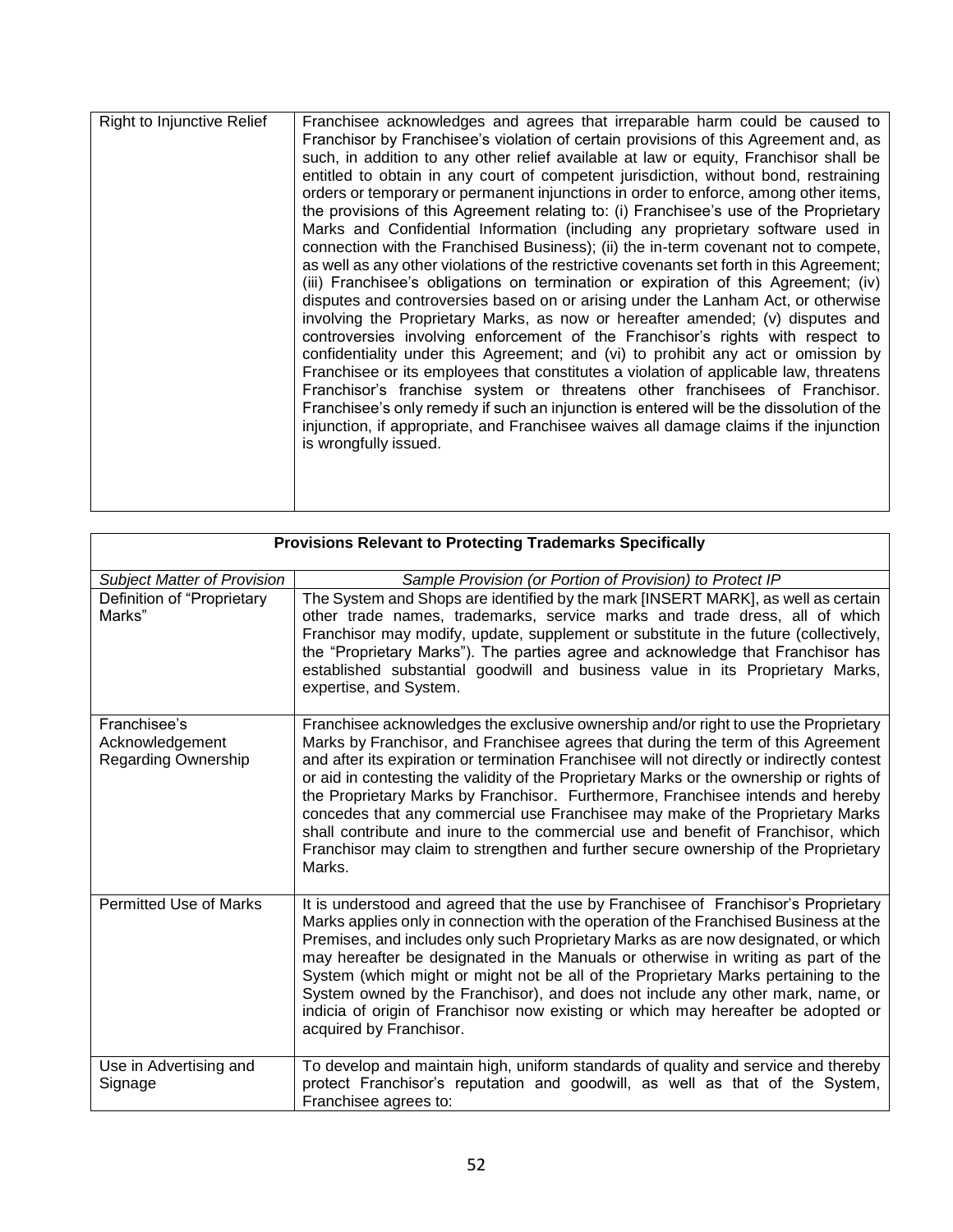|                                                                                                                                  | 1. Operate and advertise the Franchised Business only under the Proprietary<br>Marks authorized by Franchisor as specified in this Agreement or the Manuals;                                                                                                                                                                                                                                                                                                                                                                                                                                                                                                                                                                                                                                                                                                                            |
|----------------------------------------------------------------------------------------------------------------------------------|-----------------------------------------------------------------------------------------------------------------------------------------------------------------------------------------------------------------------------------------------------------------------------------------------------------------------------------------------------------------------------------------------------------------------------------------------------------------------------------------------------------------------------------------------------------------------------------------------------------------------------------------------------------------------------------------------------------------------------------------------------------------------------------------------------------------------------------------------------------------------------------------|
|                                                                                                                                  | 2. Maintain and display signage and advertising bearing the Proprietary Marks that<br>reflects the current commercial image of the System and, upon notice from<br>Franchisor, to immediately discard and cease use of Proprietary Marks or other<br>imagery that has become obsolete and no longer authorized by Franchisor.                                                                                                                                                                                                                                                                                                                                                                                                                                                                                                                                                           |
|                                                                                                                                  | 3. Upon Franchisor's request, Franchisee hereby covenants and agrees that it will<br>affix in a conspicuous location in or upon the Premises, a sign containing the<br>following notice: "This business is owned and operated independently by (name<br>of franchisee) who is an authorized licensed user of the [INSERT PRIMARY<br>MARK] under a license agreement with [FRANCHISOR]."                                                                                                                                                                                                                                                                                                                                                                                                                                                                                                 |
| Acknowledgements<br>Regarding Infringement if<br>Franchisee Engages in<br>Non-Authorized Use                                     | Franchisee acknowledges that the use of the Proprietary Marks outside the scope of<br>this license without Franchisor's prior written consent constitutes material<br>infringement of Franchisor's trademark rights in such Proprietary marks. During the<br>term of this Agreement and after the expiration or termination hereof, Franchisee<br>covenants not to directly or indirectly commit an act of infringement, contest or aid in<br>contesting the validity or ownership of Franchisor's Proprietary Marks, or take any<br>other action in derogation thereof.                                                                                                                                                                                                                                                                                                                |
| Notice of Third-Party<br>Infringement or Potential<br>Infringement                                                               | Franchisee agrees to cooperate with and assist Franchisor in connection with any<br>legal action brought by or against either of them regarding the protection and<br>preservation of the Proprietary Marks, System, or the Manuals and other information<br>and intellectual property delivered to Franchisee or used by Franchisee under this<br>Agreement.                                                                                                                                                                                                                                                                                                                                                                                                                                                                                                                           |
| Franchisee's Assistance in<br>Protecting the Marks;<br>Franchisor's Right to<br><b>Control Litigation Involving</b><br>the Marks | Franchisee shall notify Franchisor within three (3) calendar days of any suspected<br>infringement of, or challenge to, the validity of the ownership of, or Franchisor's right<br>to use, the Proprietary Marks licensed hereunder. Franchisee will not communicate<br>with any persons other than Franchisor or Franchisor's legal counsel in connection<br>with any such infringement, challenge, or claim. Franchisee acknowledges that<br>Franchisor has the right to control any administrative proceeding or litigation involving<br>the Proprietary Marks. In the event Franchisor undertakes the defense or prosecution<br>of any litigation relating to the Proprietary Marks, Franchisee agrees to execute any<br>and all documents and to do such acts and things as may be necessary in the opinion<br>of counsel for Franchisor to carry out such defense or prosecution. |
| Right to Modify the Marks                                                                                                        | If, in Franchisor's sole determination, the use of Proprietary Marks in connection with<br>the System will infringe or potentially infringe upon the rights of any third party,<br>weakens or impairs Franchisor's rights in the Proprietary Marks, or it otherwise<br>becomes advisable at any time in Franchisor's sole discretion for Franchisor to<br>modify, substitute, supplement, discontinue, the Proprietary Marks that are licensed<br>hereunder, Franchisee must comply with any such directives regarding the<br>modification of the Proprietary Marks in the manner prescribed by Franchisor within<br>a reasonable time (not to exceed 30 days) following Franchisor communicating the<br>same via the Manuals or otherwise in writing.                                                                                                                                  |
|                                                                                                                                  | If Franchisor changes the Proprietary Marks in any manner, Franchisor will not<br>reimburse Franchisee for any out-of-pocket expenses that Franchisee incurs to<br>implement such modifications or substitutions. Franchisor is not obligated to<br>reimburse Franchisee for any loss of goodwill or revenue associated with any<br>modified or discontinued Proprietary Mark, nor is Franchisor responsible for<br>reimbursing Franchisee for any other costs or damages.                                                                                                                                                                                                                                                                                                                                                                                                              |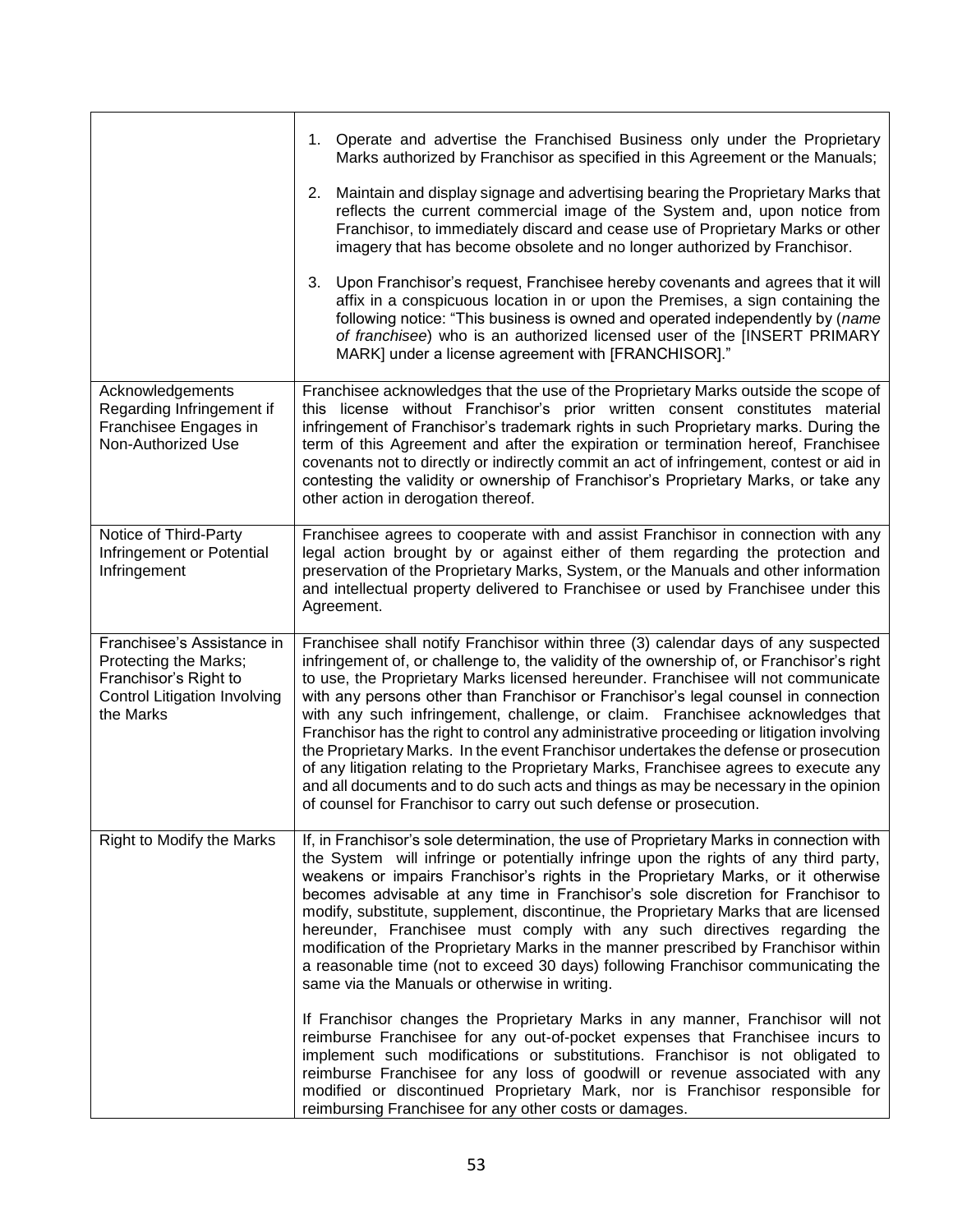| De-Identification and            | Upon termination or expiration and non-renewal of this Agreement, Franchisee |
|----------------------------------|------------------------------------------------------------------------------|
| Return of Branded                | agrees to immediately cease use, in any manner whatsoever, of any of the     |
| <b>Materials Upon Expiration</b> | Proprietary Marks or any other Proprietary Marks or trade names that may be  |
| or Termination of the            | confusingly similar to the Proprietary Marks.                                |
| <b>Franchise Agreement</b>       |                                                                              |
|                                  |                                                                              |

#### **Notes on Other Primary Provisions Relevant to Addressing IP Protection**

Make sure the franchisor's definition of its "Confidential Information" is specific, inclusive and has reasonable limitations regarding what is "exempt" from the definition of "Confidential Information" (such as information in the public domain).

Confidentiality and Non-Disclosure Obligations: All Franchise Agreement should have standard provisions that not only protect against Franchisee's disclosure or misappropriation of Franchisor's Confidential Information – but also requires the Franchisee (a) have its personnel that will have access to such information sign a prescribed form of "NDA" that contains third-party beneficiary rights in favor of Franchisor, and (b) is otherwise required to cooperate with Franchisor in enforcing the same. -

Advertising Designation and Approval Rights (Copyright and Trademark): Franchisor should always have the right to (a) approve all advertising, (b) designate and require Franchisee to use all designated advertising and/or purchase such materials from Franchisor's approved suppliers, and (c) revoke any prior advertising approval upon notice.

Right to Designate and/or Approve Suppliers (Patents, Trade Secrets, Confidential/Proprietary Information): This is pretty self-explanatory, but if Franchisor has any specific concerns or items its wants to highlight here, counsel can consider doing so. With that said, Franchisor should not list any specific suppliers in the Franchise Agreement as to avoid "muddying the waters" on Franchisor's right to modify the supplier at some point over the 10+ year term of the agreement. The same principle goes for Item 8 of the FDD to the extent permitted by the Rule (and state examiners).

Franchisee's Right to Propose Alternative Suppliers: Make sure Franchisor has the right to condition any evaluation of a third-party supplier on that supplier signing Franchisor's prescribed form of NDA and that franchisor has total discretion over its decision.

Operations Manual and Franchisor's Right to Modify (Trade Secrets, Patents, Confidential Information and other Proprietary Information)

Right to Establish Cloud or Other Internet-Based Portal to Distribute System Materials

Return of Manual and Other Proprietary Information Upon Expiration or Termination of the Franchise Agreement: The language on the foregoing point is important in the Franchise Agreement, but equally or perhaps more critical is the making sure Franchisor (a) understands what it needs to do upon expiration/termination to ensure its IP is protected, returned or destroyed (as Franchisor determines appropriate), and (b) has a clear plan and process in place for ensuring Franchisee compliance, including any on-site inspection rights (and responsibility for associated costs).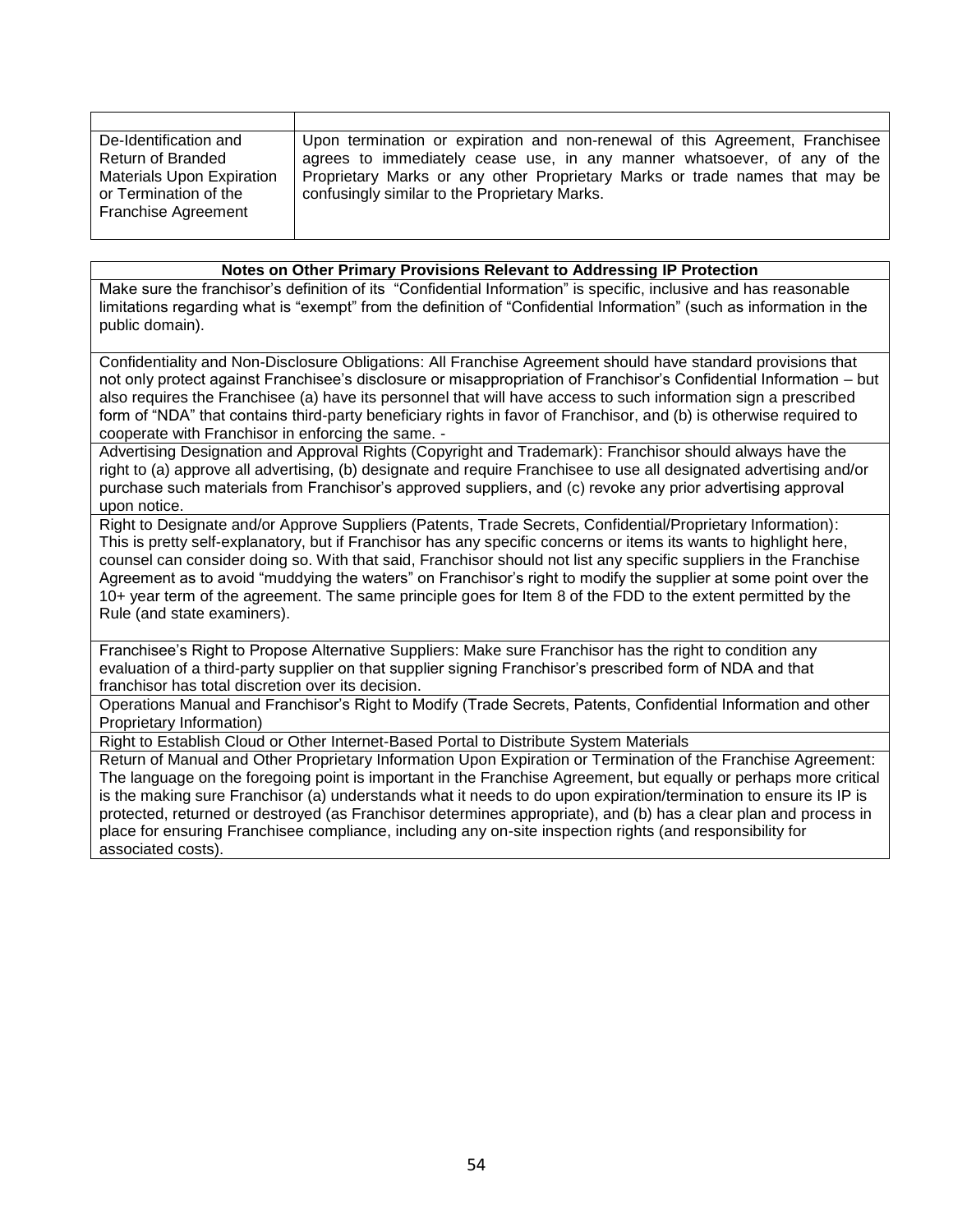## **B. Ensuring Proper IP-Related Disclosure(s) in the FDD**

Once you've built in or revised the IP-related provisions above into your client's franchise agreement (as needed), the next step is to make sure that the franchisor's FDD contains that appropriate disclosures to (i) identify the rights and obligations underpinning these provisions if and as required by the Rule or, in at least one (1) case, by state franchise registration laws<sup>233</sup>; and (ii) otherwise address the required disclosures in Items 13 and 14, which are designed to provide prospective franchisees with a snapshot of franchisor's current IP portfolio and related issues that might have an impact on the franchisee's rights or operations moving forward.

While most commentators tend to gloss over Items 13 and 14 of the FDD and generally refer to them as containing "brief but important" disclosures that describe the kind of IP that a franchisee will have access to, the potential pitfalls associated with franchisor failing to or inaccurately disclosing certain IP-related information warrants a closer look here.

## *Item 13 Walkthrough and Disclosure Considerations*

The Rule breaks down Item 13 into nine (9) primary categories of required disclosure, with the Chart below detailing each category and what to consider as franchise counsel when preparing this Item:

| Item 13 Disclosure Requirement                                                                                                                                               |                   | <b>Practical Disclosure Considerations</b>                                                                                                                                                                                                                   |                                                   |                                          |
|------------------------------------------------------------------------------------------------------------------------------------------------------------------------------|-------------------|--------------------------------------------------------------------------------------------------------------------------------------------------------------------------------------------------------------------------------------------------------------|---------------------------------------------------|------------------------------------------|
| "Principal Trademarks" to be licensed to franchisees<br>and whether:                                                                                                         |                   | Make sure Item 13 contains prefacing language describing the<br>limited license that Franchisee will acquire to use the Marks in<br>connection with the operation of the Franchised Business only and,                                                       |                                                   |                                          |
| 1. Each disclosed Mark is registered on Principal<br>or Supplemental Register of the USPTO and<br>registration details (registration date/number<br>and which Register); and |                   | if appropriate, clearly disclaims that the Franchisee will not acquire<br>any trademark rights or license under any multi-unit development<br>agreement (or "ADA") that the Franchisee might also enter into if it<br>is engaging in multi-unit development. |                                                   |                                          |
| 2. Whether all affidavits necessary to maintain or<br>renew any registration have been filed.                                                                                | "principal" Mark. | May not include every trademark the franchisor owns and,<br>depending on the strength or registration status of a given Mark,<br>counsel should consider whether to disclose that Mark if it is not a                                                        |                                                   |                                          |
|                                                                                                                                                                              |                   | The Mark displayed on the FTC Cover Page of the FDD should<br>likely be disclosed in Item 13.                                                                                                                                                                |                                                   |                                          |
|                                                                                                                                                                              |                   | While not required, franchisors often detail their principal Marks in<br>a chart in the following format:                                                                                                                                                    |                                                   |                                          |
|                                                                                                                                                                              | Mark              | Application<br>Serial No.<br>OR.<br>Registration<br>No.                                                                                                                                                                                                      | <b>Filing Date</b><br>OR.<br>Registration<br>Date | Principal or<br>Supplemental<br>Register |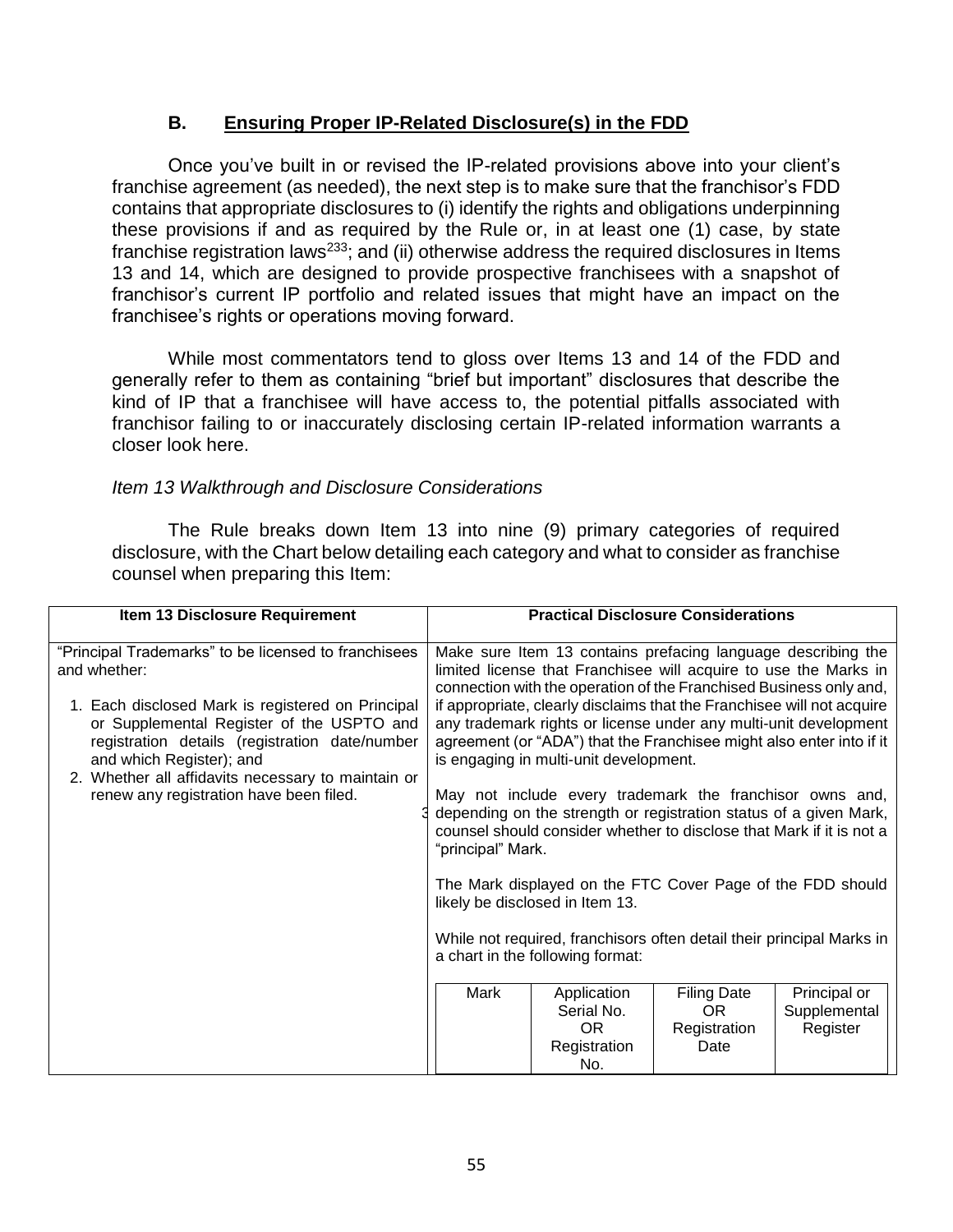| For any Mark disclosed in Item 13 that is not yet<br>registered, the pending Application details (date,<br>number and Register), if any, for such Mark                                                                                                                                                                          | The Chart above uses a format that can be used to disclose both<br>registered and "not yet registered" principal Marks. If a given Mark<br>is not yet registered by franchisor, it may make sense to keep it out<br>of Item 13 if it is not a primary mark used to identify the Franchised<br>Business at issue.                                                                                                                                                                                                                                                       |
|---------------------------------------------------------------------------------------------------------------------------------------------------------------------------------------------------------------------------------------------------------------------------------------------------------------------------------|------------------------------------------------------------------------------------------------------------------------------------------------------------------------------------------------------------------------------------------------------------------------------------------------------------------------------------------------------------------------------------------------------------------------------------------------------------------------------------------------------------------------------------------------------------------------|
|                                                                                                                                                                                                                                                                                                                                 | If you do not have a federal registration for a Mark on the Principal<br>Register of the USPTO, franchisor will need to make the following<br>negative disclosure that can impact how the prospect views the<br>risks associated with purchasing your client's franchise:                                                                                                                                                                                                                                                                                              |
|                                                                                                                                                                                                                                                                                                                                 | We do not have a federal registration for our principal trademark.<br>Therefore, our trademark does not have many legal benefits and<br>rights as a federally registered trademark. If our right to use the<br>trademark is challenged, you may have to change to an alternative<br>trademark, which may increase your expenses. <sup>234</sup>                                                                                                                                                                                                                        |
| Any effective material determinations of the USPTO,<br>TTAB or any state trademark administrator or court;<br>and                                                                                                                                                                                                               | Try to limit Franchisor's disclosures here as much as possible,<br>while also complying with the Rule.                                                                                                                                                                                                                                                                                                                                                                                                                                                                 |
| Any pending infringement, opposition, or cancellation<br>proceeding, including infringement, opposition, or<br>cancellation proceedings in which your franchisor<br>client unsuccessfully sought to prevent registration of<br>a third-party mark in an effort to protect a Mark your<br>client licenses to its franchisee; and | Please note that office actions that the TM examiner issues in<br>connection with a pending application does not necessarily<br>constitute "an effective material determination" of the USPTO, but<br>it may if it is an office action that goes "Final" or if the TTAB has<br>issued a final determination in connection with an appeal of an<br>office action.                                                                                                                                                                                                       |
| How any such determination affect the ownership,<br>use or licensed of the Mark(s) at issue.                                                                                                                                                                                                                                    | Notice that the Rule requires Franchisor to disclose all actions<br>where Franchisor unsuccessfully sought to have the TTAB or<br>federal court prevent registration of a competitor's or other<br>confusingly similar Mark. This means Franchisor should use<br>discretion when attacking the "registerability" (or use general) of<br>third-party Marks - counsel should make sure Franchisor does not<br>issue demand letters or file actions that are not supported by the<br>law and can't be "backed up" as discussed more fully under<br>"Reactive Protection." |
| Details of any pending federal or state court litigation<br>regarding your franchisor client's use or ownership<br>rights in a given Mark that is material, namely:                                                                                                                                                             | The franchisor may include an attorney's opinion relative to the<br>merits of litigation or of an action if the attorney issuing the opinion<br>consents to its use. The text of the disclosure may include a<br>summary of the opinion if the full opinion is attached and the                                                                                                                                                                                                                                                                                        |
| 1. Forum and venue of action;<br>Nature of the claims made; and<br>2.<br>Any effective court or administrative agency<br>3.<br>ruling on the matter.                                                                                                                                                                            | attorney issuing the opinion consents to the use of the summary.                                                                                                                                                                                                                                                                                                                                                                                                                                                                                                       |
| The details of any currently effective agreement(s)<br>that significantly limit franchisor's rights to use or<br>license the use of Marks listed in this Item in a<br>manner that is material to the franchise, namely:<br>1. The manner and extent of the limitation or<br>grant;                                              | If the franchisor is licensing a given Mark from an affiliate, parent,<br>predecessor or third party, counsel must consider whether this<br>license agreement imposes any significant limitation on<br>franchisor's use and licensing of the Mark (even if such limitation<br>was never intended).                                                                                                                                                                                                                                                                     |
| 2. Potential effect on franchisee;<br>Duration of agreement and parties thereto;<br>3.<br>Whether and how agreement may be<br>4.<br>cancelled or modified; and<br>Other material terms.<br>5.                                                                                                                                   | If such a limitation exists and the parties to the agreement are<br>related, then counsel should push to remove any such limitations<br>and otherwise revise the agreement before issuing the FDD so that<br>the agreement is either not disclosable or, if that cannot be                                                                                                                                                                                                                                                                                             |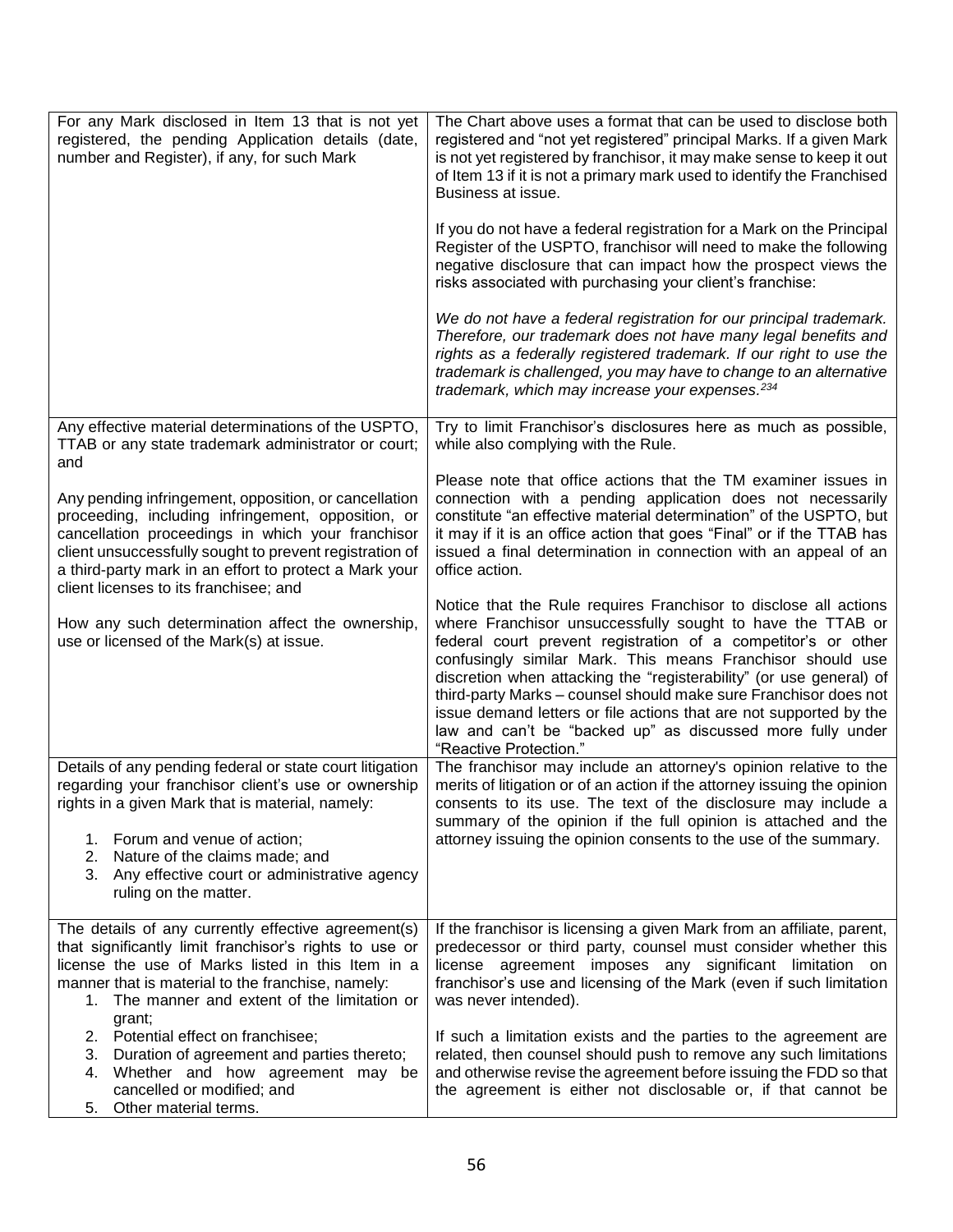|                                                                                                                                                                                                                                                                                                                                                                                                                                                                                                                                                                                                                                                                                        | accomplished, involved minimal disclosures that will not deter<br>prospective franchisees.                                                                                                                                                                                                                                                                                                                                                                                                                                                                                                                                                                                                                                                                                                |
|----------------------------------------------------------------------------------------------------------------------------------------------------------------------------------------------------------------------------------------------------------------------------------------------------------------------------------------------------------------------------------------------------------------------------------------------------------------------------------------------------------------------------------------------------------------------------------------------------------------------------------------------------------------------------------------|-------------------------------------------------------------------------------------------------------------------------------------------------------------------------------------------------------------------------------------------------------------------------------------------------------------------------------------------------------------------------------------------------------------------------------------------------------------------------------------------------------------------------------------------------------------------------------------------------------------------------------------------------------------------------------------------------------------------------------------------------------------------------------------------|
| Whether the franchisor must protect the franchisee's<br>right to use the principal trademarks listed in this<br>section, and must protect the franchisee against<br>claims of infringement or unfair competition arising<br>out of the franchisee's use of the trademarks; and<br>What the franchise agreements requires of both the<br>franchisee and franchisor in connection with third-<br>party infringement claims involving franchisor's<br>Marks, including indemnification obligations and<br>process.                                                                                                                                                                        | Typically, franchisors will have a pretty standard indemnification<br>provision in the Franchise Agreement requiring Franchisor to<br>indemnify, defend and hold Franchisee harmless in the very<br>specific situation where: (i) the action arises solely out of<br>Franchisee's <i>authorized</i> use of the Marks in accordance with the<br>Franchise Agreement, Manuals or otherwise in writing at the time<br>of the alleged infringement and thereafter; (ii) Franchisee provides<br>prompt notice of any such third-party claim to Franchisor; and (iii)<br>Franchisee permits Franchisor to control the litigation and agrees<br>to cooperate with Franchisor when doing so.                                                                                                      |
|                                                                                                                                                                                                                                                                                                                                                                                                                                                                                                                                                                                                                                                                                        | If possible, one should try to limit Franchisor's exposure under the<br>indemnification provision to the initial franchise fee paid, especially<br>in situations where Franchisor's Marks are not yet registered or<br>where due diligence shows some potential challenges to<br>registration in the future.                                                                                                                                                                                                                                                                                                                                                                                                                                                                              |
| under the franchise<br>franchisee's rights<br>The<br>agreement if the franchisor requires the franchisee to<br>modify or discontinue using a given Mark.                                                                                                                                                                                                                                                                                                                                                                                                                                                                                                                               | Under the FA, the franchisee should not have any rights or<br>remedies if franchisor elects to modify the Mark, other than a<br>reasonable time period to adopt and implement the change (which<br>may vary based on whether the change involves exterior signage<br>or other material purchases by the franchisee to effectuate).<br>Please see sample language under the prior heading.                                                                                                                                                                                                                                                                                                                                                                                                 |
| Whether franchisor knows of either superior prior<br>rights or infringing uses that could materially affect<br>the franchisee's use of the principal Marks in the state<br>where the franchised business will be located.<br>Details of any third-party use of a principal Mark that<br>franchisor believes constitutes infringement and has<br>the potential to materially affect the franchisee's use<br>of that Mark, namely: (i) the nature and location(s) of<br>the infringing activity; (ii) duration of the purported<br>infringement at each location; and (iii) any actions<br>that your franchisor client expects or intends to take<br>(or has taken already) in response. | Any disclosures here should be limited to what Franchisor knows<br>or reasonable should know via its due diligence.<br>Franchisor's disclosures on this point should also be limited to only<br>those senior rights or infringing uses that have the potential to<br>affect where the franchisee might be operating. Interestingly, if<br>Franchisor is aware of senior common law rights that a third party<br>has in a Mark that might require disclosure here, Franchisor may<br>elect not to sell in that state or area as part of its franchising<br>strategy - and this may provide Franchisor with a basis for now<br>disclosing this known use (if it is indeed only a common law use<br>with limited protection in a trade area where Franchisor is not<br>offering franchises). |
|                                                                                                                                                                                                                                                                                                                                                                                                                                                                                                                                                                                                                                                                                        | Do not overstate what your franchisor client has done, or<br>overpromise when describing any actions that franchisor expects<br>or intends to undertake in response. Set reasonable expectations<br>both with the Franchisor (in terms of what actions it can take) in<br>everyday representation and with the prospect here in Item 13.                                                                                                                                                                                                                                                                                                                                                                                                                                                  |

Following the Rule directives and response guidelines above when preparing your client's Item 13 disclosures will help ensure that franchisor is not unnecessarily exposed to claims about what a prospective franchisee should have known about your client's Marks prior to purchasing a franchise and will be an important part of franchisor defending against any rescission or other franchisee claim based on a purported misrepresentation regarding the Marks or the franchisee's right to use the same.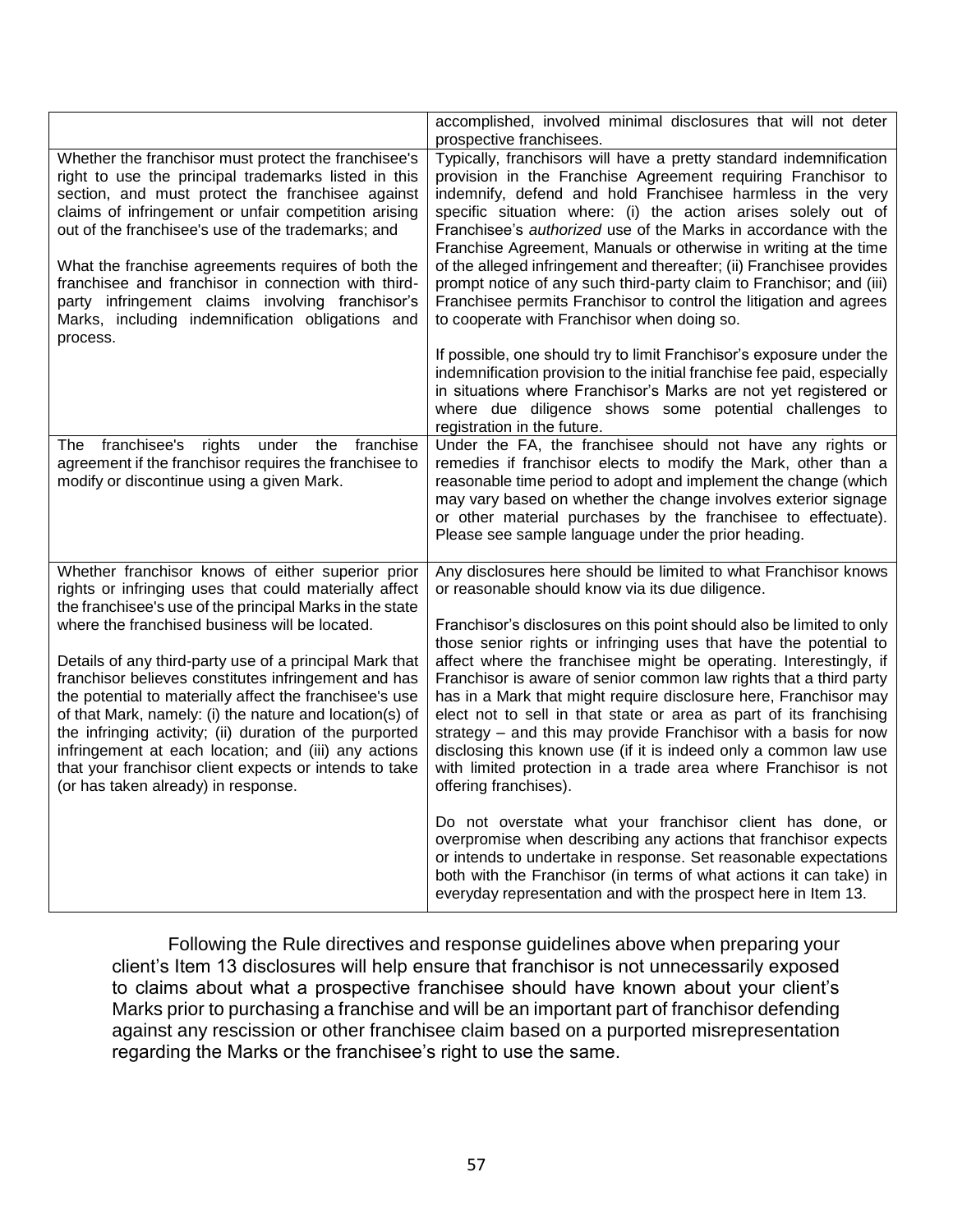#### *Item 14 and Disclosure Considerations*

Given that most franchise concepts do not rely heavily (if at all) on formallyregistered copyrights and patents that comprise the required disclosures for Item 14 of the FDD, there is no need to provide the kind of comprehensive walkthrough that we provided for Item 13 regarding Franchisor's principal and other Marks. This is not to say the franchise counsel shouldn't have the entire Rule at their side to ensure each specific Item 14 disclosure is addressed, but the following is a truncated list of the Item 14 disclosures that are relevant to most franchisors and should be at the forefront of counsel's analysis when navigating this portion of the FDD:

- If the franchisor owns any copyrights or patents that are registered, or has any pending copyright or patent applications pending, with the U.S. Copyright office or USPTO, respectively, then franchisor must disclose certain information about those filings (duration of the protection, registration/application number and date $^{235}$ ) with the Rule requiring further patent disclosure regarding the type of patent, nature of the patented subject matter and its relationship to the franchise. 236
	- o If franchisor has this kind of formal IP protection, the relevant details needed to cover the required disclosures should be easily obtainable from the IP Chart you have created as part of your initial evaluation of the franchisor's IP portfolio.
	- $\circ$  If the franchisor does not have any of these formal filings or registrations, then Item 14 must contain a negative disclosure to that effect.
- Even if you make such a negative disclosure regarding formal copyright and patent protection, more often than not your franchisor client will claim common law copyright protection in its Operations Manual, training and template marketing materials, designs and layouts, certain logos and other materials. Item 14 provides franchisor the opportunity to give a "shout out" to these materials and how they bring value to the franchise offering while also complying with the Rule. If the client's franchise agreement contains an "Improvement" provision similar to the one previously suggested, then noting franchisor's right with respect to such franchisee-developed IP (which is often times protectable by copyright) is likely appropriate in this Item as well.
- The Rule requires that franchisor next disclose any material determinations by the USPTO, Copyright Office or court regarding any patent or copyright, as well as how this determination affects the franchised business being offered under this Disclosure Document.
	- $\circ$  Importantly, the plain reading of this portion of the Rule does not limit the scope of disclosure to registered patents or copyrights of the franchisor, and can easily be read to include any (a) unregistered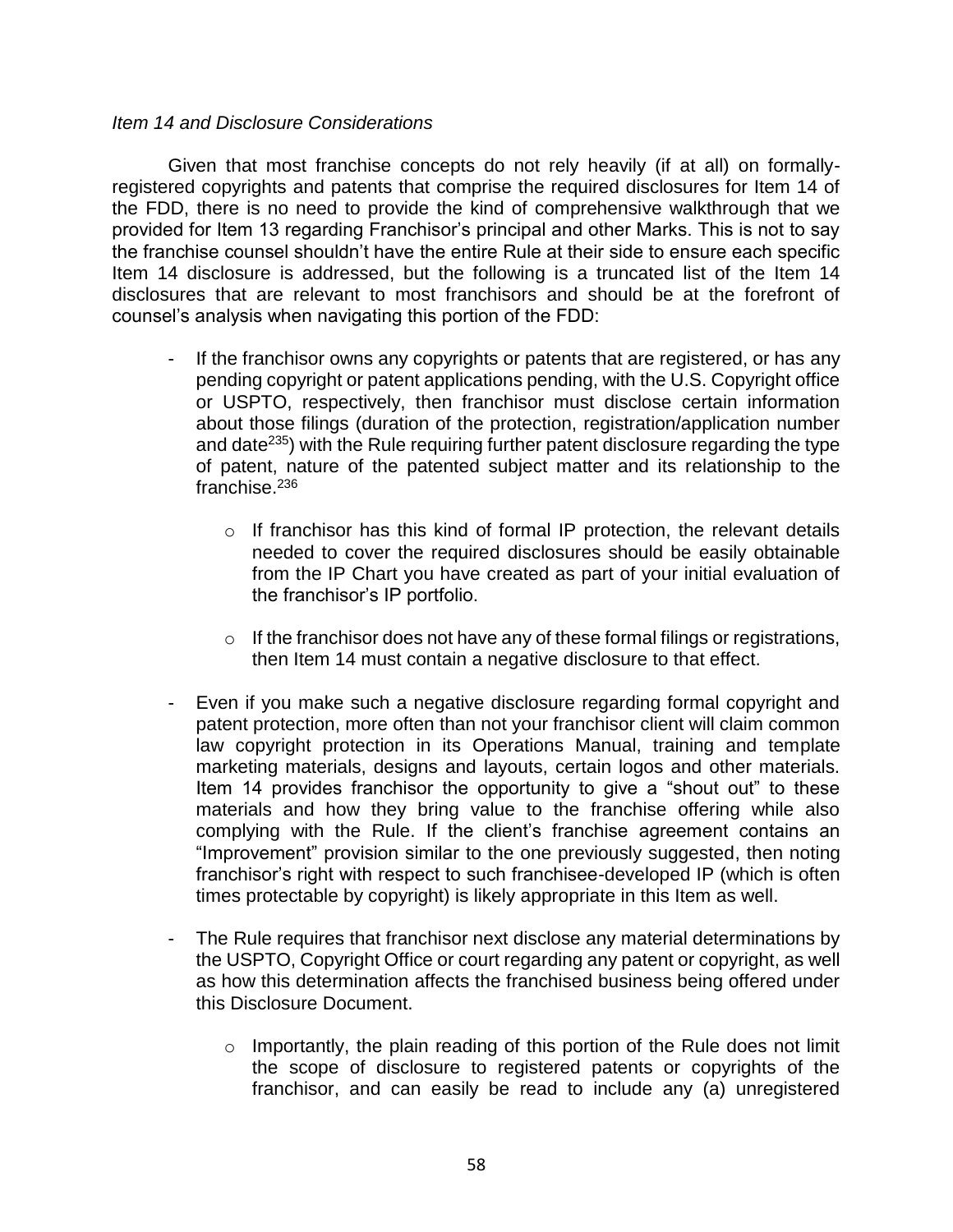copyrights, and (b) determinations regarding any third-party patent and copyright actions against franchisor.

- $\circ$  A material determination could also include a refusal to register a patent or copyright the franchisor has applied for, and franchise counsel should weigh the risk of such a negative disclosure appearing in Item 14 when analyzing whether franchisor should apply for "formal" protection of certain items, and be sure to emphasize this risk when advising client (especially if your recommendation is not to proceed with the filing, as it may assist in achieving client alignment and set client expectations).
- o In addition to material determination, franchisor must also disclose a summary of any pending proceedings with the USPTO or any court involving the patents or copyrights that franchisor claims are material to the franchise. Given that the term "material" is used throughout the statute, part of your analysis should include whether franchisor is able to reasonably modify the System to remove or replace any IP that is subject to a negative material determination.
- o On the other end of the spectrum, if the material determination involved the a USPTO, court or other decision in favor of franchisor's IP or that enforces said IP against a third party, then counsel may want to emphasize this fact and should not be concerned with a bulkier disclosure if it helps show the franchise prospect the validity and/or value of a particular patent or copyright.
- o Be sure to review the kinds of "Other Franchisor Agreements" discussed under the next heading in this Section, as they may very well come into play in the kinds of proceedings described above.
- Similar to trademarks, franchisor must disclose any agreement the limits the use of the patent, patent application or copyright, along with the details of that agreement and how it might affect the franchisee. Again, certain of these agreements are discussed under the next heading and should be considered when addressing this disclosure requirement.
- If franchisor is required to protect and/or provide indemnification to franchisee in connection with its use of, the patent, patent application or copyright, then the parties' obligations and rights regarding these issues must be disclosed.
	- o Recall that the "Franchisor Indemnification" suggested for the franchise agreement only provides for franchisor to indemnify the franchisee in connection with third-party trademark claims involving the Marks, and does not refer to patents or copyrights.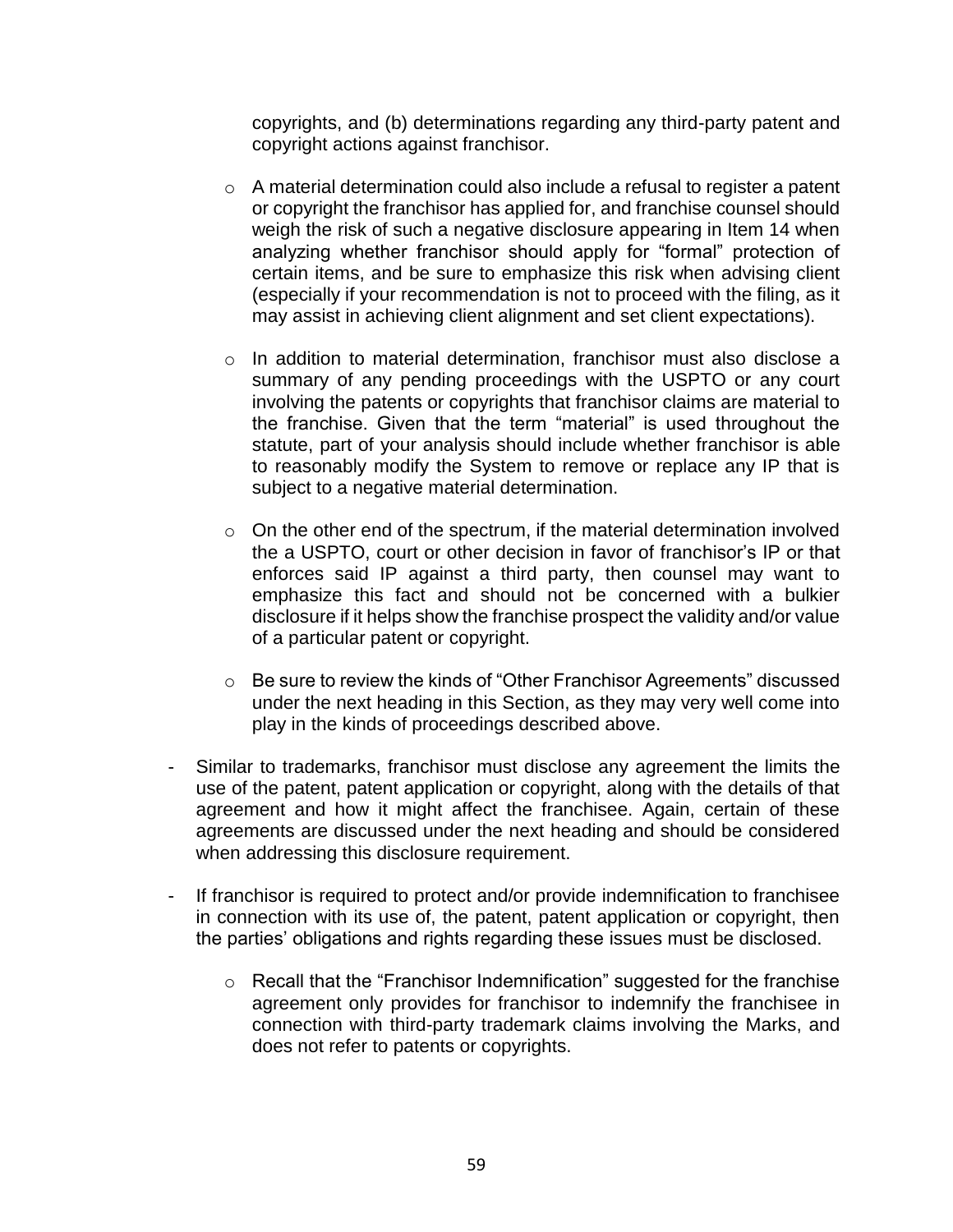- o While we recommend sticking with that language and not including any other indemnification language regarding the "System" or that specifically covers patents or copyrights, you should be careful how you address this particular Item 14 disclosure and also consider whether franchisor might have any indemnification obligations rooted in statute or common law (even if not set forth in the franchise agreement).
- o As part of this disclosure, franchisor should always disclose that franchisee must comply with any modifications or other directives that franchisor issues to the franchise system regarding any patent or copyright within a reasonable period of time after notice.<sup>237</sup> While franchisor's right to modify patents and copyrights if not often specifically spelled out in the franchise agreement, such modification rights and responsibilities should be covered by franchisor's right to modify the System generally so long as franchisor is careful to note these specific kinds of IP in the "System" definition.
- While it will hopefully not be a disclosure you have to spend too much time on with your client, the Rule also requires disclosure of *any* patent or copyright infringement action that could materially affect the franchisee, along with (a) the nature, location(s) and length of infringement, and (b) what actions the franchisor expects or anticipates taking<sup>238</sup>.
	- $\circ$  This could be read to include actions involving patents or copyrights that do not even name franchisor or its affiliates if the action involves the franchisor's approved supplier for a given subject matter that is licensed or sold to the franchisee network.
	- o If there is an action that needs to be disclosed here, then franchisor should be clear and concise when describing the actions it expect to take in the future and resist the temptation to overpromise or overstate the franchisor's intentions in an effort to put franchise prospects' at ease. The best practice is be transparent, but only to the extent the Rule requires.
- Lastly, the Rule requires that franchisor generally describe any trade secrets or other confidential information (not previously covered by the disclosures above) that franchisor claims as proprietary and licenses to franchisees to use.
	- $\circ$  While this provides franchisor with another opportunity to tout its IP even if it is not formally registered, franchisor should limit its relevant disclosure to those items that likely to remain material to the franchise offering for an extended period of time.
	- o Moreover, franchisor is only required to describe the general nature of the proprietary information (e.g., a "formula" or "recipe") and franchise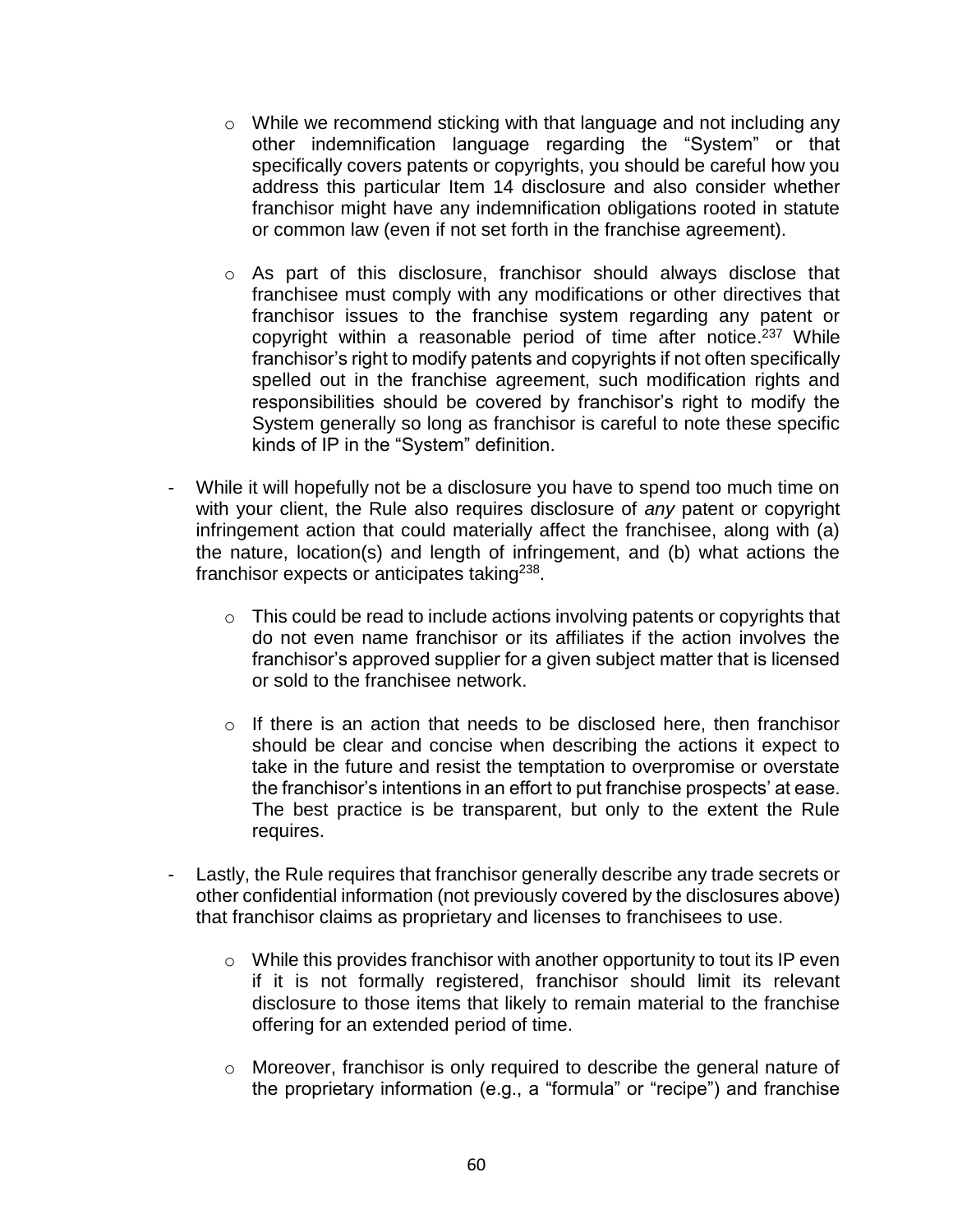counsel should be careful not to disclose any more detail, as such specifics may (a) impact the secrecy/confidentiality of the IP at issue, and/or (b) give the prospect the impression that the IP at issue will not be changed, modified or substituted in the future.

## **C. Other Agreements Relevant to Ensuring Ownership of IP and its and/or Ongoing Protection of Trade Secrets, Confidential Information and other Proprietary Information**

The FDD and franchise agreement are the tools franchisor should utilize to ensure its intellectual property is protected against franchisee infringement and/or improper misappropriation, but there are a handful of other contracts that play a regular – and sometimes pivotal – role in protecting franchisor that franchise counsel should be familiar with. These agreements usually come up in two (2) situations that are relevant to a franchisor's IP: (i) the development of the IP subject matter; and (ii) protecting the IP from third-party disclosure or other infringement.

Often times, franchisors (especially newer ones) need to engage outside help to assist in developing initial marketing materials, training materials and the Operations Manual and other items that franchisees will have access to as part of the franchise, many of which may be subject to copyright<sup>239</sup>, trademark<sup>240</sup>, patent or other IP protection. The primary goal in this context is ensuring that: (i) franchisor owns the work product and all IP rights associated therewith; and (ii) that the provider of the work product created or otherwise developed the work product in a manner that is original and assignable to franchisor. The key provisions in these kinds of contracts – often referred to as "consulting agreements," "software development agreements," "service agreement" or the allencompassing "independent contractor agreement" – are as follows:

- "Work for hire" or other "magic" language
- Representations Regarding Ownership and Assignability
- Assignment
- Obligation to Execute Ancillary Documents and Power of Attorney in Favor of Franchisor/Owner
- Confidentiality and Non-Disclosure
- Indemnification
- Non-Circumvention
- Default, Termination and Injunctive Relief
- State Law Considerations<sup>241</sup>

As franchisors grow larger and their franchisee network expands both in size and geographic scope, successful franchisors must expand their supply chain for items or services that they consider proprietary and may be subject to IP protection. Whether the IP at issue is a proprietary product mix or a customized FFE<sup>242</sup> package used to buildout a new franchise location, the relevant issues and provisions that franchise counsel needs to analyze in the contracts franchisor has or might enter into with a given "supplier," "manufacturer," "distributor," "co-packer" or "consultant" with whom franchisor is dealing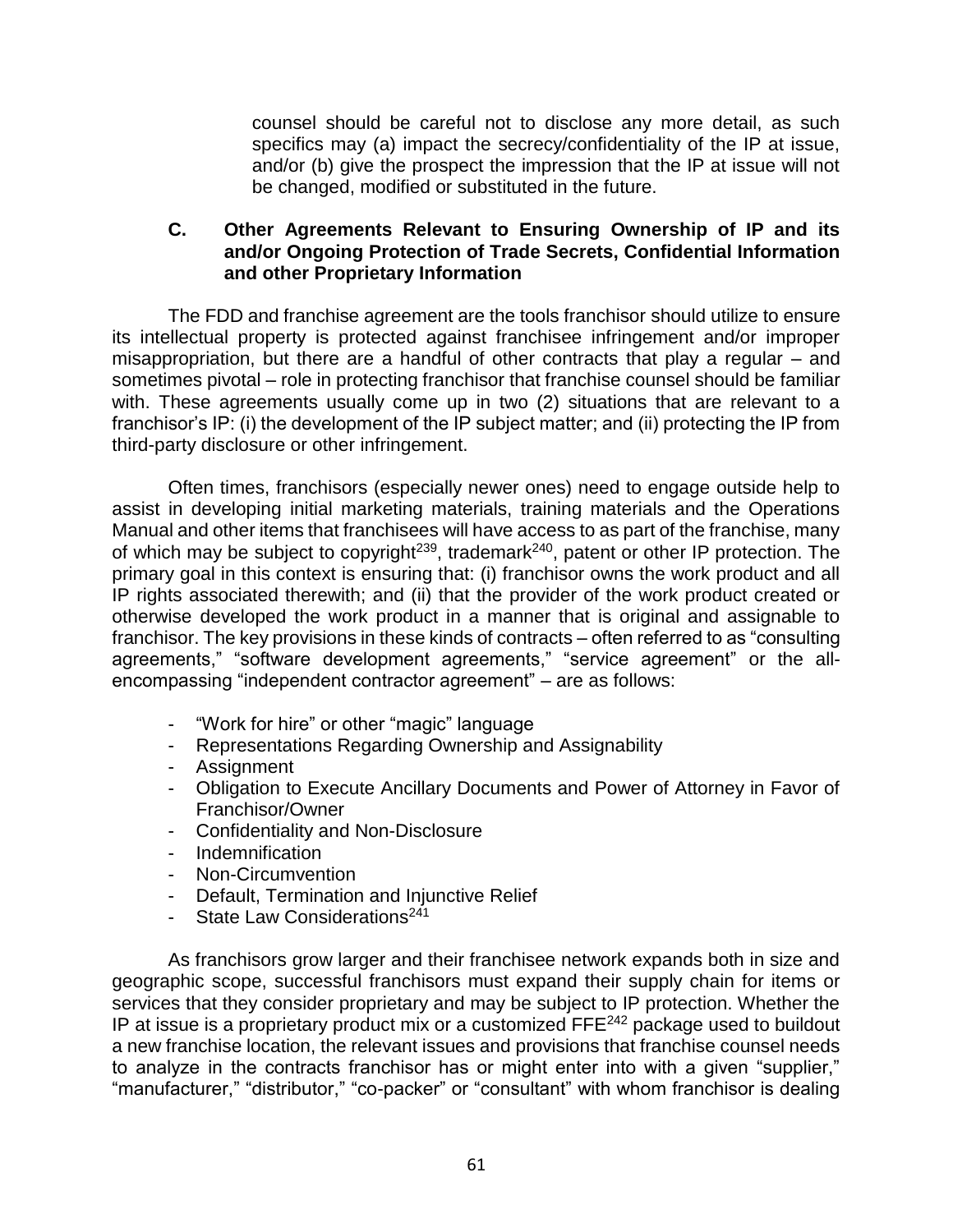are really a select combination of (a) the points discussed directly above, and (b) those items that franchisor must address when preparing its franchise agreement<sup>243</sup>. With that in mind, here are a few of the most salient provisions that deserve special evaluation in this context:

- Non-Circumvention
- Limited License to Use Marks
- Marketing/Packaging Approval
- Confidentiality, Non-Disclosure and Liquidated Damages.
- Representations and Warranties<sup>244</sup>.
- Acknowledgements Regarding IP Ownership.
- Exclusive Dealings
- Other Restrictive Covenants
- Default, Termination and Injunctive Relief
- Checking for Reference to Purchase Order, Invoice or Other External "T&C"

As you may have noticed, these agreements can come across your desk with just about any name on them, and they are often times largely negotiated by the franchisor's key operations personnel tasked with "running the contract" by legal before signing. In addition to the fear of perceived "over-lawyering" the foregoing context can engender, franchise counsel should be prepared for the supplier to begin any attempt to negotiate insisting that "these are our standard terms since I've been here." While it may not help mitigate any client tension, the foregoing statement is rarely a dead end and is often just the beginning of negotiations. Truth be told, counsel that regularly represents franchisors has likely started many a negotiation in precisely this manner when dealing with counsel for a prospective franchisee that is requesting concessions to franchisor's standard franchise documents.

The key here is to look for these issues early and, if possible, get your client to have you prepare these documents before engaging any of the third-party providers discussed in this Section. While this may be more difficult when dealing with providers that develop the franchisor's IP, you should still try to get template contracts in place for all future dealings.

There are numerous benefits that follow if your client is ready with a nearlycompleted document in hand when meeting with prospective suppliers, including (a) the client understanding the terms of the overall agreement and having a template from which to create an LOI or other form of non-binding term sheet (if appropriate), (b) putting counsel in a position to turn around an initial draft of the form that it drafted, which can often be very helpful in asserting control at the start of negotiations, and/or (c) having franchisor appear prepared and experienced in these kind of dealings in the eyes of the provider (who may, in turn, think twice before proposing or refusing anything unreasonable).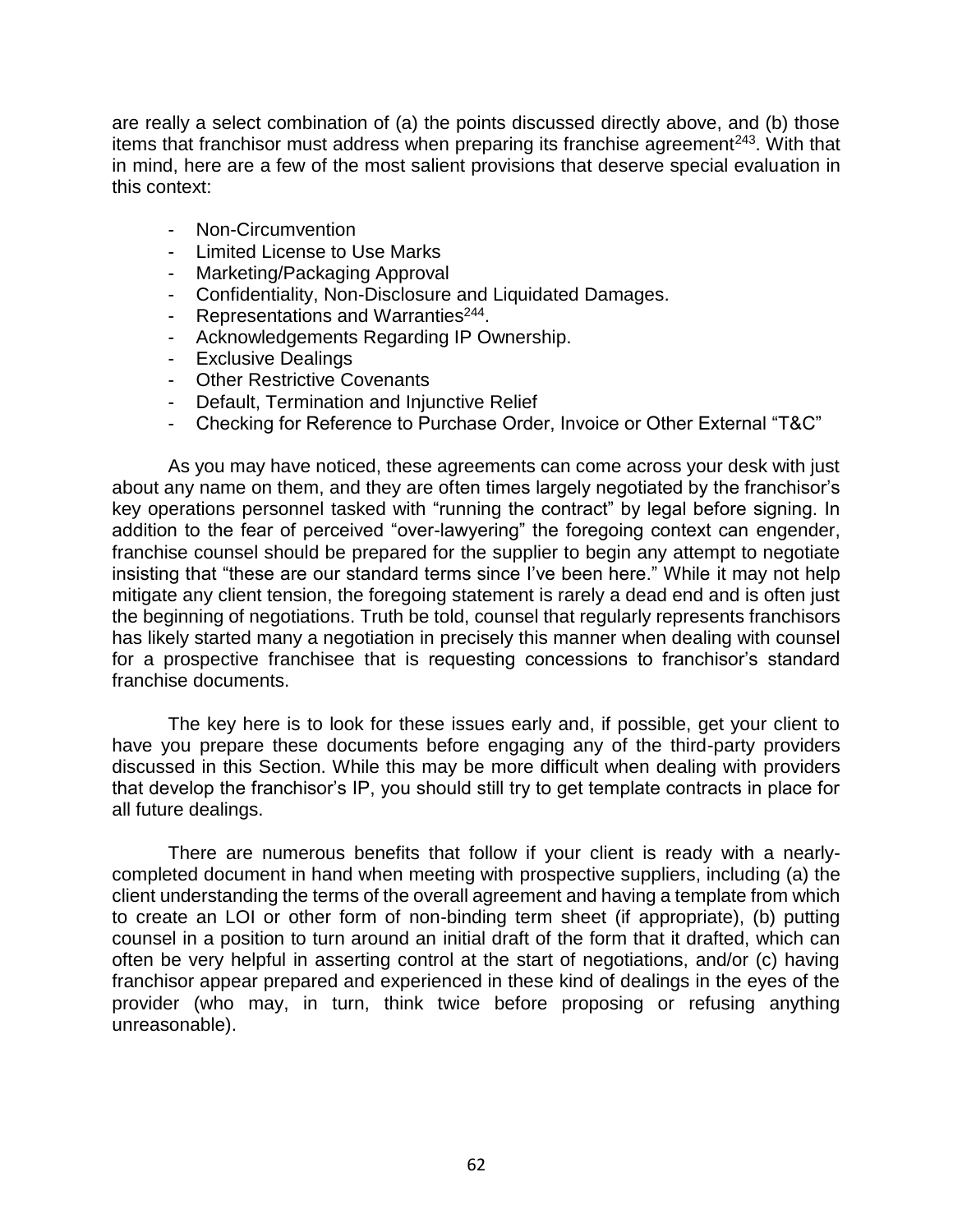## **D. <sup>245</sup>Practical Measures and Client Counseling**

Even after franchisor's legal documents have been buttoned up to protect franchisor's IP, counsel can provide additional advice and value by analyzing how practical measures and business strategy might play an equal or greater role in protecting a client's IP. Although much of this kind of advice will be based on counsel's own experience and tends to be more client-specific, below are some initial points that (in the collective view of the authors) counsel should impress upon the client.

Before touching on these points, the first and most important "practical" measure that counsel should initially and consistently convey to a franchisor client is to take all necessary measures to monitor and enforce the IP-related obligations of franchisee and any third party that franchisor contracts with using the legal documents that counsel has prepared. Just as franchisor must monitor its franchisees' compliance, it is imperative that franchisor counsel check in with its clients to monitor the franchisor diligence in this regard. Franchisor's routine and uniform enforcement of its franchise agreement is of particular importance, as it will also serve to protect against franchisee claims that franchisor waived certain enforcement rights and/or discriminated against franchisee when enforcing IP-related obligations<sup>246</sup>.

Once this has been impressed on your client, some or all of the following practical measures may be of interest or value to a given franchisor:

- 1. *Supply Chain.* In order to help ensure that certain IP (trade secrets and/or other confidential information) is kept secret and not disclosed, franchisor may want to consider using a related entity  $247$ (such as franchisor's affiliate) as its designated supplier $^{248}$  or split the supply of such items amongst a combination of two (2) or more suppliers so that neither supplier has the "full picture" of the franchisor's proprietary recipe or formula<sup>249</sup>.
- 2. *Protecting Against Personnel.* Ensure the franchisor's own personnel execute agreements that require confidentiality, non-disclosure and, if enforceable in the context at issue, non-competition and other restrictive covenants (including non-solicitation of franchisor's vendors for any competitive purpose). At the same time, franchisor must monitor its franchisees to ensure they are having their officers, directors and any management personnel that will have access to franchisor's IP execute a form of agreement containing the foregoing provisions (the "Franchisee Personnel NDA"), which is typically either attached to the franchise agreement that franchisee signs or else set forth in franchisor's operations manual<sup>250</sup>. Also, franchisor must make sure franchisees have their respective counsel review and modify the prescribed form of Franchisee Personnel NDA to ensure enforceability to the extent permitted by the state laws where the franchisee's franchise is located $251$ .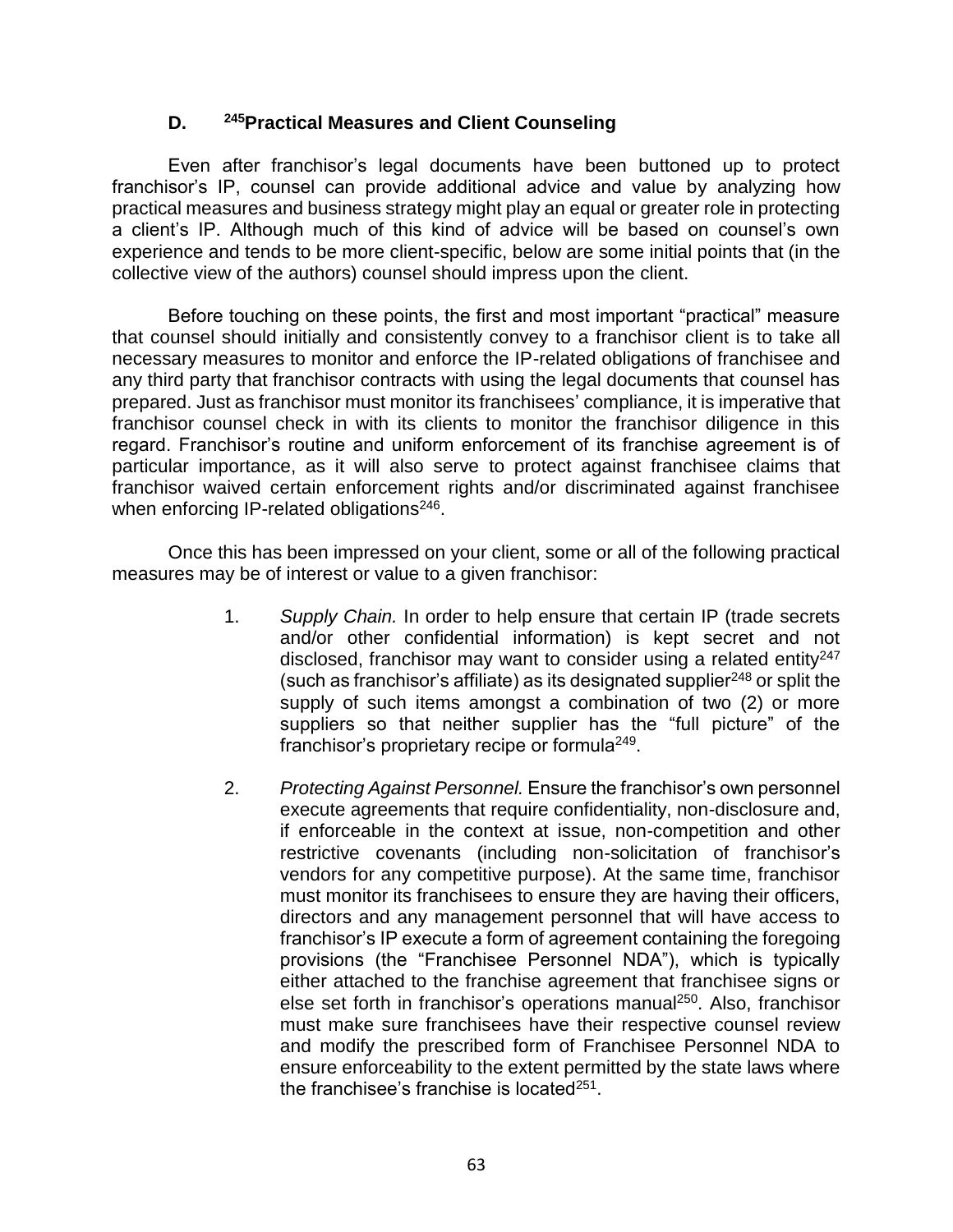- 3. *Domain Name Control.* Franchisor should control all domain name registrations for a uniform resource locator (or "URL") that contains any Mark (or similar variation thereof), and counsel should ensure franchisor is aware of the emergence of "Top Level Domain" names that they may want to (a) register, or (b) monitor to ensure no thirdparty attempts to register in a manner that might infringe upon franchisor's Marks given their relevance to the industry, goods or services associated with the franchisor's franchise concept (such as ".franchise," ".restoration" or ".painting".
- 4. *Controlling Brand-Related Social Media Accounts.* As early as possible in the franchisor's life cycle, franchisor should attempt to acquire and maintain control over the social media accounts that franchisor permits or requires its franchisees to establish with providers such as Facebook®, Pinterest®, or Etsy®, which will increase franchisor's ability to (a) control and restrict the kinds of Marks, copyrightable Works and other IP displayed or posted to that account as content, and (b) take back actual control of a franchisee's social media account upon expiration or termination of that franchisee's franchise agreement. Counsel should also suggest that franchisor develop (i) a template and/or format for how franchisee's should set up its social media content with those providers franchisor authorizes franchisee to use to market and promote their franchise<sup>252</sup>, and (ii) a manual or portion of the Operations Manual that is solely dedicated to setting forth franchisor's then-current policies on using social media generally and the standards/specifications for the inclusion of any Marks, copyrightable Work and other IP as content on any social media pages.
- 5. *Establishing Master Accounts with Online Service Providers.*  Similarly, counsel should advise franchisor to acquire "Master Accounts" with (i) online service providers such as Google<sup>253</sup>, (ii) the website administrator of online directories (Yellowpages.com), review sites (such as Yelp!), and online sites that a franchisee might use to generate business (such as AngiesList and third-party delivery sites such as UberEATS<sup>254</sup> that are increasingly popular amongst franchise systems to help increase top-line sales). Controlling a master account with these sites and allowing franchisees to create subaccounts under franchisor is not only a good way to ensure franchisor's IP is protected when used on those sites, but may also provide franchisor with transactional information that will help confirm and/or monitor the sales levels of its franchisees.
- 6. *Monitoring Online Advertising and SEO Activities for Potential Infringement; Using Internal Resolution Procedures.* Franchisor should also monitor Google AdWords® and similar services to drive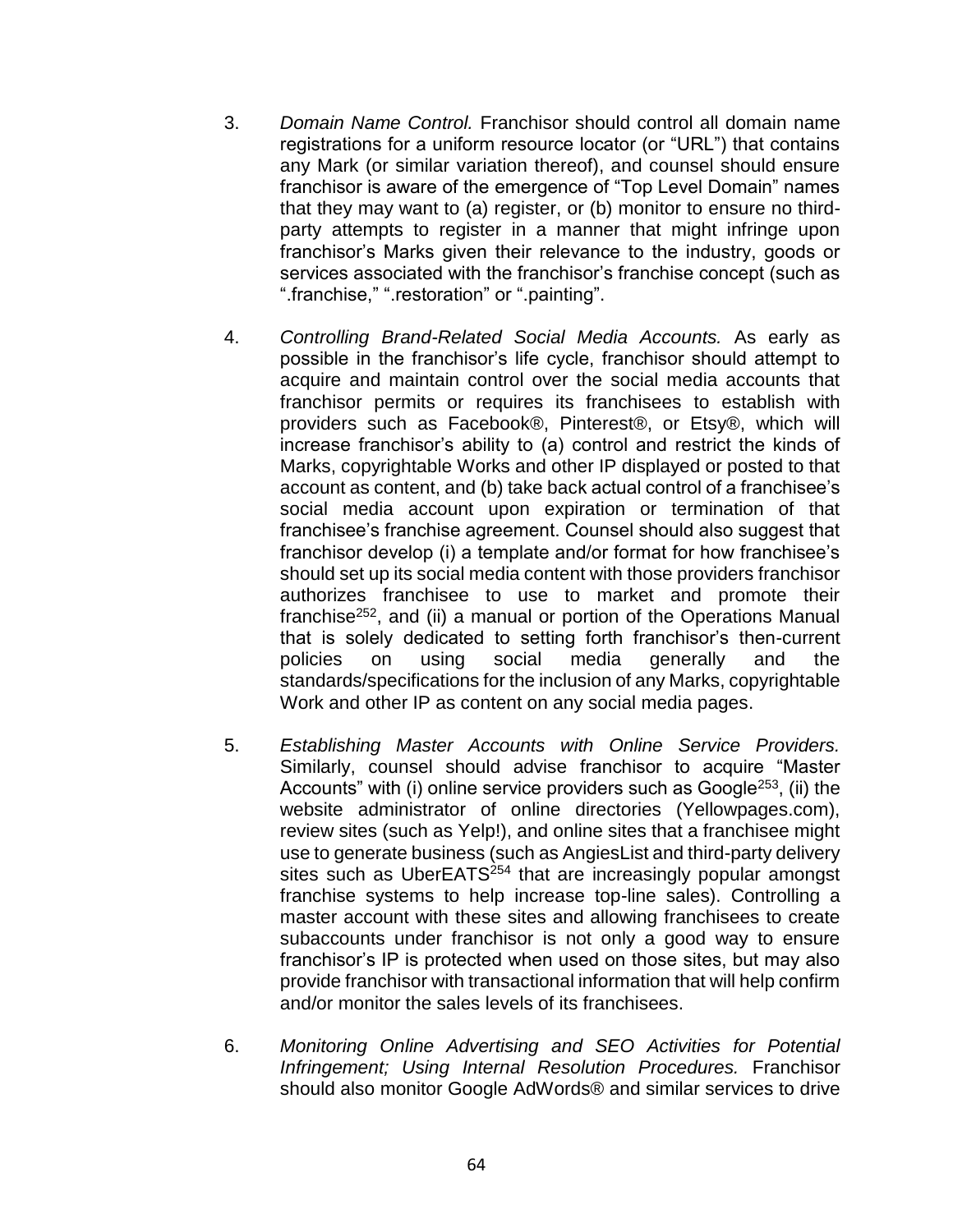search engine optimization (or "SEO") to ensure that no third party is using a Mark owned by franchisor (i) in the content of the third-party's actual advertisements associated with Google AdWords<sup>255</sup>, or (ii) on a website that is associated with the SEO-related services in a manner that infringes upon franchisor's trademark rights. Most of these kinds of services, including Google AdWords®, has defined policies and procedures for contacting the provider and getting infringing advertisements taken down, provided franchisor (or other complaining party) can demonstrate it owns a federal registration for the Mark that is being infringed upon.

- 7. *Franchisor's Use of a Cloud-Based System to Distribute and Monitor Materials Containing or Related to IP.* Given technological advances in cloud-based storage over the past few years, counsel should advise or at least mention the possibility of establishing a cloudbased drive, portal or other online system that franchisor controls and to which franchisees will have access to accomplish a number of IPrelated actions, such as (a) distributing designated marketing materials that contain Marks and copyrightable Works, (b) distributing templates for social media sites as described above, and (c) posting and distributing updates to the Operations Manual or separate "Social Media Policy Handbook"<sup>256</sup> containing any new, refined or otherwise updated policies on how franchisor's IP must and/or may be used. Using a cloud-based portal to accomplish the foregoing allows franchisor to easily track when a franchisee accesses and exits the portal/system and the kinds of activities that franchisee undertook while logged in, including the downloading and printing of advertisements or other franchisor materials that contain IP.
- 8. *Due Diligence to Ensure IP Developed on Franchisor's Behalf is Original and Non-Infringing.* Franchisor must also make sure that any IP it is using in its own advertising, trade dress, signage and System does not violate or infringe upon the IP rights afforded to any third party. We briefly discussed how certain provisions in the contracts with those that create or otherwise prepare franchisor's IP (e.g., "work for hire" or similar language, representations regarding originality and/or assignability and corresponding indemnification rights) can help proactively protect against third-party infringement claims, but franchisor should also consider conducting independent due diligence to confirm that the work product it is having developed does not substantially copy<sup>257</sup>, is not confusingly similar to<sup>258</sup> and does not otherwise infringe upon using third-party IP. Such due diligence may include the use of free resources, such as Google searches and various other online search tools, as well as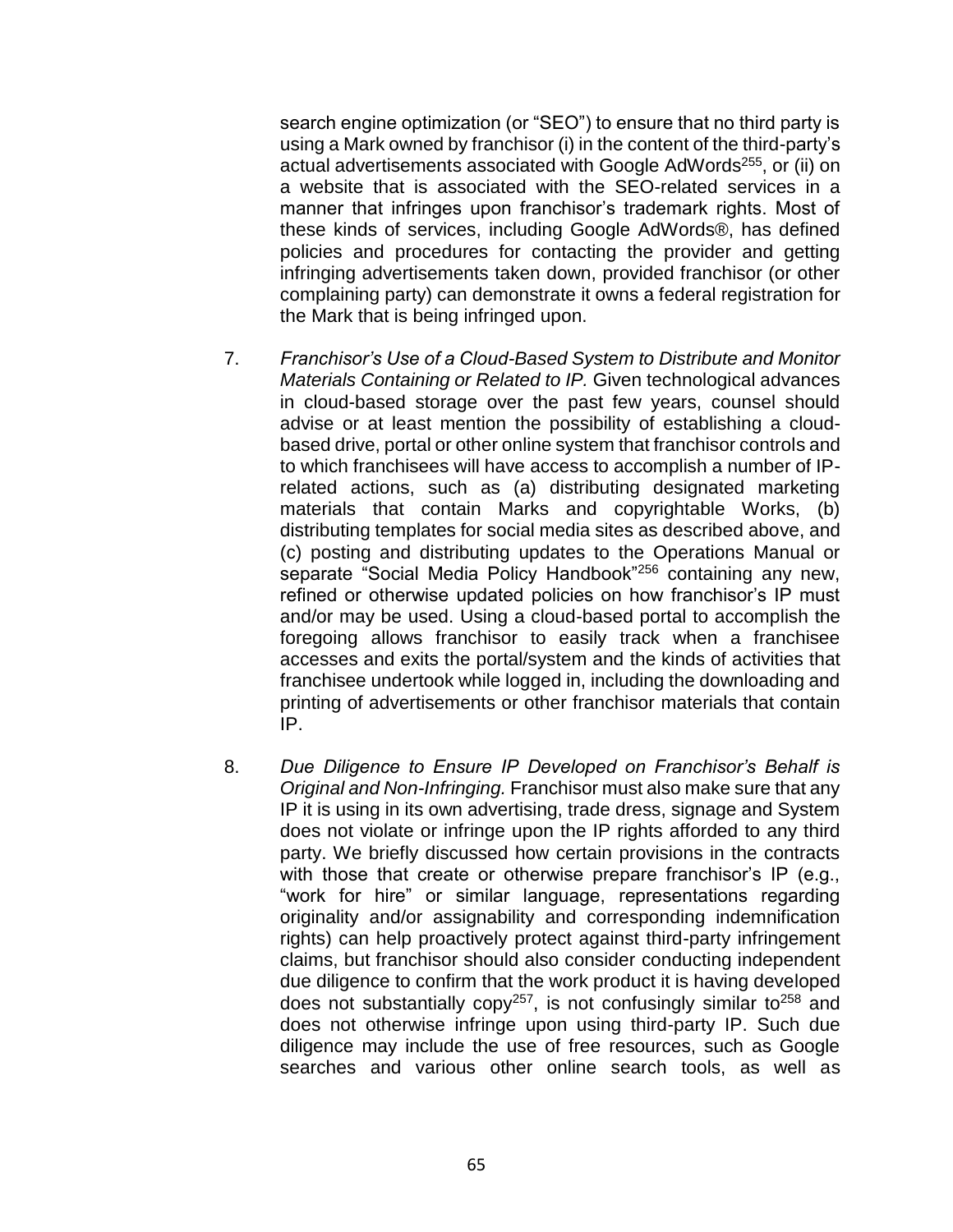comprehensive searches provided by third parties that specialize in IP due diligence matters<sup>259</sup>.

9. *Using and Collaborating with Other IP-Related Consultants.* Given the importance of IP and the wide range of franchising issues and activities it affects, counsel should strongly advise franchisor clients to: (i) engage marketing and PR firms, software developers and other consultants to assist franchisor in maximizing the protection and value attributable to its Marks and other IP; and (ii) schedule periodic meetings with such advisors and counsel to proactively analyze all existing and new activities that are being undertaken by these other consultants and service providers to (a) confirm that such activities do not infringe on any third-party IP rights, (b) determine whether any new activities or initiatives involve new or derivative IP that might be entitled to more formal protection, and (c) discuss any potential strategies or contemplated actions on the horizon so that counsel can analyze potential IP issues proactively before these strategies or contemplated actions are fully implemented or taken.

# **V. REACTIVE PROTECTION OF FRANCHISOR'S IP RIGHTS**

No matter what Proactive Protections counsel takes to protect franchisor's IP, franchisor will need to be prepared to react to situations where franchisor's IP might be challenged, infringed or otherwise at risk. Fortunately, the reactive measures franchisor may (or in some situations must) take in these situations are really a combination of (a) applying the legal framework discussed in Section II, and (b) relying upon, and continuing to implement, the Proactive Protection strategies discussed in Section III.

This final portion of the paper recontextualizes the content of these prior Sections with some practical tips and quidelines to create a "roadmap" of sorts that franchisor and/or its counsel can use when facing a handful of the most common "reactive" situations that franchisors typically encounter at one point or another.

These situations will not always involve franchisor defending or enforcing its IP against third parties, as franchisor must also take reactive measures to (a) properly exit non-renewing or terminated franchisees, and (b) respond to third party claims that franchisor is infringing upon a third party's IP.

## **A. Exiting Former Franchisees**

One of the many things that corporate counsel contributed to this paper was emphasizing how important properly exiting franchisees from the System – and actually ensuring post-term compliance under the Franchise Agreement – really is to protecting a franchisor's IP. Given a franchisee's unique position in relation to franchisor's IP, this makes sense. The franchisees should be one of a few select groups of parties that even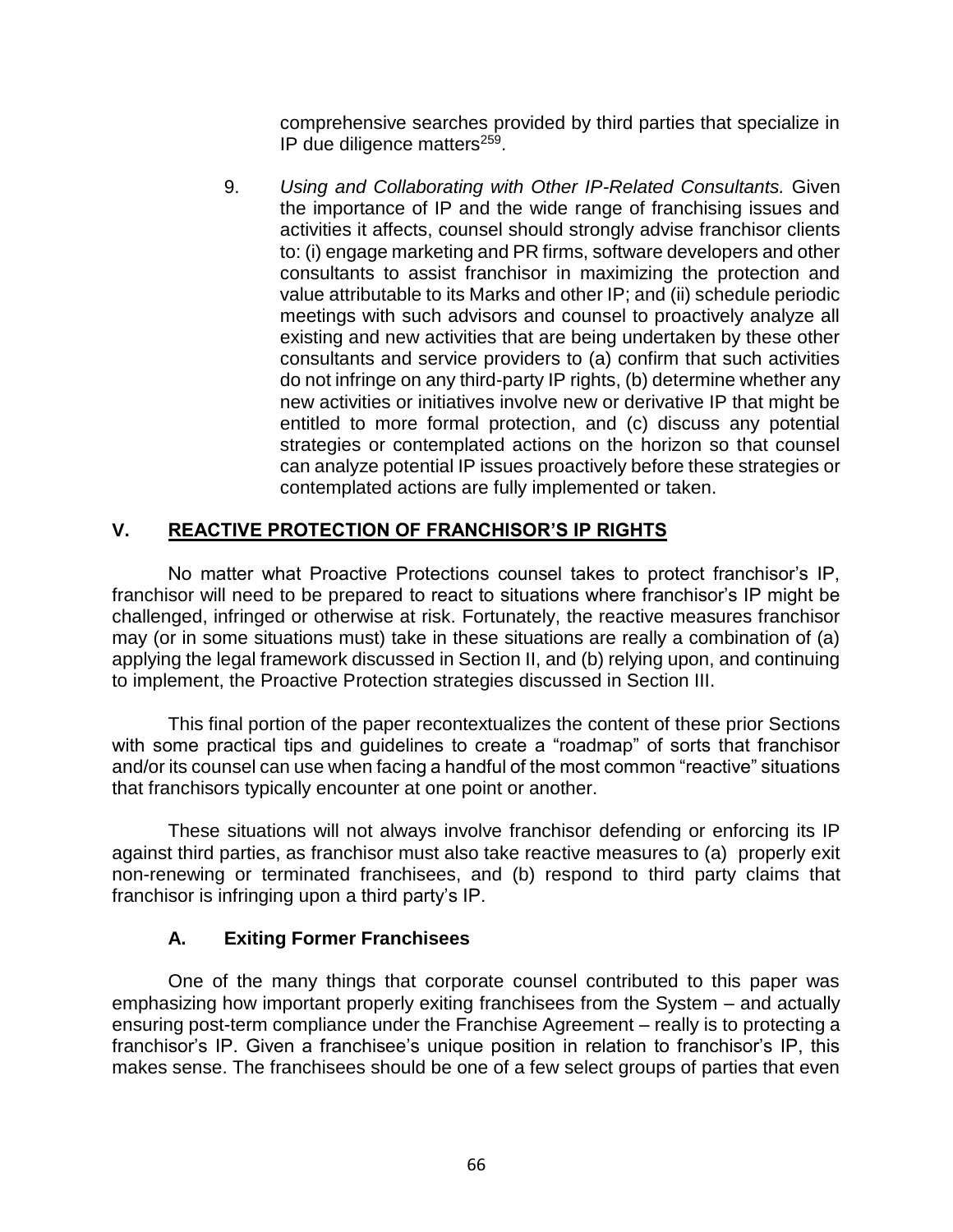has access to a franchisor's IP (albeit through a valid license) and, as a result, former or disgruntled franchisees present one of the biggest obstacles to IP protection.

As outside counsel, we often emphasize the utility of the franchise agreement provisions, particularly the *contractual* obligations of the franchisee and the legal remedies franchisor has for default, termination and/or a lawsuit. From franchisor's (and in-house counsel's) perspective however, one of the most important reactive methods of protection is triggered immediately upon the franchisee's termination.

Making sure a franchisee complies with the post-term obligations previously discussed herein is paramount to protecting franchisor's IP – and allowing franchisee's leaving the System to comply with these obligations with some sense of honor and dignity can be just as important to the image and goodwill of the brand from the perspective of the franchisee network moving forward.

The first step in ensuing post-term compliance is to make sure you (i) have a list of all potential IP that the franchisee may have in its possession (using the kind of IP Chart you have prepared as part of your proactive protection), (ii) compare that list to the recommended IP-related provisions in franchisor's form of franchise agreement, and (iii) prepare a checklist of the actions that franchisor must take as a practical matter to protect that IP and enforce those provisions.

In many instances, and particularly with service-based or businesses, the best way to enforce the post-term de-identification and proprietary product return provisions is to conduct an inspection on-site at the franchised business within a reasonable period (traditionally, 15 to 30 days) following the expiration or termination of the franchise agreement.

If the primary "office" occupied by the franchisee is an "Approved Vehicle" that is branded (Marks, copyrightable Works) or outfitted with (Proprietary Information, Trade Secrets and possibly Patents) IP, then an on-site inspection is likely needed. More than bricks-and-mortar locations, mobile vehicles bearing franchisor's Marks and other IP often have the potential to more persistently infringe upon, and do practical harm to, a franchisor's IP due to their inherent mobility and resulting visibility in the marketplace. Debranding such vehicles and/or purchasing them from franchisee at net book value pursuant to franchisor's post-term option set forth in the franchise agreement should be at the forefront of franchisor's post-term compliance "checklist."

If on-site inspection would involve a home office or otherwise be too costly to justify given the limited branding used on-site at the franchised business, then post-term compliance is largely dependent on these other "checklist" items:

(i) clearly articulating franchisee's compliance obligations in the termination notice;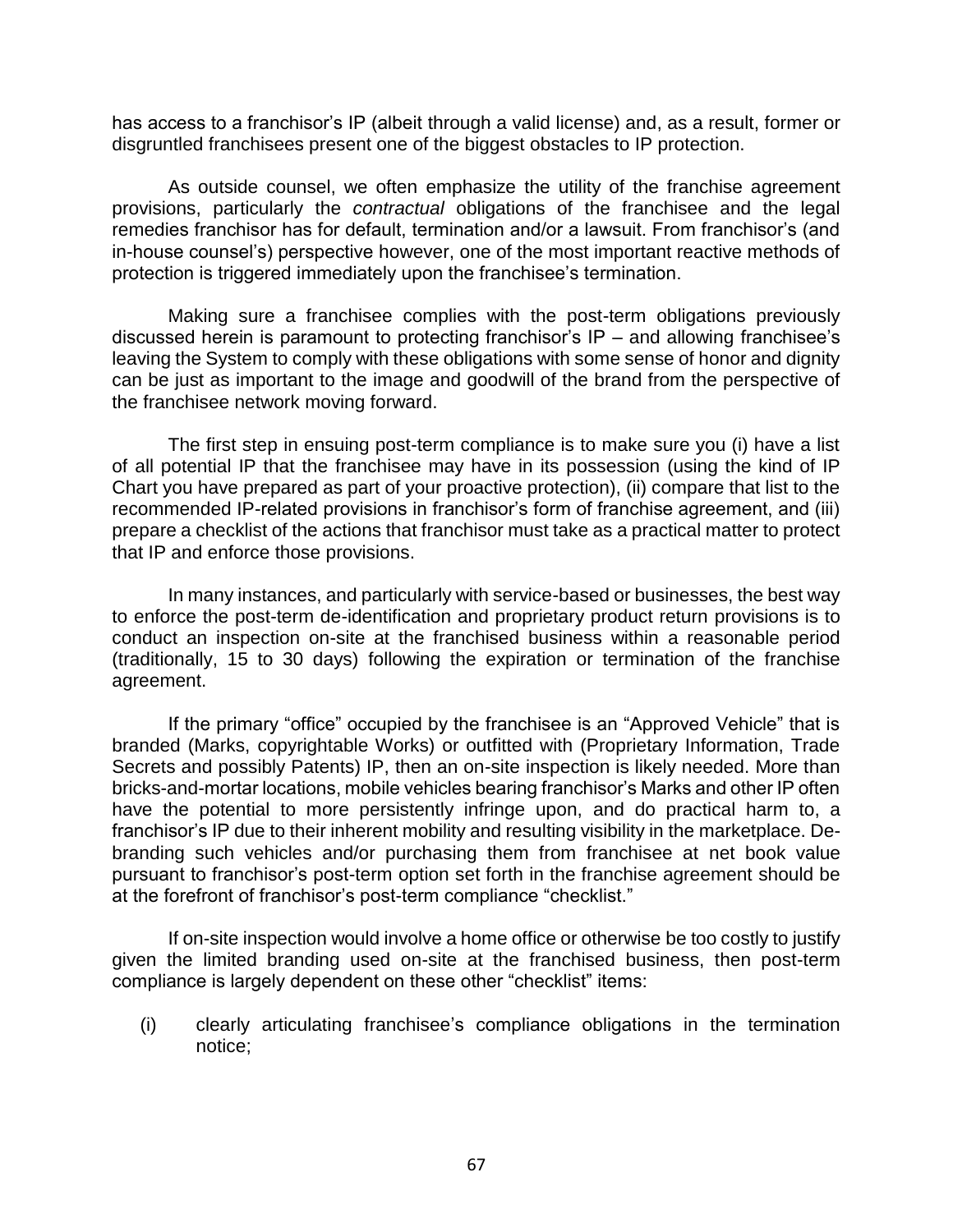- (ii) franchisor and its operations/IT teams working collectively to take assignment or other control of all domain names, social media accounts, and other Internetrelated accounts related to the franchised business – which may be easier to accomplish if franchisor has only provided access to these materials via an electronic site with proper limitations on what the franchisee can print and/or copy;
- (iii) ensuring that the franchisee's access to the Operations Manual, training materials and other System materials is discontinued and that such materials are returned to franchisor. If franchisee is not compliant, franchisor should follow up with a "fire and brimstone" default notice demanding the same and clearly articulating the damages associated therewith;
- (iv) make sure any and all telephone numbers (especially if they also spell out or serve as a Mark for the franchisor) associated with the franchised business are assigned to franchisor; and
- (v) if possible, entering into a mutual termination agreement with the franchisee that reiterates the franchisee's confidentiality obligations and, if appropriate, includes non-disparagement covenants with liquidated damages provisions that provide some "teeth" (while also getting a release from the franchisee, to the extent permitted under applicable state franchise relationship laws).

Whatever methods franchisor employs specifically tailored to its franchise model and industry, franchisor must react *quickly and with purpose*. Having a checklist and clear communication with counsel and franchisor's internal teams will not only help facilitate this kind of decisive action, it will also increase the chances that the methodology is uniform and built into the System's "DNA".

## **B. Issuing and Responding to Cease and Desist Letters**

Whether franchisor is issuing a cease and desist letter to a perceived infringer or determining how to respond to such a demand letter received from a third party regarding franchisor's IP, the strategy and response can be broken down into three (3) basic categories: (i) the tone; (ii) the content; and (iii) the ask (or demand).

## *Tone*

Franchisor most times feels a passionate and strong bond with its IP, especially its Marks and the proprietary information that comprises the core of its System. For this reason, most franchisors are "fired up" when it comes to protecting their IP regardless of whether franchisor is seeking to protect against an infringer or respond to allegations that franchisor's IP is somehow infringing.

Franchisor's justifiable passion aside, the tone used when issuing or responding to a cease and desist demand letter – which is typically the initial "shot over the bow" in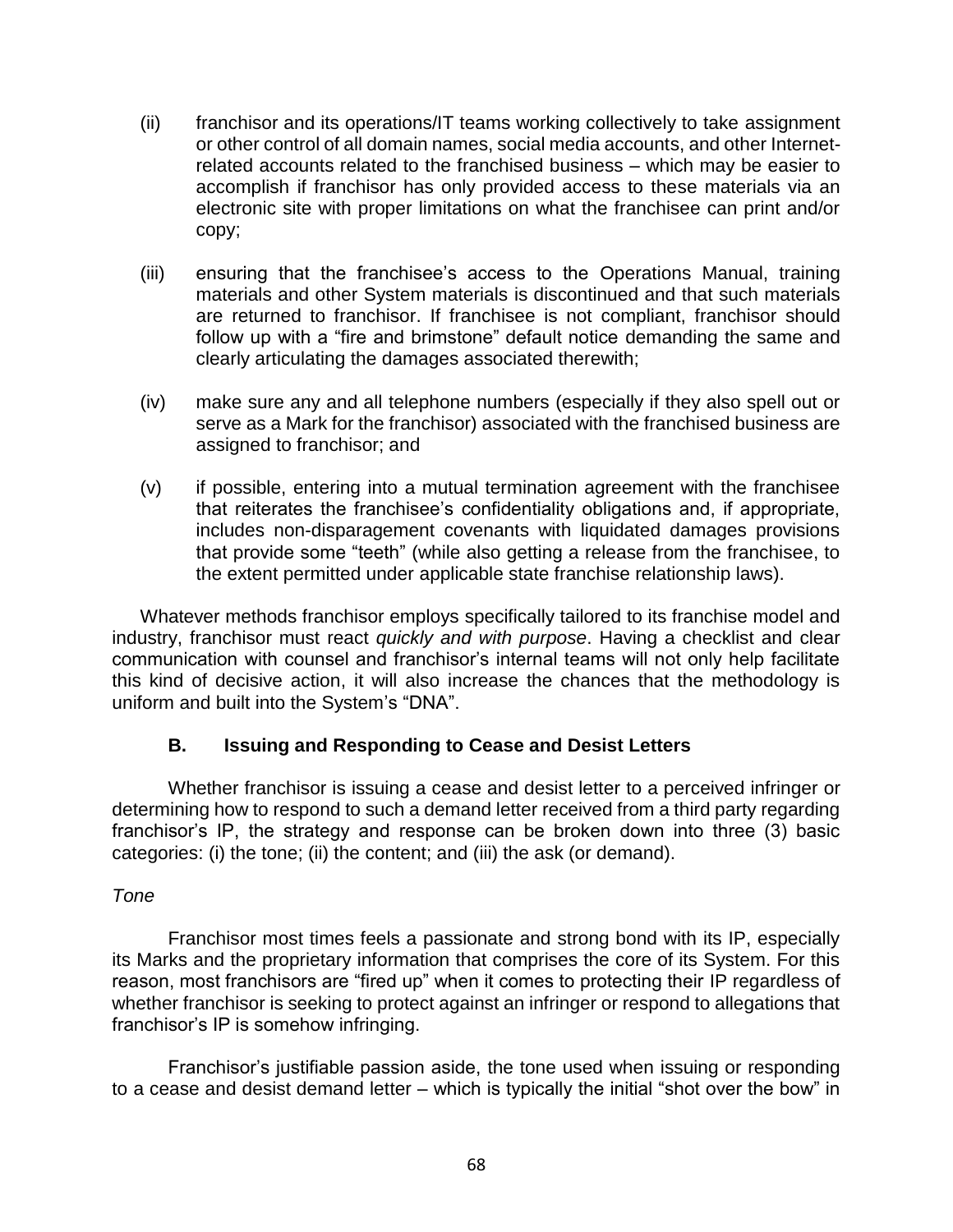trademark battles and parlays alike – must be carefully considered before it is prepared and delivered. The most important thing franchisor must evaluate with counsel is whether (a) applicable law does in fact protect the IP at issue, (b) the strength of franchisor's infringement claim or defense based on the factual context and comparison of the IP, and (c) whether franchisor is prepared to expend time and resources to litigate or enforce the IP claim while also attempting to determine the third party's appetite to do the same.

On one end of the spectrum are the more traditional "fire and brimstone" letters demanding that the third-party infringer cease using its IP in any manner and threatens litigation and "scorched earth" tactics if franchisor does not get an immediate reply.

On the other end of the spectrum, franchisor's demand or defense can often times be conveyed with must less bravado – and sometimes with more success – if franchisor or its founder/CEO reaches out to his or her counterpart at the third-party infringer via email, phone call or other less formal method to (a) make sure the third party is even aware of the infringing activity<sup>260</sup>, and (b) see if they can "chat" about a practical resolution that doesn't involve either party having to expend considerable resources to conduct a protracted letter-writing campaign.

We recommend that the degree of aggression of a cease and desist demand correspondence – no matter how it is conveyed or who it is conveyed by – be at least somewhat commensurate with (i) the strength of franchisor's claim or defense, and (b) franchisor's appetite to argue its position in court or otherwise should the third party not respond as franchisor had hoped or demanded. Simply put, franchisor should be wary of being overly aggressive on the front end of IP infringement demands or defenses if they are not ready to back up that aggression with action and (most times) legal dollars down the road.

To paraphrase U.S. President Theodore Roosevelt's famous ideology on foreign policy, franchisor should keep the following in mind when engaging in this kind of cease and desist correspondence: Speak as softly or as loudly as you want to, but make sure you have the stick to back it up… and a good attorney to help you wield it!

## *Content*

Each cease and desist demand or response issued by franchisor will likely take on a life of its own depending on the facts, parties and, if responsive, the tone of the thirdparty demand, but each correspondence has a handful of points and issues that should be covered. Below please find a chart detailing these "content categories."

| <b>Cease and Desist Demand</b>                                                                                   | <b>Response to Demand</b>                      |
|------------------------------------------------------------------------------------------------------------------|------------------------------------------------|
| Introduction of counsel and background on the   Introduction of counsel or specific person                       |                                                |
| franchisor, the IP at issue and the fact that such IP                                                            | responding on behalf of franchisor, along with |
| is proprietary and licensed to franchisees subject to                                                            | acknowledgement of the third-party demand      |
| a franchise agreement.                                                                                           | letter.                                        |
| Additional details on the IP at issue, including any $\vert A \vert$ summary of franchisor's activities, or lack |                                                |
| formal registrations or filings or other Proactive   thereof, involving its own IP that the third-party is       |                                                |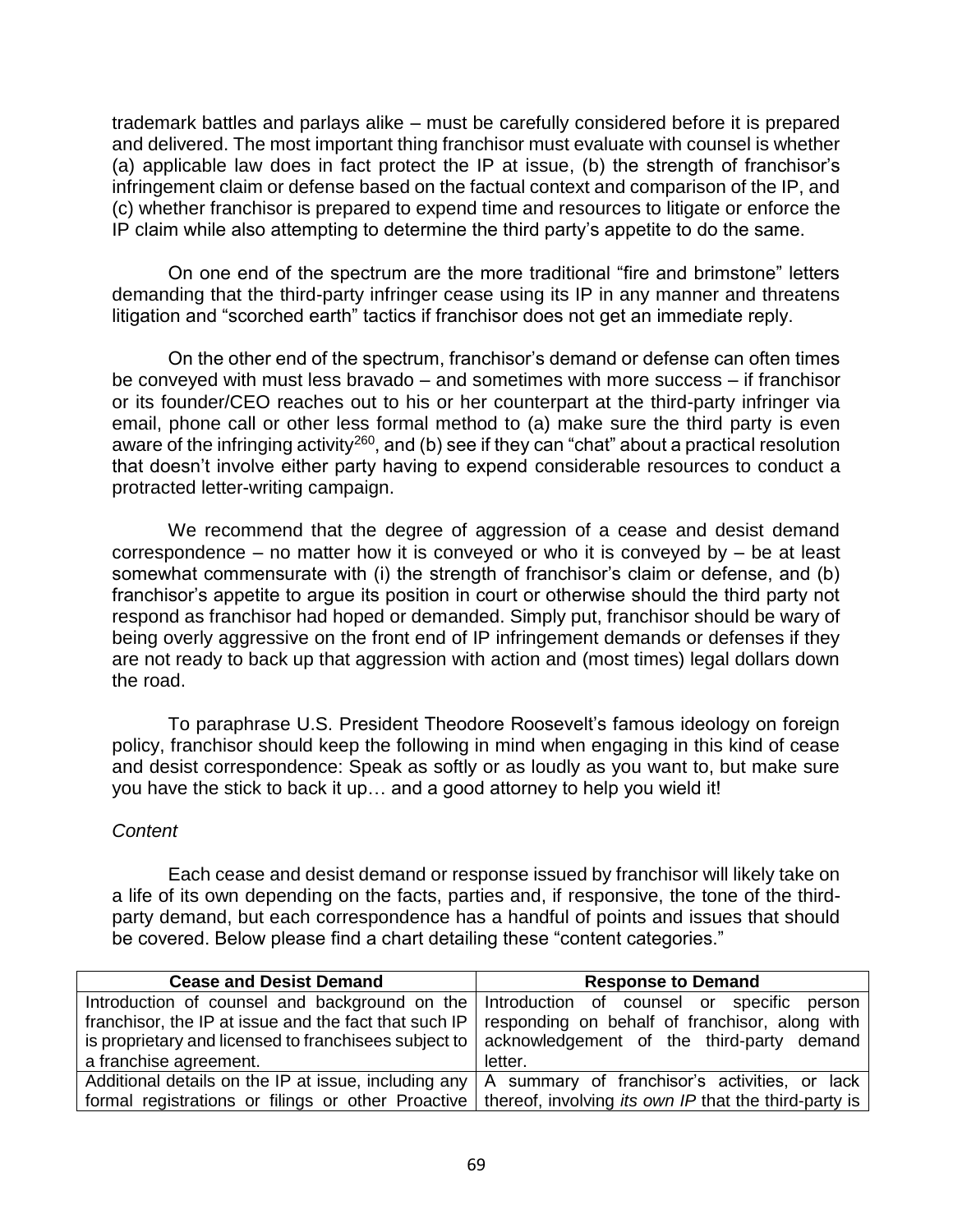| Protection measures that franchisor has done to<br>protect the IP.                                                                                                                                                                                                                                                                                                                                                                                                                                                          | claiming constitutes infringement, as well as any<br>formal or other protections that franchisor can<br>demonstrate it has under applicable law in that IP.                                                                                                                                                                                                                                                                                                                                                                                                                                                                                                           |  |
|-----------------------------------------------------------------------------------------------------------------------------------------------------------------------------------------------------------------------------------------------------------------------------------------------------------------------------------------------------------------------------------------------------------------------------------------------------------------------------------------------------------------------------|-----------------------------------------------------------------------------------------------------------------------------------------------------------------------------------------------------------------------------------------------------------------------------------------------------------------------------------------------------------------------------------------------------------------------------------------------------------------------------------------------------------------------------------------------------------------------------------------------------------------------------------------------------------------------|--|
|                                                                                                                                                                                                                                                                                                                                                                                                                                                                                                                             |                                                                                                                                                                                                                                                                                                                                                                                                                                                                                                                                                                                                                                                                       |  |
| <b>Cease and Desist Demand</b>                                                                                                                                                                                                                                                                                                                                                                                                                                                                                              | <b>Response to Demand</b>                                                                                                                                                                                                                                                                                                                                                                                                                                                                                                                                                                                                                                             |  |
| Details on the third-party's infringing activities,<br>including specific examples of how and where<br>the third-party is infringing $(e.g.,$ using a TM as<br>part of the URL of a domain name or social<br>media account; use of copyrightable Works in<br>advertising<br>signage;<br>οf<br>or<br>use<br>technology/invention<br>that is<br>patented<br>in<br>operations).                                                                                                                                                | Summary of the factual<br>In the alternative, a softer<br>details and specific legal<br>approach may be taken<br>where franchisor does<br>arguments<br>supporting<br>franchisor's position that<br>appear to be violating the<br>(a) it is not conducting<br>TM or other IP rights of a<br>any activities involving<br>third party, in which case<br>the IP, and/or (b) even if<br>franchisor<br>should<br>franchisor<br>was/is<br>emphasize its belief that<br>conducting the asserted<br>its activities were not<br>infringing and conducted<br>activities, such activities<br>do not violate the third-<br>in good faith (if accurate).<br>party IP infringements. |  |
| Brief (or longer) description of how the foregoing<br>actions constitute infringement of franchisor's IP<br>and/or grounds for any related causes of action<br>(e.g., unfair completion, unjust enrichment,<br>violation of the UTSA, etc.). Such causes of<br>action will likely include breach of contract if<br>franchisor if the demand letter is going to a<br>former franchisee.<br>Just remember, franchisor should be in a legal<br>and economic position to back up<br>any<br>allegations set forth in the demand. | If there is real exposure<br>In the vein, the next<br>portion<br>of<br>the<br>franchisor, then it<br>to<br>would serve franchisor<br>correspondence is where<br>franchisor<br>respectfully<br>well to next advise the<br>not-so-respectfully)<br>third party that (a) it is<br>(or<br>conducting due diligence<br>advises the third-party to<br>go pound sand.<br>determine<br>what<br>to<br>actions<br>might<br>be<br>infringing and how best<br>to handle, and/or (b) any<br>third-party demands with<br>which franchisor is willing<br>to comply                                                                                                                   |  |
| The list of demands or "asks" that the third party<br>must undertake in order to avoid further, more<br>aggressive, action.                                                                                                                                                                                                                                                                                                                                                                                                 | A list of any counter-demands or counter-claims the<br>franchisor might have, followed by the relevant<br>portions of the demand letter in the left hand column<br>of this chart (to the extent that information has not<br>already been set forth in the letter).                                                                                                                                                                                                                                                                                                                                                                                                    |  |
| A brief (or detailed) description of the actions<br>franchisor intends to take if the third-party does<br>not comply with the demands, as well as<br>language preserving all rights and remedies of<br>the franchisor.                                                                                                                                                                                                                                                                                                      | Describe the next steps that franchisor would like to<br>see happen to resolve the purported dispute and, if<br>attach any evidence to support<br>appropriate,<br>franchisor's defense or demonstrate franchisor's<br>compliance with a given demand.                                                                                                                                                                                                                                                                                                                                                                                                                 |  |

## *The "Ask" and/or Responding to the Same*

Similar to the "tone" of the demand letter or response thereto, the "ask" is dependent on the strength of franchisor's claim or defense and a careful consideration of how far franchisor is willing to go to follow-up on any demands that are not complied with by the third party. Often, franchisors will want a list of demands that includes everything *plus* the kitchen sink. But overreaching and over-asking may not always be the best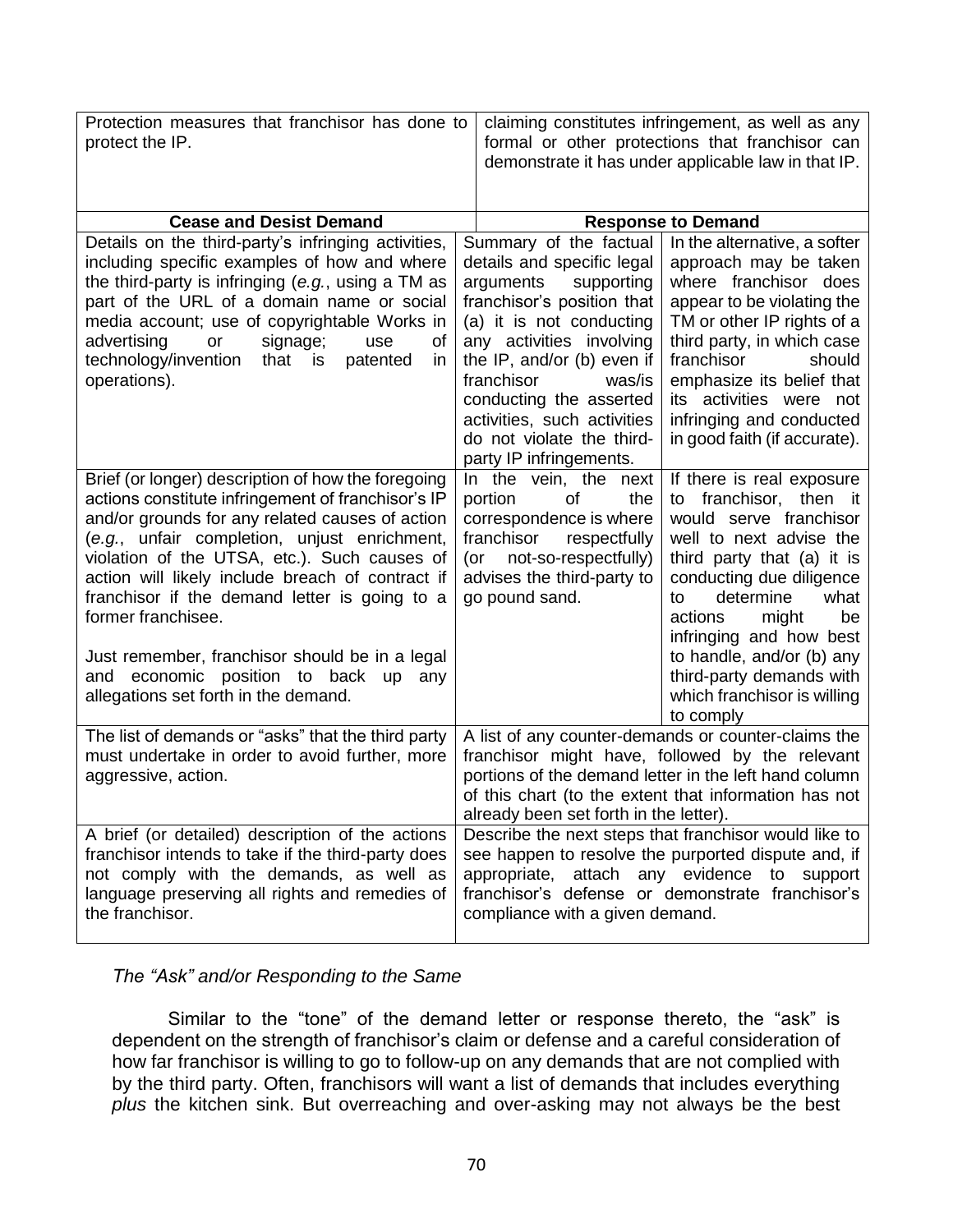strategy, especially when franchisor's IP-related claim or defense might be uncertain and/or it is more likely that the third party will (a) comply with certain demands and not others, or (b) accept a reasonable compromise proposed by franchisor rather than an outright refusal to comply.

Regardless, any demand letter issued by franchisor should typically afford the third-party a reasonable timeline to review with counsel and circle back with a response (*e.g.* 10+ days), unless the infringement at issue is egregious or involves other circumstances that require swifter action. Franchisor should be very specific when making or responding to demands in a cease and desist letter.

Depending on the tone franchisor is going for, this demand letter may include photographs, contracts (including franchise agreements if dealing with a former franchisee) and/or other materials that (a) illustrate the infringing activity franchisor is demanding the third party cease and desist in the marketplace (e.g., pictures of the thirdparty's website containing franchisor's IP), or (b) demonstrate any actions franchisor has or is taking to address any third-party demand.

At the end of the day, franchisor should ensure it doesn't allow its heart to overrule its head when dealing with third-party infringement issues – and part of doing so is making sure that franchisor's specific demand(s) or response(s) are practical and consistent with applicable IP and other law.

## **C. Keeping up with Franchisor, Technology and Case Law Trends.**

Franchisors tend to evolve more than other business owners when it comes to internal growth and the kinds of technology and other tools they incorporate, refine and update over the course of their lifecycles. The following are some common areas where a franchisor and its counsel will particularly benefit from vigilant monitoring and active maintenance.

- As franchisor's IP grows older or evolves, you will need to make sure you are addressing such changes with the appropriate Proactive Protection measures discussed herein, including but definitely not limited to, seeking "formal" protection of any Marks, copyrightable Works and patents.
- Franchisors must also ensure the appropriate maintenance filings necessary to maintain the formal protections for the IP (such as franchisor's registered Marks) are timely filed. For franchisor's Marks, this means between the (a)  $5<sup>th</sup>$ and  $6<sup>th</sup>$  anniversary, and (b)  $9<sup>th</sup>$  and 10th anniversary, of the Mark's registration.<sup>261</sup>
- At the same time, franchisor's System may involve changes to: (i) the ownership of the IP and related licensing relationships between franchisor and its affiliates; and (ii) its designated and other "Approved Suppliers", both of which will require proactive or "triage" drafting to protect franchisor's "trade